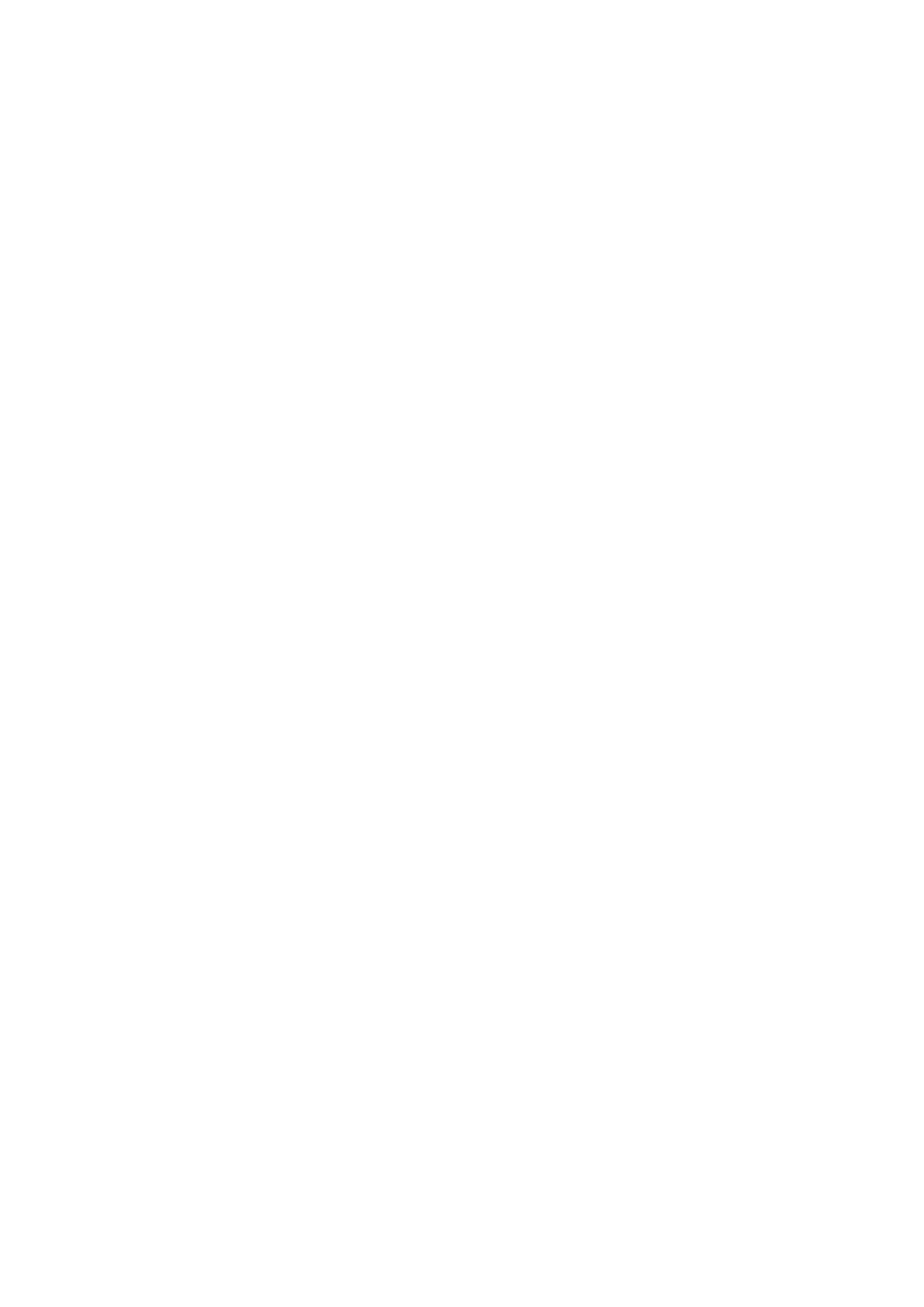



#### **M EDIT ERR ANE AN ACT ION PL AN (M AP) REGIONAL MARINE POLLUTION EMERGENCY RESPONSE CENTRE FOR THEMEDITERRANEAN SEA (REMPEC)**

Meeting of National Experts on the Revision of the Regional Strategy for Prevention and Response to Marine Pollution from Ships REMPEC/WG.36/8 Date: 15 April 2015

Original: English

Malta, 11-12 March 2015

## **MEETING OF NATIONAL EXPERTS ON THE REVISION OF THE REGIONAL STRATEGY FOR PREVENTION OF AND RESPONSE TO MARINE POLLUTION FROM SHIPS**

**Malta 11-12 March 2015**

**R E P O R T**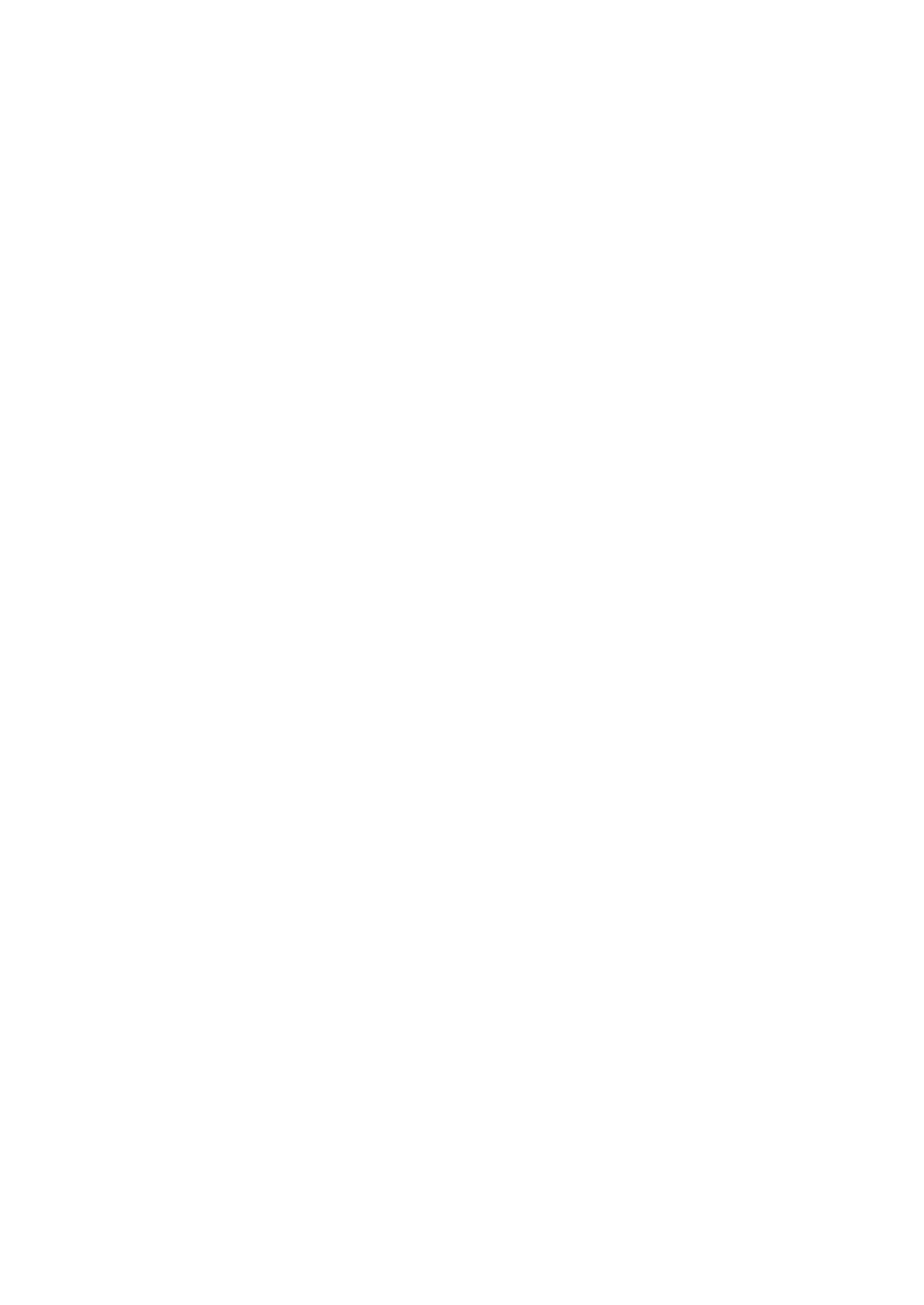# **INTRODUCTION**

1. The Meeting of National Experts on the Revision of the Regional Strategy for Prevention of and Response to Marine Pollution from Ships, organised by the Regional Marine Pollution Emergency Response Centre for the Mediterranean Sea (REMPEC), was convened in Malta between the 11 and 12 March 2015, pursuant to the Mediterranean Action Plan (MAP)'s Programme of Work for 2014- 2015 adopted by the 18th Ordinary Meeting of the Contracting Parties to the Convention for the Protection of the Marine Environment and the Coastal Region of the Mediterranean (Barcelona Convention) and its Protocols (COP 18) (Istanbul, Turkey, 3-6 December 2013). The Meeting was partly financed by a voluntary contribution from the Government of Malta to REMPEC activities.

2. The main objective of the Meeting was to discuss and agree on the revision of the Draft Regional Strategy for Prevention of and Response to Marine Pollution from Ships (2016-2021), hereinafter referred to as "the Draft Regional Strategy (2016-2021)", which REMPEC prepared and circulated to the Contracting Parties to the Barcelona Convention, UNEP/MAP and IMO, prior to the Meeting, with a view to its submission to the 11<sup>th</sup> Meeting of the Focal Points of REMPEC, scheduled to be held in Malta, between 15 and 17 June 2015, for further review.

3. All REMPEC Prevention and OPRC Focal Points were invited to nominate jointly and in consultation with all national authorities concerned their representatives for the Meeting. The invitation to attend the Meeting was also extended to observers from relevant international organizations, MAP Partners, and concerned industries whose activities are relevant to the work of REMPEC.

4. The following Contracting Parties to the Barcelona Convention attended the Meeting:

| ALBANIA            | <b>LEBANON</b>    |
|--------------------|-------------------|
| CROATIA            | MALTA             |
| <b>CYPRUS</b>      | <b>MONACO</b>     |
| <b>EGYPT</b>       | <b>MONTENEGRO</b> |
| THE EUROPEAN UNION | <b>MOROCCO</b>    |
| FRANCE             | <b>SLOVENIA</b>   |
| GREECE             | <b>SPAIN</b>      |
| ISRAEL             | <b>TUNISIA</b>    |
| <b>ITALY</b>       | <b>TURKEY</b>     |

The representatives of the United Nations Environment Programme/Co-ordinating Unit for the Mediterranean Action Plan (UNEP/MEDU) and the International Maritime Organization (IMO) were also present, as well as representatives from IPIECA - The global oil and gas industry association for environmental and social issues and the International Tanker Owners Pollution Federation Limited (ITOPF).

5. A complete list of participants is attached in **Appendix I** to the present Report. The detailed list of Meeting documents is found in **Appendix II** of the present Report.

6. It should be noted that the present report refers to the numbering of the Specific Objectives referred in the Draft Regional Strategy for Prevention of and Response to Marine Pollution from Ships (2016-2021) (Document REMPEC/WG.36/6).

# **AGENDA ITEM 1: OPENING OF THE MEETING**

7. Mr Gabino Gonzalez, Head of Office of REMPEC, welcomed the participants to the Meeting on Wednesday, 11 March 2015 at 09.00 hours. In his opening address, Mr Gonzalez reminded that the main objective of the Meeting was to review and agree upon the Draft Regional Strategy (2016- 2021), corresponding to Agenda Item 9 of the Meeting. He stated that the Draft Regional Strategy (2016-2021) would be further examined by the 11<sup>th</sup> Meeting of the Focal Points of REMPEC (Malta; 15-17 June 2015) and the Meeting of the MAP Focal Points scheduled in autumn 2015, prior to its adoption by the 19<sup>th</sup> Ordinary Meeting of the Contracting Parties to the Barcelona Convention and its Protocols (COP 19) to be tentatively held in February, 2016 in Greece.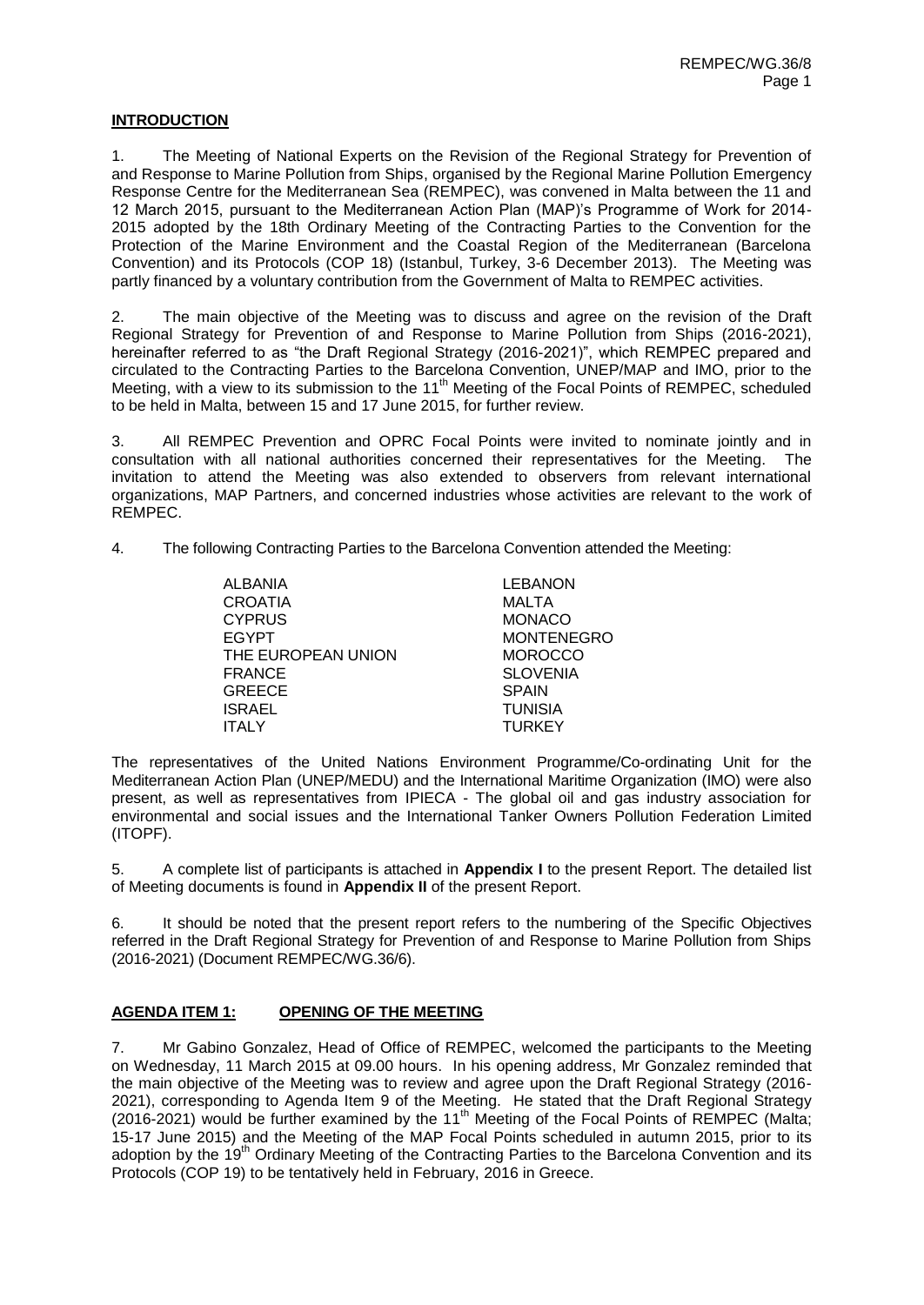8. He then expressed his satisfaction about the fact that 18 out of the 22 Contracting Parties to the Barcelona Convention were attending the Meeting, most of them being represented by a delegation composed of experts in the field of prevention of and response to marine pollution. He further welcomed the participation IMO, UNEP/MEDU, IPIECA and ITOPF and invited the Meeting to actively participate in the discussion of the Meeting.

9. Mr Gonzalez thanked Mr Miguel Palomares, REMPEC's Consultant, former Director of the Marine Environment Division at the IMO, for his support throughout the revision process of the Regional Strategy for Prevention of and Response to Marine Pollution from Ships (2005-2015) (hereinafter referred to as "the Regional Strategy of 2005-2015").

10. He updated the Meeting on the restructuring of REMPEC following the decisions adopted by COP 18, leading to the departures of Mr Frédéric Hébert, former Director of REMPEC, Mr Jonathan Pace, former Senior Programme Officer, Mrs Francesca Borg, former Clerk, and Mr Mario Bonello, former Technical Assistant. He informed the Meeting that Mr Jonathan Pace had been offered an alternative position at the IMO Headquarters in London, starting 1<sup>st</sup> February 2015. Mr Gonzalez also seized the opportunity to welcome Mr Franck Lauwers, who joined REMPEC as Programme Officer (Prevention) on 9 March 2015. Finally, he indicated that the recruitment of a new Programme Officer (OPRC) was in process and that it would hopefully be completed by summer 2015 with a view to maintaining the number of three (3) Professional Staff members in the Centre, as it was the case before the restructuring of the Centre.

11. Mr Gonzalez finally invited the participants for a tour-de-table.

# **AGENDA ITEM 2: ORGANIZATION OF THE MEETING**

# *2.1 Rules of procedure*

12. The Meeting decided to apply, *mutatis mutandis,* the rules of procedure for Meetings and Conferences of the Contracting Parties to the Barcelona Convention and its Protocols (UNEP/IG.43/6, Annex XI).

13. Following the suggestion from the Head of Office of REMPEC, the Meeting agreed with the creation of two Working Groups, as follows: a Working Group on Prevention to discuss issues related to prevention of pollution from ships, and a Working Group on OPRC to deal with issues related to preparedness for and response to accidental marine pollution.

# *2.2 Election of Officers*

14. Upon a proposal from the Head of Office of REMPEC, after the necessary informal consultations were carried out, the Meeting elected the following officers:

| Meeting: | Mr Ioannis Efstratiou (Cyprus) | Chairperson      |
|----------|--------------------------------|------------------|
|          | Mr Elson Thana (Albania)       | Vice-Chairperson |
|          | Mr Ahmed Sheta (Egypt)         | Rapporteur       |

15. The Chairperson of the Meeting thanked the participants for electing him as Chairperson, reminded the importance of the Meeting in advancing towards a cleaner state for the Mediterranean Sea through the consideration of both prevention of as well as preparedness for and response to marine pollution from ships. He then welcomed the election of Mr Thana as Vice-Chairperson, and Mr Sheta as Rapporteur.

# *2.3 Working languages*

16. The working languages of the Meeting were English and French Simultaneous English/French interpretation was provided for the plenary sessions and for the sessions of the Working Group on Prevention, whilst interpretation was provided when required by the Head of Office of REMPEC in the Working Group on OPRC. The working documents prepared by REMPEC prior to the Meeting were also available in both official languages of the Centre, i.e. English and French.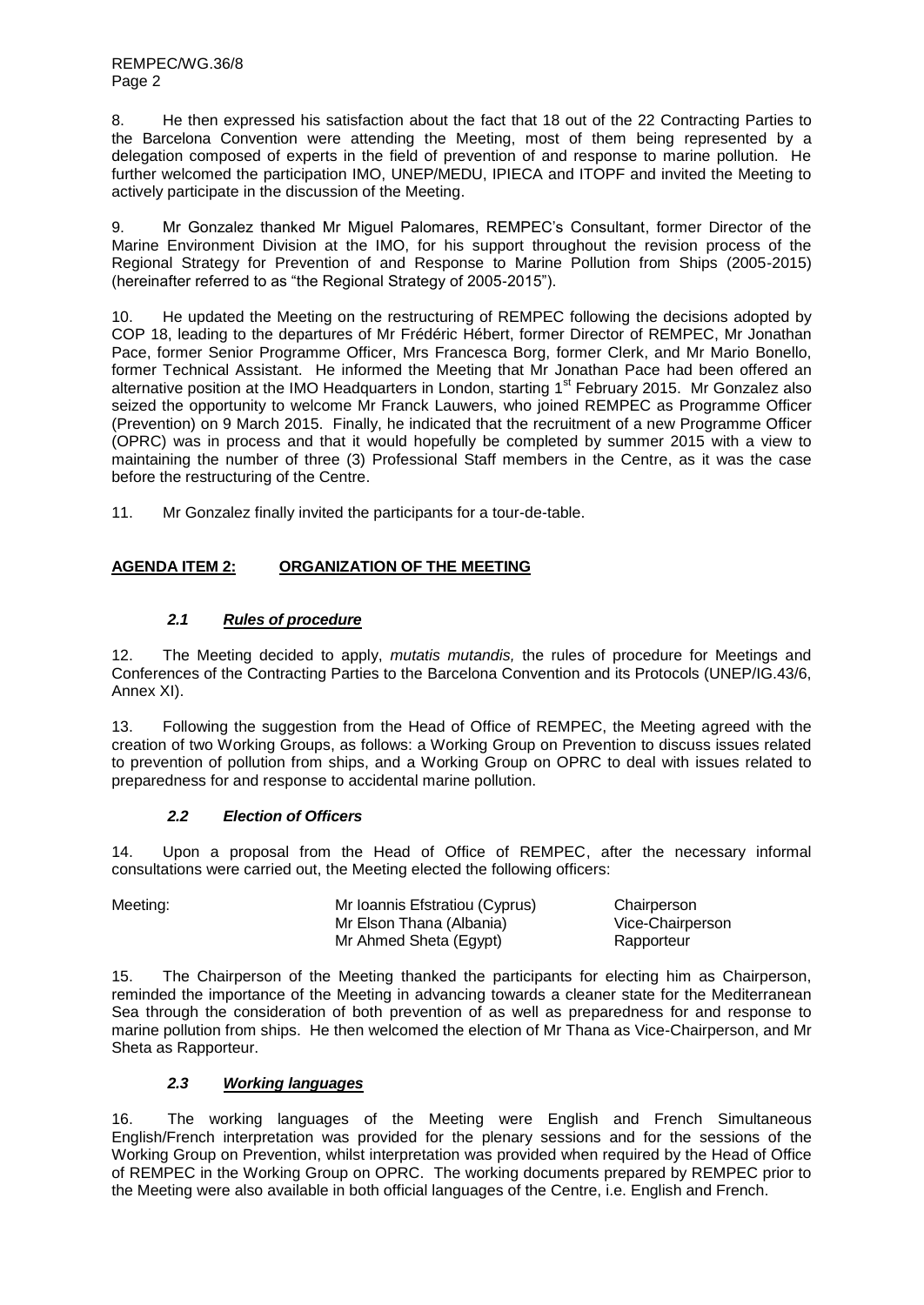# **AGENDA ITEM 3 ADOPTION OF THE AGENDA**

17. The Chairperson of the Meeting presented the Provisional Agenda (Document REMPEC/WG.36/3/1), the Provisional Annotated Agenda (Document REMPEC/WG.36/3/2) and the Draft Timetable (Document REMPEC/WG.36/3/3). He suggested amending Agenda Item 10, originally labelled "Closure of the Meeting", by the following wording: "Other business and closure of the Meeting". The Meeting agreed with this proposal. The final agenda is reproduced in **Appendix III** of the present Report.

18. Further to the invitation of the Chairperson, to inform the Secretariat about any presentations to be made during the Meeting, the representative of Israel proposed to deliver a presentation on the vision of SOx Emission Control Area (ECA) in his country. The Chairperson of the Meeting suggested that the most appropriate would be to introduce such a presentation in the context of the discussion on Specific Objective 13 related to MARPOL Annex VI. The Meeting agreed with the proposal.

## **AGENDA ITEM 4: SYNTHETIC REPORT ON THE ASSESSMENT OF THE IMPLEMENTATION OF THE REGIONAL STRATEGY FOR PREVENTION OF AND RESPONSE TO MARINE POLLUTION FROM SHIPS (2005-2015)**

19. The Chairperson of the Meeting introduced Agenda Item 4 related to the Synthetic report on the Assessment of the Implementation of the Regional Strategy for Prevention of and Response to Marine Pollution from Ships (2005-2015) (hereinafter referred to as the Synthetic Report) (Document REMPEC/WG.36/4), and invited Mr Gonzalez to present the said report.

20. Mr Gonzalez delivered a presentation that provided a thorough background to the participants regarding the Regional Strategy of 2005-2015, from the objectives to the structure of the document that was adopted in 2005 by the 14<sup>th</sup> Ordinary Meeting of the Contracting Parties to the Barcelona Convention and its Protocols (Portorož, 8-11 November 2005) with a view to facilitating the implementation of the Protocol concerning Co-operation in Preventing Pollution from Ships and, in Cases of Emergency, Combating Pollution of the Mediterranean Sea (Prevention and Emergency Protocol). He explained that the Draft Regional Strategy (2016-2021) (Document REMPEC/WG.36/6) followed the same structure, listing, on the one hand, the obligations of the Contracting Parties to the Barcelona Convention and, on the other hand, those of the Secretariat.

21. Mr Gonzalez also described the methodology used for the elaboration of the Synthetic Report, explaining that the Secretariat assessed the implementation of the Regional Strategy of 2005-2015 by the Contracting Parties and REMPEC. In order to do so, REMPEC prepared pre-filled individual questionnaires based on various information sources (REMPEC Country Profiles, the Barcelona Convention Reporting System (BCRS), relevant reports including project reports, etc.) and submitted each individual questionnaire to the corresponding Contracting Parties to the Barcelona Convention for review and amendments. The assessment of the implementation of the Specific Objectives of the Regional Strategy of 2005-2015 by REMPEC was also prepared and made available. Seventeen (17) replies were received from the Contracting Parties, including ten (10) from non-European countries.

22. Mr Gonzalez used visual bar charts to represent the level of implementation of each Specific Objective, clustering them within percentage intervals. He indicated that the percentages reflected the situation of the Seventeen (17) Contracting Parties who replied, and did not include the Contracting Parties who had not replied to REMPEC. It transpired that, one of the main obstacles identified by the Contracting Parties was the lack of financial and human resources to fulfil their mandate. Amongst the Specific Objectives implemented by less than 20 percent of the Contracting Parties were the following:

- Specific Objective  $8 To$  reduce the pollution generated by pleasure craft activities; and
- Specific Objective 13 To examine the possibility of designating the Mediterranean Sea as a SOx emission control area under MARPOL Annex VI.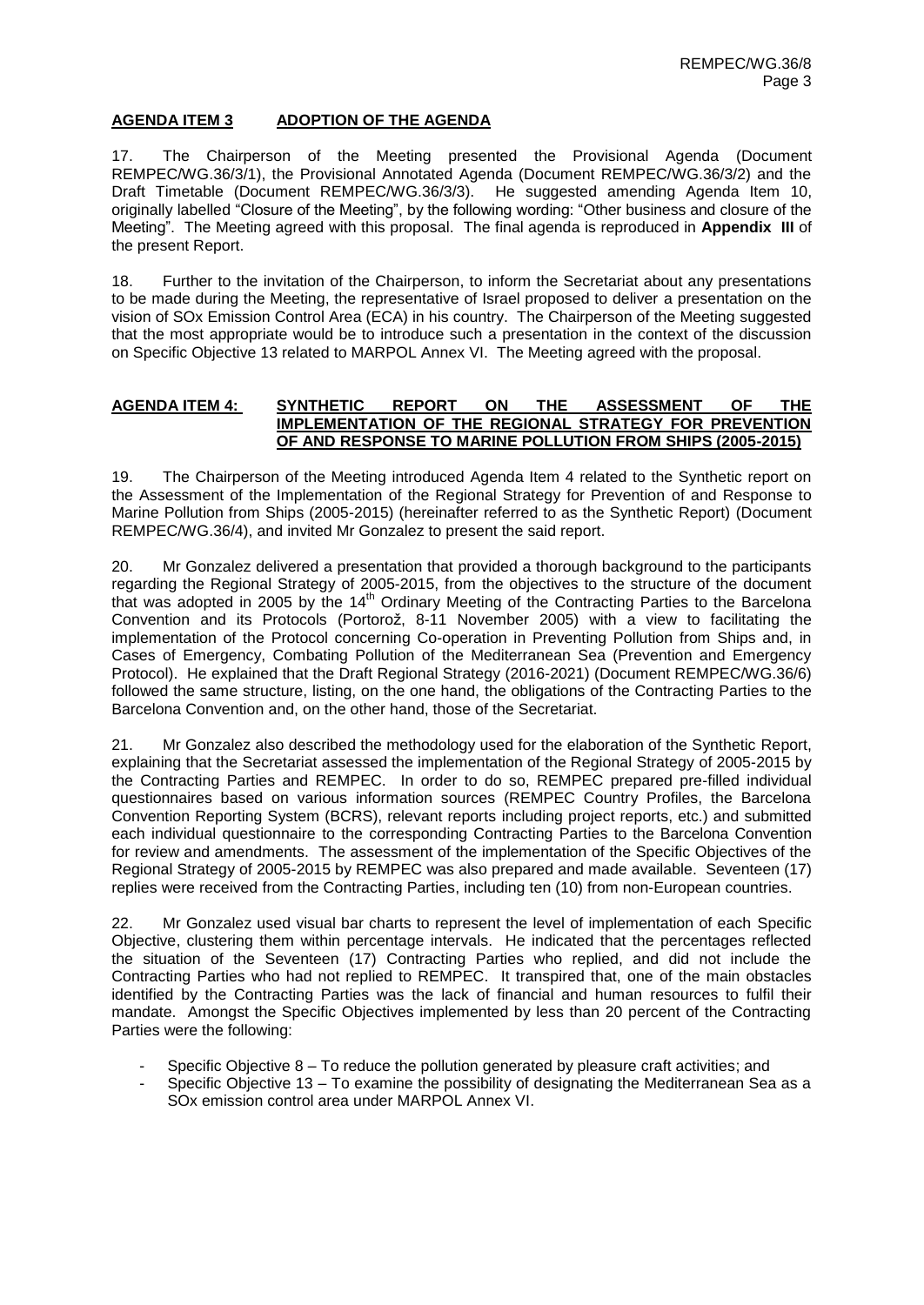23. Mr Gonzalez continued presenting the different levels of implementation for each Specific Objective, and finished by recognizing the efforts of the Contracting Parties in the implementation of the following Specific Objectives including *inter alia:*

- Specific Objective 2 Ensuring effective maritime administrations;
- Specific Objective 5 Delivery of ship-generated wastes;
- Specific Objective 16 To enhance the levels of prepositioned equipment under the direct control of Mediterranean States;
- Specific Objective 19 To increase as much as practical, the level of knowledge in the field of preparedness for and response to accidental marine pollution by oil and other harmful substances; and
- Specific Objective 21 To strengthen the capacity of individual coastal States to respond efficiently to marine pollution incidents through development of sub-regional operational agreements and contingency plans.

24. Mr Gonzalez invited the Meeting to consider these achievements and outcomes while reviewing the Draft Regional Strategy (2016-2021) under Agenda Item 6. He further stated that the Contracting Parties which were yet to submit their questionnaires could still do so by contacting REMPEC and supplying the said information.

25. Following the presentation, the Meeting took note of the information provided and recognized the need to intensify efforts to implement the Regional Strategy.

26. The Chairperson of the Meeting acknowledged the lack of financial and human resources, thanked Mr Gonzalez for his presentation, and highlighted the encouraging and continuous progress made over the last 10 years.

27. All participants were then invited to gather for a commemorative group photo.

## **AGENDA ITEM 5: COMPARATIVE REPORT ON ON-GOING AND EXISTING MEDITERRANEAN, EUROPEAN AND INTERNATIONAL STRATEGIES/SECTORIAL ACTION PLANS/INITIATIVES ON MARINE ENVIRONMENT PROTECTION**

28. The Chairperson of the Meeting introduced Agenda Item 5 and asked the Secretariat to present the Comparative Report on on-going and existing Mediterranean, European and international strategies/sectorial action plans/initiatives on marine environment protection (hereinafter referred to as the "Comparative Report") (Document REMPEC/WG.36/5).

29. Mr Franck Lauwers, Programme Officer (Prevention) at REMPEC delivered a presentation on the said Comparative Report. He explains that its objectives were to provide recommendations on the potential marine environment protection synergies and to contribute, through the implementation of the Regional Strategy, to Mediterranean, European and International strategies / sectorial action plans / initiatives on marine environment protection.

30. Mr Lauwers indicated that the following thirteen (13) initiatives, sectorial action plans and strategies had been identified as being relevant to the revision process of the Regional Strategy of 2005-2015 at the Mediterranean, European and International levels:

- MAP Phase II;
- Draft UNEP/MAP's Mid-Term Strategy (2016-2021);
- Ecosystem Approach (EcAp);
- Review of the Mediterranean Strategy for Sustainable Development (MSSD);
- Regional Strategy on Ships' Ballast Water Management;
- Regional Plan on Marine Litter Management;
- Draft Offshore Protocol Action Plan;
- European Maritime Safety Agency Action Plans;
- Union Civil Protection Mechanism;
- Marine Strategy Framework Directive (2008/56/EC);
- H<sub>2020</sub> Initiative;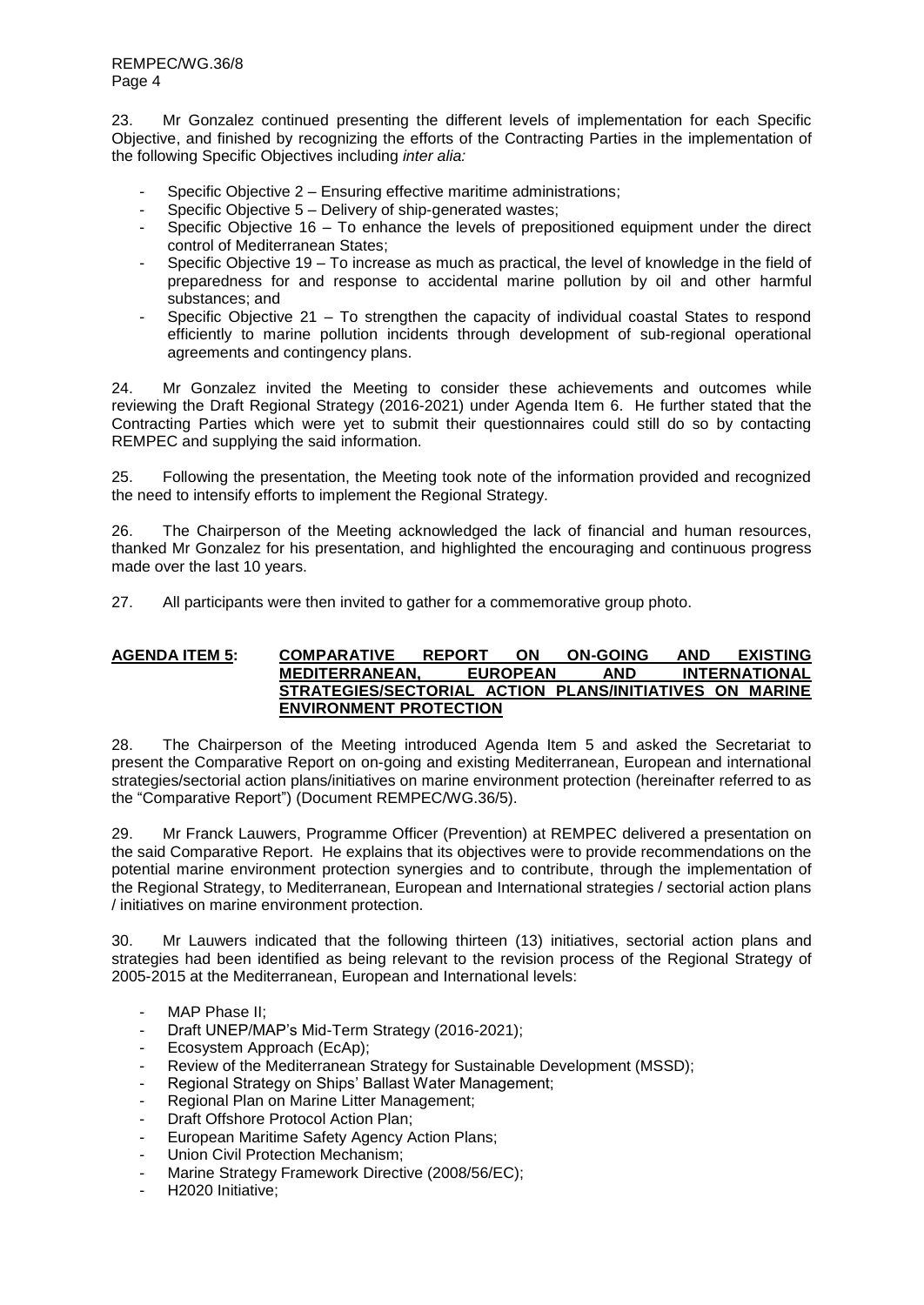- IMO Member State Audit Scheme; and
- IMO Integrated Technical Cooperation Programme priorities.

31. Following the presentation, the representative of the European Union stressed that the latest legal status of the European Maritime Safety Agency should be reflected and agreed to submit an updated text to that end. The Meeting agreed to request the Secretariat to reflect the updates in the presentation.

#### **AGENDA ITEM 6: INTRODUCTION TO THE DRAFT REGIONAL STRATEGY FOR PREVENTION OF AND RESPONSE TO MARINE POLLUTION FROM SHIPS (2016-2021)**

32. The Chairperson of the Meeting introduced Agenda Item 6 and asked the Secretariat to present the Draft Regional Strategy for Preparedness of and Response to Marine Pollution from Ships (2016-2021) (hereinafter referred as the Draft Regional Strategy (2016-2021) (Document REMPEC/WG.36/6).

33. Mr Gonzalez introduced Mr Miguel Palomares, REMPEC's Consultant for the revision process of the Regional Strategy of 2005-2015 and asked him to present the Draft Regional Strategy (2016- 2021) (Document REMPEC/WG.36/6) focusing on its structure, the General Objectives as well as the Specific Objectives and their relevant annexes to be further examined within each Working Group.

34. Mr Palomares thanked Mr Gonzalez and mentioned that it was his pleasure to be present, as he was involved in the discussions of the Meeting to prepare the Regional Strategy of 2005-2015 held in Castel Gandolfo (Rome), Italy, from 8 to 10 July 2004. He explained that the Regional Strategy of 2005-2015 was used as a basis for drafting the Draft Regional Strategy (2016-2021), in addition to the information collected through the pre-filled questionnaires returned by the Contracting Parties to the Barcelona Convention, the Synthetic Report and the Comparative Report. He indicated that, whilst the former provided the state of play with regard to the implementation of the Regional Strategy of 2005-2015, the latter was an attempt at establishing a picture of the existing programmes and initiatives in order to come up with realistic and achievable Specific Objectives in the Draft Regional Strategy (2016-2021).

35. The Consultant recalled that, in the coming months, three (3) meetings would enable further revision of the Draft Regional Strategy (2016-2021) to be agreed upon by the Meeting, namely:

- the 11<sup>th</sup> Meeting of the Focal Points of REMPEC to be held in Malta on 15-17 June 2015;
- the Meeting of the MAP Focal Points scheduled in autumn 2015; and
- COP 19 to be tentatively held in February 2016 in Greece.

36. As for the Regional Strategy of 2005-2015, Mr Palomares explained that the Draft Regional Strategy (2016-2021) exposed the General Objectives before presenting 21 revised Specific Objectives. Furthermore, he highlighted the addition of two new Specific Objectives as well as amendments made to the annexes. He urged the Meeting to read the content carefully, and identify the flaws, mistakes, or need for amendments throughout the text. He specifically referred to Annex II – List of Relevant International Conventions and European Union Legislation, for which crosschecking was necessary with a view to ensuring that all relevant information was listed. He stressed the tentative approach resorted to concerning Annex III – Draft estimated cost of implementation of the Draft Regional Strategy (2016-2021), which only included costs for REMPEC's activities and not the ones to be borne by the Contracting Parties.

37. Mr Palomares emphasized the importance of the allocation of the necessary financial and human resources to REMPEC, without which the Centre could not be fully operational and would not be in a position to fulfil its mandate. He mentioned that the latter was described at the beginning of the Draft Regional Strategy (2016-2021) and presented the changes that had undergone over the years since the Regional Strategy of 2005-2015 was adopted in 2005. He stressed that, although some modifications had been made, the fundamental principles of both Strategies concurred and related to: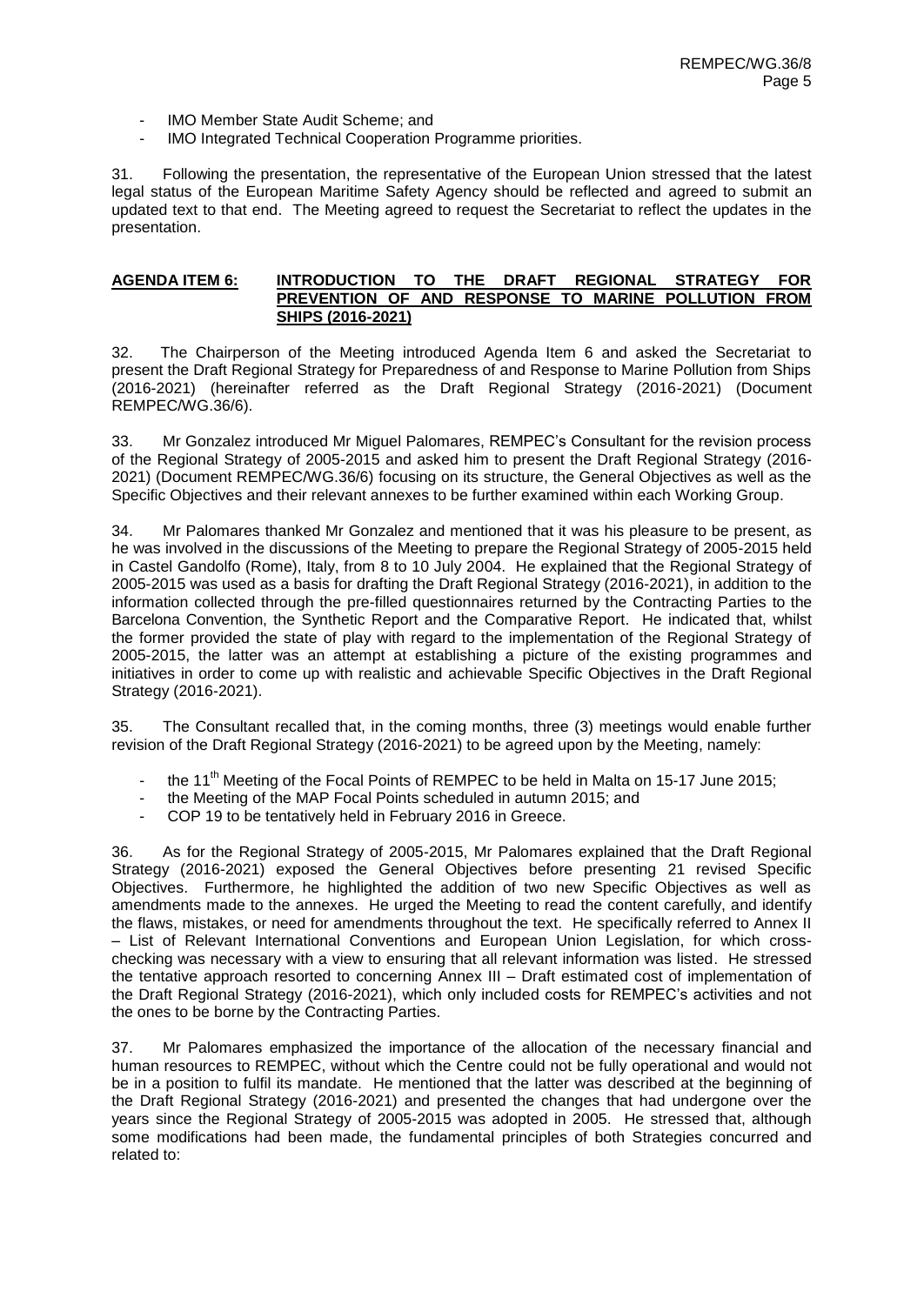- .1 prevention of pollution from ships;
- 
- .2 prevention of maritime accidents; and preparation for response to major pollution incidents.

38. The Consultant explained the deadlines associated to the different levels of priority conferred to each Specific Objective, its Sub-Objectives and Sub-Sub-Objectives, if any. He indicated that a high priority was associated to a short notice deadline, while a medium priority allowed for more time to implement actions.

39. Mr Palomares highlighted the strong synergies existing with the work undertaken by other components of MAP, and recall that REMPEC's objectives should be to establish links with the identified entities in order to prevent both duplication of work and poor efficiency in implementing the Specific Objectives. He stressed that any progress made was to be monitored by both the Contracting Parties and REMPEC.

40. The Consultant then presented each Specific Objective individually. Amongst others, he stressed:

- the importance of Specific Objective  $1 -$  Ratification of relevant international maritime conventions related to the protection of the marine environment;
- the creation of National Action Plans (NAP) found in Specific Objective 2 Ensuring effective maritime administrations, which would guide the Contracting Parties in implementing the Draft Regional Strategy (2016-2021), in carrying out a self-assessment of their capabilities and performance, and in preparing for the IMO Member State Audit Scheme to become mandatory in 2016;
- the still-pending Specific Objective 4 Provision of reception facilities in ports, which could, with reasonable costs, present positive return on investment;
- the two new Specific Objectives 1 bis To control and manage ships' biofouling to minimize the transfer of invasive aquatic species and 11 bis – Reduction of marine noise caused by ships, the latter being part of the Ecosystem Approach (EcAp), which would be facilitated by REMPEC; and
- international cooperation which should be further reinforced, for, *inter alia*, Specific Objectives 5 – Delivery of ship-generated wastes, 6 – Improved follow-up of pollution events as well as monitoring and surveillance of illicit discharges,  $19 - To$  increase as much as practical, the level of knowledge in the field of preparedness and response to accidental marine pollution by oil and other harmful substances, 20 – To revise the existing recommendations, principles and guidelines, and to develop new ones aimed at facilitating international co-operation and mutual assistance within the framework of the Prevention and Emergency Protocol, and 21 – To strengthen the capacity of individual coastal States to respond efficiently to marine pollution incidents through development of sub-regional operational agreements and contingency plans.

41. The Chairperson of the Meeting invited the Meeting to comment on the structure and the introduction part of Document REMPEC/WG.36/6 as well as the proposed General Objectives.

42. Some delegates raised the issue of reporting, which was seen as being tedious and redundant when considering that reports had to be submitted to both REMPEC and UNEP/MEDU. Mr Gonzalez recall that the MAP reporting system, more commonly referred to as BCRS, was used to report implementation measures under the Barcelona Convention and its Protocols, which would then be taken into account by UNEP/MEDU and submitted to the Compliance Committee. The representative from UNEP/MEDU further explained that reporting had to be carried out on a biennial basis by the Contracting Parties to the Barcelona Convention to each Meeting of the MAP Focal Points since MAP encompassed more than just one particular protocol. One country stressed that, if needed from the Secretariat, further reports could stem from the aforementioned main source of information under MAP. The Meeting concluded that the matter would need to be further discussed at the 11<sup>th</sup> Meeting of the Focal Points of REMPEC to be held in Malta on 15-17 June 2015 as well as the Meeting of MAP Focal Points scheduled in autumn 2015.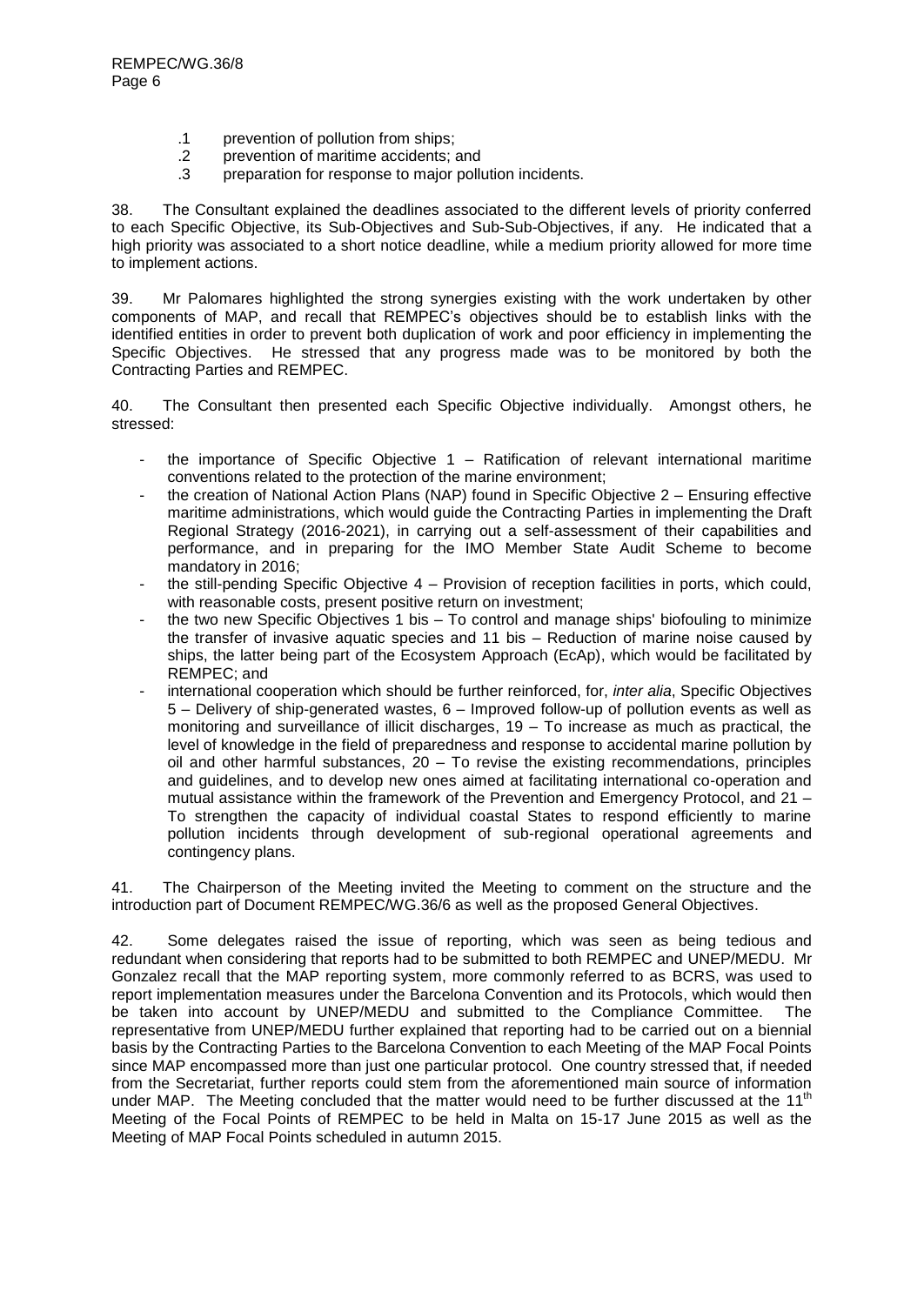43. The Secretariat proposed to replace the wording "National Implementation Plan "by National Action Plan" as the latter terminology is being used in the UNEP/MAP Mid-term Strategy. The Meeting requested the Secretariat to amend the draft Regional strategy accordingly after the Meeting.

44. Others mentioned the need for organising more surveillance operations, whilst concern was raised with regard to towing capacity: considering the ever-growing ships, Contracting Parties could possibility be facing a gap between the available means and the reality of related pollution accidents.

45. Following a proposal from the Chairperson of the Meeting and, taking into consideration the limited time available as well as the workload of the two Working Groups, the Meeting agreed that the Working Groups would not prepare written reports of their deliberations but would directly amend the Specific Objectives assigned to them and that their respective Chairpersons would then present the outcomes orally to the plenary session. In this regards, the Chairperson invited the Meeting to elect the Chairpersons for both Working Groups. Captain Richard Gabriele (Malta) and Mr Ioannis Efstratiou (Cyprus), the Chairperson of the Meeting, volunteered to chair, respectively, the Working Group on OPRC and the Working Group on Prevention.

#### **AGENDA ITEM 7: GROUP DISCUSSIONS ON THE DRAFT REGIONAL STRATEGY FOR PREVENTION OF AND RESPONSE TO MARINE POLLUTION FROM SHIPS (2016-2021)**

46. The Working Group on Prevention, chaired by Mr Ioannis Efstratiou (Cyprus), the Chairperson of the Meeting, discussed and amended, as necessary, Specific Objectives 1 through 15, including Specific Objectives 1bis and 11bis.

47. The Working Group on OPRC, chaired by Captain Richard Gabriele (Malta), discussed and amended, as necessary, Specific Objective 1 as well as Specific Objectives 16 through 21.

#### **AGENDA ITEM 8: OUTCOME OF THE GROUP DISCUSSIONS ON THE DRAFT REGIONAL STRATEGY FOR PREVENTION OF AND RESPONSE TO MARINE POLLUTION FROM SHIPS (2016-2021)**

48. The Chairperson of the Working Group on Prevention presented the amendments proposed by his Working Group to the Specific Objectives 1 through 15, including Specific Objectives 1bis and 11bis, explaining the rationale behind each amendment. He outlined the proposed changes in each Specific Objective discussed by the Working Group on Prevention and encouraged the Meeting to consider and approve the suggested amendments.

49. The Chairperson of the Working Group on Prevention informed the Meeting that Specific Objective 13 – To examine the possibility of designating the Mediterranean Sea or parts thereof as a SOx emission control area under MARPOL Annex VI and effectively implement the existing energy efficiency measures, led to long discussions in the Working Group on Prevention and required specific guidance from the Meeting.

50. Before that, he invited the representative of Israel to deliver his presentation on the vision of SOx ECA in his country, as agreed in the adoption of the Agenda. The representative of Israel emphasized the important and increasing traffic in the Mediterranean, resulting in ship-sourced air pollution. He stressed that, whilst noting that European Mediterranean countries were already implementing EU directives and regulations on the matter, he invited Southern Mediterranean countries to take advantage of this momentum, and underpinned that the common designation of the Mediterranean Sea as a SOx ECA could facilitate the process. He urged the Meeting to take actions, after presenting scientific data on the link between air pollution from ships and the prevalence of diseases such as the non-Hodgkin lymphoma. The Meeting took note of the presentation.

51. Following the presentation, the Meeting further addressed the issue under Specific Objective 13 as to whether it was appropriate to designate the whole of the Mediterranean Sea as a SOx ECA or, instead, to designate as a SOx ECA only certain areas of the Mediterranean identified for that purpose. Taking into account the fact that the Mediterranean Sea was a virtually closed body of water, and given its high level of pollution and heavy maritime traffic, the Meeting concurred with the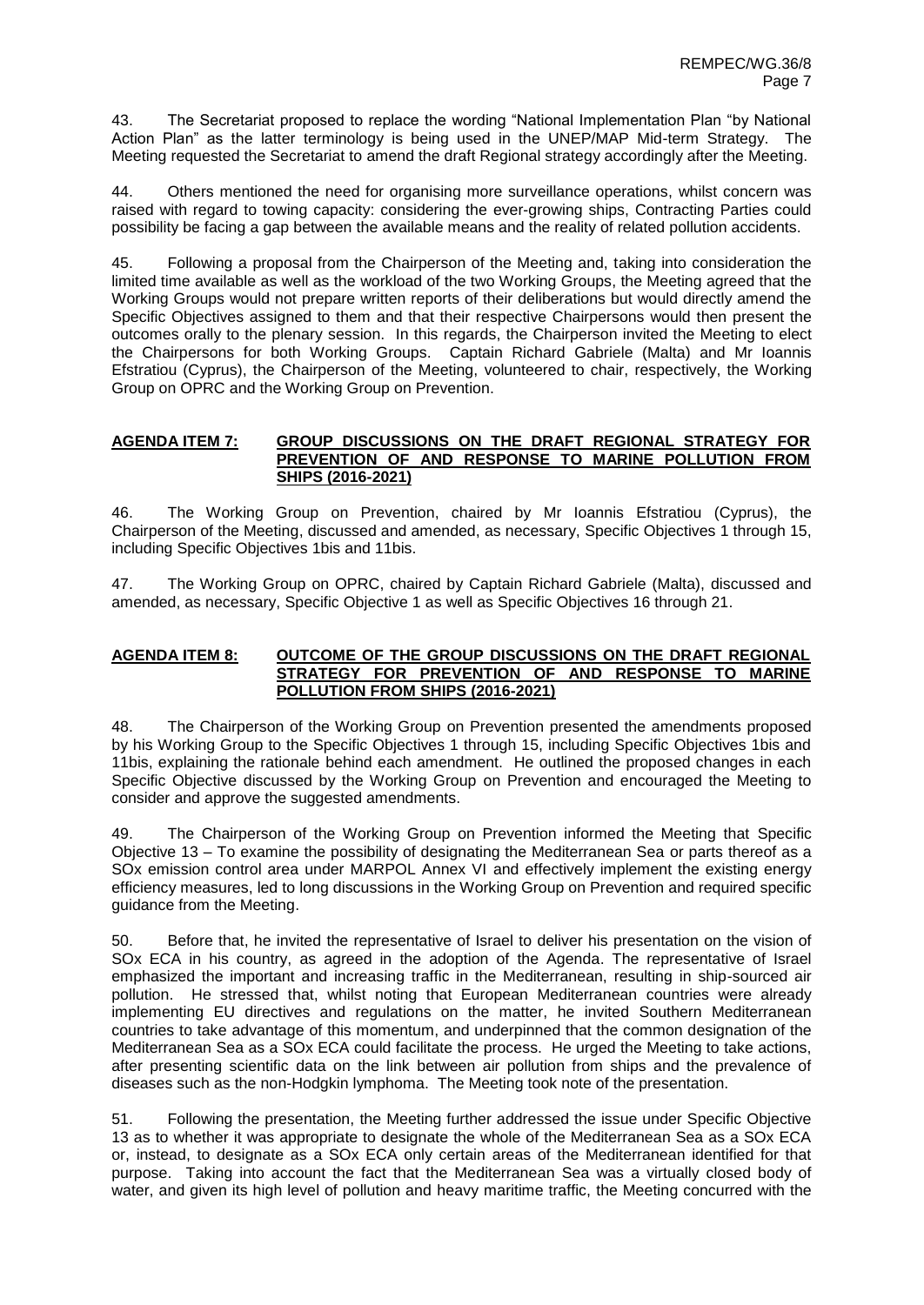REMPEC/WG.36/8 Page 8

rewording of the Specific Objective 13 (.i.e "To examine the possibility of designating the Mediterranean Sea or parts thereof as a SOx emission control area under MARPOL Annex VI and effectively implement the existing energy efficiency measures"). Besides, the Meeting agreed to the possibility of having the matter studied by a specialized group of experts. The Chairperson of the Working Group on Prevention mentioned that this specific issue would need to be further discussed and modified, as necessary, at the 11<sup>th</sup> Meeting of the Focal Points of REMPEC, as well as, at the Meeting of the MAP Focal Points scheduled in autumn 2015 before its adoption by COP 19.

52. The Meeting then addressed the terminology "major ports" referred to in Specific Objective 4 -Provision of reception facilities in ports. The Chairperson of the Working Group on Prevention informed the Meeting that no consensus could be reached in his Working Group despite the different suggestions made. Following some discussion, the Meeting agreed to leave the references to "major ports" in Specific Objective 4 and noted that a bibliographical review of other legal texts could help clarify the matter, whilst keeping in mind that this aspect still fell within a grey area and that there was a lack of accurate definition of "major ports".

53. When turning to Specific Objective 11 - Identification of Particularly Sensitive Sea Areas (PSSAs), Mr Palomares underlined the difference between Marine Protected Areas (MPAs) and PSSAs. He mentioned that, whilst both MPAs and PSSAs were necessary, the designation as a PSSA would associate mandatory measures to the said area as regard to protection of damage from maritime traffic. He concluded that the designation of these PSSAs was thus of paramount importance, and that Contracting Parties should continue working towards such designation.

54. The representative of ITOPF pointed out that the assessment of capacity was not addressed in Specific Objective 14 - To ensure that adequate emergency towing capacity is available throughout the Mediterranean to assist vessels, including tankers, in distress. She further stated that the last assessment carried out to date went back to prior 2009, and suggested that, given the fact that the implementation period considered last until 2021, it would need to be updated with a view to remaining relevant. Upon a proposal from the Chairperson of the Working Group on Prevention, the Meeting agreed to mention in Specific Objective 14 that the Secretariat should assess the said capacity and decided to reflect this by adding the following Sub-Objective:

c) to assess the capability of the Mediterranean coastal States in terms of emergency towing equipment, and provide support to those Contracting Parties, which so request.

55. The Meeting raised concerns regarding the non-existence of a Marine Pollution Safety Management System found in Specific Objective 15 – Prevention of accidents in commercial ports and oil terminals, making the fulfilment of its Sub-Objective a), with high priority, hardly feasible. Following some discussion, the Meeting agreed to delete this Specific Objective since it was considered premature for the period of time covered by the Draft Regional Strategy (2016-2021). Notwithstanding this, the Meeting agreed to bring it back up for further discussion when drafting the Regional Strategy following the one for the period 2016-2021.

56. The Chairperson of the Meeting invited then the Chairperson of the Working Group on OPRC to inform the Meeting of the deliberations of his Working Group and outlined the amendments made to Specific Objective 1 as well as Specific Objectives 16 through 21. The Chairperson of the Working Group on OPRC invited the Meeting to consider and approve the proposed amendments, specifically encouraging participants to comment on amendments suggested by his Working Group had they not participated therein.

57. He first informed the Meeting that the Group identified the need of addressing in plenary the different levels of priority. Following some discussions, the Meeting agreed to change the deadline associated with a high priority by shifting it from 2017 to 2018. However, no change was suggested by the Meeting with regard to the deadline associated with medium priority, which was thus retained as originally proposed.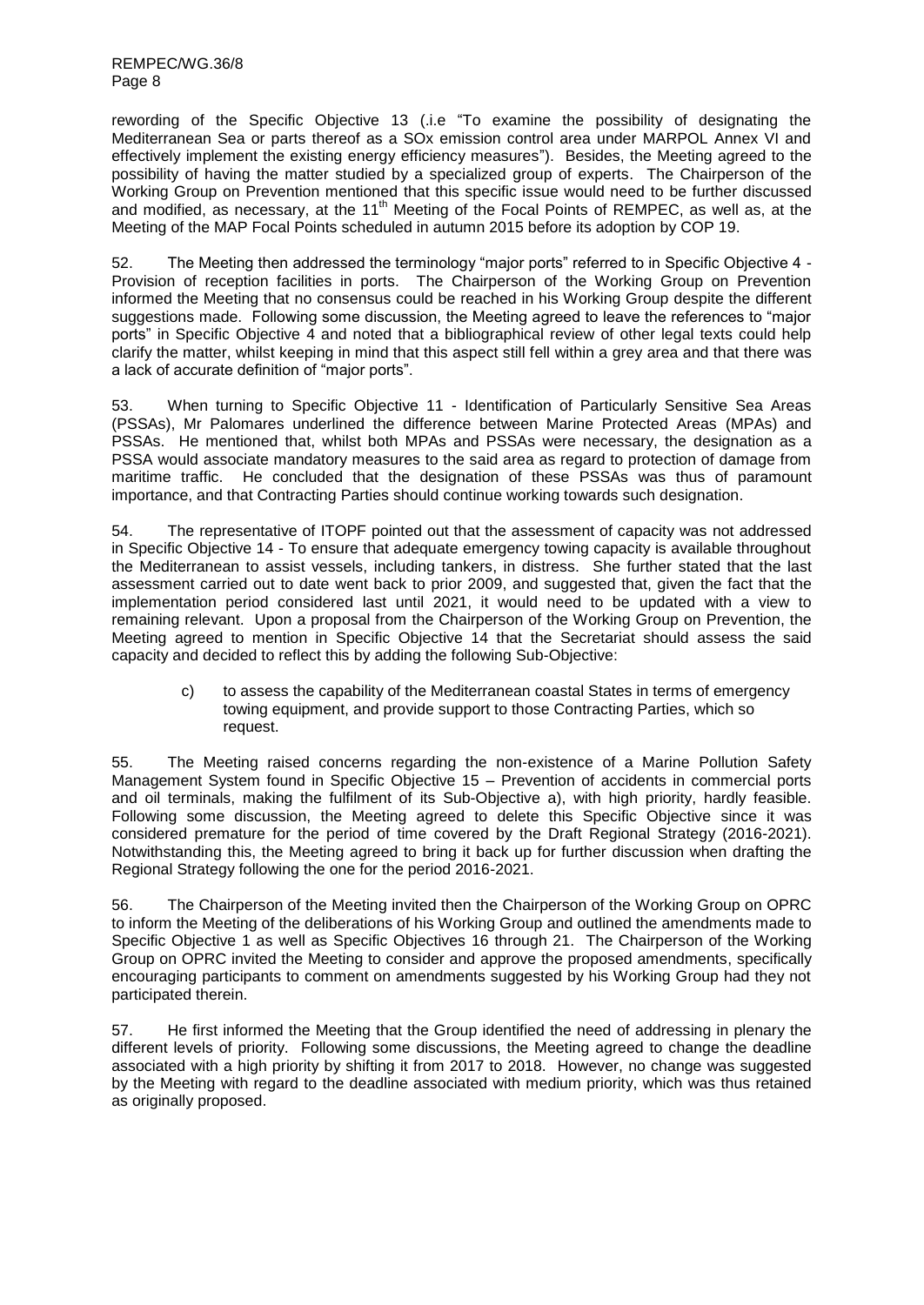58. After noting that the industry and private sector were not mentioned nor sufficiently involved throughout the document, following the suggestion of the Working Group on OPRC, the Meeting agreed upon the inclusion of paragraph 2.4 that mentioned "that the shipping industry and the relevant private sectors' cooperation and participation should be enhanced through consultations, technical and financial contribution, whilst implementing the Regional Strategy".

59. The Meeting agreed to the proposals aimed at rewording the paragraph concerning the Union Civil Protection Mechanism (UCPM) with a view to clarifying its main goal and mission. The Meeting also agreed to further reinforce, where necessary, the distinction between the UCPM and funding mechanisms so as to prevent any assimilation.

60. The Meeting then discussed the use of the word "other marine vehicle and structure" throughout the document. With a view to encompassing every kind of structure (including fixed offshore platform), the Meeting agreed to delete the reference to "other marine vehicle and structure" and to add the footnote "as defined in article 2.4 of MARPOL Convention", since the said article defines "ship" as a vessel of any type whatsoever operating in the marine environment and includes hydrofoil boats, air-cushion vehicles, submersibles, floating crafts and fixed or floating platforms."

61. The representative of IMO referred to Specific Objective 1 - Ratification of relevant international maritime conventions related to the protection of the marine environment, and suggested adding the 1996 London Protocol on Prevention of Pollution by Dumping of Wastes and Other Matter to the list, the inclusion of which was agreed by the Meeting with a footnote to further clarify the role of MEDPOL and the synergies with the activities related to the implementation of the Protocol for the Prevention of Pollution in the Mediterranean Sea by Dumping from Ships and Aircrafts.

62. Whilst discussing Specific Objective 16 - To enhance the levels of pre-positioned spill response equipment under the direct control of Mediterranean States, the Meeting concurred on the high costs of such equipment, its maintenance and the required training of personnel. The Meeting concluded that constraints were numerous and that the industry had to be involved in the process. The Meeting agreed to refer to the Common Emergency Communication and Information System (CECIS) and expressed some concerns about the availability of response equipment to face Hazardous and Noxious Substances (HNS) events, whilst admitting the lack of knowledge and thus inability to respond effectively in most cases.

63. The Meeting agreed to retain Specific Objective 17 - To encourage the participation of the regional scientific and technical institutions in research and development activities and to facilitate transfer of technology as such to ensure that competent authorities are aware of the on-going research, without compelling any dissemination of findings and/or sensible data.

64. The Meeting acknowledged the beneficial process of having national institutes taking part in the Mediterranean Operational Network for the Global Ocean Observing System (MONGOOS) under Specific Objective 18 – To improve the quality, speed and effectiveness of decision-making process in case of marine pollution incidents through the development and introduction of technical and decision support tools.

65. Partly linked to the costs of pre-positioned equipment, costs related to Specific Objective 19 – To increase as much as practical, the level of knowledge in the field of preparedness and response to accidental marine pollution by oil and other harmful substances, were recognized as staggering by the Meeting. The Meeting also emphasised that cooperation between neighbouring States was essential. In this respect, the representative of Montenegro mentioned that the Mediterranean Decision Support System for Marine Safety (MEDESS-4MS) project funded by the European Regional Development Fund, and implemented in cooperation with REMPEC, was a cooperative project, whilst outlining the work achieved, including the platform which would allow the prediction of an oil spill trajectory based on an easy input by the user. The representative of the European Union raised awareness on a call for funding of exercises involving a minimum of three (3) countries which was released annually. She indicated that European neighbouring countries were eligible, should the exercise be led by a European country. Mr Gonzalez expressed the need to further facilitate cooperation between the Contracting Parties within these multilateral exercises, and stressed that within this project funding could be allocated to finance national officers in charge of organising such events. The Meeting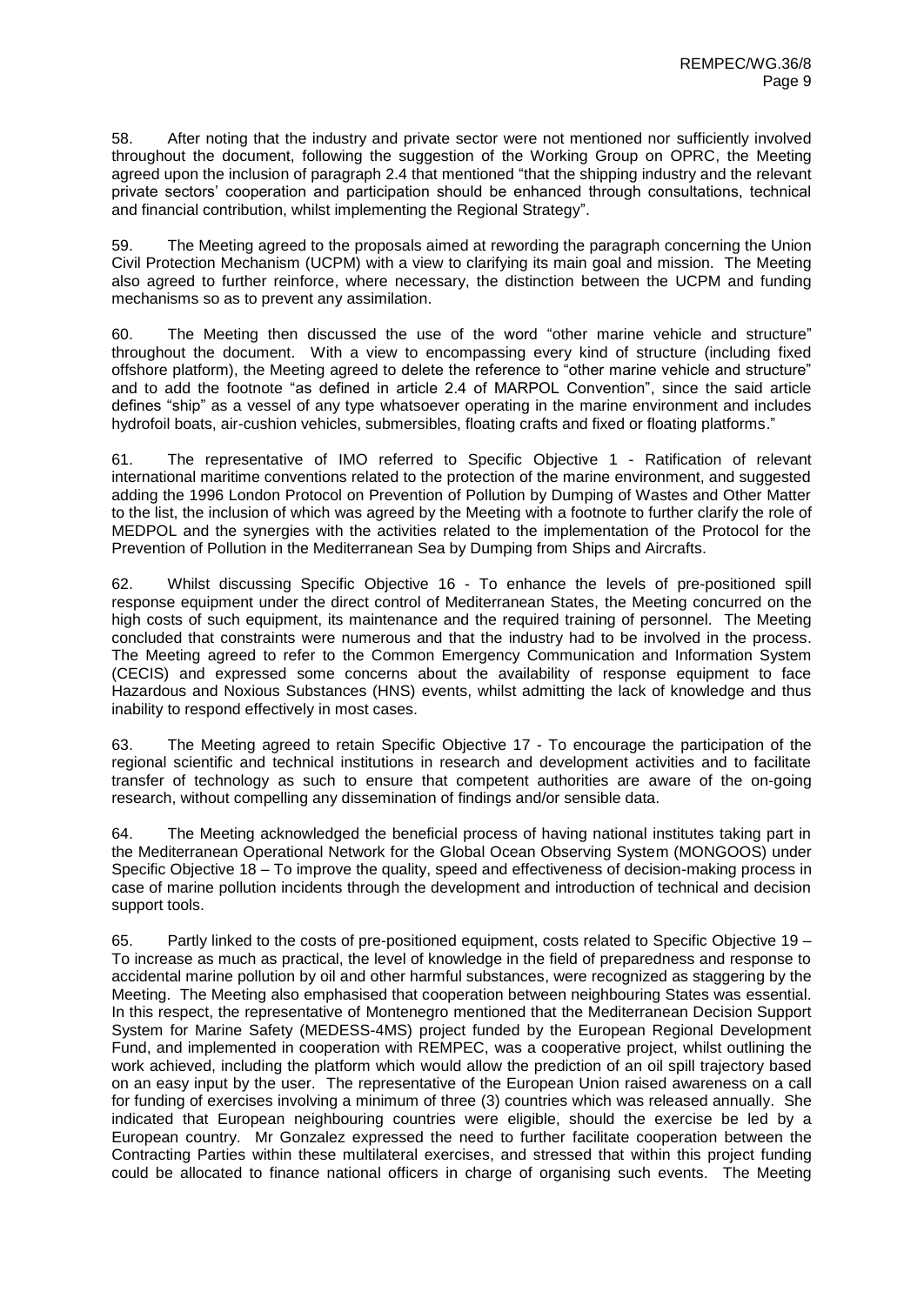agreed to discuss the matter at the  $11<sup>th</sup>$  Meeting of the Focal Points of REMPEC, stressing the important role REMPEC had to play as regional coordinator for such projects.

66. While addressing Specific Objective 20 - To revise the existing recommendations, principles and guidelines, and to develop new ones aimed at facilitating international co-operation and mutual assistance within the framework of the Prevention and Emergency Protocol, the Meeting agreed that REMPEC should look into the synergies of the different tools and existing procedures relating to the procurement of assistance with a view to simplifying the process and streamlining the assistance in case of major incident in the Mediterranean region.

67. The Meeting agreed that some aspects of Specific Objective 21 - To strengthen the capacity of individual coastal States to respond efficiently to marine pollution incidents through development of sub-regional operational agreements and contingency plans would need to be addressed during the 11<sup>th</sup> Meeting of the Focal Points of REMPEC, with a view to understanding the lack of implementation of some sub-regional agreements and to further discussing the high priority level conferred.

68. The representative of IMO noted that, following the deletion of Specific Objective 15, which was suppressed as referred in paragraph 55 of the present report, the oil handling facilities would need to be referred in the final version of the Regional Strategy, to cover issues related to the contingency plans of such installations.

69. Finally, the Meeting requested the Secretariat to prepare the report of the Meeting, highlighting the main outcomes.

#### **AGENDA ITEM 9 CONSIDERATION AND ADOPTION OF THE REVISED DRAFT REGIONAL STRATEGY FOR PREVENTION OF AND RESPONSE TO MARINE POLLUTION FROM SHIPS (2016-2021)**

70. The Meeting considered and adopted the text of the Revised Draft Regional Strategy for Prevention of and Response to Marine Pollution from Ships (2016-2021) prepared by the Secretariat on the basis of the outcome of both Working Groups, as amended under Agenda Item 8, and requested the Secretariat to make the necessary editorial corrections, including the renumbering of the Specific Objectives as well as the formatting of the whole document following the Meeting.

71. The consolidated text of the Revised Draft Regional Strategy for Prevention of and Response to Marine Pollution from Ships (2016-2021), as adopted by the Meeting, is reproduced in **Appendix IV** to the present Report.

72. The Meeting concluded the discussion by stressing the fact that, taking into account the key role of REMPEC for the implementation of the Regional Strategy, there was a need to ensure the stability of the Centre in the long term, *inter alia*, through the provision of the required human and financial resources to the Centre with a view to enabling it to fulfil its mandate. The Meeting further underpinned the importance of mobilising external resources to assist Contracting Parties to the Barcelona Convention in the implementation of the Regional Strategy and call for enhanced cooperation with the relevant industries in the region.

# **AGENDA ITEM 10 OTHER BUSINESS AND CLOSURE OF THE MEETING**

73. Before closing the Meeting, the Chairperson of the Meeting thanked the participants for their constructive deliberations, the Secretariat for the work carried out and the interpreters for their support. He highlighted the hard work that still lay ahead, but stated that he was looking forward to further cooperation in this respect.

74. The Head of Office of REMPEC thanked all participants, the Consultant, the interpreters and all REMPEC staff for their contribution and the Chairpersons of both Working Groups for the smooth running of the proceedings.

75. The Chairperson of the Meeting closed the Meeting at 17.00 hours on Thursday, 12 March 2015.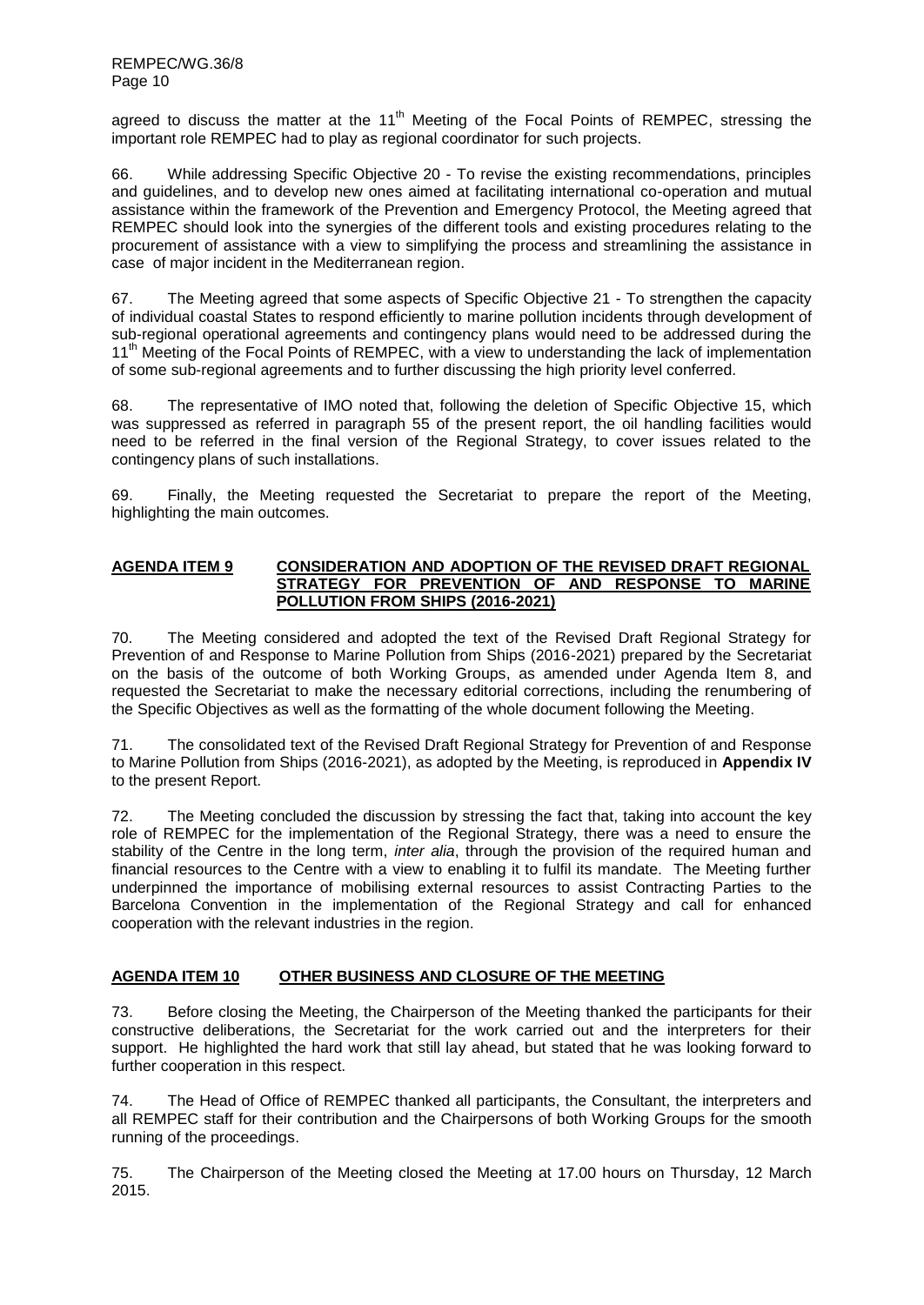# **APPENDIX I**

### **LIST OF PARTICIPANTS / LISTE DES PARTICIPANTS**

#### **CONTRACTING PARTIES /** *PARTIES CONTRACTANTES*

## **ALBANIA/** *ALBANIE*

# **Mr Elson THANA**

Specialist, Maritime Transport Polices Ministry of Transport and Infrastructure Sheshi "Skenderbej Nr. 5 Tirana 1001

| Tel No: | +355 42 2380 744              |
|---------|-------------------------------|
| Mobile: | +355 6868 11 242              |
| Fax No: | +355 42 22 51 96              |
| E-mail: | elson.thana@transporti.gov.al |

#### **Captain Gazmir TAHIRI**

General Maritime Directorate of Albania Lagga Tregtare No. 1 Durres 03101

Tel No: +355 52 222 868 Mobile: +355 6940 62 864<br>Fax No: +355 52 222 868 Fax No: +355 52 222 868 [gazmir.tahiri@dpdetare.gov.al](mailto:gazmir.tahiri@dpdetare.gov.al) [gazmirDPD@gmail.com](mailto:gazmirDPD@gmail.com)

# **CROATIA /** *CROATIE*

# **Mrs Dubravka LULIĆ-KRIVIĆ**

Head of Sector Maritime Safety Directorate Ministry of Maritime Affairs, Transport and Infrastructure Prisavlje 14 Zagreb 1000

Tel No: +385 1 616 90 26<br>Fax No: +385 616 90 69 +385 616 90 69 E-mail: [dubravka.krivic@pomorstvo.hr](mailto:dubravka.krivic@pomorstvo.hr)

#### **Captain Darko GLAZAR**

Harbour Master Ministry of Maritime Affairs, Transport and Infrastructure Safety of Navigation, Marine Environment and Inland Waters Protection Authority Senjsko pristaniŝte 3 51000 Rijeka

Tel No: +385 51 214 113 Mobile: +385 99 2111 247 Fax No: +385 51 211 660 E-mail: [darko.glazar@pomorstvo.hr](mailto:darko.glazar@pomorstvo.hr)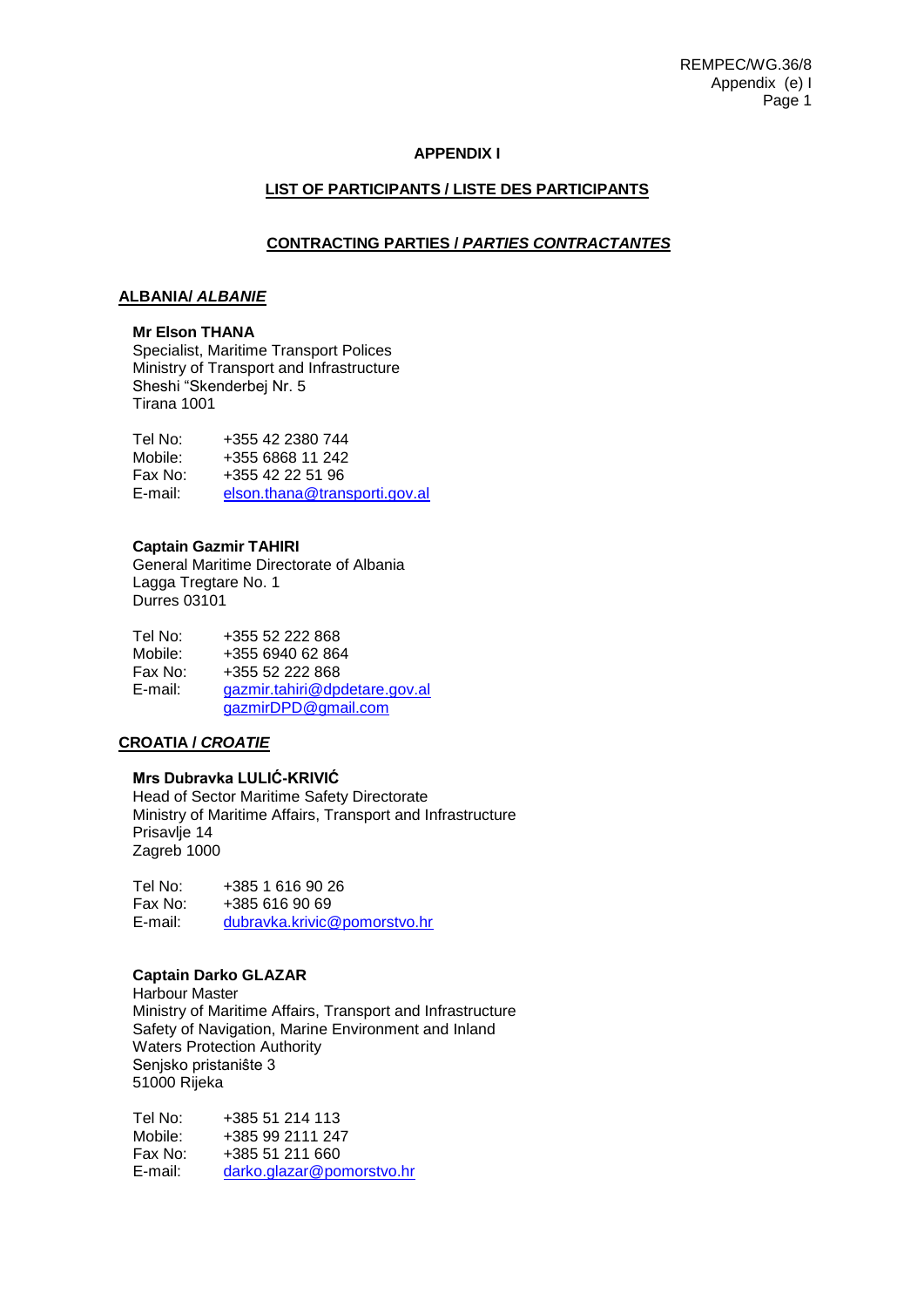# **CYPRUS /** *CHYPRE*

# **Mr Ioannis EFSTRATIOU**

Senior Marine Surveyor Department of Merchant Shipping Kyllinis Street CY4007 Mesa Geitonia Limassol

Tel No: +357 25 848 100<br>Mobile: +357 99 69 26 22 Mobile: +357 99 69 26 22<br>Fax No: +357 25 848 200 Fax No:  $+35725848200$ <br>E-mail:  $\frac{\text{if a fraction } \omega \text{ dms. r}}{\text{if a fraction } \omega \text{ dms. r}}$ [jefstratiou@dms.mcw.gov.cy](mailto:jefstratiou@dms.mcw.gov.cy)

## **Mr Marinos IOANNOU**

Head of Naval Service – Pollution Controller Department of Fisheries and Marine Research Voukourestiou Kai Theodoktou Corner, 2<sup>nd</sup> Floor P.O. Box 51305 CY3505 – Limassol

| Tel No: | +357 25 817 312           |
|---------|---------------------------|
| Mobile: | +357 99 48 96 51          |
| Fax No: | +357 25 305 543           |
| E-mail: | maioannou@dfmr.moa.gov.cy |

# **EGYPT/** *EGYPTE*

#### **Mr Waleed Mohamed HANAFY MAHMOUD**

Second Researcher Maritime Transport Sector Head of Naval Service – Pollution Controller Ministry of Transport 4, Ptolemy Street Alexandria, Post Box 21414

Tel No: +20 3 48 43 631 Mobile +201 22 67 55542 Fax No: +20 3 484 20 96 E-mail: [waleedhanafy13@yahoo.com](mailto:waleedhanafy13@yahoo.com)

## **Mr. Ahmed Kasem Kasem SHETA**

General Manager of Environmental Crisis Management NOSCP-NC Egyptian Environmental Affairs Agency (EEAA) 30 Misr Helwan El Zyrae Road Maadi Cairo P.O. Box 11728

| Tel No: | +20 2 25 25 64 91       |
|---------|-------------------------|
|         | $+20$ 2 25 25 64 92     |
| Mobile: | $+20, 100, 3824, 600$   |
| Fax No  | +20 2 2525 64 94        |
| E-mail: | ahmed sheta@hotmail.com |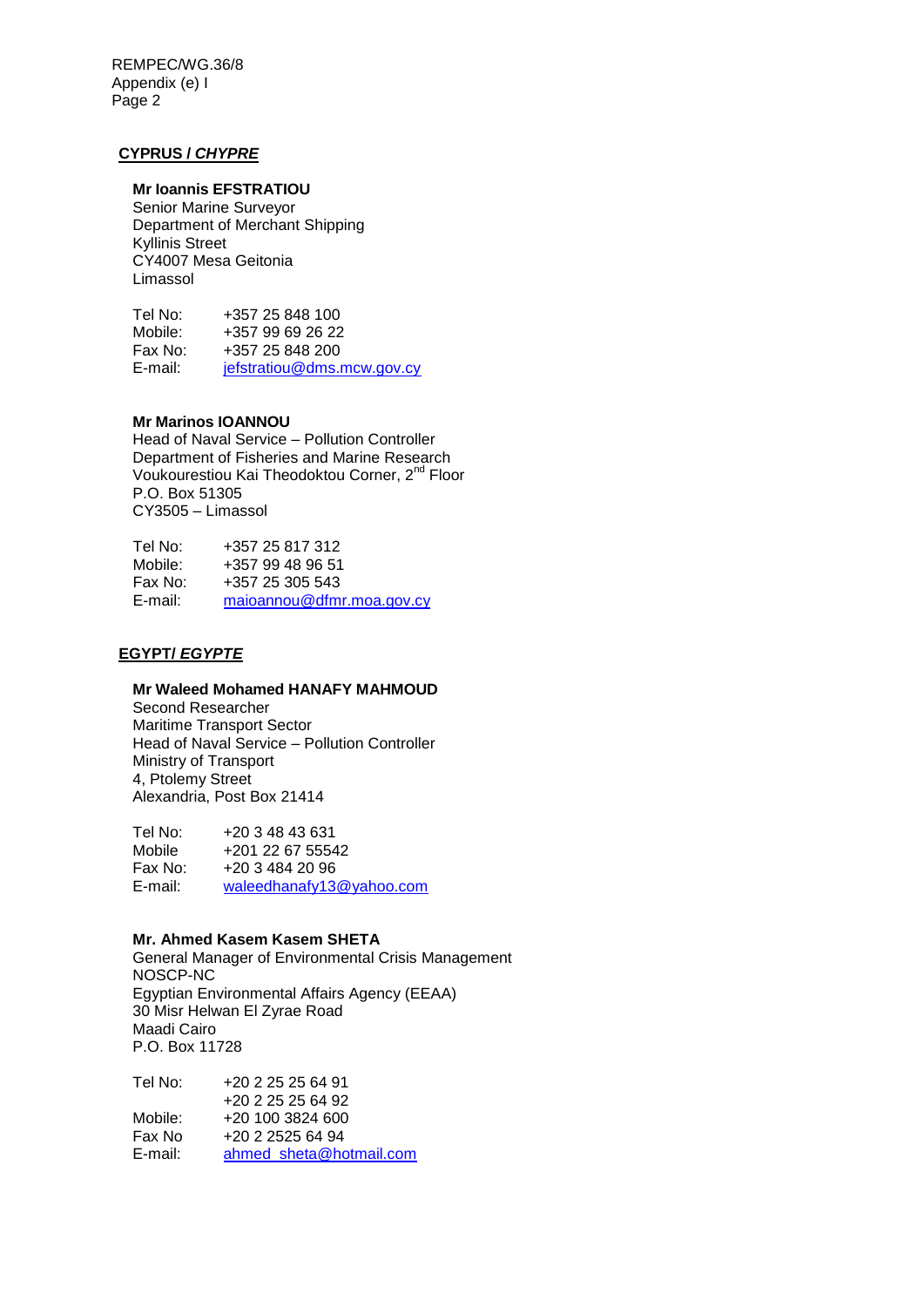# **EUROPEAN UNION / UNION EUROPÉENNE**

#### **Ms. Asta MACKEVICIUTE**

DG ECHO B - Directorate General for Humanitarian and Civil Protection Operations A5 - Civil Protection Policy European Commission - OFFICE: L 86 7 /021 1049 Brussels, BELGIUM

Tel No: +32 2 29 52 899 Mobile: +32 484 90 9922 Fax No +32 2 29 51458<br>E-mail: Asta.MACKEVIC [Asta.MACKEVICIUTE@ec.europa.eu](mailto:Asta.MACKEVICIUTE@ec.europa.eu)

# **Mr Victor DIAZ SECO**

Senior project Officer European Maritime Safety Agency/ European Commission Delegation Praca Europa 4 Lisbon 1249-206 PORTUGAL

Tel No: +351 211 209 365 Mobile: +351 911 089 124 Fax No: +351 211 209 218 E-mail: [Victor.DIAZSECO@emsa.europa.eu](mailto:Victor.DIAZSECO@emsa.europa.eu)

## **FRANCE /** *FRANCE*

# **Mme Marie-Sophie DUFAU-RICHET**

Chargée de Mission Secrétariat Général de la Mer 69, Rue de Varenne 75007 Paris

Tél No: +33 1 42 75 66 53 Portable: +33 6 61 53 95 01 + 33 1 42 75 66 78 E-mail: [marie-sophie.dufau-richet@pm.gouv.fr](mailto:marie-sophie.dufau-richet@pm.gouv.fr)

#### **Mr Xavier Paul Louis KREMER**

Mediterranean Correspondent - Assistance Agreements CEDRE 715 rue Alain Colas CS 41836 29218 Brest Cedex 2

Tél No: +33 2 98 33 10 10 Portable: +33 6 89 19 14 74 Fax No: +33 2 98 44 91 38<br>E-mail: xavier.kremer@ce [xavier.kremer@cedre.fr](mailto:xavier.kremer@cedre.fr)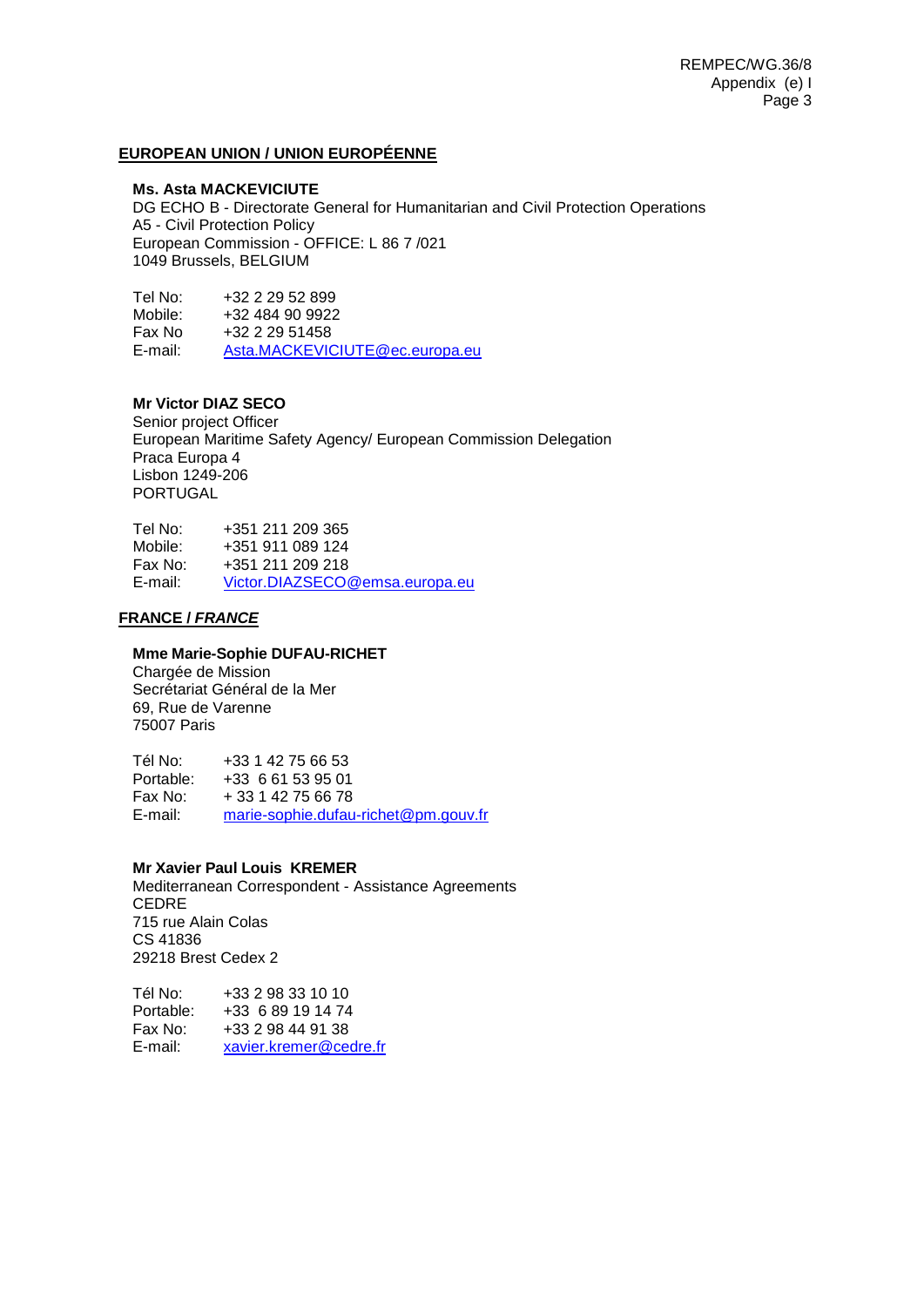# **GREECE /** *GRECE*

# **Ms Anne SERRI**

Ensign HCG Hellenic Coast Guard Akti Vasiliadi Gate E1-E2 Piraeus 18510

| +30 213 13 71 565 |
|-------------------|
| +30 210 41 91 304 |
| +30 69 42 460 558 |
| +30 210 422 04 40 |
| aserri@hcg.gr     |
|                   |

# **ISRAEL /** *ISRAEL*

# **Mr Nir LEVINSKI**

Inspector Marine and Coastal Environment Division Ministry of Environmental Protection Pal Yam Av. 15A Haifa 31007

| Tel No: | +972 4 863 35 00   |
|---------|--------------------|
| Mobile: | +972 506 237 601   |
| Fax No: | +972 4 863 2 35 20 |
| E-mail: | NIRL@sviva.gov.il  |

# **Captain Aleksander GERSON**

Deputy Director Ministry of Transport Administration of Shipping and Ports Pal Yam Av. 15A Haifa 31999

| Tel No: | +972 4 863 20 80 |
|---------|------------------|
| Mobile: | +972 537 251 097 |
| Fax No: | +972 4 863 21 18 |
| E-mail: | alexg@mot.gov.il |

# **ITALY /** *ITALIE*

# **Dr Roberto GIANGRECO**

**Officer** Ministry of Environment, Territory and Sea Via Cristoforo Colombo, 44 Rome 00147

Tel No: +39 06 57 22 84 06 Mobile: +39 347 331 31 91<br>Fax No: +39 06 57 22 84 24 Fax No: +39 06 57 22 84 24<br>E-mail: ajangreco.roberto@ [giangreco.roberto@minambiente.it](mailto:giangreco.roberto@minambiente.it)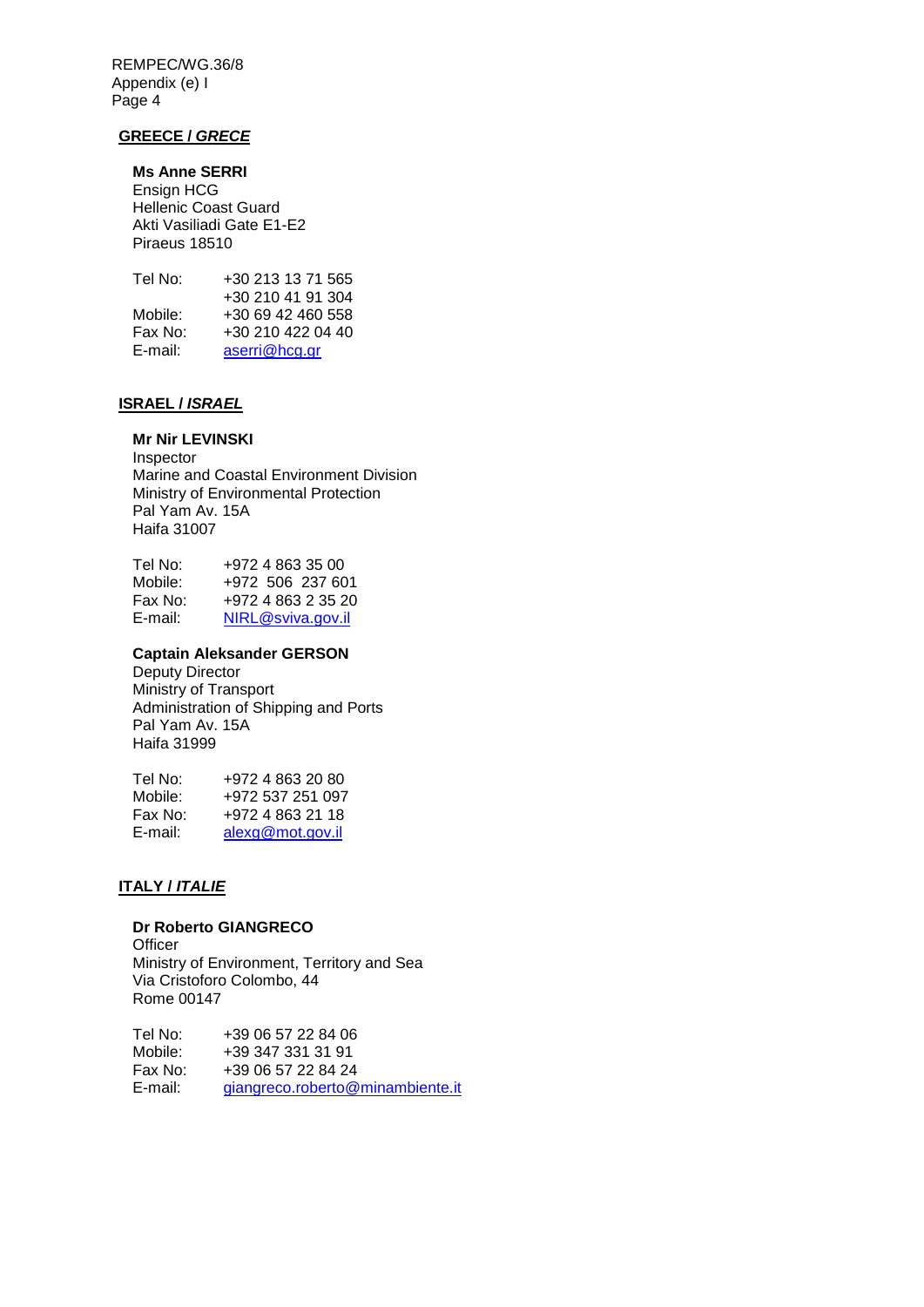# **ITALY /** *ITALIE* **(cont.)**

# **CF (CP) Fabrizio COKE**

**Officer** Ministry of Environment, Territory and Sea Via Cristoforo Colombo, 44 Rome 00154

Tel No: +39 06 57 22 56 39<br>Mobile: +39 338 838 89 78 Mobile: +39 338 838 89 78<br>Fax No: +39 06 57 22 56 79 Fax No: +39 06 57 22 56 79<br>F-mail: Coke Fabrizio@min [Coke.Fabrizio@minambiente.it](mailto:Coke.Fabrizio@minambiente.it)

## **LEBANON / LIBAN**

## **Mr Abdel Hafiz EL KAISSI**

Director General of Land and Maritime Transport Ministry of Public Works and Transport Directorate General of Land and Maritime Transport Georges Picot Street Beirut 20206301

| Tel No:     | +961 1 371 644                 |
|-------------|--------------------------------|
| Mobile :    | +961 3 312 385                 |
| Fax no:     | +961 1 371 647                 |
| $E$ -mail : | ministry@transportation.gov.lb |

# **Ms Ilham Mansour Mansour EL KHABBAZ**

Chief of Maritime Transport Section Ministry of Public Works and Division Directorate General of Land and Maritime Transport Georges Picot Street Beirut 20206301

| Tel No: | +961 1 372 762                 |
|---------|--------------------------------|
| Mobile: | +961 3 930 858                 |
| Fax No: | +961 1 371 647                 |
| E-mail: | ministry@transportation.gov.lb |

#### **MALTA /** *MALTE*

### **Captain Richard GABRIELE**

Head, Pollution and Incident Response Transport Malta Ports & yachting Directorate Malta Transport Centre Marsa MRS 1917

Tel No: +356 22 91 44 20 Mobile: +356 9949 4312<br>Fax No: +356 22 91 44 29 Fax No: +356 22 91 44 29<br>F-mail: richard gabriele@ [richard.gabriele@transport.gov.mt](mailto:richard.gabriele@transport.gov.mt)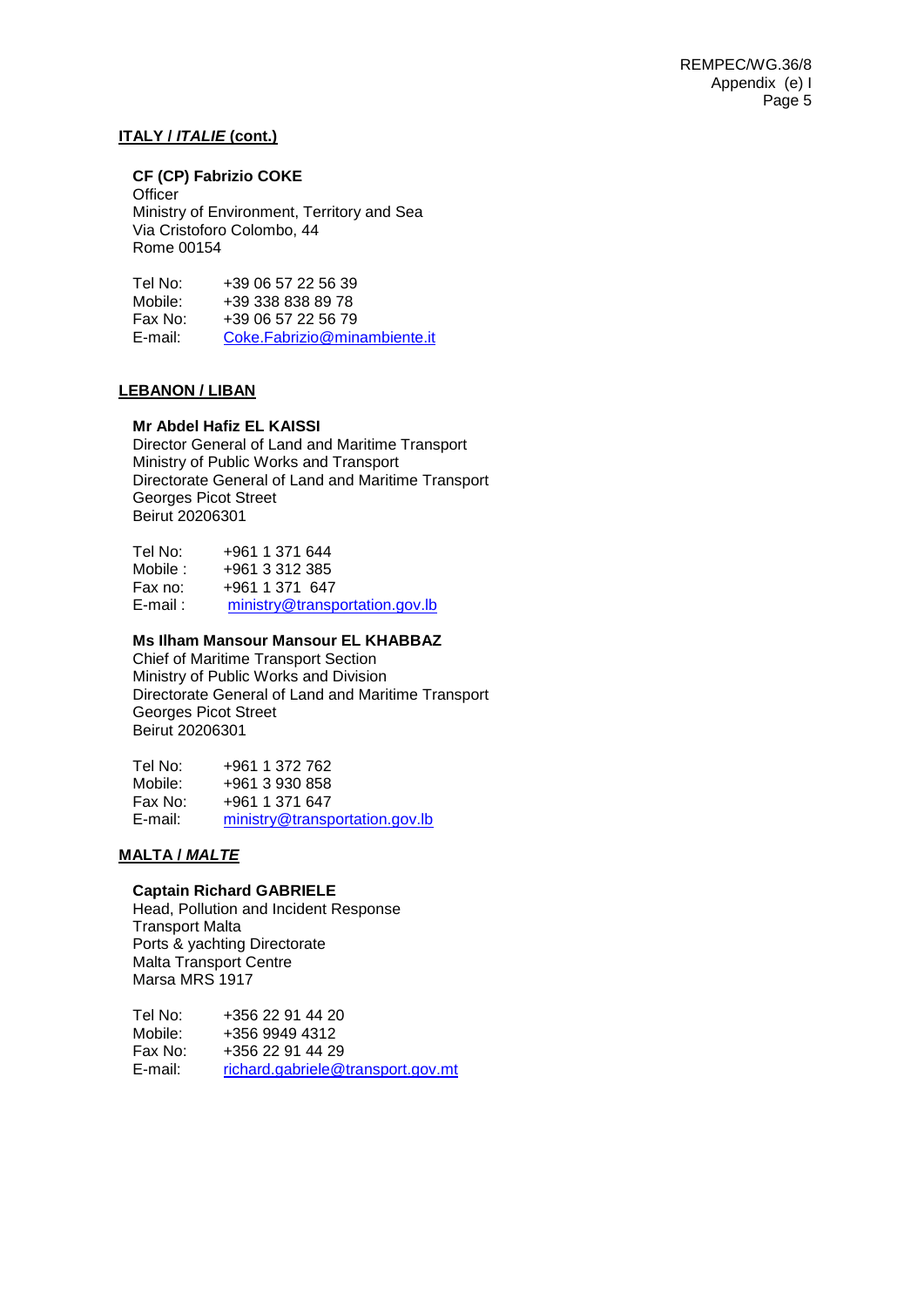## **MALTA /** *MALTE (cont.)*

# **Dr Gordon CUTAJAR**

Assistant Registrar of Ships Merchant Shipping Directorate Transport Malta Marsa MRS 1917

Tel No: +356 21 25 03 60<br>Fax No: +356 24 14 60 Fax No: +356 24 14 60<br>E-mail: endon.cutaiar [gordon.cutajar@transport.gov.mt](mailto:gordon.cutajar@transport.gov.mt)

## **Mr Mevric ZAMMIT**

Port Officer (Response) Authority for transport in Malta Xatt l'Ghassara ta l-Gheneb Marsa MRS 1918

| Tel No: | +356 22 91 44 37               |
|---------|--------------------------------|
| Mobile: | +356 99 33 63 16               |
| Fax No: | +356 22 91 44 29               |
| E-mail: | mevric.zammit@transport.gov.mt |

# **MONACO/** *MONACO*

## **M Pierre BOUCHET**

Adjoint au Directeur des affaires maritimes Direction des affaires maritimes Département de l'équipement, de l'environnement et de l'urbanisme Quai Jean Charles Rey B.P. 468 MC-98012 Monaco Cedex

| Tél:      | +377 98 98 22 80    |
|-----------|---------------------|
| Portable: | +377 06 07 93 17 99 |
| Fax No:   | +377 98 98 22 81    |
| E-mail:   | pbouchet@gouv.mc    |

# **MONTENEGRO/** *MONTENEGRO*

#### **Captain Predrag RATKOVIĆ**

Head of Sector for the Prevention of Sea Pollution from Sea-Going Objects National "On-Scene" Commander in Case of Oil Pollution Maritime Safety Department Marsala Tita no, 7 Bar 85000

Tel No: +382 30 313 240<br>Mobile: +382 69 632 930 Mobile: +382 69 632 930<br>Fax No: +382 30 313 274 +382 30 313 274 E-mail: [predrag.ratkovic@pomorstvo.me](mailto:predrag.ratkovic@pomorstvo.me)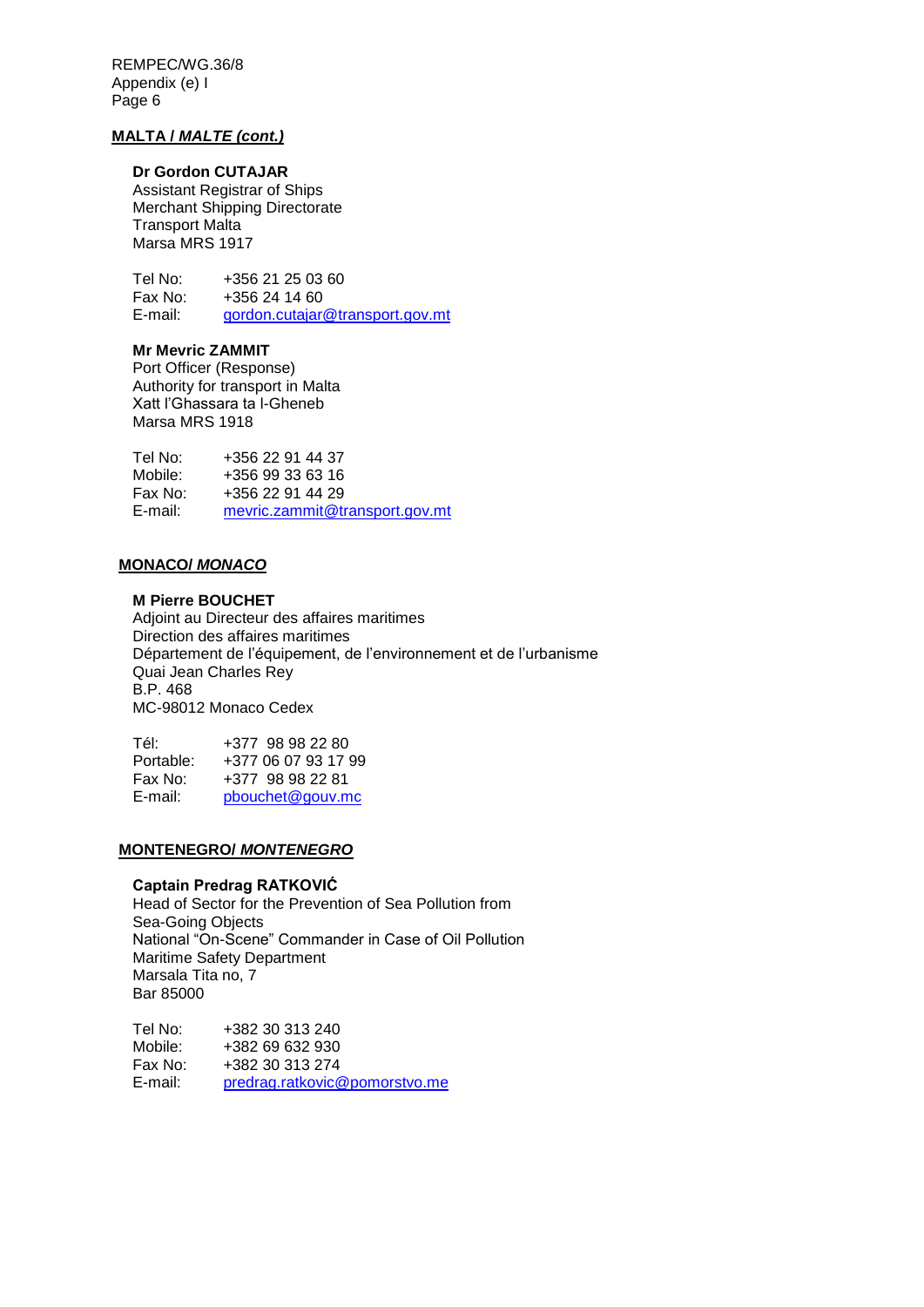#### **MONTENEGRO/** *MONTENEGRO* **(cont.)**

### **Captain Vladan RADONJIĆ**

Director of Maritime Safety Department National Overall Commander in case of Oil Pollution Marsala Tita no. 7 Bar 85000

Tel No: +382 30 313 240<br>Mobile: +382 69 333 252 +382 69 333 252 Fax No: +382 30 313 274<br>E-mail: vladan.radoniic@ [vladan.radonjic@pomorstvo.me](mailto:vladan.radonjic@pomorstvo.me)

## **Mr Nexhat KAPIDANI**

Deputy Director Maritime Safety Department Marsala Tita no. 7 Bar 85000

Tel No: +382 30 313 240 Mobile: +382 69 035 958 Fax No: +382 30 313 274 E-mail: [nexhat.kapidani@pomorstvo.me](mailto:nexhat.kapidani@pomorstvo.me)

#### **MOROCCO/** *MAROC*

#### **M Mohammed Salim CHEIKH**

Ingénieur Direction de la Marine Marchande Felix Houphouët Boigny Casablanca

Tél: +212 5 29 02 86 00<br>Portable: +212 661 07 38 07 +212 661 07 38 07 Fax No: +212 5 22 27 33 40 E-mail: [salimcheikh@hotmail.com](mailto:salimcheikh@hotmail.com) [s.cheikh@mtpnet.gov.ma](mailto:s.cheikh@mtpnet.gov.ma)

#### **Mme Naoual ZOUBAIR**

Chef de Service Ministère délègue chargé de l'Environnement 9 Avenue Al Araar, Secteur 16 Hay Raid Rabat

| Tél:      | +212 537 57 06 01  |
|-----------|--------------------|
| Portable: | +212 662 10 81 54  |
| Fax No:   | +212 537 57 66 45  |
| E-mail:   | n zoubair@yahoo.fr |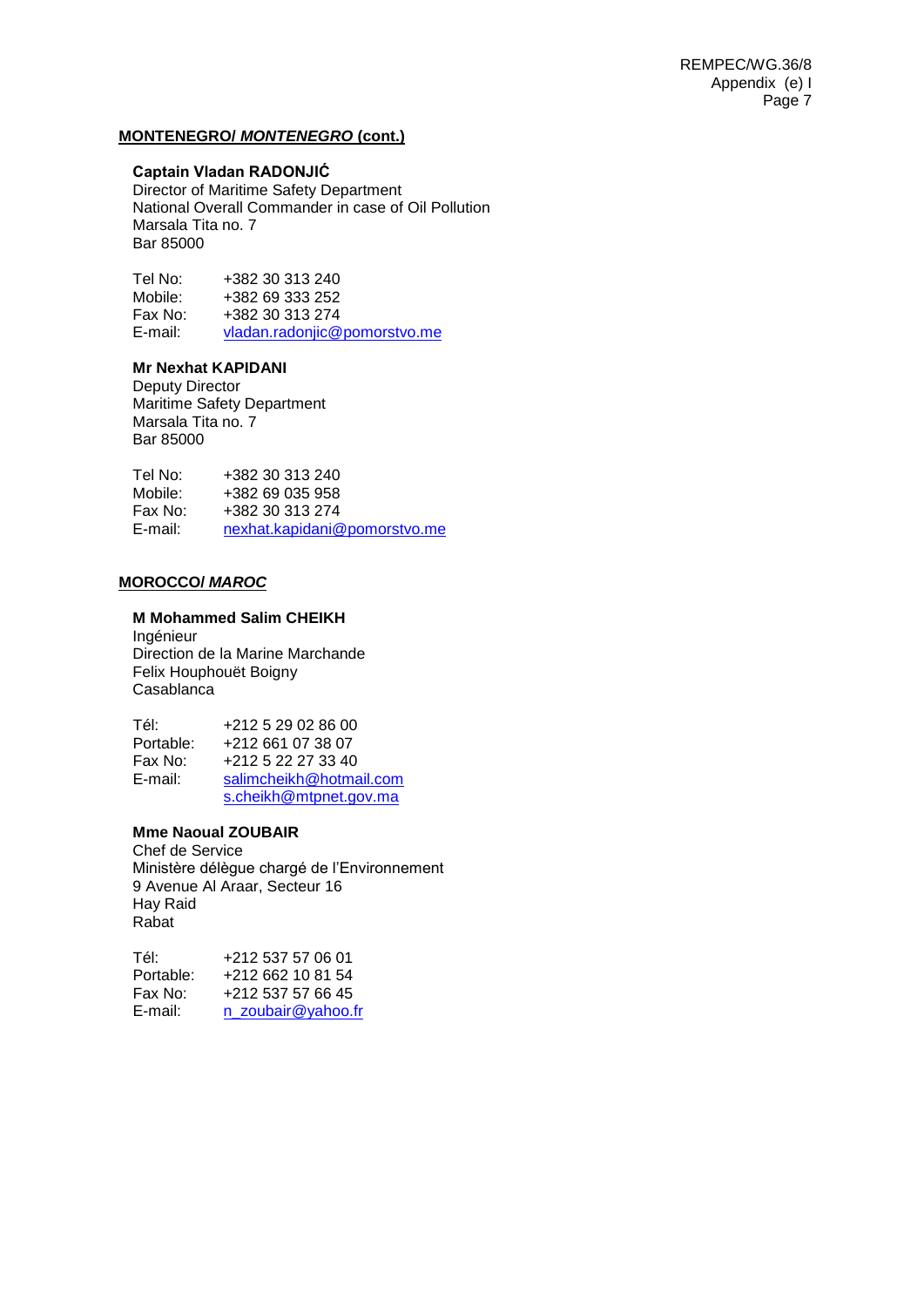## **SLOVENIA/** *SLOVENIE*

# **Mr Zvezdan BOŽIČ**

Regional Civil Protection Commander Administration for Civil Protection and Disaster Relief Ferrarska 5B 6000 Koper

Tel No: +386 5 668 42 01<br>Mobile: +386 312 441 26 Mobile: +386 312 441 26<br>Fax No: +386 5 668 4322 +386 5 668 4322 E-mail: [Zvezdan.Bozic@urszr.si](mailto:Zvezdan.Bozic@urszr.si)

# **Mr Jadran KLINEC**

**Director** Slovenian Maritime Administration Ukmariev trg 2 6000 Koper

| Tel No: | +386 5 663 21 00     |
|---------|----------------------|
| Mobile: | +386 41 671 577      |
| Fax No: | +386 5 663 21 02     |
| E-mail: | jadran.klinec@gov.si |

#### **SPAIN/** *ESPAGNE*

#### **Ms Maria Goretti DE LA FUENTE SANCHEZ**

Head of Service Coordination and Studies Directorate General of Merchant Marine Ruiz de Alarcon Madrid 28071

Tel No: +34 915 979 042 Mobile: +34 650 272 544<br>Fax No: +34 915 979 235 +34 915 979 235 E-mail: [mgdelafuente@fomento.es](mailto:mgdelafuente@fomento.es)

# **Ms Cristina DANES CASTRO**

Technical Advisor Ministry of Agriculture, Food and Environment Plaza San Juan de la Cruz S/N 28071 Madrid

Tel No: +34 91 597 61 92 Mobile: +34 6494 74514 E-mail: [cdanes@magrama.es](mailto:cdanes@magrama.es)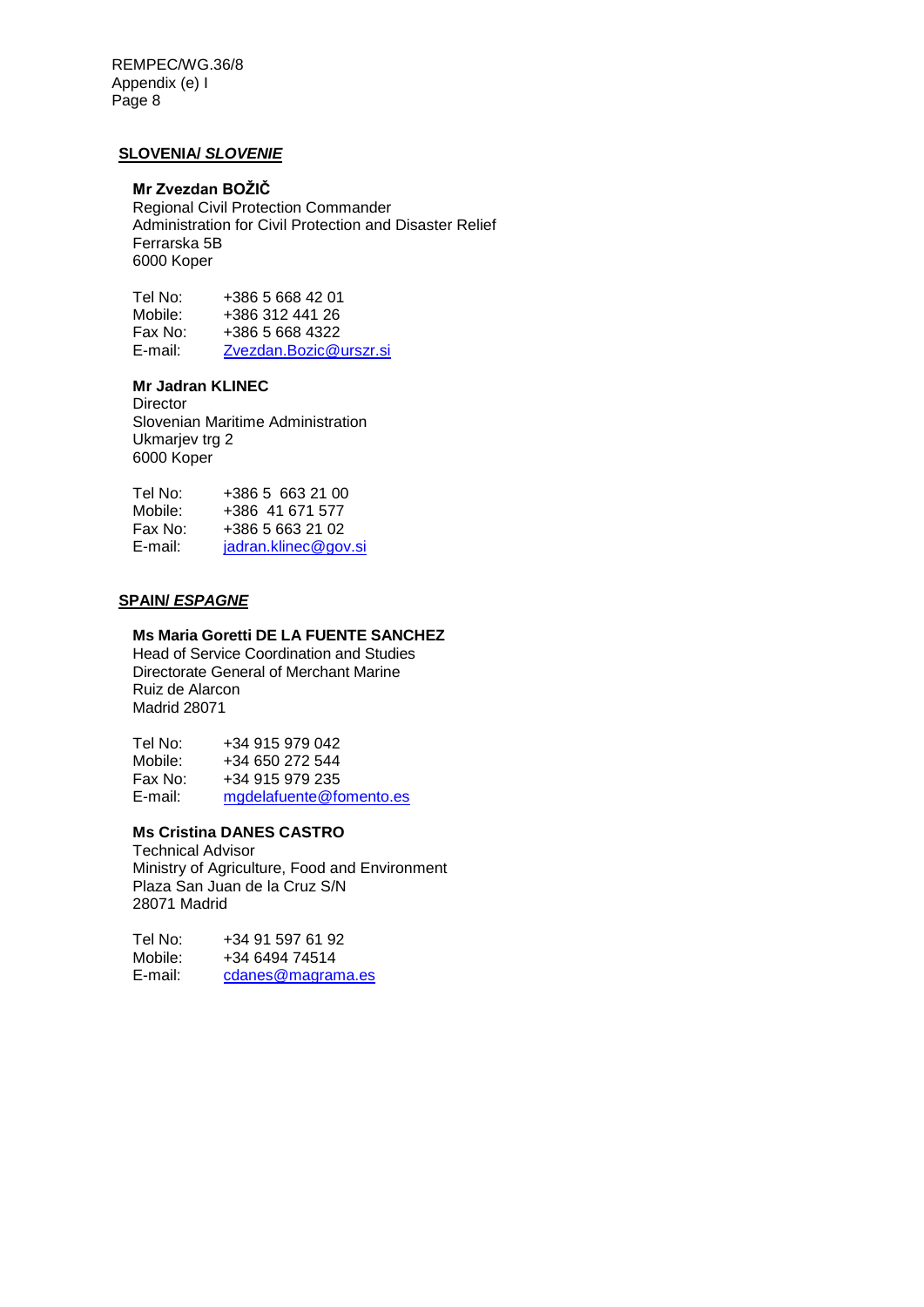#### **TUNISIA/** *TUNISIE*

# **M Samir KHEDHIRA**

Sous-Directeur Agence nationale de protection de l'environnement (ANPE) Centre Urbain Nord 15 rue 7051 cité Essalem 2080 Tunis

Tel No: +216 71 233 600 Portable: +216 9797 5288 +216 71 232 811 E-mail: samirkhedhira@yahoo.fr

# **M Moncef FRAJ**

Directeur des Ports Maritime de Commerce Ministère du Transport Rue Elborgine Montplaisir 1073 Tunis

| Tél:      | +216 71 906 412     |
|-----------|---------------------|
| Portable: | +216 98 90 20 13    |
| Fax No:   | +216 71 903 905     |
| E-mail:   | monceffrey@yahoo.fr |

#### **TURKEY /** *TURQUIE*

# **Mr Hakan AKYILDIZ**

Ship Inspection Officer Ministry of Transport, Maritime Affairs and Communications Hakki Turaylic Cad. No. 5 Emek Ankara 06100

Tel No: +90 312 203 1000 Ext 3449 Mobile: +90 505 260 5607<br>Fax No: +90 312 231 3306 Fax No: +90 312 231 3306<br>E-mail: hakan.akvildiz@uc [hakan.akyildiz@udhb.gov.tr](mailto:hakan.akyildiz@udhb.gov.tr)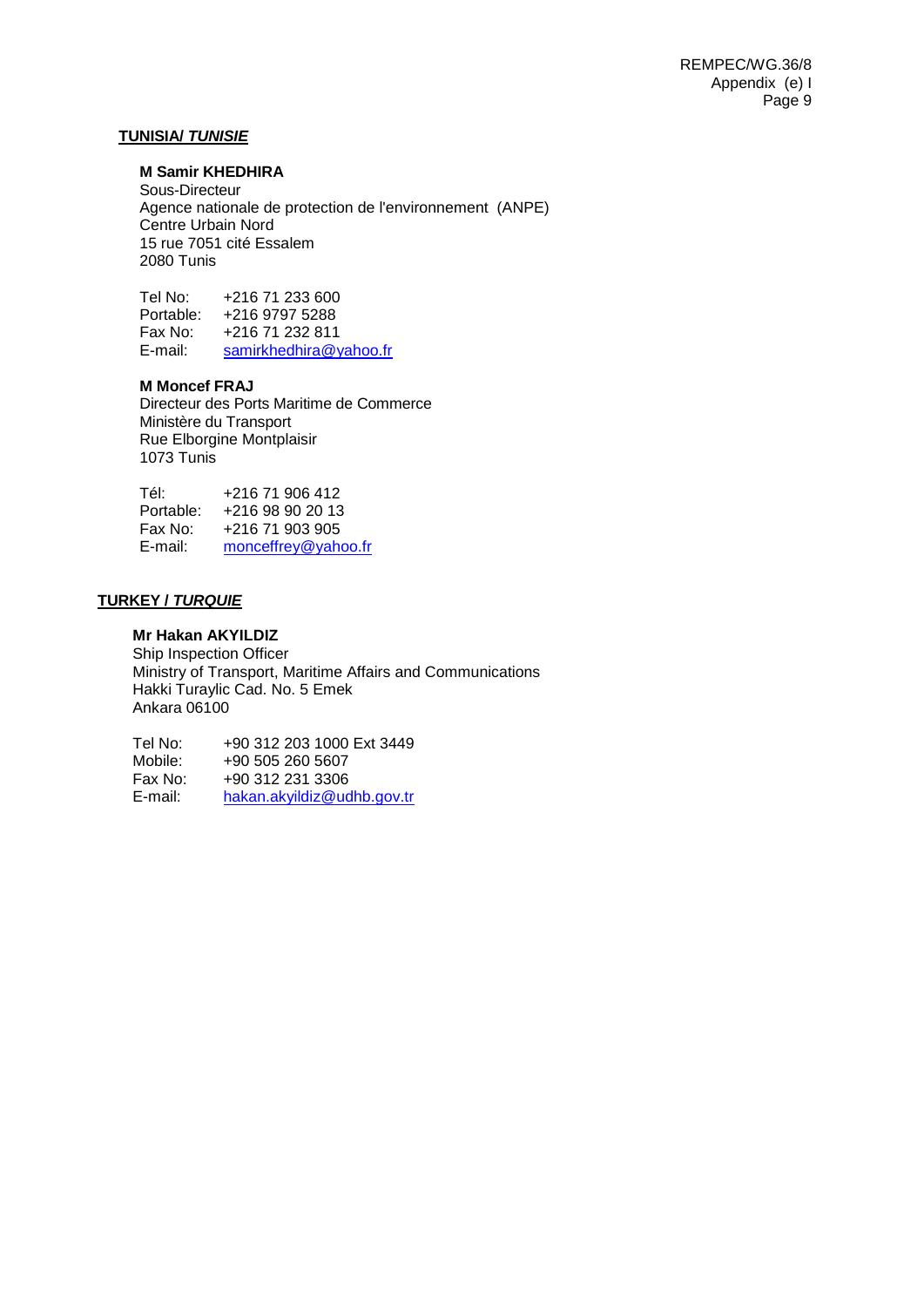## **UNITED NATIONS ORGANIZATIONS/** *ORGANISATIONS DES NATIONS-UNIES*

#### **INTERNATIONAL MARITIME ORGANIZATION (IMO)/** *ORGANISATION MARITIME INTERNATIONALE (OMI)*

# **Ms Colleen O'HAGAN**

Technical Officer International Maritime Organization (IMO) 4 Albert Embankment London SE1 7SR UNITED KINGDOM

Tel No: +44 207 463 40 23<br>Mobile: +44 791 505 9083 Mobile: +44 791 505 9083<br>Fax No: +44 207 587 32 10 Fax No: +44 207 587 32 10<br>E-mail: COHagan@IMO.or [COHagan@IMO.org](mailto:COHagan@IMO.org)

## **UNEP / CO-ORDINATING UNIT FOR THE MEDITERRANEAN ACTION PLAN (MAP)/** *PNUE / UNITE DE COORDINATION DU PLAN D'ACTION POUR LA MEDITERRANEE (PAM)*

#### **Ms Tatjana HEMA**

Programme Officer Mediterranean Pollution Assessment and Control Programme (MEDPOL) UNEP/MAP 48, Vassileos Konstantinou Avenue 11635 Athens GREECE

Tel No: +30 210 727 31 15<br>Mobile: +30 694 593 53 18 +30 694 593 53 18 Fax No: +44 210 725 31 96<br>E-mail: tatiana.hema@une [tatjana.hema@unepmap.gr](mailto:tatjana.hema@unepmap.gr)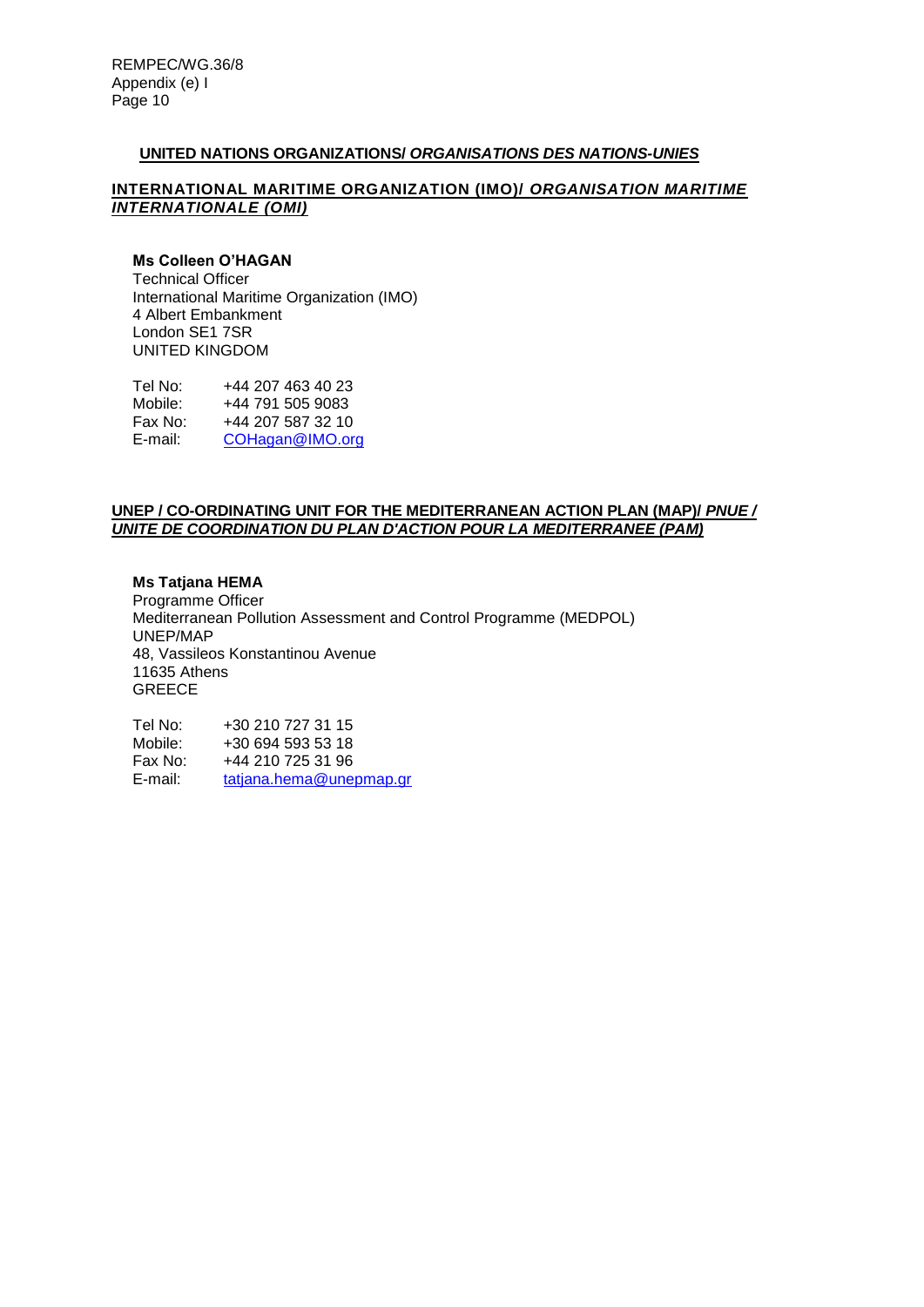## **MEDITERRANEAN ACTION PLAN PARTNERS / NON-GOVERNMENTAL ORGANIZATIONS /** *PARTENAIRES DU PLAN D'ACTION POUR LA MEDITERRANEE / ORGANISATIONS NON-GOUVERNEMENTALES*

**THE IPIECA GLOBAL OIL AND GAS INDUSTRY ASSOCIATION FOR ENVIRONMENTAL AND SOCIAL ISSUES /** *ASSOCIATION MONDIALE D'ETUDES DES QUESTIONS ENVIRONNEMENTALES ET SOCIALES DU SECTEUR PETROLIER (IPIECA)*

#### **Mr Philip RUCK** Manager – Oil Spill Working Group IPIECA 5<sup>th</sup> Floor 209-215 Blackfriars Road London SE1 8NL UNITED KINGDOM

Tel No: +44 207 633 23 74 Mobile: +44 777 533 76 94 Fax No: +44 207 633 2389 E-mail: [philip.ruck@ipieca.org](mailto:philip.ruck@ipieca.org)

# *THE INTERNATIONAL TANKER OWNERS POLLUTION FEDERATION (ITOPF)*

# **Mrs Kelly Suzanne REYNOLDS**

Technical Advisor Senior The International Tanker Owners Pollution Federation Ltd (ITOPF) 1 Oliver's Yard 55 City Road London EC1Y 1HQ UNITED KINGDOM

Tel No: +44 20 7566 6999<br>Mobile: +44 7525 95 05 92 +44 7525 95 05 92 Fax No: +44 20 7566 6950 E-mail: [kellyreynolds@itopf.com](mailto:kellyreynolds@itopf.com)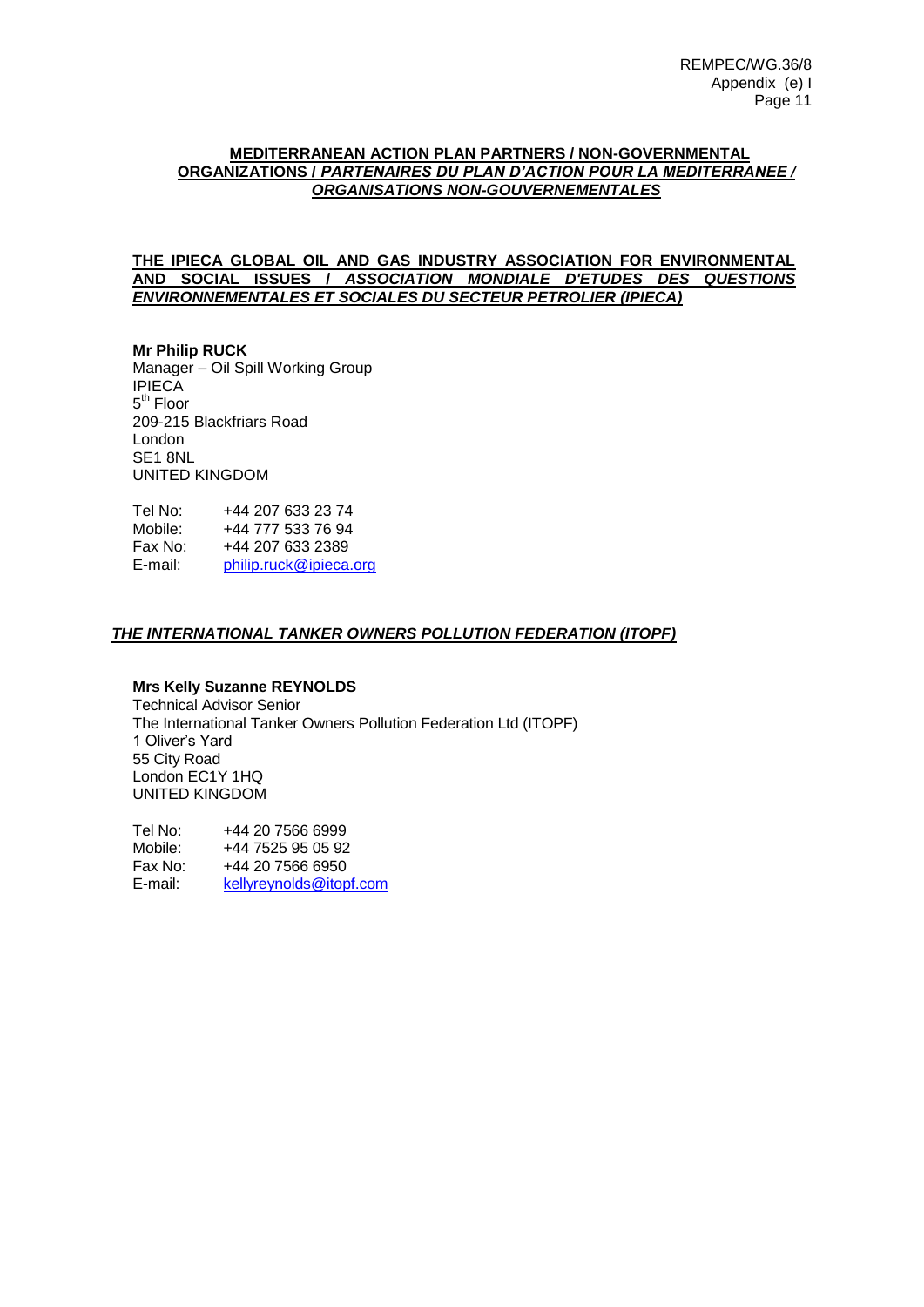# **CONSULTANT***/ CONSULTANT*

### **Mr Miguel PALOMARES**

**Consultant** Urbanización San Fernando Casa 15 18600 Motril (Granada) SPAIN

Tel No: +34 619693711<br>E-mail: miguelpalomares [miguelpalomares15@gmail.com](mailto:miguelpalomares15@gmail.com)

# **CONFERENCE INTERPRETERS /** *INTERPRETES DE LA CONFERENCE*

# **ESTA LINGUA LTD**

#### **Ms. Carmen DE GAETANO Ms. Marie WAGNER**

Esta Lingua Ltd Business Studio, Block 2 Ċensu Scerri Street Tigné, Sliema SLM 3064 Malta

Tel No : +356 2133 5330<br>E-mail: info@estalingua. [info@estalingua.com](mailto:info@estalingua.com)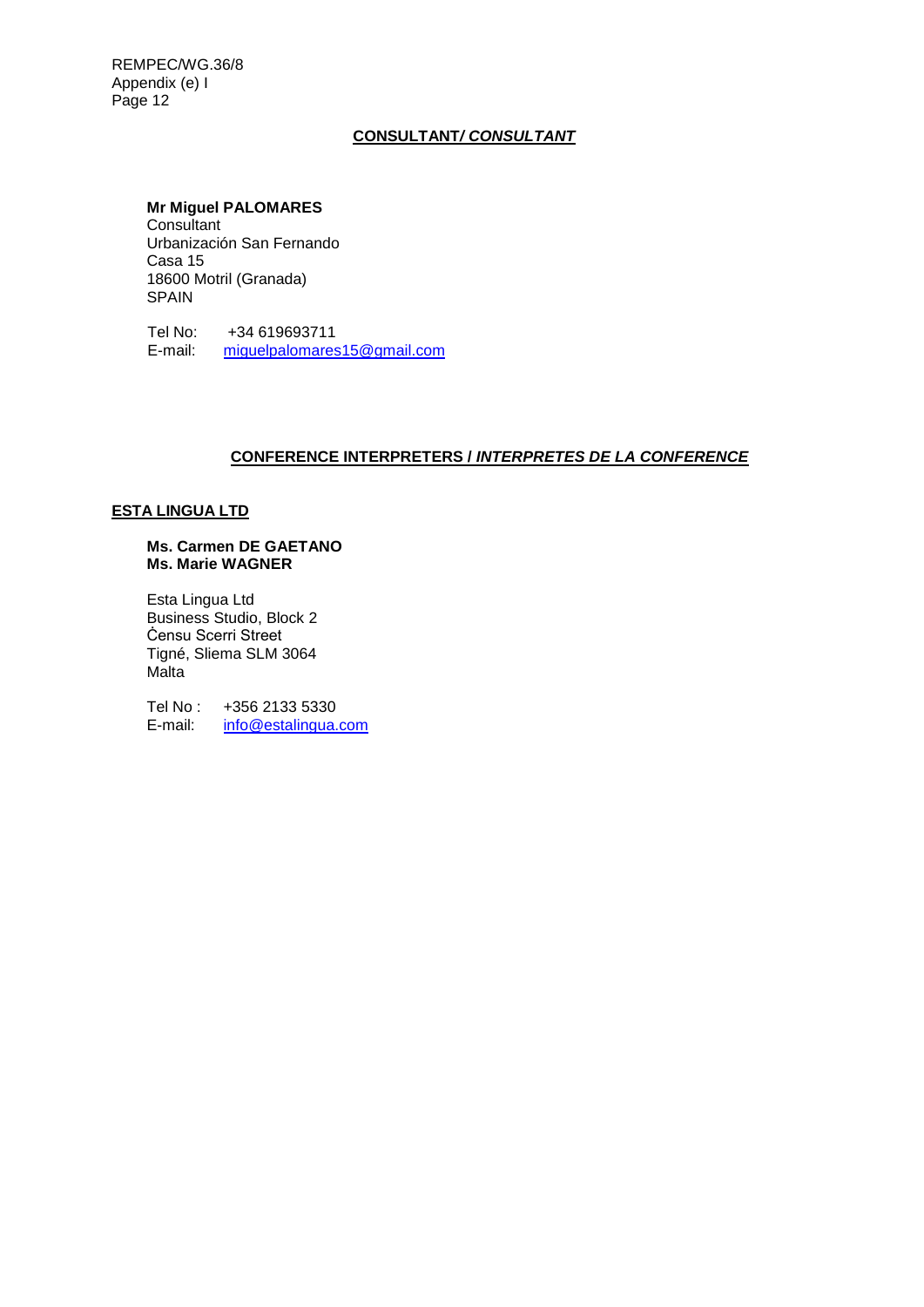## **SECRETARIAT /** *SECRETARIAT*

### **REGIONAL MARINE POLLUTION EMERGENCY RESPONSE CENTRE FOR THE MEDITERRANEAN SEA (REMPEC) /** *CENTRE REGIONAL MEDITERRANEEN POUR L'INTERVENTION D'URGENCE CONTRE LA POLLUTION MARINE ACCIDENTELLE (REMPEC)*

# **Mr. Gabino GONZALEZ**

Head of Office<br>E-mail: c [ggonzalez@rempec.org](mailto:ggonzalez@rempec.org)

**Mr. Franck LAUWERS** Programme Officer (Prevention)<br>E-mail: flauwers@rempec. [flauwers@rempec.org](mailto:flauwers@rempec.org)

#### **Mr Clément CHAZOT**

Junior Programme Officer (VIS) E-mail: [vis@rempec.org](mailto:vis@rempec.org)

## **Mr. Christopher SACCO**

Administrative/Financial Assistant<br>E-mail: csacco@rempec.or [csacco@rempec.org](mailto:csacco@rempec.org)

#### **Ms. Amanda BONAVIA**

Secretary/Administrative Assistant E-mail: [mbonavia@rempec.org](mailto:mbonavia@rempec.org)

#### REMPEC

Maritime House Lascaris Wharf Valletta VLT 1921, MALTA

Tel: +356 21 33 72 96/7/8 Fax: +356 21 33 99 51 E-mail: [rempec@rempec.org](mailto:rempec@rempec.org)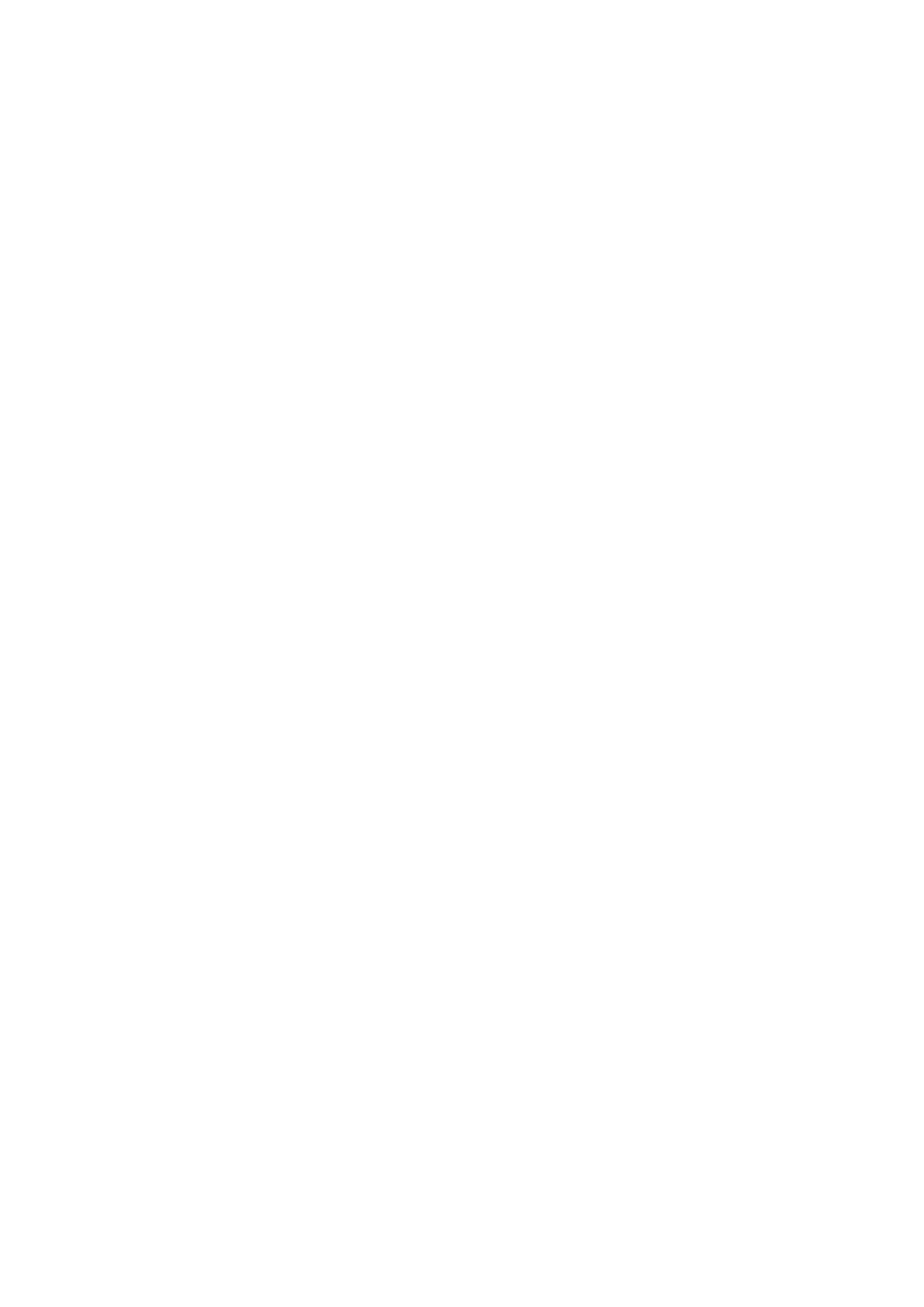# **APPENDIX II**

# **LIST OF DOCUMENTS**

# **WORKING DOCUMENTS**

| REMPEC/WG.36/3/1      | Provisional Agenda                                                                                                                                                      |
|-----------------------|-------------------------------------------------------------------------------------------------------------------------------------------------------------------------|
| REMPEC/WG.36/3/2      | Annotated Provisional Agenda                                                                                                                                            |
| REMPEC/WG.36/3/3      | <b>Draft Timetable</b>                                                                                                                                                  |
| REMPEC/WG.36/4        | Synthetic report on the Assessment of the Implementation of the<br>Regional Strategy for Prevention of and Response to Marine<br>Pollution from ships (2005-2015)       |
| REMPEC/WG.36/5        | Comparative report on on-going and existing Mediterranean,<br>European and International Strategies/Sectorial Plans and Initiatives<br>on Marine Environment Protection |
| REMPEC/WG.36/6        | Draft Regional Strategy for Prevention of and Response to Marine<br>Pollution form Ships (2016-2021)                                                                    |
| REMPEC/WG.36/6/Corr.1 | Corrigendum to Draft Regional Strategy for Prevention of and<br>Response to Marine Pollution form Ships (2016-2021)                                                     |
| REMPEC/WG.36/7        | Revised Draft Regional Strategy for Prevention of and Response to<br>Marine Pollution form Ships (2016-2021)                                                            |
| REMPEC/WG.36/8        | Report of the Meeting                                                                                                                                                   |

## **INFORMATION DOCUMENTS**

| REMPEC/WG.36/INF.1 | List of Documents                       |
|--------------------|-----------------------------------------|
| REMPEC/WG.36/J/1   | <b>Provisional List of Participants</b> |

REMPEC/WG.36/INF.2 List of Participants

## **REFERENCE DOCUMENTS**

| UNEP(DEC)/MED IG.16/10 | Regional Strategy for Prevention of and Response to Marine<br>Pollution from Ships 2005-2015                                                                                                                                                           |
|------------------------|--------------------------------------------------------------------------------------------------------------------------------------------------------------------------------------------------------------------------------------------------------|
| UNEP(DEPI)/MED IG.21/9 | Report of the 18 <sup>th</sup> Ordinary Meeting of the Contracting Parties to the<br>Convention for the Protection of the Marine Environment and the<br>Coastal Region of the Mediterranean and its Protocols, Istanbul<br>(Turkey), 3-6 December 2013 |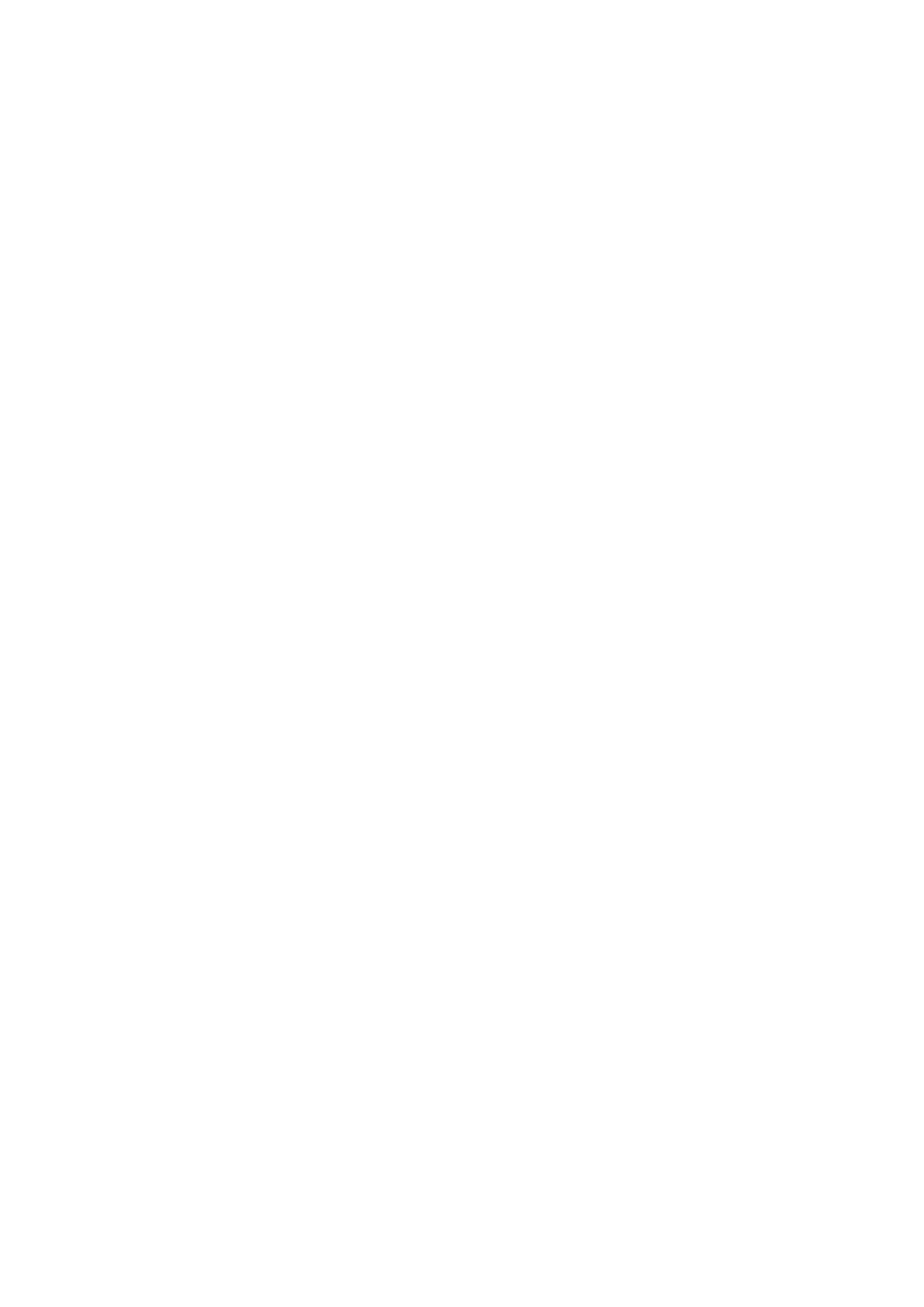### **APPENDIX III**

# **AGENDA**

- 1. Opening of the Meeting
- 2. Organization of the Meeting
- 3. Adoption of the Agenda
- 4. Synthetic report on the Assessment of the Implementation of the Regional Strategy for Prevention and Response to Marine Pollution from Ships (2005-2015).
- 5. Comparative Report on on-going and existing Mediterranean, European and international strategies / sectorial action plans / initiatives on marine environment protection
- 6. Introduction to the Draft Revised Regional Strategy for Prevention of and Response to Marine Pollution from Ships (2016-2021)
- 7. Group discussions on the Draft Revised Regional Strategy for Prevention of and Response to Marine Pollution from Ships (2016-2021)
- 8. Outcome of the Group discussions on the Draft Revised Regional Strategy for Prevention of and Response to Marine Pollution from Ships (2016-2021)
- 9. Consideration and adoption of the Draft Revised Regional Strategy for Prevention of and Response to Marine Pollution from Ships (2016-2021)
- 10. Closure of the Meeting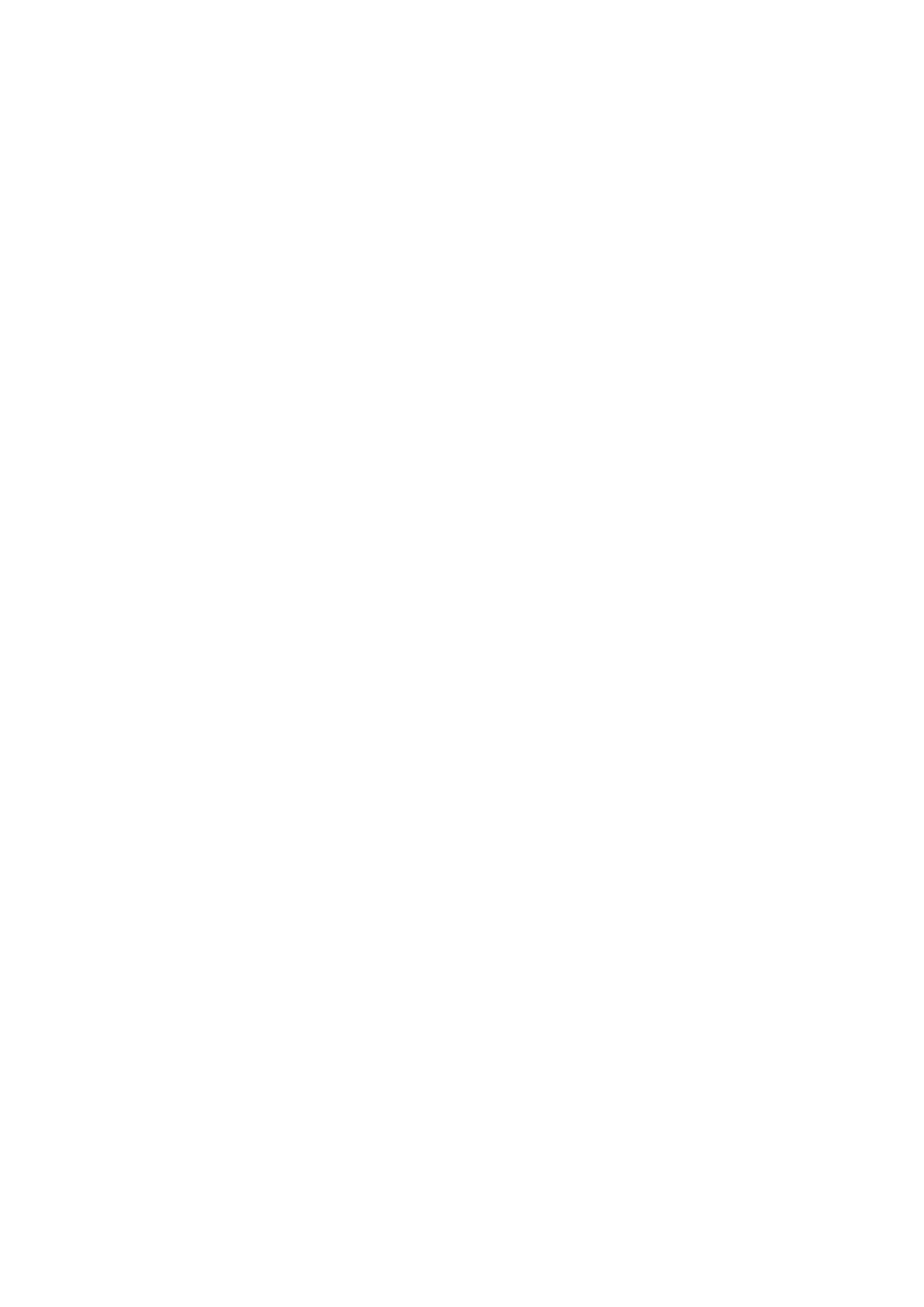**APPENDIX IV**

# **Revision of the Regional Strategy for Prevention of and Response to Marine Pollution from Ships (2005-2015)**

# **Revised Draft Regional Strategy for Prevention of and Response to Marine Pollution from Ships (2016-2021)**

12 March 2015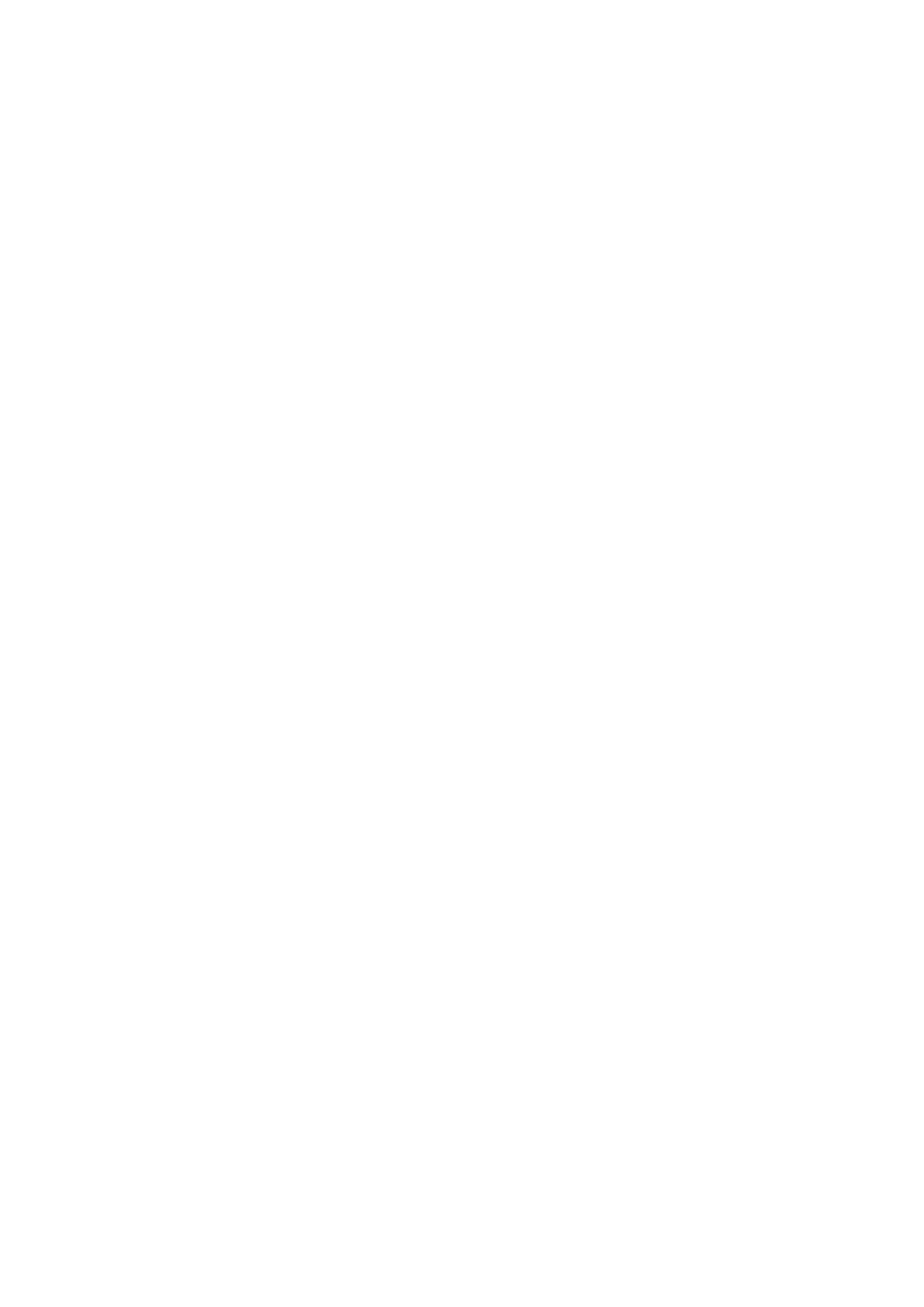# **1 BACKGROUND**

1.1 Following the adoption, in 2002, of the Protocol concerning Cooperation in Preventing Pollution from Ships and, in Cases of Emergency, Combating Pollution of the Mediterranean Sea (the 2002 Prevention and Emergency Protocol), and responding to a recommendation of the Contracting Parties to the Convention for the Protection of the Marine Environment and the Coastal Region of the Mediterranean (Barcelona Convention), the 14<sup>th</sup> Ordinary Meeting of the Contracting Parties to the Barcelona Convention and its Protocols adopted, in 2005, a Regional Strategy for Prevention of and Response to Marine Pollution from Ships (the 2005 Regional Strategy). The 2005 Regional Strategy, designed to facilitate the implementation of the 2002 Prevention and Emergency Protocol, consists mainly of 21 objectives to be implemented by 2015.

1.2 In parallel to the preparation of the United Nations Environment Programme/Mediterranean Action Plan (UNEP/MAP)'s Integrated Six Year Programme of Work for the period 2016 to 2021 (Mid-Term Strategy), the Mediterranean Strategy for Sustainable Development (MSSD) 2.0 and the implementation of the Ecosystem Approach (EcAp) during the biennium 2014-2015, the Regional Marine Pollution Emergency Response Centre for the Mediterranean Sea (REMPEC) is carrying out a revision of the 2005 Regional Strategy, seen as an integral part of the MAP's Mid-Term Strategy.

1.3 A Draft Regional Strategy for Prevention of and Response to Marine Pollution from Ships (2016-2021) (REMPEC/WG.36/6) was prepared, in consultation with REMPEC, by a Consultant engaged by the Centre, and was based on the 2005 Regional Strategy, the recommendations highlighted in the Synthetic Report (REMPEC/WG.36/4) and the Comparative report on ongoing and existing Mediterranean, European and international strategies/sectorial action plans/initiatives on marine environment protection (REMPEC/WG.36/5), which were published respectively on 4 and 6 February 2015.

1.4 The Draft Regional Strategy for Prevention of and Response to Marine Pollution from Ships (2016-2021) (REMPEC/WG.36/6) was submitted to the Meeting of National Experts on the Revision of the Regional Strategy for Prevention of and Response to Marine Pollution from Ships organised by REMPEC on 11 and 12 March 2015 pursuant to the Programme of Work for  $2014$ -2015 adopted by the 18<sup>th</sup> Ordinary Meeting of the Contracting Parties to the Barcelona Convention and its Protocols (Istanbul, Turkey, 3-6 December 2013). The Meeting reviewed the document REMPEC/WG.36/6 and agreed upon the hereunder Revised Draft Regional Strategy for Prevention of and Response to Marine Pollution from Ships (2016-2021) (REMPEC/WG/36/7) to be further examined by the 11th Meeting of the Focal Points of REMPEC and the Meeting of MAP Focal Point Meetings scheduled in autumn 2015 prior to its adoption by the 19<sup>th</sup> Ordinary Meeting of the Contracting Parties to the Barcelona Convention and its Protocols to be tentatively held in February 2016 in Greece. Its final version will also be integrated in the UNEP/MAP's Mid-Term Strategy to be adopted by the same meeting.

# **2 REVISED DRAFT REGIONAL STRATEGY STRUCTURE AND CONTENTS**

2.1 The present Revised Draft Regional Strategy for Prevention of and Response to Marine Pollution from Ships (2016-2021) (REMPEC/WG/36/7) contains twenty-two objectives to be achieved by 2021, as well as a set of implementation goals (**Annex I**), a list of relevant international Conventions and European Union Legislation **(Annex II)** and a Draft estimated cost of implementation of the Revised Draft Regional Strategy (**Annex III**).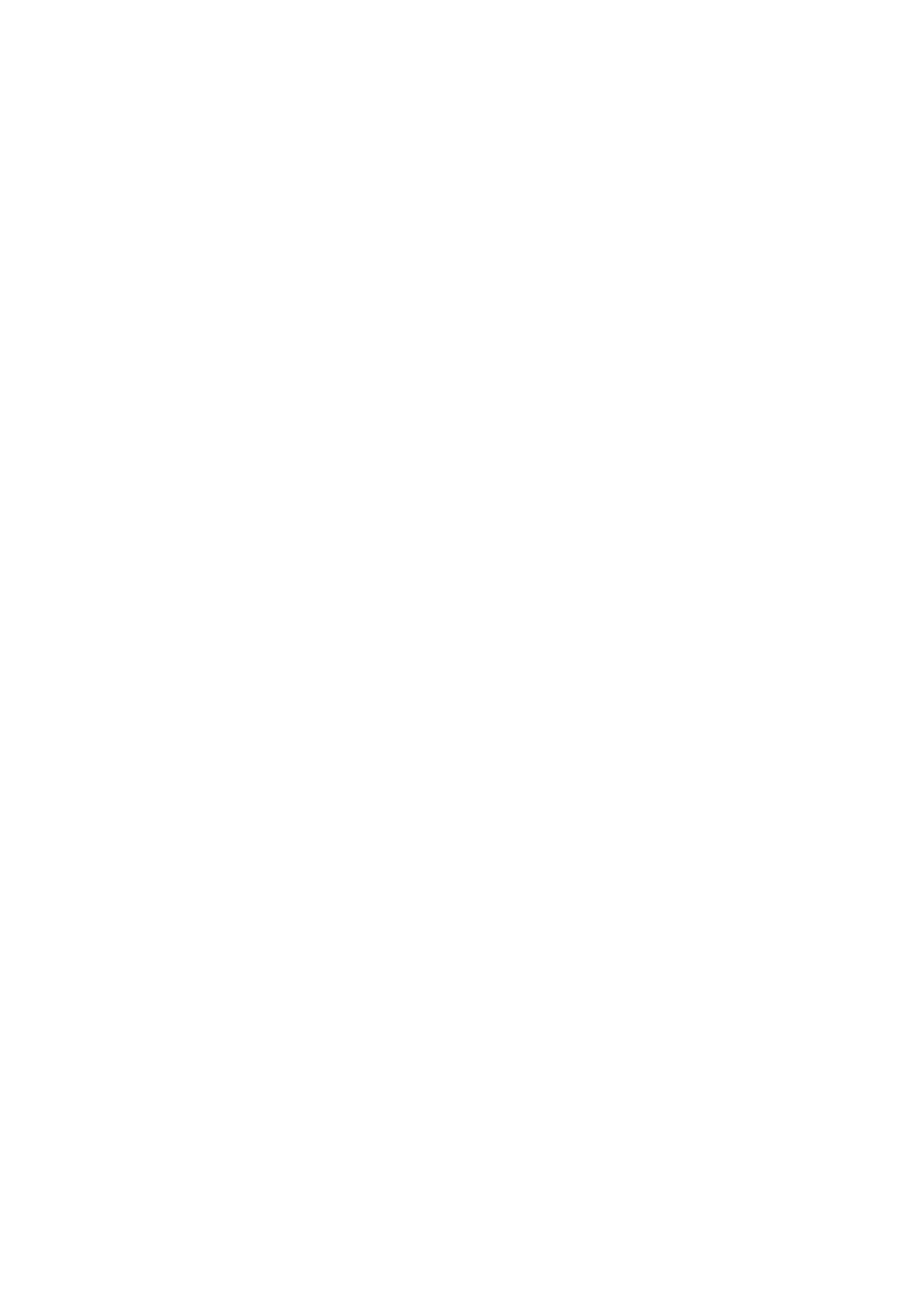## **[REVISED DRAFT] STRATEGY FOR PREVENTION OF AND RESPONSE TO MARINE POLLUTION FROM SHIPS (2016-2021)**

# **1 REMPEC**

## **Objective and mission Statement**

1.1 The objective of the Regional Marine Pollution Emergency Response Centre for the Mediterranean Sea (REMPEC) is to contribute to preventing and reducing pollution from ships and combating pollution in case of emergency. In this respect, the mission of REMPEC is to assist the Contracting Parties in meeting their obligations under Articles 4(1), 6 and 9 of the Barcelona Convention; the 1976 Emergency Protocol; the 2002 Prevention and Emergency Protocol and implementing the Regional Strategy for Prevention of and Response to Marine Pollution from Ships (2016-2021), [adopted] by the Contracting Parties in 2016 which key objectives and targets are reflected in the overarching Mediterranean strategies (i.e. Mediterranean Strategy for Sustainable Development (MSSD), the United Nations Environment Programme/Mediterranean Action Plan (UNEP/MAP)'s Integrated Six Year Programme of Work for the period 2016 to 2021 (Mid-Term Strategy) and the Ecosystem Approach (EcAp)). The Centre will also assist the Contracting Parties which so request in mobilizing the regional and international assistance in case of an emergency under the Offshore Protocol.

## **Scope of action and key issues**

1.2 According to the Centre's Mandate adopted by the 16th Ordinary Meeting of the Contracting Parties (Marrakesh, Morocco, 3 – 5 November 2009), REMPEC's main fields of action for the prevention of pollution of the marine environment from ships and the development of preparedness for and response to accidental marine pollution and cooperation in case of emergency consist of:

- .1 strengthening the capacities of the coastal States in the region with a view to preventing pollution of the marine environment from ships and ensuring the effective implementation in the region of the rules that are generally recognized at the international level relating to the prevention of pollution from ships, and with a view to abating, combating and, to the fullest possible extent, eliminating pollution of the marine environment from shipping activities, including pleasure craft;
- .2 developing regional cooperation in the field of the prevention of pollution of the marine environment from ships, and facilitating cooperation among Mediterranean coastal States in order to respond to pollution incidents which result or may result in a discharge of oil or other hazardous and noxious substances and which require emergency actions or other immediate response;
- .3 assisting coastal States of the Mediterranean region which so request in the development of their own national capabilities for response to pollution incidents which result or may result in a discharge of oil or other hazardous and noxious substances and facilitating the exchange of information, technological cooperation and training;
- .4 providing a framework for the exchange of information on operational, technical, scientific, legal and financial matters, and promoting dialogue aimed at conducting coordinated action at the national, regional and global levels for the implementation of the Prevention and Emergency Protocol; and
- .5 assisting coastal States of the region, which in cases of emergency so request, either directly or by obtaining assistance from the other Parties, or when possibilities for assistance do not exist within the region, in obtaining international assistance from outside the region.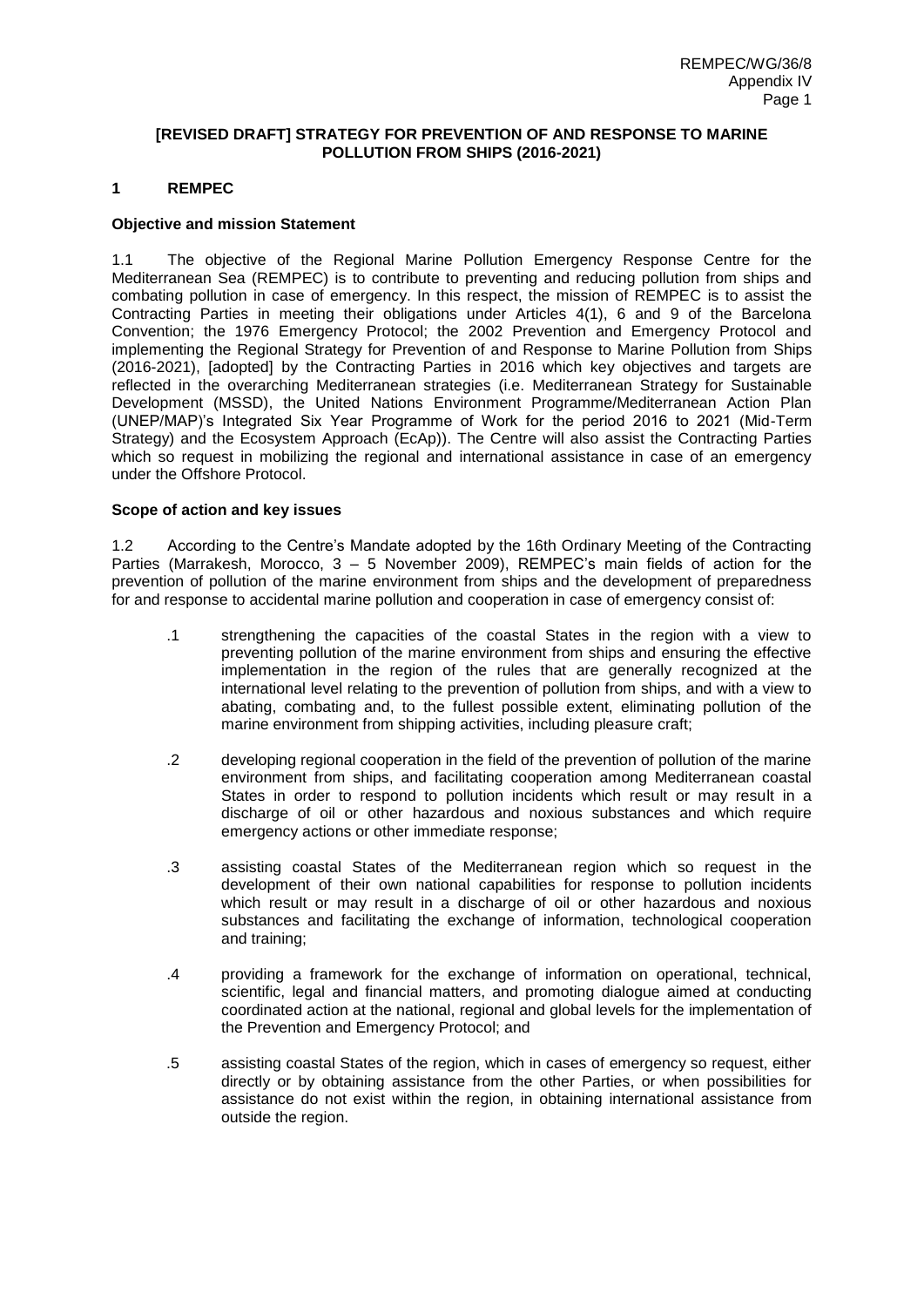## **2 PRESENT AND FUTURE SCENARIOS OF THE MARITIME INDUSTRY AND THE MEDITERRANEAN REGION**

2.1 The [Revised Draft] Regional Strategy for Prevention of and Response to Marine Pollution from Ships (2016-2021) (the [Revised Draft] Regional Strategy) and its General and Specific Objectives have been developed on the basis of the original Regional Strategy for Prevention of and Response to Marine Pollution from Ships adopted by the Contracting Parties to the Barcelona Convention at their 14<sup>th</sup> Ordinary Meeting in 2005. The revision exercise has been carried out in parallel to the preparation of the United Nations Environment Programme/Mediterranean Action Plan (UNEP/MAP)'s Integrated Six Year Programme of Work for the period 2016 to 2021 (Mid-Term Strategy), the drafting of the Mediterranean Strategy for Sustainable Development (MSSD) 2.0 (2016- 2025) and the implementation of the Ecosystem Approach (EcAp) during the biennium 2014-2015, bearing in mind the legal, financial and institutional framework of the Barcelona system, including in particular the provisions of the Prevention and Emergency Protocol, and the mandate of REMPEC as the regional Centre charged with the implementation of the said Protocol. The [Revised Draft] Regional Strategy (2016-2021) should, therefore, be seen as an integral part of the UNEP/MAP's Mid-Term Strategy.

2.2 The revision process has incorporated, as appropriate, the findings of a synthetic report on the Assessment of the Implementation of the Regional Strategy for Prevention of and Response to Marine Pollution from Ships (2005-2015) (REMPEC/WG.36/4), based on the Contracting Parties' response to a request for information sent by REMPEC during the summer of 2014, and of a comparative report on ongoing and existing Mediterranean, European and international strategies/sectorial action plans/initiatives on marine environment protection (REMPEC/WG.36/5), both prepared under REMPEC's direction.

2.3 Moreover, as it was the case with the original Strategy, the [Revised Draft] Regional Strategy has been elaborated in the context of past, present and expected future scenarios characterizing the maritime industry and the Mediterranean region, in particular:

- .1 the ever increasing role of shipping services in a more interconnected globalized world and the consequent need to better ensure the observance of the highest shipping standards also by increased interaction at the global, regional, sub-regional and national levels;
- .2 the expected developments related to maritime traffic in the Mediterranean, in particular through the future Trans-Mediterranean Transport Network (TMN-T);
- .3 the heightened concern of the general public at the impact of global shipping activities both on human life and on the marine environment; and
- .4 recent and expected developments at the global and regional levels related to the regulation of shipping that may necessitate new approaches to the protection of the Mediterranean marine environment and require a common approach to the issue of the protection of the marine environment in the region, spearheaded by REMPEC.

2.4 In view of the above, the shipping industry and the relevant private sectors' cooperation and participation should be enhanced through consultations, technical and financial contribution, whilst implementing the Regional Strategy.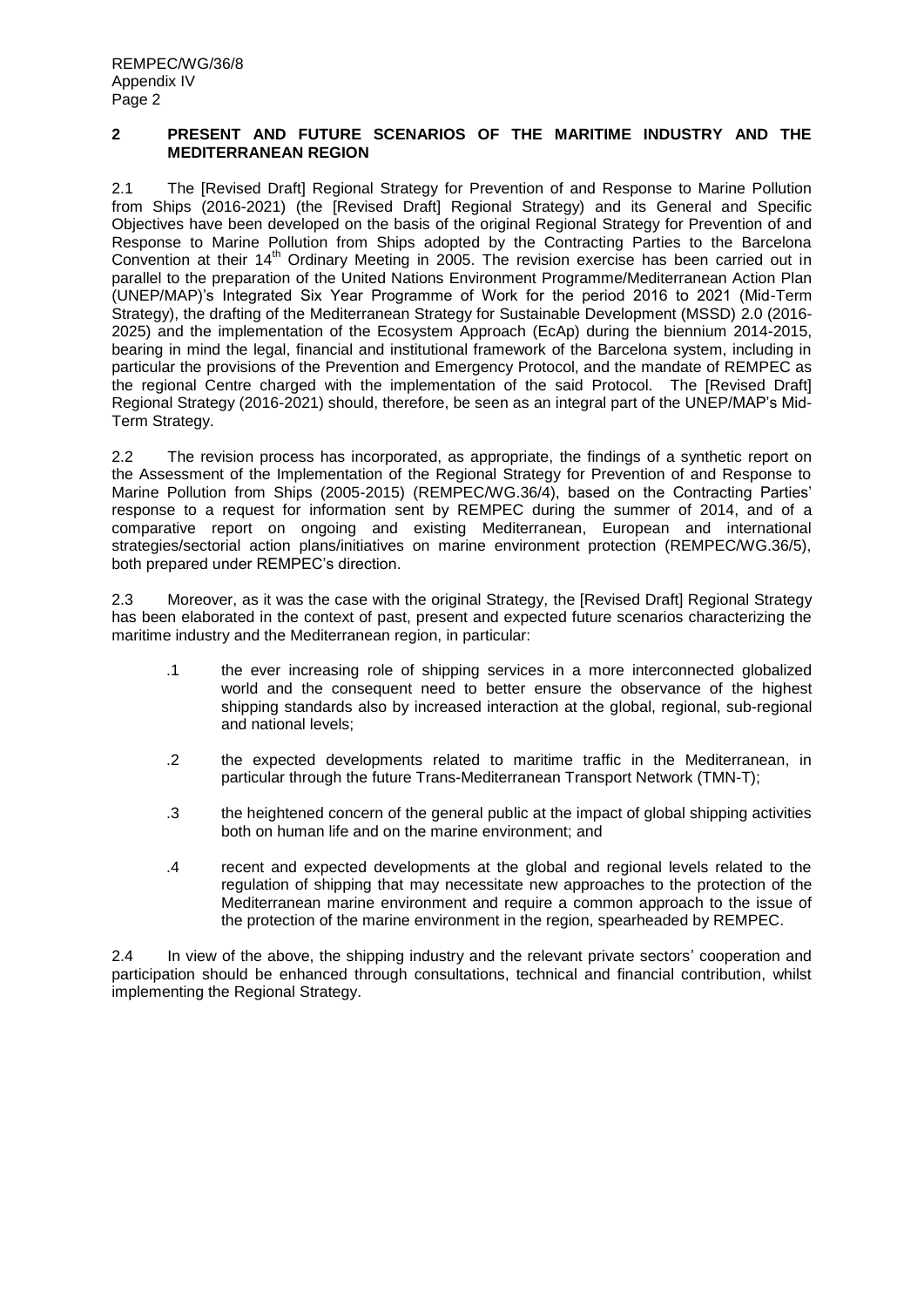## **3 GENERAL OBJECTIVES**

## **Regional (UNEP/MAP) considerations**

3.1 Taking into consideration the mission statement of REMPEC, the legal, financial and institutional framework of the Barcelona system, including in particular the provisions of the Prevention and Emergency Protocol, and the present and expected future scenarios characterizing the maritime industry and the Mediterranean region, the overarching objectives of the [Revised Draft] Regional Strategy are threefold, namely:

- .1 **prevention of pollution from ships**<sup>1</sup>;
- .2 prevention of maritime accidents; and
- .3 preparation for response to major pollution incidents.

3.2 Section 4 describes the Specific Objectives which, if achieved, will meet the general objectives as set out above. For each Specific Objective, certain goals are proposed which will also serve as criteria for indicating the success (or otherwise) of Contracting Parties in meeting the objectives. The implementation goals are set out in tabular form in **Annex I**. Although the role of REMPEC will, as it has been since its inception, be primarily one of assistance to the Contracting Parties in enhancing their national capacities and in facilitating the means for regional or sub-regional cooperation, most of the Specific Objectives include definite tasks which are entrusted to the Secretariat (REMPEC) as an integral part of the [Revised Draft] Regional Strategy.

3.3 Instead of indicating explicit deadlines for the accomplishment of the Specific Objectives, the [Revised Draft] Regional Strategy establishes two levels of urgency: *high priority*, whereby all the Contracting Parties and REMPEC would be expected to accomplish the particular objective by end of 2018, and *medium priority*, for the cases where the implementation of the objectives in question would not realistically be expected less than five years after the adoption of the [Revised Draft] Regional Strategy, that is by end of 2020. Thus, the ultimate aim would be to have the whole of the [Revised Draft] Regional Strategy implemented by all the Contracting Parties and REMPEC well before the end of the period covered by the UNEP/MAP's Midterm Strategy 2016-2021. An indication of the priority assigned to each of the Specific Objectives is shown also in **Annex I**.

3.4 The comparative report referred to in paragraph 2.2 above has shown that several areas of activity within the Specific Objectives have strong synergies with the work of other components of the Mediterranean Action Plan (MAP) and related regional and international organizations. Where necessary, the undertakings required of REMPEC under the [Revised Draft] Regional Strategy should create linkages with the work of such other entities and foster cooperation among them. In particular, account should be taken of the following initiatives and work [under progress]:

- .1 Mediterranean: the Action Plan for the Protection of the Marine Environment and the Sustainable Development of the Coastal Areas of the Mediterranean (MAP Phase II), [Draft] UNEP/MAP's Mid-Term Strategy (2016-2021), Ecosystem Approach (EcAp), Revised Mediterranean Strategy for Sustainable Development (MSSD), Regional Strategy on Ships' Ballast Water Management, Regional Plan on Marine Litter Management, [Draft] Offshore Protocol Action Plan;
- .2 European: European Maritime Safety Agency (EMSA) Action Plans for pollution preparedness and response, Union Civil Protection Mechanism (UCPM), Marine Strategy Framework, Horizon 2020 Initiative (H2020 Initiative); and
- .3 International: the International Maritime Organization (IMO) Member State Audit Scheme (IMSAS) (including the IMO Instruments Implementation Code), IMO Integrated Technical Cooperation Programme (ITCP) priorities.

 $\overline{\phantom{a}}$ 

<sup>1</sup> As defined in Article 2.4 of MARPOL Convention.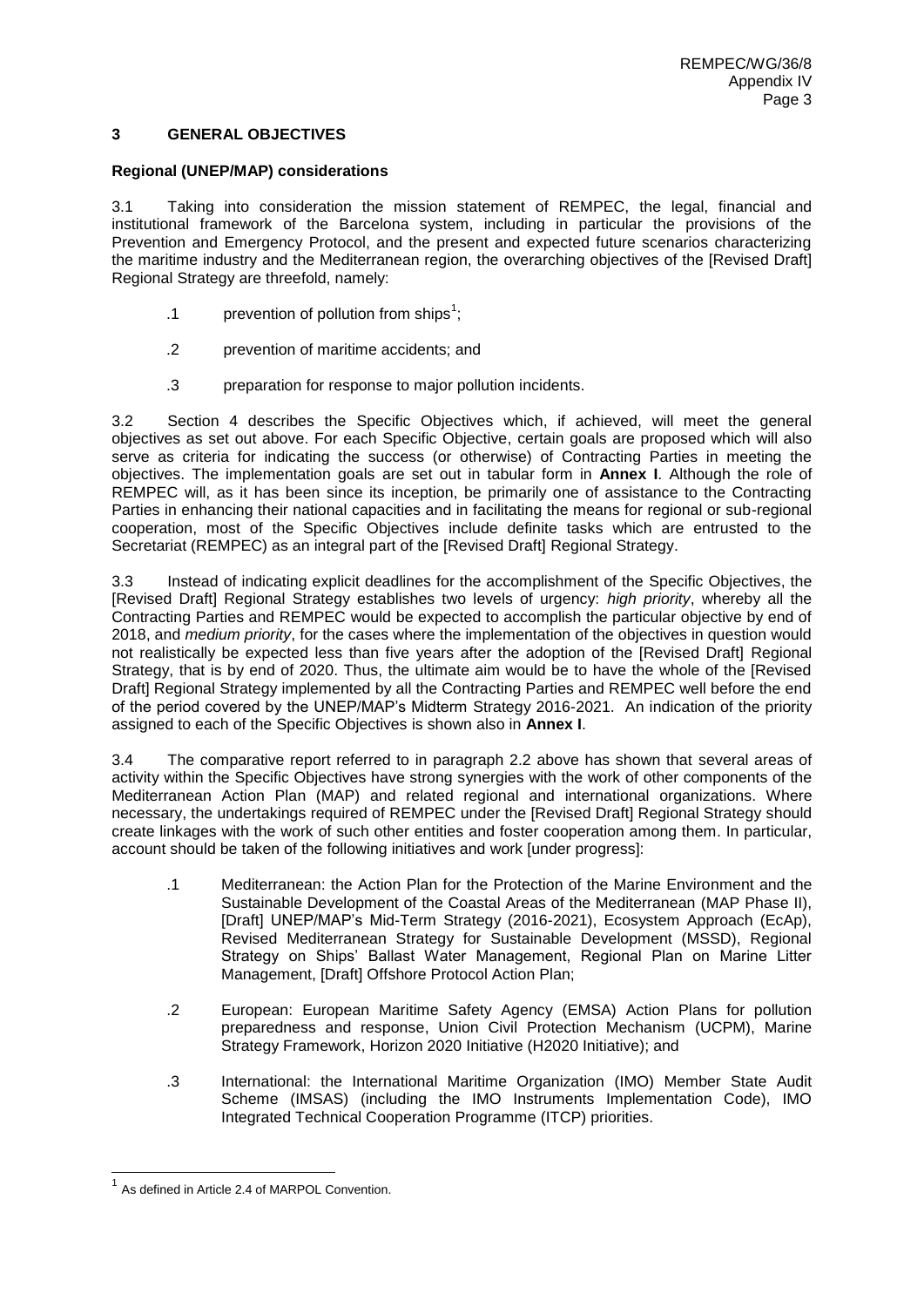## *UNEP/MAP's Midterm Strategy 2016-2021*

3.5 Of the business areas identified in the development process of the UNEP/MAP's Midterm Strategy 2016-2021, the following, **as they may refer to ships**, should be taken into account and be ever present as general objectives when implementing the relevant Specific Objectives of the [Revised Draft] Regional Strategy:

- .1 to prevent and control contaminant inputs, oil discharges and spills, as well as human-induced eutrophication;
- .2 to prevent marine litter generation and reduce its impact on coastal and marine environment;
- .3 to keep non-indigenous species introduced by human activities at levels that do not adversely alter the ecosystem;
- .4 to maintain sea floor integrity, especially in priority benthic habitats; and
- .5 to enhance the resilience of the Mediterranean Region to impacts of climate change and variability on coastal and marine environment.

3.6 The implementation of the [Revised Draft] Regional Strategy's objectives will be expedited once the Contracting Parties have in place and apply updated national (see also paragraph 3.28 below) and regional governance mechanisms for the implementation of the Barcelona Convention, its Protocols and the adopted Strategies and Action Plans.

3.7 Also relevant are the outcomes of the MAP's five-year Strategic Programme of Work for the period 2010 to 2014, extended to 2015 by the 18<sup>th</sup> Meeting of the Contracting Parties. Of the Programme's priority themes, pollution prevention and control is the most relevant to the [Revised Draft] Regional Strategy and should continue to serve as a primary term of reference for the future. So should the establishment of early warning of pollution (oil and Hazardous and Noxious Substances (HNS) spills) and the achievement of lower levels of pollution in the Mediterranean marine and coastal environments. These themes are covered under some of the Specific Objectives of the present [Revised Draft] Regional Strategy. The other pertinent priority theme is climate change, an issue that, under the perspective of the [Revised Draft] Regional Strategy, should be limited to the contribution that a more efficient and cleaner shipping would make to the general efforts that Contracting Parties should make, both in land and at sea, to stem the repercussions of climate change. This issue is covered under Specific Objectives 1 a) and 15 of the present Strategy.

# *Ecosystem Approach (EcAp)*

3.8 Following the Contracting Parties commitment to progressively apply the Ecosystem Approach (EcAp) to the management of human activities with the goal of effecting real change in the Mediterranean marine and coastal environment, the UNEP/MAP Secretariat was mandated to prepare an Ecosystem Approach Monitoring Programme, and to integrate EcAp in the overall work of UNEP-MAP/Barcelona Convention; the following ecological objectives, relevant to the present Strategy, were identified and are referred to in the relevant Specific Objectives thereof:

- .1 non-indigenous species introduced by human activities are at levels that do not adversely alter the ecosystem;
- .2 contaminants cause no significant impact on coastal and marine ecosystems and human health;
- .3 marine and coastal litter does not adversely affect coastal and marine environment; and
- .4 noise from human activities causes no significant impact on marine and coastal ecosystems.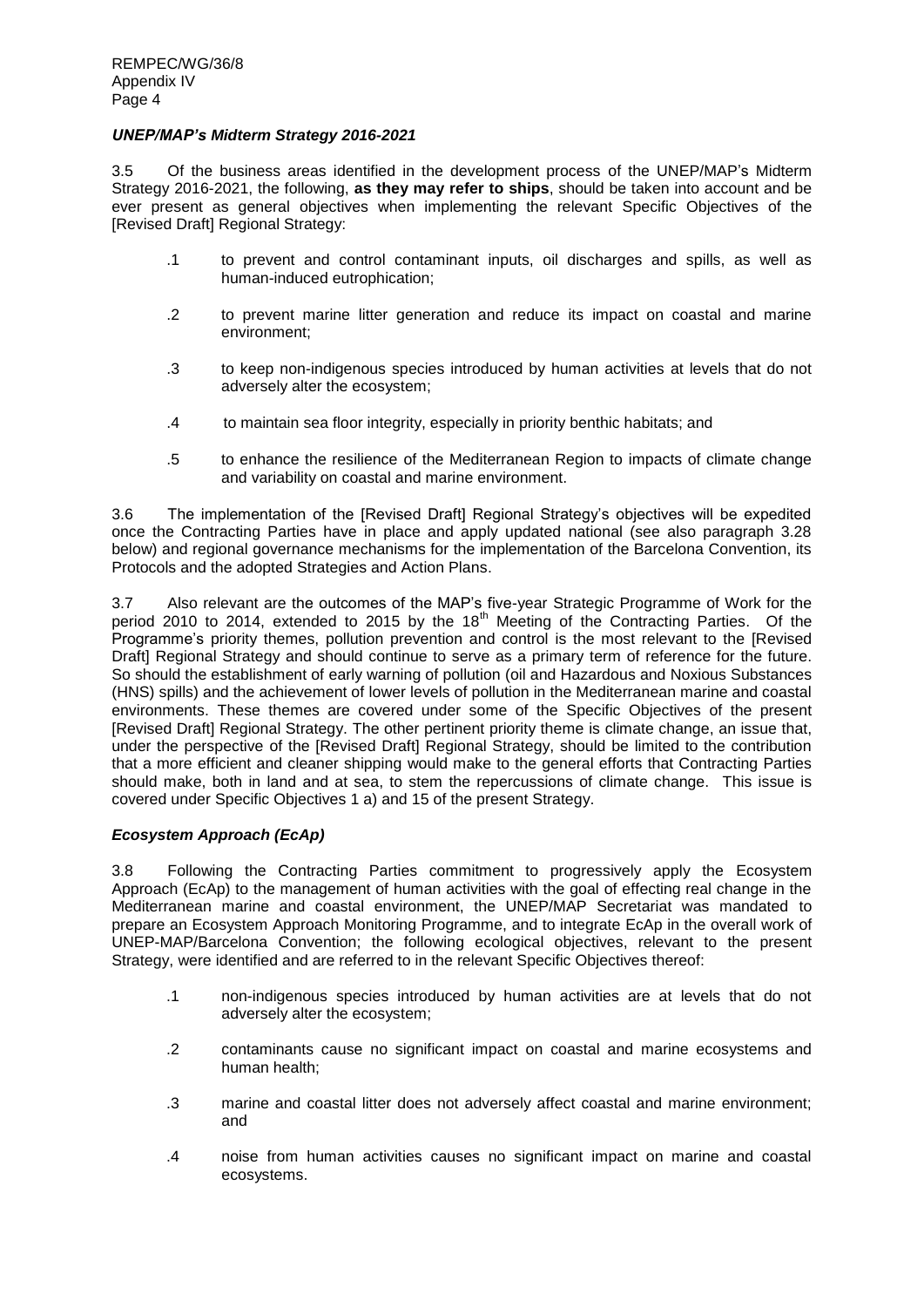3.9 From an initial gap analysis of existing measures under the Barcelona Convention relevant to achieving or maintaining a good environmental status (GES) of the Mediterranean Sea, in line with the ecosystem approach, conducted by the UNEP/MAP Secretariat, the following areas were found in need of further work in the future, all of which are addressed one way or another within the [Revised Draft] Regional Strategy:

- .1 public participation and science policy interface, which relates to Specific Objective 18 of the [Revised Draft] Regional Strategy (to encourage the participation of the regional scientific and technical institutions in research and development activities and to facilitate transfer of technology);
- .2 invasive alien species, specifically concerning the Marine Mediterranean Invasive Alien Species (MAMIAS) system, which relates directly to the Mediterranean Strategy on Ships' Ballast Water Management (BWM Mediterranean Strategy) and Specific Objective 1 b) ii);
- .3 marine pollution, which relates to most of the Specific Objectives of the [Revised Draft] Regional Strategy;
- .4 marine litter, which relates directly to the implementation of the International Convention for the Prevention of Pollution from Ships (MARPOL) Annex V – Regulations for the prevention of pollution by garbage from ships, the provision of reception facilities in ports and the delivery of ship-generated wastes (Specific Objectives 1, 5 and 6 of the [Revised Draft] Draft Regional Strategy); and
- .5 marine noise caused by ships, which is covered under Specific Objective 13.

# *Mediterranean Strategy for Sustainable Development (MSSD)*

3.10 Following a decision of the Contracting Parties, at the  $18<sup>th</sup>$  Ordinary Meeting of the Contracting Parties to the Barcelona Convention and its Protocols (COP 18), to review the Mediterranean Strategy for Sustainable Development (MSSD), the Mediterranean Commission on Sustainable Development (MCSD), based on a wide stakeholder consultation, recommended that the revised MSSD be focused on six thematic areas in line with the global process to achieve Sustainable Development Goals, of which the following three are considered of relevance to the present [Revised Draft] Regional Strategy and have, therefore, been taken into account in the Strategy's general and some of the Specific Objectives, as appropriate:

Seas and coasts; including efforts towards reaching Good Environmental Status of Mediterranean marine and coastal ecosystems;

Climate; including the impacts of climate change on natural resources and socioeconomic sectors and possible responses; and

Governance*;* including financing, Aarhus Convention–related issues such as public participation, and cooperation.

3.11 Drawing from the ongoing review of the MSSD, which envisages the drafting of MSSD 2.0 (2016-2025), the following draft strategic directions have been identified as appropriate for reflection, *mutatis mutandis,* in the [Revised Draft] Regional Strategy:

.1 strengthen implementation and compliance to the Protocols of the Barcelona Convention and other regional policy instruments and initiatives (e.g. EcAp) supplemented by national approaches, which is implied in the Strategy's general and some of the Specific Objectives;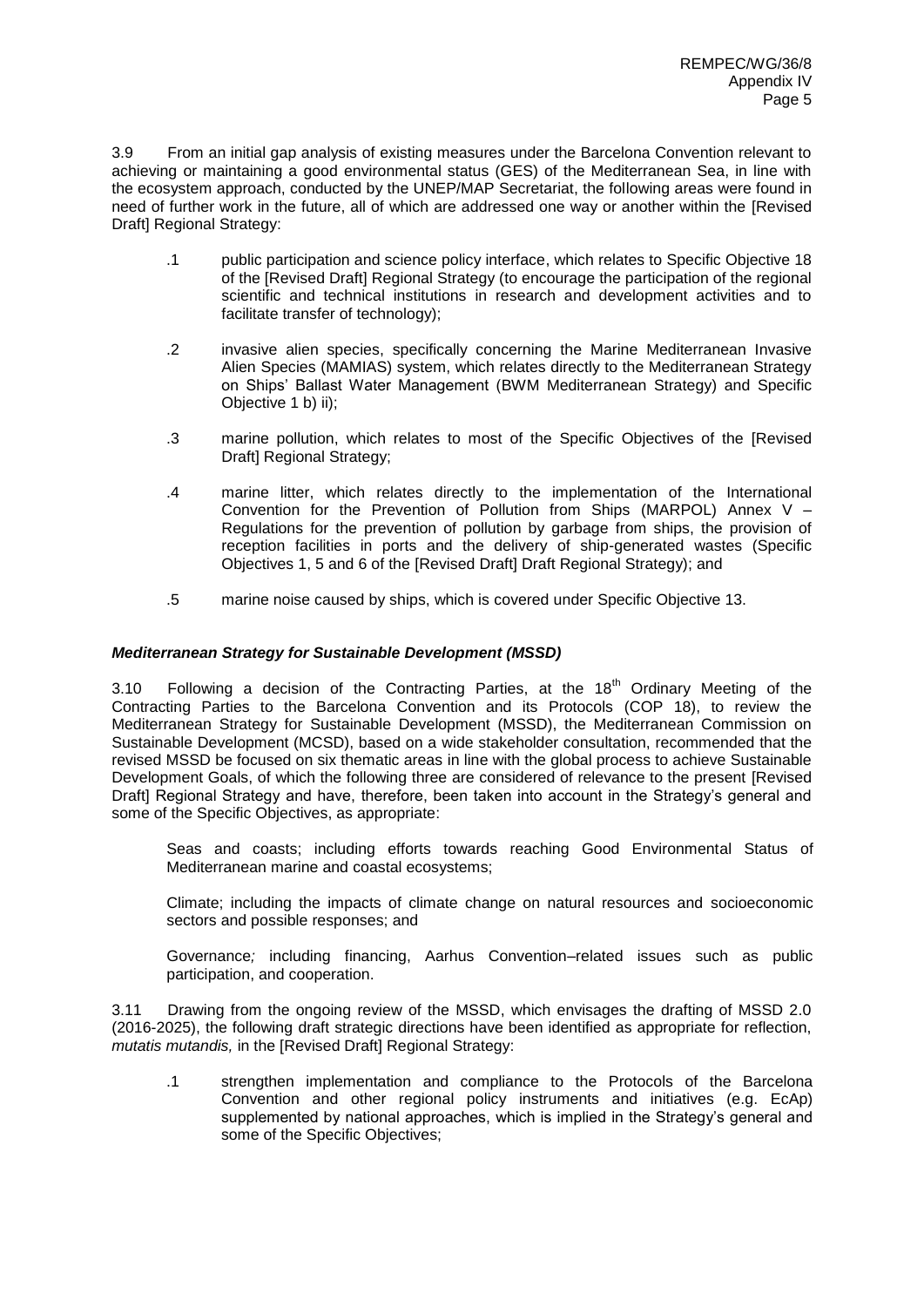- .2 develop capacity and implement schemes for sharing integrated monitoring data of the marine and coast in a sub-national, national and regionally cooperative manner, which forms part of many of the Specific Objectives under various headings;
- .3 develop scientific knowledge and technical capacities to deal with climate change and ensure informed decision-making at all levels, which is covered under Specific Objective 1 a) as it concerns ships' energy efficiency under MARPOL Annex VI; and
- .4 enhance capacity of national and local governments and other stakeholders, including the private sector, which is relevant to Specific Objectives 3 and 18.

# *Other relevant initiatives under the MAP*

3.12 Of the other regional initiatives and action plan listed in paragraph 3.4.1 above, the Mediterranean Strategy on Ships' Ballast Water Management is referred to under Specific Objectives 1 b) and d); the Regional Plan on Marine Litter Management is covered under Specific Objectives 5, 6 and 9; and the Offshore Protocol Action Plan should be taken into account when implementing most of the Specific Objectives, in particular those addressing prevention and control of marine pollution from ships. With regard to the Guidelines concerning Pleasure Craft Activities and the Protection of the Marine Environment in the Mediterranean, Specific Objective 9 is exclusively dedicated to their implementation.

## **European (EU) considerations**

## *EMSA*

3.13 Drawing from the successful outcome of previous cooperation arrangements between the Contracting Parties to the Barcelona Convention and the EMSA, it would be advisable to maintain and, where needed, increase coordination between them, especially when implementing some of the Specific Objectives of the [Revised Draft] Regional Strategy, which should ideally be in full harmony, not only with the aims of UNEP/MAP's strategies and action plans but also with European Union (EU) policies affecting the protection of the Mediterranean environment currently being, or about to be, implemented by EMSA. Furthermore, Contracting Parties that are not Members of the EU should aspire to bring their maritime safety, maritime security and, especially, ship-generated pollution prevention and response legislation and practices, in line with that of their Mediterranean neighbouring States that are EU Members.

3.14 Currently, there are three Action Plans for pollution preparedness and response developed by EMSA: the first one, applicable to oil (hereinafter referred to as the EMSA Oil Action Plan), identifies the Mediterranean Sea, particularly the area along the tanker route from the Black Sea, as a priority area in European waters which requires additional action. The second one pertains to HNS matters (hereinafter referred to as the EMSA HNS Action Plan). The third one is EMSA'S Action Plan for Response to Marine Pollution from Oil and Gas Installations (hereinafter referred to as the EMSA Offshore Action Plan). The commonalities between some of the measures called for in EMSA's Action Plans and the objectives of the [Revised Draft] Regional Strategy are all too evident. Therefore, all the relevant Action Plans measures that are considered applicable to the Mediterranean, in particular those areas where EMSA's mandate is extended to cover third parties and regional agreements, should be reflected as appropriate in the [Revised Draft] Regional Strategy. To that end, Specific Objectives 7, 17, 18, 19, 20, 21 and 22 make reference to the above Action Plans.

# *Union Civil Protection Mechanism (UCPM)*

3.15 UCPM facilitates cooperation in the field of Civil Protection to improve the effectiveness of systems for preventing, preparing for and responding to natural and man-made disasters, including marine environment emergencies. The Regional Strategy for Prevention of and Response to Marine Pollution from Ships (2016-2021) should make use of relevant aspects of the UCPM, and reflect them as appropriate actions to be addressed by REMPEC under Specific Objectives 19, 20, 21 and 22.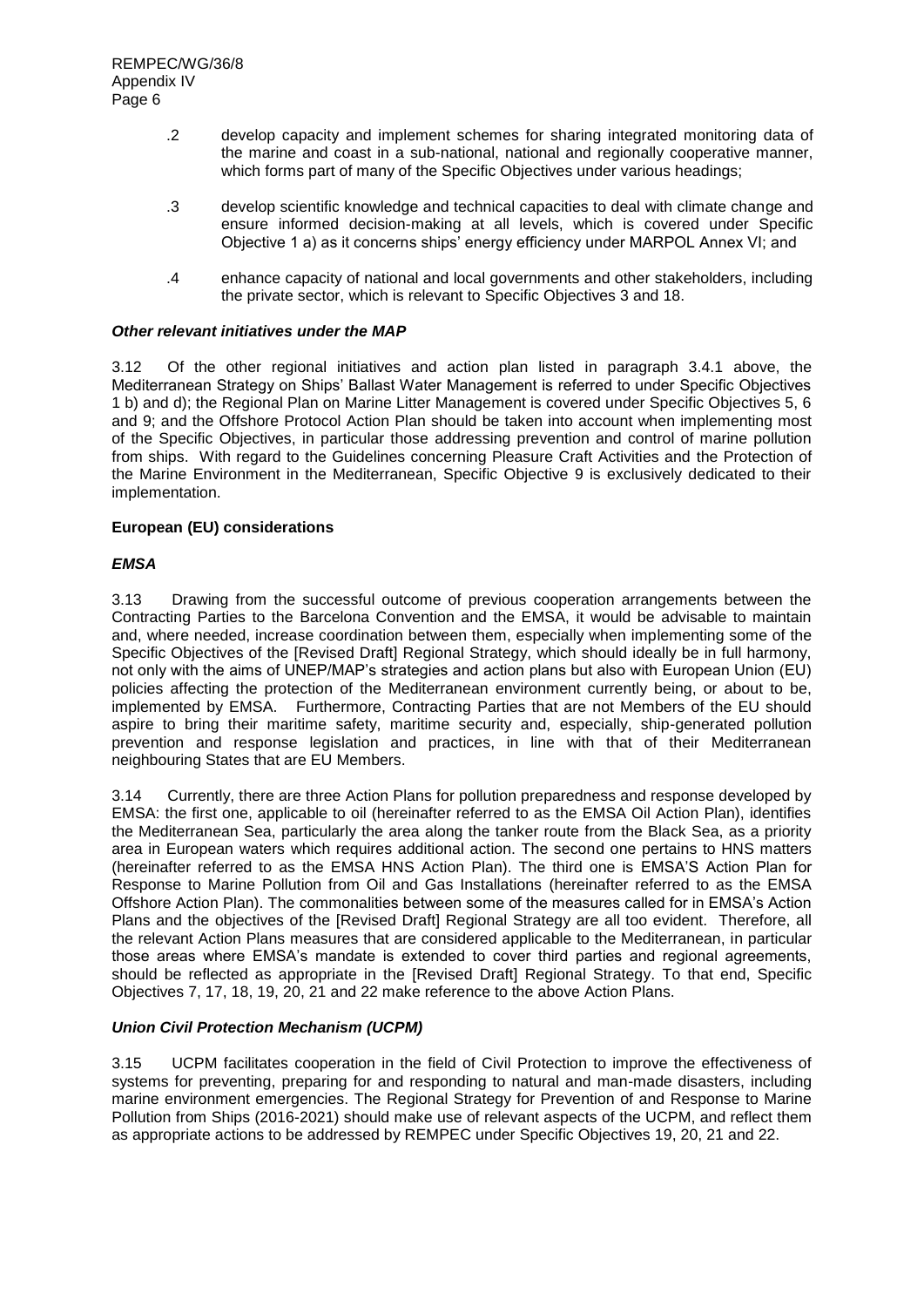# *EU Marine Strategy Framework Directive*

3.16 The Marine Strategy Framework Directive (2008/56/EC) establishes a framework for community action in the field of marine environment policy. In particular, it requires Member States sharing a marine region or sub-region to cooperate to ensure that the measures required to achieve the objectives of the Directive are coherent and coordinated across the marine region or sub-region concerned. To achieve this coordination, Member States are obliged to use existing regional institutional cooperation structures, including those under the Regional Sea Conventions, making every effort to coordinate their actions with third countries having sovereignty or jurisdiction over the waters concerned. Member States are also obliged, as far as possible, to build upon relevant existing programmes and activities developed in the framework of structures stemming from Regional Sea Conventions. It is, therefore, advisable that the applicable provisions of the above-mentioned Directive be borne in mind, as appropriate, when implementing the [Revised Draft] Regional Strategy.

## *H2020 Initiative*

3.17 The Horizon 2020 Initiative is an umbrella programme drawing together all the policies, strategies and action plans, placing emphasis on excellent science, industrial leadership and tackling societal challenges, such as enhancing maritime protection. As such, it aims to improve the quality of life of more than 420 million citizens living in the 25 countries bordering the Mediterranean sea, whose responsible ministers have agreed to strengthen the Initiative's pollution prevention dimension and to pay attention to emerging and related issues, such as hazardous waste and marine litter, and at the same time to further strengthen the synergies with the Barcelona Convention and take firm steps to ensure the full implementation and enforcement of policies supporting the H2020 Initiative goals, in line with the Ecosystem Approach (EcAp), with the support of the capacity building component when required.

3.18 Since the second phase of the H2020 Initiative (2015-2020) is clearly of great relevance to the aims and objectives of the [Revised Draft] Regional Strategy, full consideration should be given to the policies, strategies and action plans contemplated under the second phase of the H2020 Initiative when implementing the Strategy as a whole.

# **International (IMO) considerations**

# *IMO Integrated Technical Cooperation Programme priorities*

3.19 The following thematic priorities relating to the protection of the marine environment, selected for inclusion in the Organization's Integrated Technical Co-operation Programme (ITCP) for the biennium 2016-2017 and therefore earmarked for funding under the ITCP, are likely to remain main concerns of the Marine Environment Protection Committee (MEPC) for years to come:

- .1 assisting countries in implementing the MARPOL Convention and, more specifically, in providing port reception facilities, establishing of Special Areas or Particularly Sensitive Sea Areas (PSSAs), introducing waste management and in the uniform application of Annex VI on energy efficiency measures for ships;
- .2 assisting countries in implementing the International Convention on Oil Pollution Preparedness, Response and Co-operation (OPRC Convention) and the Protocol on Preparedness, Response and Co-operation to pollution Incidents by Hazardous and Noxious Substances, 2000 (OPRC-HNS Protocol) and enhancing regional cooperation in marine pollution preparedness, response and cooperation as well as addressing aspects of the implementation of the relevant international regimes on liability and compensation for oil and HNS pollution damage;
- .3 strengthening national and regional capacity and fostering regional cooperation for the ratification and effective implementation of the Hong Kong Convention on Ship Recycling, the International Convention for the Control and Management of Ships' Ballast Water and Sediments (BWM Convention) and ships' biofouling guidelines; and
- .4 assisting countries in ratifying and implementing the London Protocol on Prevention of Pollution by Dumping of Wastes and Other Matter.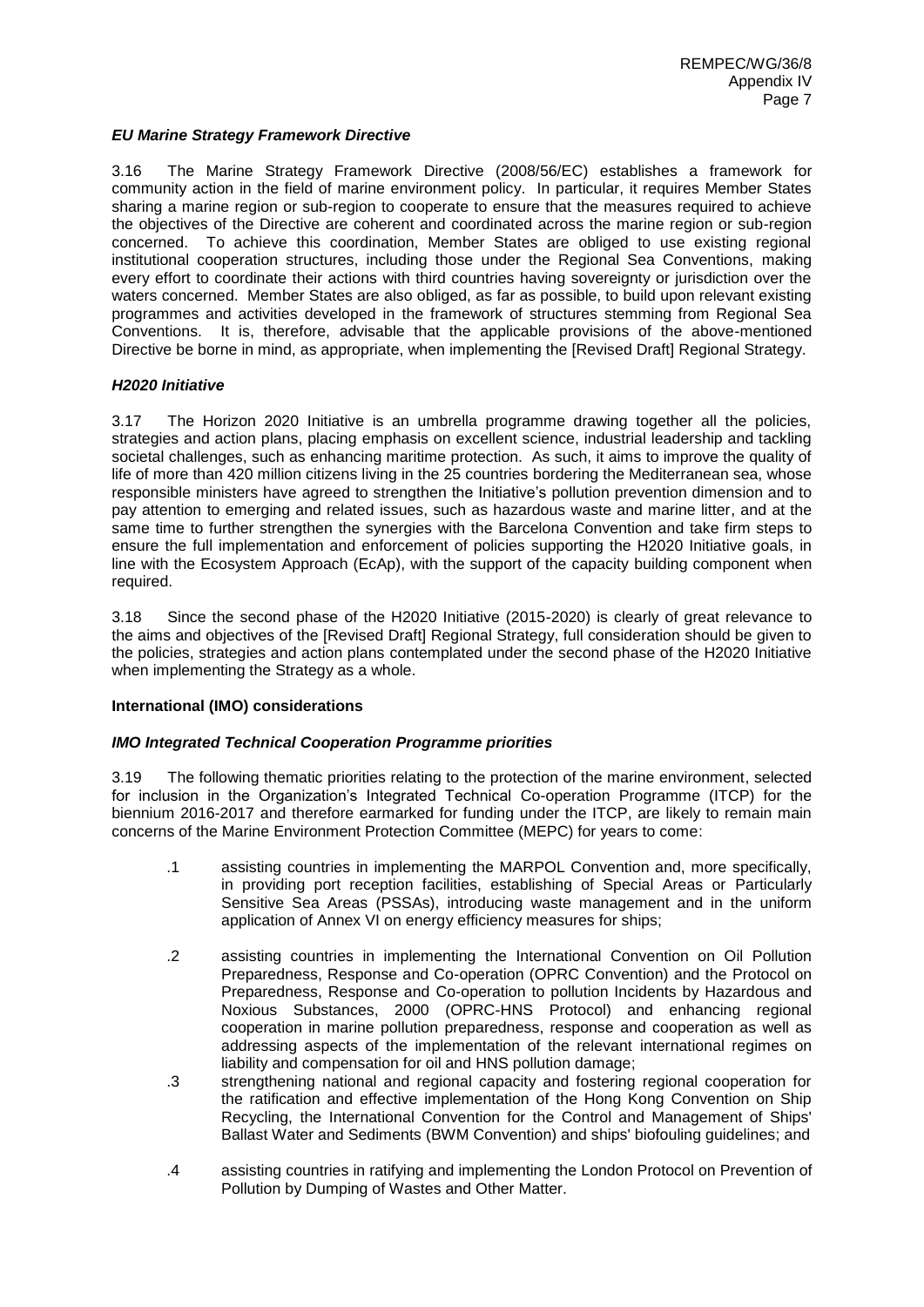3.20 All of the thematic priorities enumerated above have direct correspondence with several Specific Objectives and therefore, should be reflected in the relevant actions requested under the said objectives. The thematic priorities have thus been captured, as appropriate, under Specific Objectives 1, 5, 12, 15, 20, 21 and 22.

3.21 As mentioned in paragraph 3.19 above, it should be noted that IMO may be required by Member Governments to provide assistance for the implementation and delivery of the objectives referring to in the above IMO ITCP thematic priorities, once approved by the Technical Co-operation Committee of the Organization. As a general objective, the Secretariat is requested to explore ways and means that would secure such assistance for the implementation of the Specific Objectives in question.

# *IMO Member State Audit Scheme*

3.22 Based on the experience gained through the implementation of the Voluntary IMO Member State Audit Scheme (VIMSAS), the IMO Assembly adopted, in 2009, the IMO Instruments Implementation Code (III Code), which would constitute the new audit standard and would be made mandatory under the relevant international conventions, together with revised Framework and Procedures for the implementation of the IMO Member State Audit Scheme (IMSAS), adopted in 2013. The Assembly, at the same time, urged Governments to continue to volunteer and make themselves available for audits under the mandatory IMO instruments previously covered by the VIMSAS, leading up to the entry into force of the amendments to relevant conventions to make the III Code mandatory, when the new IMSAS would become fully effective, possibly in 2016. These important developments are captured in the [Revised Draft] Regional Strategy, under Specific Objective 3.

## **Implementation of the Strategy**

3.23 Full and effective implementation of the [Revised Draft] Regional Strategy depends, *inter alia*, on three main factors:

- .1 the political will of Contracting Parties;
- .2 the capacity of REMPEC to respond to the demands of Contracting Parties in the preparation of documents, such as guidelines and other enabling instruments, and in the coordination and organization of activities; and
- .3 the provision of adequate human and financial resources.

3.24 First of all, the political willingness of Contracting Parties to take action in the field of prevention of and response to marine pollution from ships has already been demonstrated by the adoption of several instruments emanating from the framework of the Barcelona Convention, especially the Prevention and Emergency Protocol. However, a sizeable number of Contracting Parties were not able to accomplish many of the Specific Objectives adopted through the original 2005 Regional Strategy. It is, therefore, evident that further concrete action is necessary in order to give meaningful effect to the political and legal commitments which the adoption of the Protocol and its associated strategies and action plans imply. Moreover, the continuous occurrence of pollution incidents in the region will surely help to focus governments' minds on the importance of addressing these issues.

3.25 Secondly, it is important to ensure that REMPEC is given adequate human resources and facilities in order to fulfil its responsibilities in assisting Contracting Parties to enhance their national capabilities and in facilitating regional co-operation. Specifically, additional dedicated staff will be required during the period covered by the [Revised Draft] Regional Strategy to enable REMPEC to discharge its mandate. Considering that the financial situation is currently going through a delicate period, the provision of adequately trained officials seconded by Contracting Parties to work at REMPEC for limited periods of time (e.g. two years) would allow the Centre to carry out its mandate under the [Revised Draft] Regional Strategy in a thorough and timely manner. Such secondments would also have the additional benefit of enabling the seconded officers to deepen their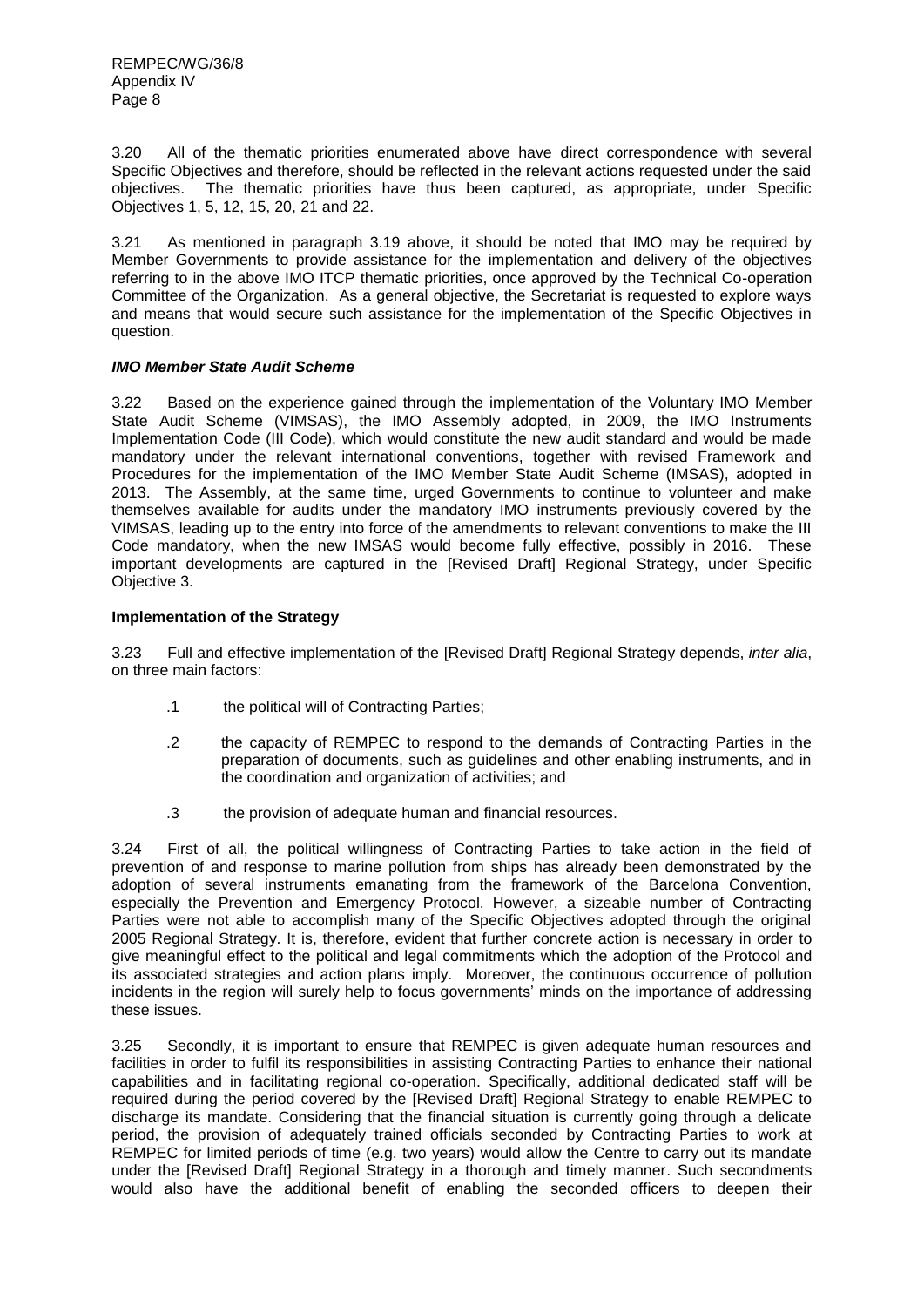understanding and knowledge of the UNEP/MAP's regime in general and of REMPEC's activities in particular.

3.26 Thirdly, it is recognized that, in many cases, the lack of implementation and enforcement of the actions involved is the result of inadequate human and financial resources being allocated within the Administrations to carry out the tasks required. Hence, in order to achieve the goals and objectives of the [Revised Draft] Regional Strategy, it will be essential for all Contracting Parties to ensure that governments, including the national maritime and marine environment authorities, are aware of the importance of the issues addressed by the Prevention and Emergency Protocol and its associated strategies and action plans and allocate the necessary additional resources to fulfil the tasks in question. In this connection, it can be envisaged that some funds may become available from the specialized agencies of the UN system, e.g. IMO, to carry out tasks which would also help to fulfil the mandates of these organizations and agencies. Furthermore, financial support for clearly defined projects which also meet the EU's objectives might be obtained through the various funding mechanisms of the European Union.

3.27 Finally, within the structure of the Euro-Mediterranean partnership, there is a clear role for REMPEC to play in the implementation of projects aimed at further introducing the EU legislative framework, adapted as necessary, to the national rules and regulations of Mediterranean States that are non-EU members, in order to ensure a coherent, effective and uniform implementation of the applicable international regulatory framework addressing maritime safety and the prevention of and response to pollution from ships in the Mediterranean. The relevant European Union legislation and the applicable international (IMO) conventions are listed in **Annex II**.

## *National Action Plan*

3.28 In addition to the above remarks and observations, it may be argued that the main cause behind the perceived poor implementation at the national level of many of the Specific Objectives of the 2005 Regional Strategy has been the lack of a well-structured and specific National Action Plan which would have helped the responsible authorities to face their obligations in an organized and timely manner, with the support of adequate budgetary provisions. A new specific sub-objective has, therefore, been integrated into Specific Objective 3 – Ensuring effective maritime Administrations to request the establishment, with the support of REMPEC, of National Action Plans (NAP) which would define the required actions to enable each country to implement the [Revised Draft] Regional Strategy and other obligations under regional and international instruments. Such initiative would also facilitate the linking of the NAP with IMO efforts concerning the definition of IMO instruments compliance gaps, the IMO Member State Scheme Audit Scheme (IMSAS), including the IMO Instruments Implementation Code (III Code), IMO's plans to assist developing countries with the preparation of national maritime policies focusing on IMO related issues and, ultimately, to define a plan of action to fill the identified gaps.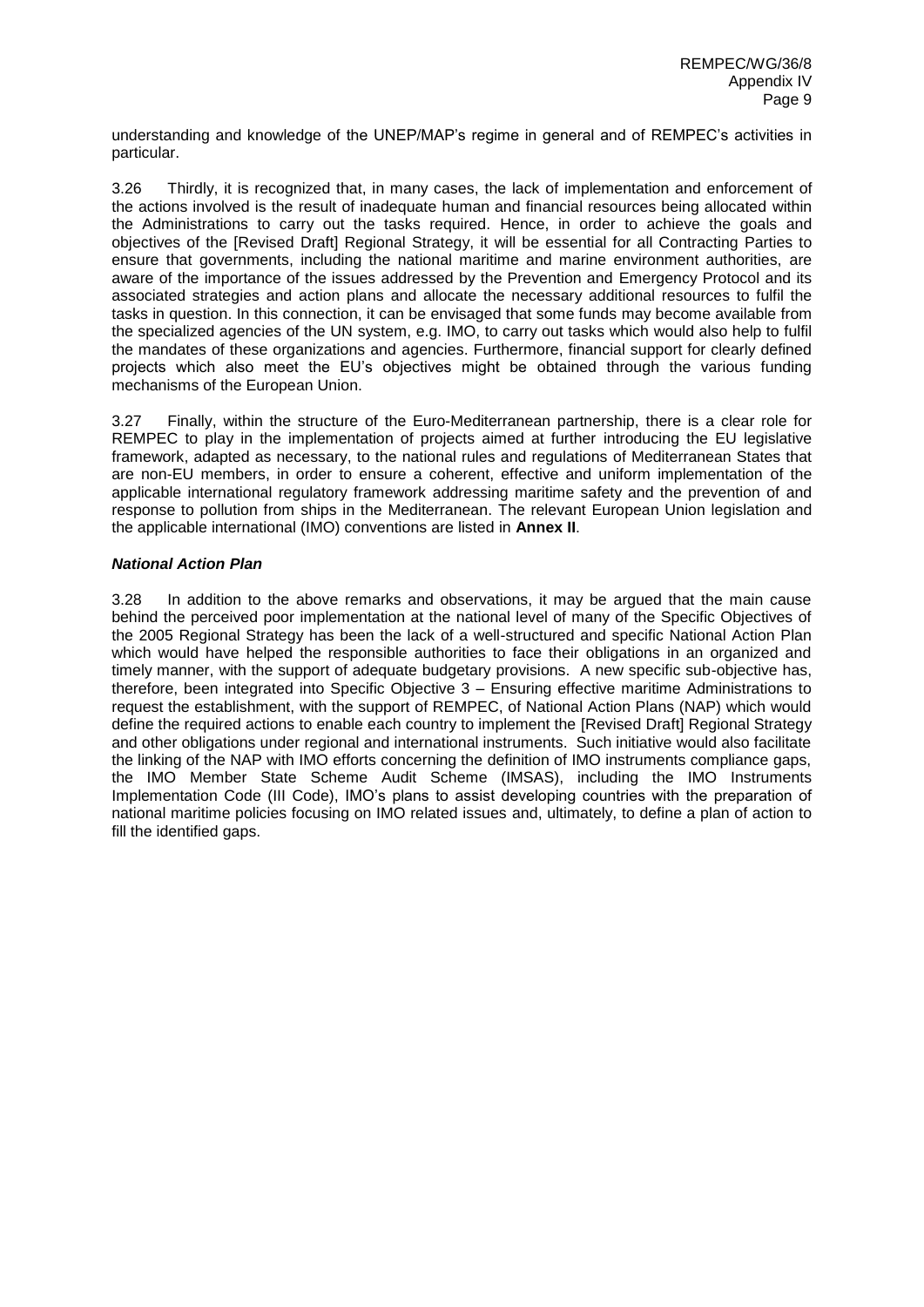# **4 SPECIFIC OBJECTIVES**

# **4.1 Ratification of relevant international maritime conventions related to the protection of the marine environment**

In addition to the Barcelona Convention and its relevant Protocols there are a number of international conventions which address the prevention of and response to pollution from ships. The most important of these is the International Convention on the Prevention of Pollution from Ships, commonly known as MARPOL Convention, and its six annexes. Other relevant conventions, mainly those adopted under the auspices of IMO, are listed in **Annex II** to the present [Revised Draft] Regional Strategy. There remain a number of gaps in Mediterranean States' ratification of the relevant international conventions. It is therefore essential that, in order to establish and maintain the comprehensive legal basis that would enable coastal States to take the necessary action to prevent and respond to cases of pollution by ships in the Mediterranean Sea, all Mediterranean States take action, where necessary, to ratify and simultaneously ensure the effective implementation and enforcement of these conventions according to the priorities indicated hereunder. As part of its mandate, REMPEC will also provide Mediterranean coastal States, which so request, with advice and assistance in this respect.

In particular, with the adoption of the Mediterranean Strategy on Ships' Ballast Water Management (the BWM Mediterranean Strategy), including its associated Action Plan and Timetable, the efforts of Contracting Parties engaged in the process of ratifying the International Convention for the Control and Management of Ships' Ballast Water and sediments, 2004 should be coordinated with the implementation of the BWM Mediterranean Strategy. In this respect, REMPEC should be expected to play an essential role in the coordination of the implementation of the BWM Mediterranean Strategy's Action Plan and also in its role as the Regional Coordination Organization (RCO) for the implementation of the GloBallast Partnerships Project in the Mediterranean in collaboration with the Regional Activity Centre for Specially Protected Areas (RAC/SPA).

*The Mediterranean Coastal States, Contracting Parties to the Barcelona Convention, agree:*

- a) to ratify and implement, with *high priority*, the MARPOL Convention and its six annexes, to ensure their transposition into national law, placing special emphasis on revised Annex V (Regulations for the prevention of pollution by garbage from ships) and Annex VI (Regulations for the prevention of air pollution from ships) as amended, and to co-operate through REMPEC to ensure full compliance with its provisions;
- b) to ratify and implement, with *high priority*, other IMO relevant international conventions and to ensure their transposition into national law by the same time and full compliance with their provisions, in particular, but not limited to:
	- i) the 2001 International Convention on the Control of Harmful Anti-fouling Systems on Ships;
	- ii) the International Convention for the Control and Management of Ships' Ballast Water and sediments, 2004, including its associated Guidelines and other related recommendations, in coordination with the implementation of the Mediterranean Strategy on Ships' Ballast Water Management;
	- iii) the Hong Kong International Convention for the Safe and Environmentally Sound Recycling of Ships, 2009;
	- iv) the 1992 International Convention on Civil Liability for Oil Pollution Damage;
	- v) the 2001 International Convention on Civil Liability for Bunker Oil Pollution Damage;
	- vi) the 1992 International Fund for Compensation for Oil Pollution Damage;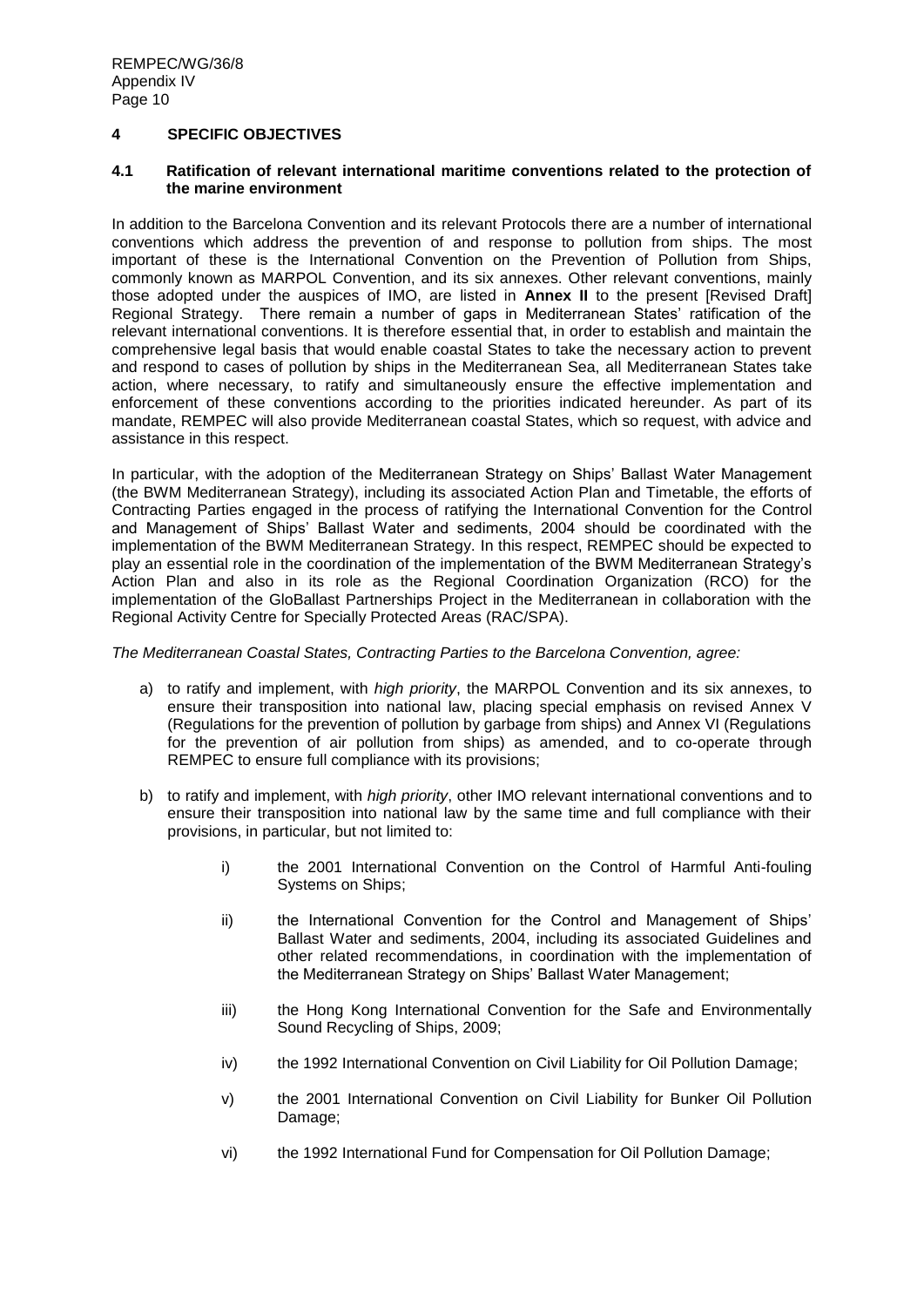- vii) the 2003 Protocol on the Establishment of a Supplementary Fund for Oil Pollution Damage;
- viii) the 2010 Protocol to the International Convention on Liability and Compensation for Damage in Connection with the Carriage of Hazardous and Noxious Substances by Sea, 1996;
- ix) the 2007 Nairobi International Convention on the Removal of Wrecks;
- x) the 1990 International Convention on Oil Pollution Preparedness, Response and Co-operation (OPRC 90 Convention) and its 2000 Protocol on Preparedness, Response and Co-operation to pollution incidents by Hazardous Substances (2000 OPRC-HNS Protocol); and
- xi) the 1996 London Protocol on Prevention of Pollution by Dumping of Wastes and Other Matter<sup>2</sup>.

- c) to provide Mediterranean coastal States, which so request, with advice and assistance in order to meet the priorities set forth in sub-paragraphs (a) and (b) above;
- d) to assist Mediterranean coastal States, which so request, in their efforts to ratify and implement the International Convention for the Control and Management of Ships' Ballast Water and sediments, 2004, in conjunction with the implementation of the Mediterranean Strategy on Ships' Ballast Water Management and of the GloBallast Partnerships Project in the Mediterranean in collaboration with the Regional Activity Centre for Specially Protected Areas (RAC/SPA); and
- e) to explore the possibility of drawing assistance for the above purposes under the IMO Integrated Technical Co-operation Programme.

 2 Any work carried out at IMO level on the London Protocol should be streamlined with the Barcelona Convention Protocol for the Prevention of Pollution in the Mediterranean Sea by Dumping from Ships and Aircraft under the responsibility of MEDPOL.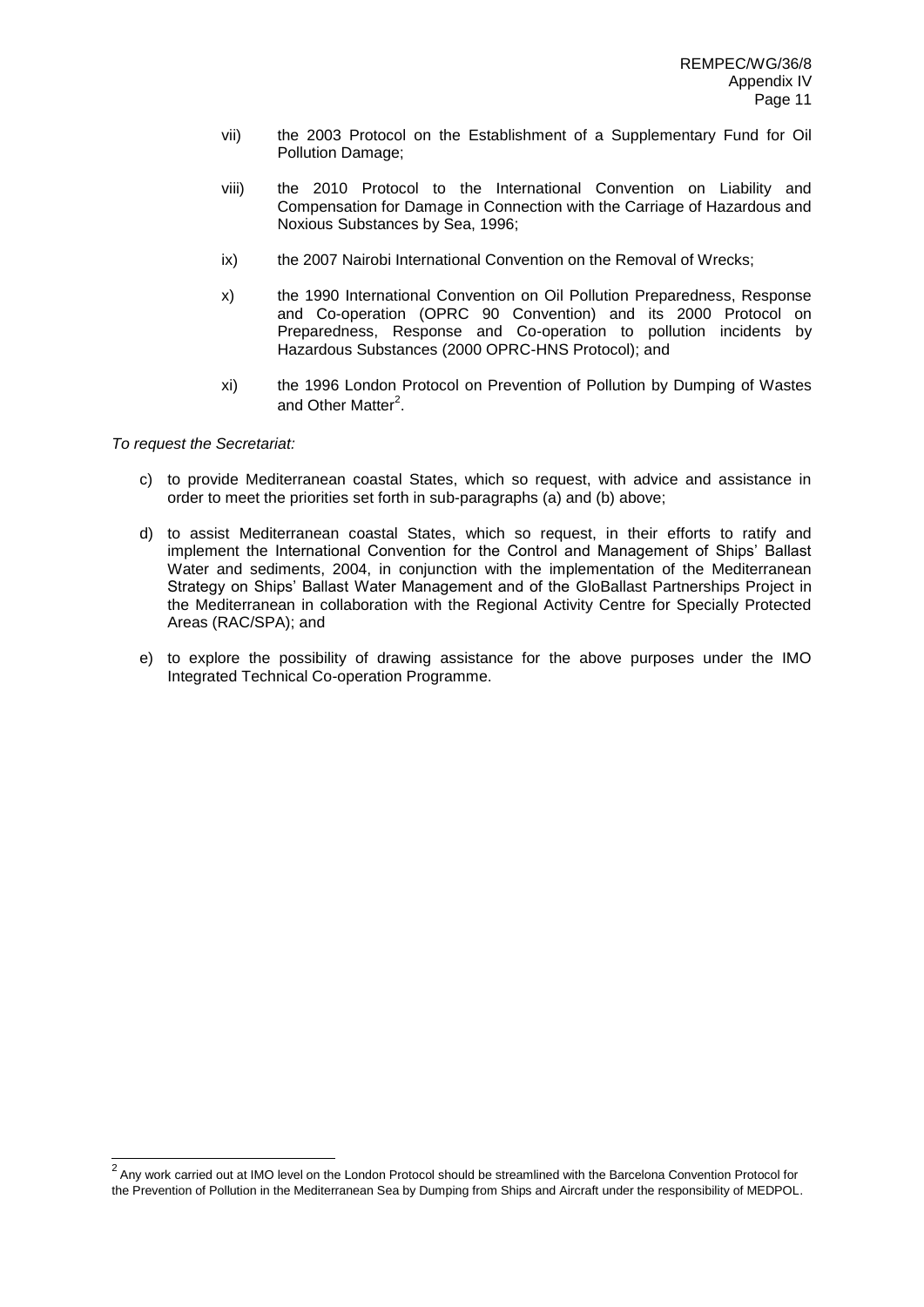## **4.2 To control and manage ships' biofouling to minimize the transfer of invasive aquatic species**

In addition to the transfer of invasive aquatic species through ships' ballast water, addressed in the 2004 International Convention for the Control and Management of Ships' Ballast Water and Sediments, studies have shown that biofouling can also be a significant vector for the transfer of such species. Biofouling on ships entering the waters of the Mediterranean may result in the establishment of invasive aquatic species which may pose serious threats to human, animal and plant life, economic and cultural activities and the aquatic environment as a whole. On the other hand, the 2001 International Convention on the Control of Harmful Anti-Fouling Systems on Ships focuses on the prevention of adverse impacts from the use of anti-fouling systems and the biocides they may contain, but it is not meant to prevent the transfer of invasive aquatic species.

Cognizant that the potential for invasive aquatic species transferred through biofouling to cause harm had been recognized not only by IMO, but also by the Convention on Biological Diversity (CBD), several UNEP Regional Seas Conventions (e.g., the Barcelona Convention), the Asia Pacific Economic Cooperation forum (APEC), and the Secretariat of the Pacific Region Environmental Program (SPREP), the IMO´s Marine Environment Protection Committee adopted the 2011 Guidelines for the control and management of ships' biofouling to minimize the transfer of invasive aquatic species, while requesting Member States to take urgent action in applying the Guidelines when adopting measures to minimize the risk of introducing invasive aquatic species via biofouling.

These Guidelines are intended to provide a globally consistent approach to the management of biofouling. As scientific and technological advances are made, the Guidelines will be refined to enable the risk to be more adequately addressed. Port States, flag States, coastal States and other parties that can assist in mitigating the problems associated with biofouling should exercise due diligence to implement the Guidelines to the maximum extent possible. As part of its mandate, REMPEC will be expected to provide Mediterranean coastal States, which so request, with advice and assistance in this respect.

## *The Contracting Parties agree:*

- a) to apply, with *medium priority*, the 2011 Guidelines for the control and management of ships' biofouling to minimize the transfer of invasive aquatic species when adopting measures to minimize the risk of introducing such species via biofouling, and report to IMO on any experience gained in their implementation;
- b) to disseminate the Guidelines to the shipping industry and other interested parties, and request them to cooperate in minimizing the risks involved; and

# *To request the Secretariat:*

c) to provide Mediterranean coastal States, which so request, with advice and assistance in order to fulfil the aims under sub-paragraphs (a) and (b) above.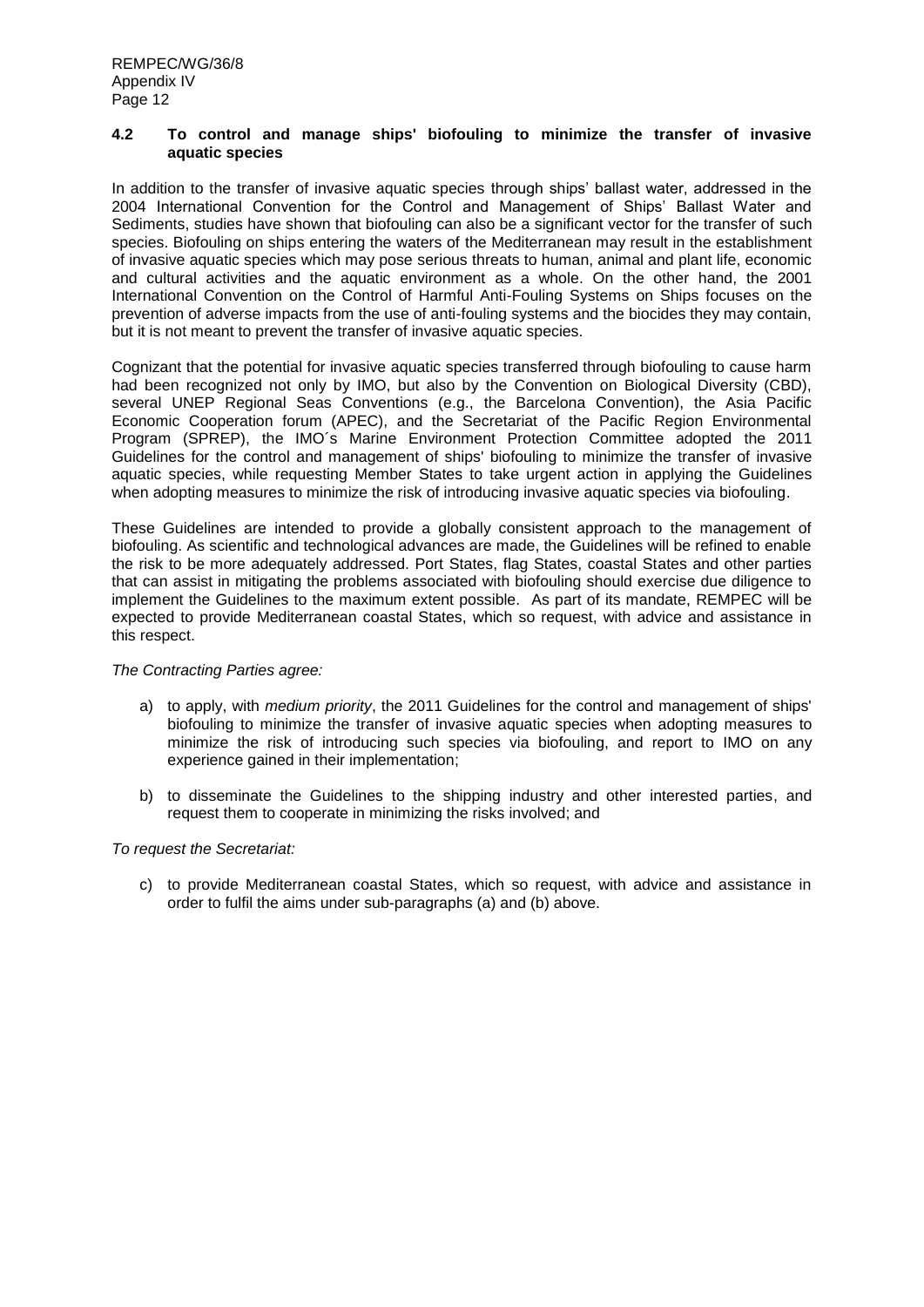## **4.3 Ensuring effective maritime administrations**

The successful implementation of relevant international instruments is very much dependant on ensuring that ships comply with internationally required standards at all times. This of course requires States to make sure that they have in place effective maritime administrations capable of discharging effectively their flag State, port State and coastal State obligations in line with the associated IMO recommendations and guidelines. In this connection, the IMO Assembly adopted in 2013 key resolutions and amendments relating to the Organization's mandatory audit scheme, paving the way for the scheme to come into effect by 2016. The mandatory audit scheme is seen as a key tool for assessing Member States' performance in meeting their obligations and responsibilities as flag, port and coastal States under the relevant IMO treaties and then offering the necessary assistance, where required, for them to meet their obligations fully and effectively.

At the same time, the Assembly adopted the IMO Instruments Implementation Code (III Code), which provides a global standard to enable States to meet their obligations as flag, port and/or coastal States; the Framework and Procedures for the IMO Member State Audit Scheme; the 2013 nonexhaustive list of obligations under instruments relevant to the III Code; and a resolution on transitional arrangements from the voluntary to the mandatory scheme. All of these are seen as essential documents which, if thoroughly applied, will guarantee an effective and efficient maritime administration.

One of the important obligations under the MARPOL Convention and other international treaties is the requirement that officers from the maritime administrations carry out regular inspections on ships flying their own flag and on foreign flag vessels visiting their ports to ensure that they comply with the relevant provisions of the MARPOL and other applicable conventions. The problem is that although checks may be carried out, the quality of the inspection can vary from port to port and from officer to officer. Although there is a need to increase the number of inspections in order to identify substandard ships, it is essential first to improve the quality of those inspections. It is suggested that this can be achieved by focusing more attention on the training of inspection officers from the Mediterranean coastal States. In this regard, REMPEC could play a crucial role in training ship inspectors to carry out ship inspections related to international marine environment protection conventions, in particular, the MARPOL convention.

The full implementation of the present [Revised Draft] Regional Strategy should also be a measure of the effectiveness of a maritime administration. A well-structured and specific National Action Plan clearly defining the procedures and required actions that will help each country to implement the Strategy will ensure, or at least facilitate, the attaining of the aims and objectives of the Strategy with the support of REMPEC. Such initiative would also facilitate the linking of the NAP with IMO efforts concerning the definition of IMO instruments compliance gaps, *inter alia* the IMO Member State Scheme Audit Scheme (IMSAS), including the IMO Instruments Implementation Code (III Code), IMO's plans to assist developing countries with the preparation of national maritime policies focusing on IMO related issues, and, ultimately, to define a plan of action to fill the identified gaps. In other words, the NAPs would provide a useful tool to assess progress in individual countries and guide them in their implementation efforts in a tailored manner, including the carrying out of a national assessment and the definition of the remedial action that may be deemed necessary.

In order to ensure the effectiveness of their maritime administrations,

*The Contracting Parties agree:*

- a) to prepare, with *high priority* and seeking the assistance of REMPEC if necessary, National Action Plans (NAP) to enable them to assess progress made, to guide them in the full implementation of the [Revised Draft] Regional Strategy in a tailored manner, and to conduct a national assessment of their capabilities and define the necessary remedial action;
- b) that all Mediterranean coastal States that have not already done so, with *high priority*, endeavour to enhance, on the basis of the National Action Plan (NAP) mentioned above, the performance of their maritime administrations by conducting a self-assessment of their capabilities and performance in giving full and complete effect to MARPOL and other applicable conventions, by using the guidance set out in the relevant IMO Resolution dealing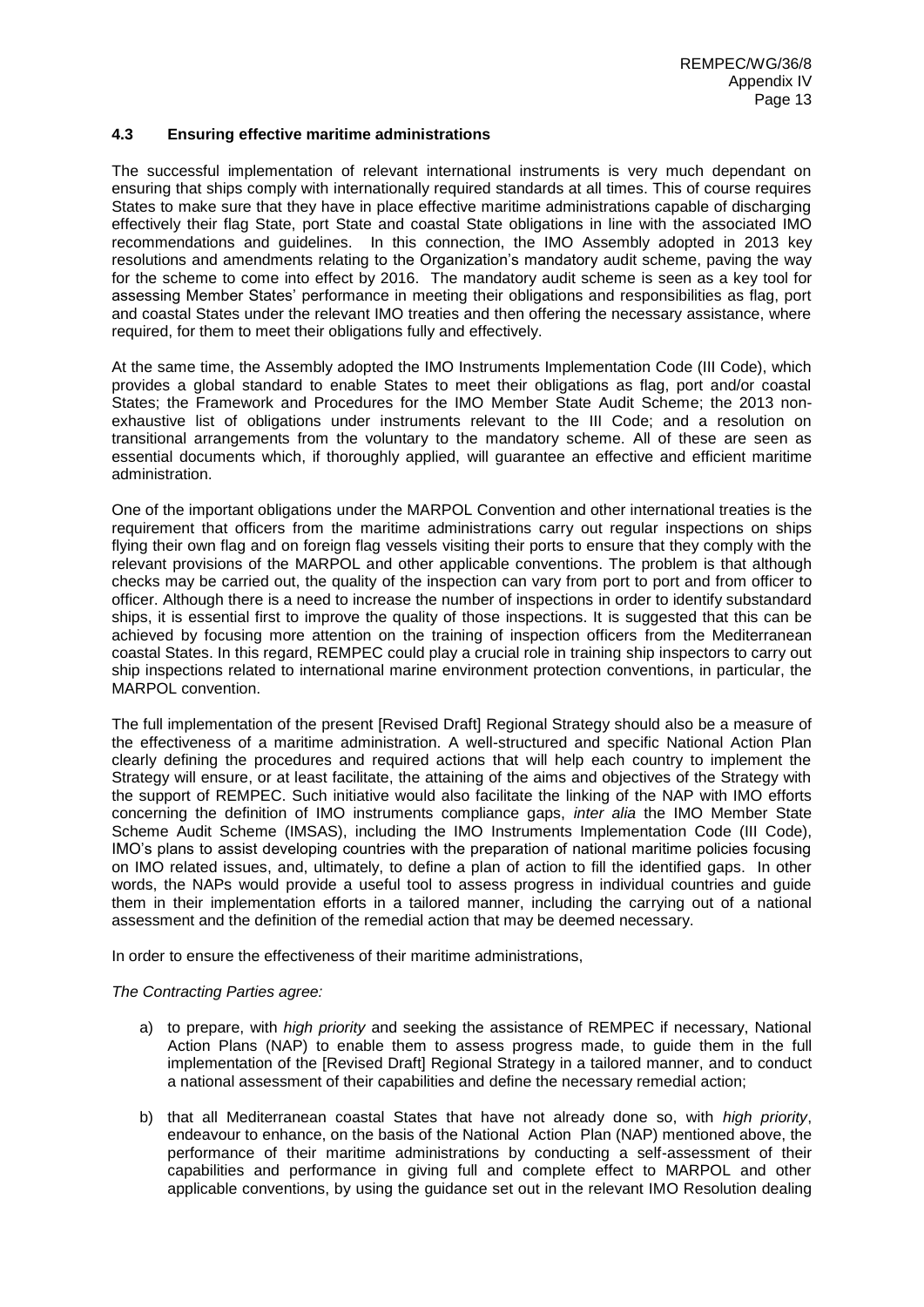with the self-assessment of flag State performance<sup>3</sup> and other relevant IMO recommendations and guidelines $4$ ;

c) that all Mediterranean coastal States that have not already done so, in their efforts to protect the marine environment and once the self-assessment mentioned in subparagraph a) above has been carried out successfully and any remedial action taken, endeavour to prepare, with *high priority*, for undertaking the IMO Member State Audit Scheme, using the III Code as the audit standard and following the Framework and Procedures for the IMO Member State Audit Scheme, once it is fully institutionalized when the said III Code becomes mandatory under MARPOL and other Conventions, expectedly in 2016;

- d) to assist the Mediterranean coastal States which so request in the development of the National Action Plan mentioned in sub-paragraph a) above, designed to enable them to assess progress made, to guide them in the full implementation of the [Revised Draft] Regional Strategy in a tailored manner, and to conduct a national assessment of their capabilities and define the necessary remedial action;
- e) to continue assisting the Mediterranean coastal States which so request in enhancing the performance of their maritime administrations in line with new IMO developments, in particular IMSAS;
- f) to provide support to the Mediterranean coastal States which so request to prepare for undertaking the IMO Member State Audit Scheme, having explored the possible technical assistance to which some of them may be entitled under the IMO Integrated Technical Cooperation Programme and other sources; and
- g) to continue improving the knowledge and expertise of flag State inspection officers by establishing, through REMPEC, a programme of training activities related to relevant international instruments, in particular MARPOL, ensuring appropriate training for ship inspectors.

 3 IMO Assembly resolution A.912 (22) – Self-assessment of flag State performance.

<sup>&</sup>lt;sup>4</sup> The 2013 edition of the IMO publication entitled "MARPOL-How to do it" contains useful information on this issue.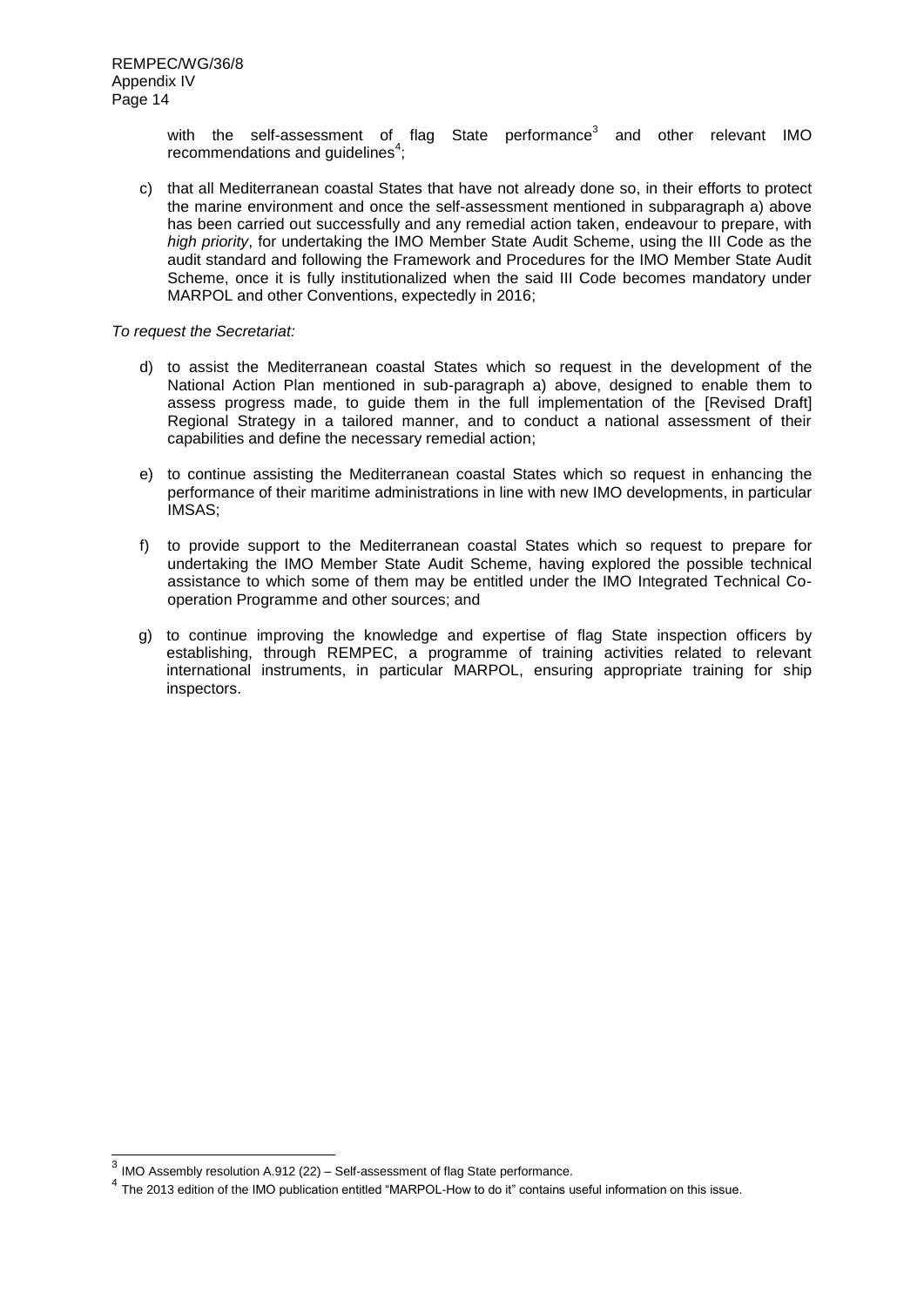## **4.4 To strengthen the Memorandum of Understanding (MoU) on port State control (PSC) in the Mediterranean region (Mediterranean MoU)**

In order to enhance the effectiveness of individual States in carrying out port State control inspections of ships under international maritime conventions, including in particular the MARPOL Convention, various regional Memoranda of Understanding have been agreed by the States concerned to enhance their regional co-operation on this issue. The Paris MoU was adopted in 1982 to strengthen co-operation on port State control primarily between European States and, in the mid-1990s, a MoU for the Mediterranean region was adopted with its headquarters in Alexandria and an Information Centre in Morocco.

The EU Directive 2009/16/EC sets out an inspection commitment for EU Member States which is based on a Ship Risk Profile. Ships may also be prioritized for inspection following complaints received from any person or entity with a legitimate interest. Furthermore, it includes the possibility to ban ships from the EU ports. The Mediterranean MoU sets out an inspection level of 15% inspections, but this target is not yet achieved and, moreover, a different detention policy is followed.

The enlargement of the EU, whereby three members of the Mediterranean MoU fall under the rules of the EU Directive, deserves full attention. During that time, REMPEC has played, and should continue playing, an enabling role in improving the effectiveness of the Mediterranean MoU and enhancing the co-operation between the Mediterranean MoU and the Paris MoU.

In order to achieve the Specific Objective of strengthening the Memorandum of Understanding on port State control in the Mediterranean region,

*The Contracting Parties agree:*

- a) to maintain their mandate to REMPEC whereby the Centre should, if and when possible, offer its assistance to the Mediterranean MoU on port State control in order to improve its effectiveness and, if so requested, to facilitate co-operation between the Paris MoU and the Mediterranean MoU;
- b) to make available*, with high priority,* the necessary resources and means to enable the Mediterranean MoU to function efficiently;

- c) to continue seeking participation in the meetings of the MoU Committee;
- d) to associate itself with port State control training activities addressing environmental matters, including those related to Anti Fouling Systems, Ballast Water Management and biofouling, where appropriate, in collaboration with recognized training institutions within the region; and
- e) to work in association with the MoUs on port State control, in particular with the Paris MoU, on the organization and follow-up analysis of concentrated inspection campaigns on MARPOLrelated deficiencies.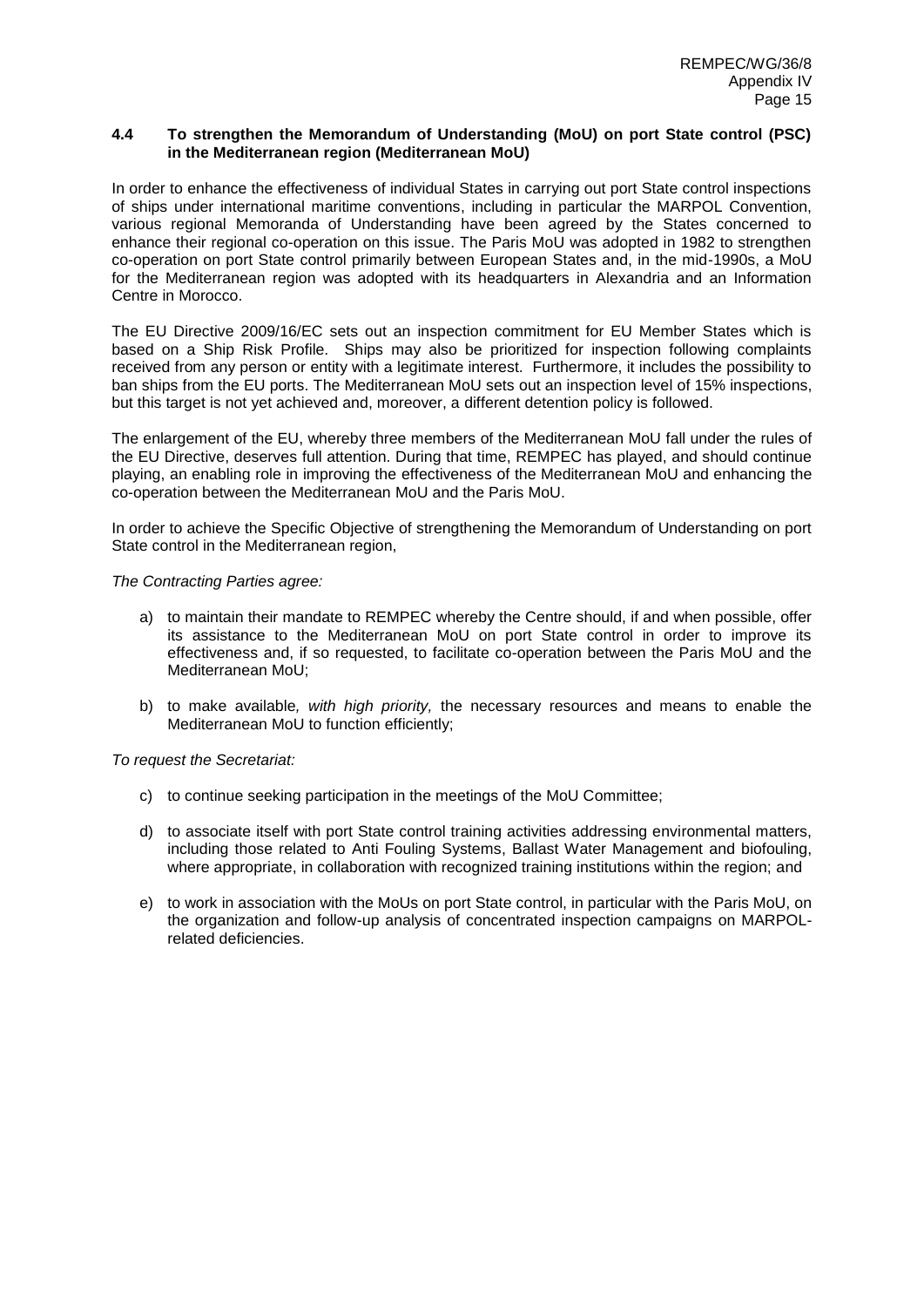## **4.5 Provision of reception facilities in ports**

The MARPOL Convention requires its Parties to ensure the provision of port reception facilities that can receive shipboard residues and mixtures covered under its various annexes. This is a requirement that is also reflected in the Prevention and Emergency Protocol and in relevant EU legislation. Therefore, failure to provide such facilities will mean a breach of international commitments and, furthermore, may give way to unscrupulous ship operators to illegally discharge prohibited matter into the sea. The need to avoid these discharges is crucial in the case of a virtually closed body of water, such as the Mediterranean Sea. Although this rationale is well known and has been underscored time and time again ever since MARPOL was adopted, some coastal States still find it difficult, possibly on account of perceived excessive cost, to provide even their major ports with the reception facilities they are obliged to under the MARPOL annexes they have ratified and the associated European and regional legislation.

Some Contracting Parties continue facing a number of problems associated with the lack of adequate port reception facilities in the Mediterranean region. Firstly, there is still a lack of sufficient guidance on the technical requirements for providing adequate reception facilities for the different types of shipgenerated waste and cargo residues, although this issue was addressed in particular by the MEDA project<sup>5</sup>. Secondly, there is the problem of ultimate disposal of the wastes in environmentally satisfactory conditions. This is essentially a waste management problem and requires the establishment of appropriate procedures between the port authority (which generally is not a waste disposal authority) and the local waste management authorities for the different types of waste (e.g. garbage comparable to municipal waste; oily wastes and sludge which may be suitable for delivery to refineries for reprocessing or to appropriate users as fuel oils). Thirdly, there is the question of cost for the provision of reception facilities and the need to observe, *inter alia*, the polluter pays principle which implies that the ships using the facilities should pay for their services. The EU Directive 2000/59/EC<sup>6</sup> regulates this and other related issues as far as the EU Member States are concerned, whereas at the international level, the latest edition of the IMO Comprehensive Manual on Port Reception Facilities<sup>7</sup>, the Guide to Good Practice for Port Reception Facility Providers and Users<sup>8</sup>, the Guidelines for Ensuring the Adequacy of Port Waste Reception Facilities<sup>9</sup> and the new requirements incorporated in the relevant MARPOL Annexes since 2005, in particular the revision of MARPOL Annex V and developments in the categorisations of cargo-associated waste, should also be taken fully into account.

At the regional level, in conformity with the objectives and principles of the Regional Plan on Marine Litter Management adopted by the Contracting Parties in the Framework of Article 15 of the Protocol Concerning Pollution from Land-Based Sources and Activities (LBS Protocol), the Contracting Parties shall, according to Article 9 of the Regional Plan on Marine Litter Management and in accordance with Article 14 of the Prevention and Emergency Protocol, explore and implement to the extent possible by 2017, ways and means to charge reasonable cost for the use of port reception facilities or when applicable, apply a No-Special-Fee system. The Contracting Parties shall also take the necessary steps to provide ships using their ports with updated information relevant to the obligation arising from Annex V of the MARPOL Convention and from their legislation applicable in the field.

In conformity with article 10 of the Regional Plan on Marine Litter Management, the Contracting Parties undertake to explore and implement, by the year 2019, to the extent possible, measures to charge reasonable costs for the use of port reception facilities or, when applicable apply No-Special-Fee system, in consultation with competent international and regional organizations, when using port reception facilities for implementing the measures provided for in Article 10.

The question of payment for port reception facilities is an important issue in order to ensure that

 $\frac{1}{5}$ MEDA Project on port reception facilities for collecting ship-generated garbage, bilge waters and oily wastes (MED.B7.4100.97.0415.8).

Directive 2000/59/EC of the European Parliament and of the Council of 27 November 2000 on port reception facilities for ship-generated waste and cargo residues.<br>7 Euroeted te he cannouad bu MEDC 69 in

Expected to be approved by MEPC 68 in 2015 with the new title "Port Reception Facilities - How to do it".

 $8 \cdot 10^{-8}$  Circular MEPC. 1/Circ.671/Rev.1.

Resolution MEPC.83 (44).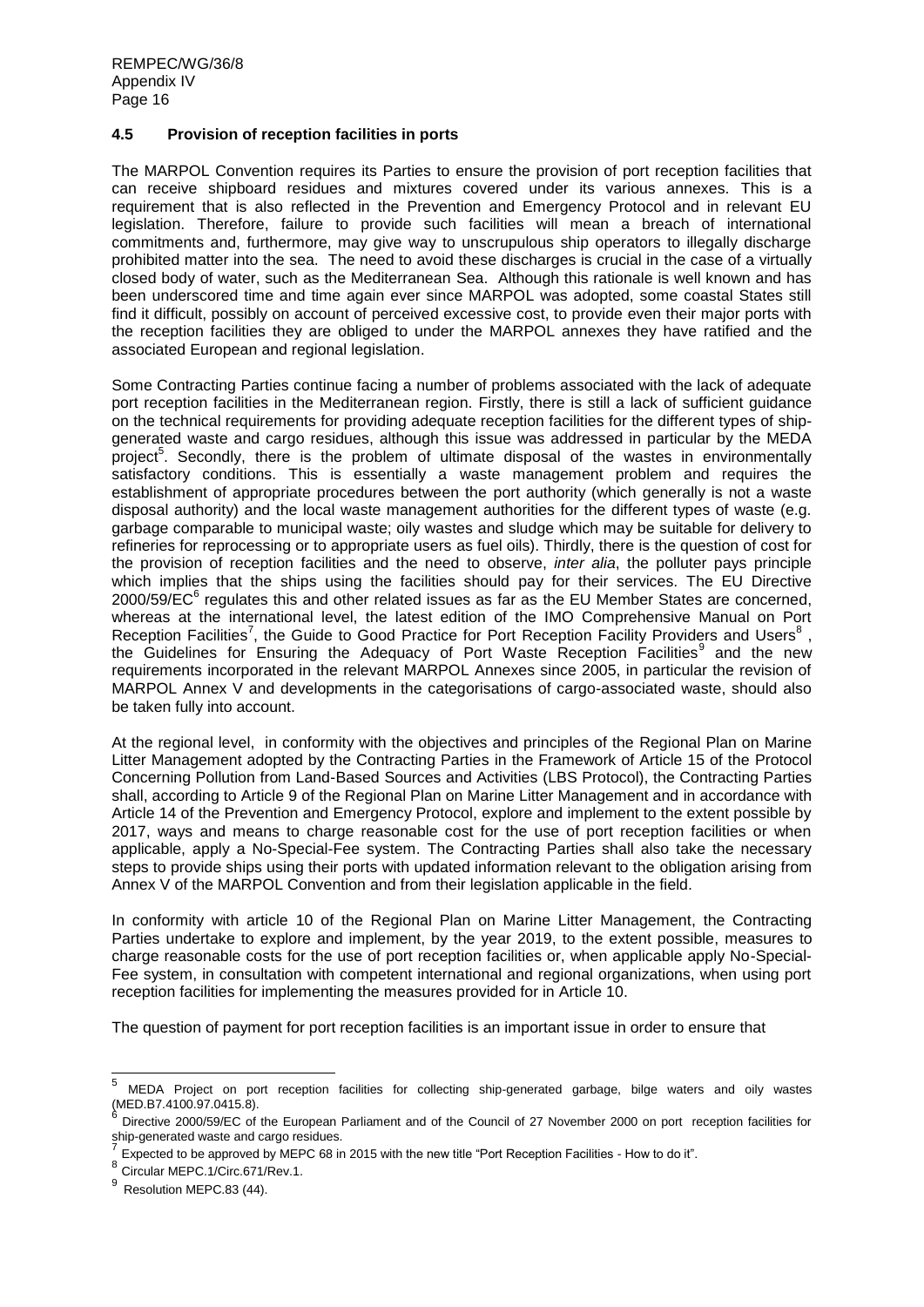charges are not prohibitively high so as to encourage ships' masters to contravene the Convention by discharging wastes at sea. On the other hand, differences in practice between one port and the next, including whether or not waste management fees are charged as an additional cost to users of the reception facilities or are incorporated within the port due, can lead to distortions in the use of reception facilities and could lead to significant waste management burdens on those providing such facilities at cheaper cost. In order to ensure that waste management fees are not a disincentive to the use of reception facilities in Mediterranean ports, Mediterranean coastal States should address this issue.

In order to meet the Specific Objective of providing adequate reception facilities in ports,

# *The Contracting Parties agree:*

- a) to provide, with *high priority*, unless specified otherwise and if appropriate action has not been already taken, adequate reception facilities in their ports and consider procedures related to the cost of the use of such facilities, enabling their use as soon as they are available at a fee which should be reasonable and should not serve as a disincentive for their use;
- b) For garbage, with *high priority*:
	- i. all major ports to install facilities for the collection of garbage and procedures for its disposal; and
	- ii. collection and disposal procedures for garbage to be in place for all major ports.
- c) For oily wastes, with *high priority*:
	- i. all major ports to establish collection, treatment and disposal procedures for bilge waters, oily residues and dirty ballast waters; and
	- ii. collection, treatment and disposal procedures for bilge waters, oily residues and dirty ballast waters to be in place for all major ports.
- d) For Noxious Liquid Substances (NLS) , with *high priority*:
	- i. all major ports handling NLS to establish collection, treatment and disposal procedures for NLS; and
	- ii. collection, treatment and disposal procedures for NLS to be in place for all major ports.
- e) For sewage, with *high priority*:
	- i. all major ports to establish collection and treatment procedures for sewage; and
	- ii. collection and treatment procedures for sewage to be in place for all major ports.
- f) For ozone-depleting substances and exhaust gas cleaning residues, with *medium priority*:
	- i. all major ports to establish collection and treatment procedures for ozone-depleting substances and exhaust cleaning residues; and
	- ii. collection and treatment procedures for such substances and residues to be in place for all major ports.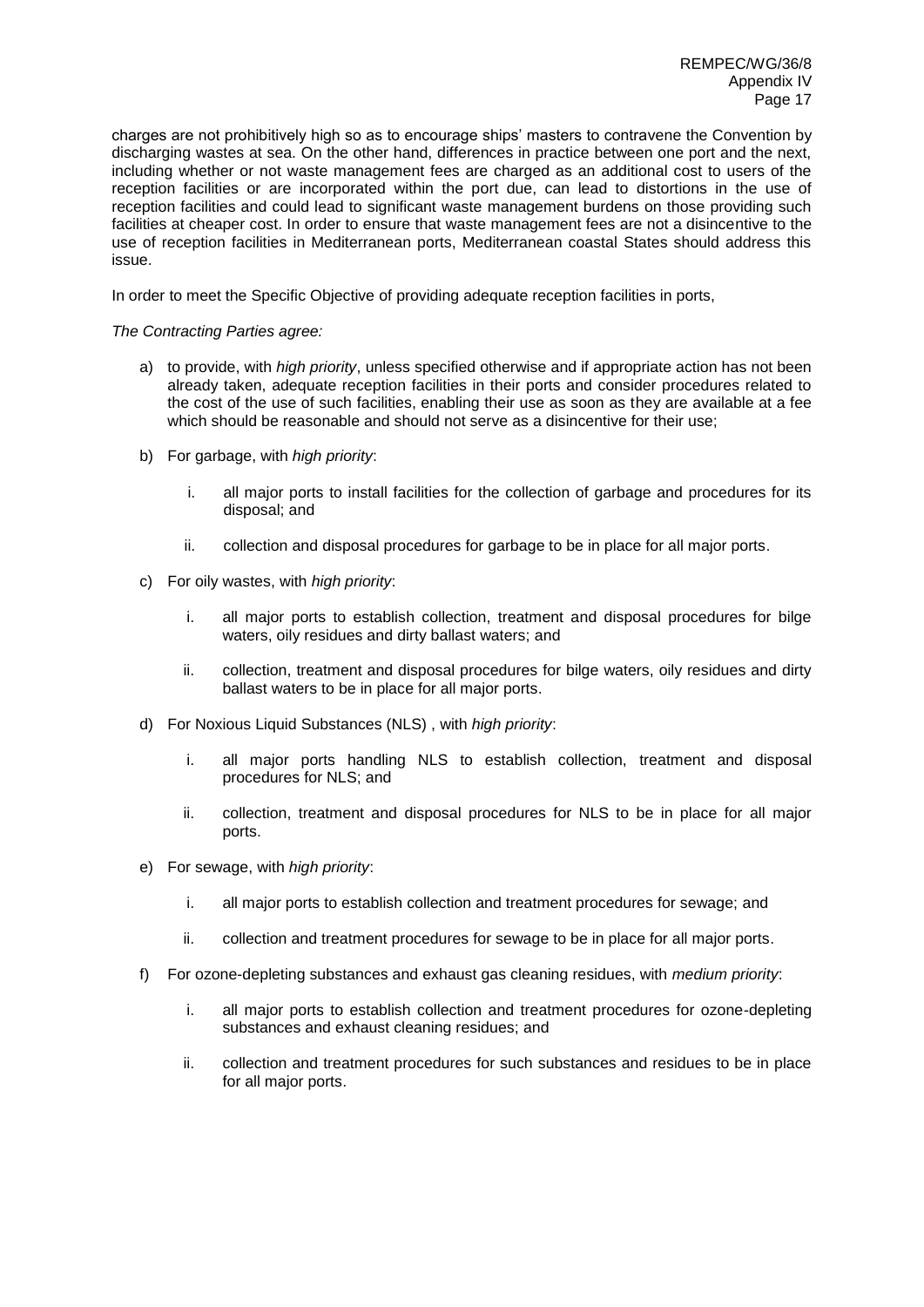- g) For ballast water and sediments, *with high priority*:
	- i. all major ports and terminals where cleaning or repair of ballast tanks occurs to endeavour to take action to be in a position to comply with the provisions of the 2004 Ballast Water Convention by its entry-into-force date or as soon as possible thereafter.

- h) to provide well-structured advice to Mediterranean coastal States, which so request, that may include, but not necessarily limited to, assessing the type, specifications, and capacity of the equipment necessary at major ports to efficiently and effectively handle shipboard residues and mixtures. Such assistance may also include preparation of guidelines or sample form of operation plans. All this should be based on previous work done on this matter and taking into account the latest edition of the IMO Comprehensive Manual on Port Reception Facilities, the IMO Guide to Good Practice for Port Reception Facility Providers and Users and the new requirements incorporated since 2005 in the relevant mandatory instruments, to assist Contracting Parties in the accomplishment of this objective; and
- i) in preparing the advice mentioned in subparagraph h) above, to also contribute to the implementation of the Regional Plan on Marine Litter Management, as deemed appropriate, in particular for the preparation of specific guidelines to determine the application of charges at reasonable costs for the use of port reception facilities or, where appropriate, the application of a No-Special-Fee system, in consultation with various relevant regional and global institutions and initiatives.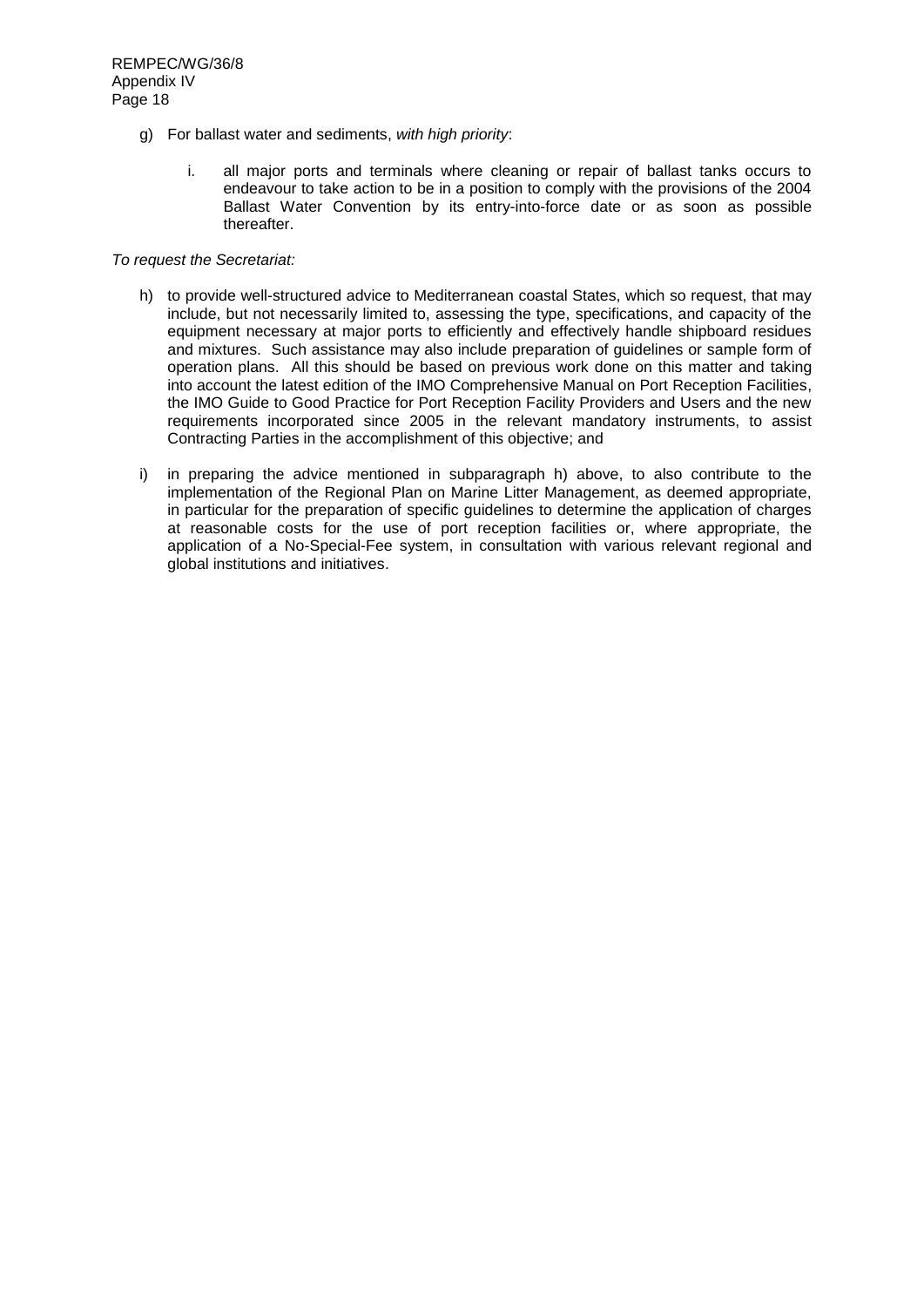## **4.6 Delivery of ship-generated wastes**

The provision of port reception facilities is not an end in itself but the means to achieve an end, namely the prevention of marine pollution by illegal discharges. However, some vessels may have sufficient dedicated storage capacity on board to deliver their wastes at another port of call without risking illegal discharge at sea. In such cases it is important to establish a system whereby a port notifies the authorities in the vessel's next port of call about the status of the ship's waste storage conditions in order that the authorities in the next port of call can inspect the vessel to ensure that there has been no illegal discharge in transit.

In some cases the port authorities may deem it essential that the ships concerned deliver their waste to port reception facilities before leaving the port. It is important, therefore, that the appropriate port authorities have adequate national powers to enforce such a decision.

In order to meet the Specific Objective of improved control of ship-generated wastes,

*The Contracting Parties agree:*

- a) to establish, with *high priority* and if appropriate action has not been already taken, a system of notification to a vessel's next port of call of the status of its on board retention of bilge waters, oily wastes, HNS residues, sewage, garbage, ozone-depleting substances and exhaust gas cleaning residues;
- b) that all Mediterranean States implement, with *high* priority, national regulations empowering maritime authorities to require, if they deem it necessary, the Masters of vessels to discharge wastes into designated port reception facilities before sailing; and

*To request the Secretariat:*

c) to provide advice on the subject as may be requested by Contracting Parties, possibly in association with the well-structured advice requested under the Specific Objective on the provision of reception facilities in ports, taking also into account, where appropriate, the Regional Plan on Marine Litter Management.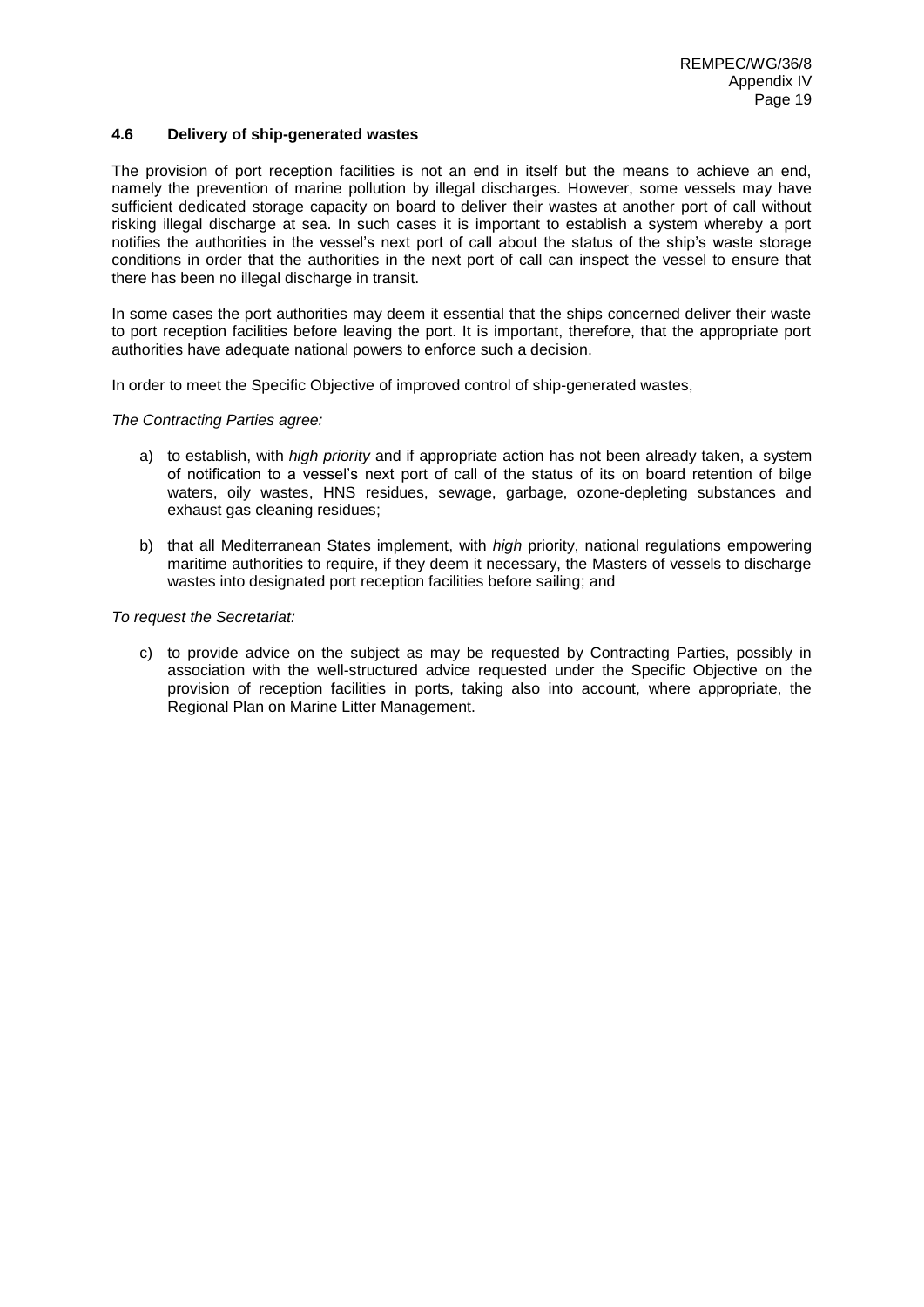## **4.7 Improved follow-up of pollution events as well as monitoring and surveillance of illicit discharges**

Although under the 2005 Regional Strategy this Specific Objective called for the establishment, by 2010, of systems and procedures for national monitoring and surveillance, with the exception of a few Mediterranean coastal States, which have already set up aerial surveillance of the waters under their jurisdiction, there continues to be a general lack of monitoring and surveillance of Mediterranean waters, necessary for the effective implementation of the MARPOL Convention. This lack of surveillance keeps inviting unscrupulous ship operators to discharge illicit wastes without fear of detection.

If the Prevention and Emergency Protocol is to have any meaning, it will be essential for all Contracting Parties to embark on a regular system of national aerial surveillance. The burden of surveillance may be shared by allowing the aircraft of a neighbouring State to overfly the waters under the jurisdiction of another State for the purposes of monitoring compliance with the MARPOL Convention. There are various regions of the Mediterranean, which lend themselves to such subregional co-operation. Nevertheless, the aerial surveillance should always be complemented by maritime patrols.

In addition to surveillance by aircraft and patrol boats, cooperation and exchange of information on satellite surveillance should be enhanced for improving the detection of illicit discharges in the entire Mediterranean region. The extension to all Contracting Parties to the Barcelona Convention of the CleanSeaNet services offered by EMSA to EU Member States and recently made available to the beneficiary countries of the Project Euromed Co-Operation on Maritime Safety and Prevention of Pollution from Ships III (Safemed III) (e.g. Algeria, Egypt, Israel, Jordan, Lebanon, Libya, Morocco, the Palestinian Authority, and Tunisia) and to REMPEC, should be explored in cooperation with REMPEC.

REMPEC, on the other hand, implemented two projects regarding this issue, namely the Marine & Coastal Environmental Information Services Project (MARCOAST) Project and the Aerial & Satellite surveillance of Operational Pollution in the Adriatic Sea (AESOP) Project, between 2007 and 2009 and has organised a number of activities, for instance, the Coordinated Aerial Surveillance Operations for illicit ship pollution discharges (opération de surveillance coordonnée aérienne des rejets des navires en Méditerranée – OSCAR-MED) in October 2009 and June 2013. With the continuous support of REMPEC, such operations should be intensified and carried out on a regular basis in the entire region and should be coordinated with measures undertaken for the enforcement and the prosecution of discharge offenders as further detailed in the following Specific Objective 8.

In order to meet the Specific Objective of improved monitoring and surveillance of illegal discharges,

# *The Contracting Parties agree:*

- a) to establish, with *high priority* and if appropriate action has not been already taken, systems and procedures for national and sub-regional monitoring and surveillance including, where practicable, regular individual or coordinated aerial surveillance in the waters under the jurisdiction of Contracting Parties and to report the results to the regular meetings of REMPEC Focal Points;
- b) to endeavour to establish, with *high priority*, sub-regional systems, including procedures to over-fly the waters under the jurisdiction of a neighbouring State if the Parties so agree, for surveillance of environmentally sensitive and/or high risk zones of the Mediterranean Sea;

*To request the Secretariat:*

c) to analyse, as far as practical, through direct correspondence with the Contracting Parties, the reasons behind the poor record of compliance with this objective by many Contracting Parties;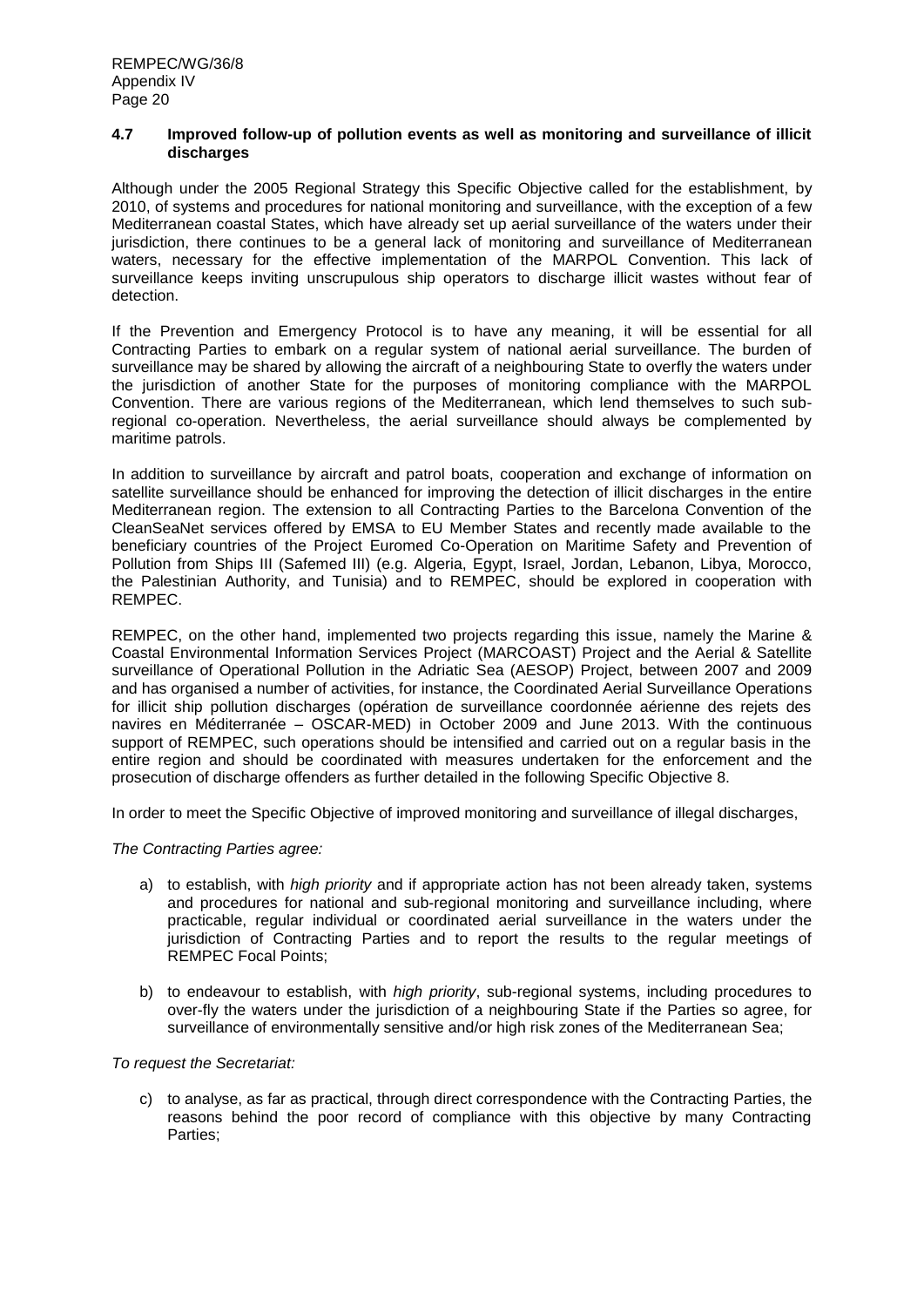- d) to continue organizing and participating in, funding and human resources permitting, any new activities on this issue where the Centre is requested to play a role, building on the experience gathered from the activities carried out on national monitoring and surveillance;
- e) to facilitate the organization of regular coordinated or individual aerial surveillance operation for illicit ship pollution discharges;
- f) to explore the possible extension to all Contracting Parties to the Barcelona Convention and to REMPEC of the CleanSeaNet services offered by EMSA; and
- g) in carrying out the above requests, to cooperate with other Regional Agreements and EMSA.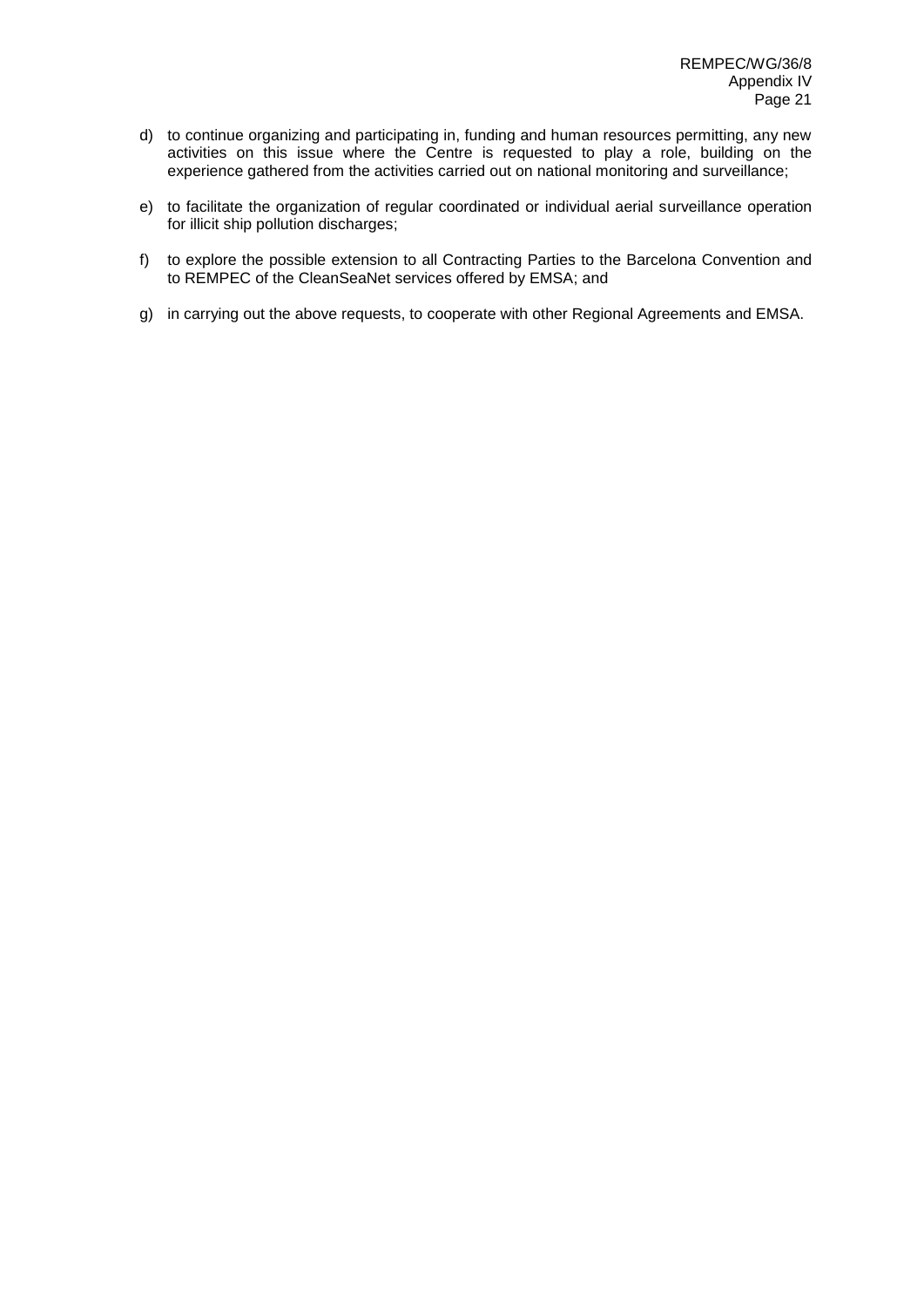# **4.8 To improve the level of enforcement and the prosecution of discharge offenders<sup>10</sup>**

Even though many Mediterranean States have ratified the MARPOL Convention, not all countries have yet established a national legal framework to effectively implement the Convention and, in particular, a comprehensive framework to enforce the provisions and prosecute offenders, although it is understood that the remaining countries are in the process of adopting enabling national legislation.

Although the subject is complex, much progress has been made within the framework of the Agreement for Co-operation in Dealing with Pollution of the North Sea by Oil and Other Harmful Substances (Bonn Agreement) and Baltic Marine Environment Protection Commission - Helsinki Commission (HELCOM) for dealing with such issues in the North and Baltic Seas, as well as in the part of the Mediterranean covered by Lion Plan and RAMOGE agreement, and there is considerable scope for other Mediterranean States to benefit from this experience.

REMPEC has assisted Mediterranean countries to establish an appropriate legal framework for the transposition into national legislation of the provisions of the MARPOL Convention relevant to illicit discharges. An assessment of the situation with respect to MARPOL Annex I implementation was carried out in Mediterranean countries which are not EU member States. Other efforts of the Centre have focused on enhancing the knowledge of legal personnel, prosecutors and magistrates and facilitating judicial co-operation and the establishment of possible common procedures, which ultimately led to the establishment of the Mediterranean Network of Law Enforcement Officials relating to MARPOL within the framework of the Barcelona Convention (MENELAS), whose terms of reference were adopted by the 18th Ordinary Meeting of the Contracting Parties of the Barcelona Convention.

Although much effort has been made to accomplish this task under the 2005 Regional Strategy, there are still some Contracting Parties that need to take action on this issue. Therefore, in order to achieve the Specific Objective of improving the level of enforcement and the prosecution of discharge offenders within the Mediterranean region:

## *The Contracting Parties agree:*

- a) that, with *high priority*, all Mediterranean States ensure the existence of a national legal framework (regulations) as a basis for prosecuting discharge offenders for infringements of the MARPOL Convention or of any national legal framework implementing it;
- b) to actively participate, with *high priority*, in the Mediterranean Network of Law Enforcement Officials relating to MARPOL within the framework of the Barcelona Convention in accordance with its terms of reference;

# *To request the Secretariat:*

1

- c) to continue providing support to Contracting Parties, and act as the Secretariat of MENELAS and to report on its activities to the Contracting Parties at each of their Ordinary Meetings;
- d) to be responsible for the maintenance of the MENELAS information system; and
- e) to collaborate with UNEP/MAP Secretariat to further exploit possible synergies with the Regional Seas framework such as the North Sea Network of investigators and Prosecutors (NSN), the Baltic Sea Network of Environmental Crime Prosecutors (ENPRO) and EMSA in the framework of MENELAS.

<sup>&</sup>lt;sup>10</sup> Reference is made to IMO Assembly Resolution A.787 (19), as amended by Resolution A.882 (21). The IMO publication entitled "MARPOL-How to do it" contains useful information in relation to the issues of "Prosecuting offences" and "Pollution detection and response".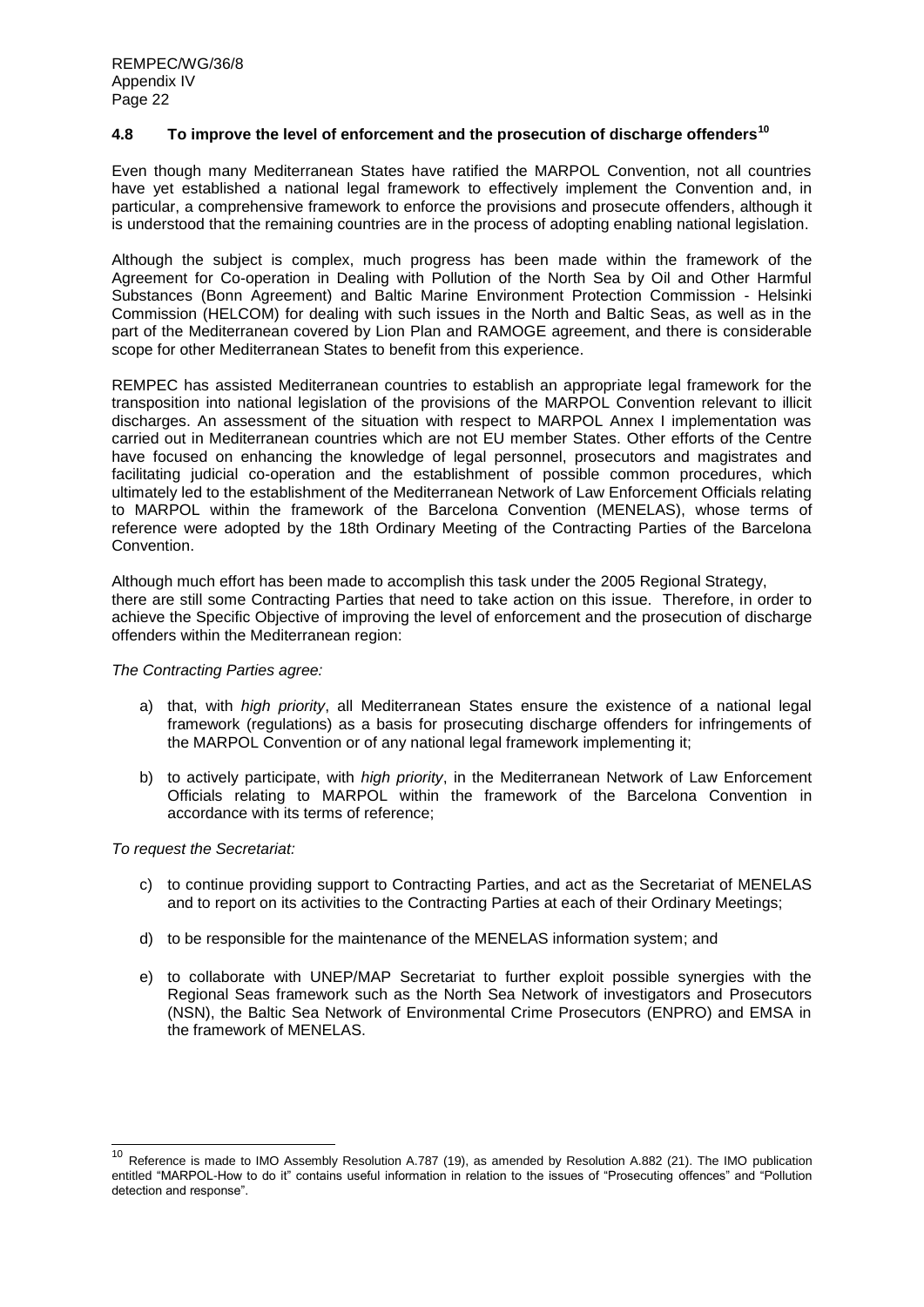# **4.9 To reduce the pollution generated by pleasure craft activities**

Following the outcome of preparatory work for the development of a legal regional instrument dealing with prevention of pollution from pleasure craft activities in the Mediterranean in collaboration with Institut du Droit Economique de la Mer (INDEMER); the outcome of the Thirteenth Ordinary Meeting of the Contracting Parties to the Barcelona Convention; and the decision of the Meeting of National Experts on the Feasibility of a Legal Regional Instrument on Prevention of Pollution from Pleasure Craft Activities in the Mediterranean held in Monaco in 2004, a set of Principles to serve as a framework for the further development by REMPEC of Guidelines on prevention of pollution from pleasure craft activities in the Mediterranean was agreed.

Under the 2005 Regional Strategy, the Contracting Governments agreed that the above-mentioned Guidelines should be prepared and implemented together with the relevant provisions of the MARPOL Convention. Consequently, REMPEC, in close cooperation with IMO, developed he subject Guidelines, which were eventually adopted by the 15<sup>th</sup> Ordinary Meeting of the Contracting Parties, renamed as the Guidelines concerning Pleasure Craft Activities and the Protection of the Marine Environment in the Mediterranean<sup>11</sup>. The purpose of these Guidelines is to assist Governments when developing, improving and enacting domestic laws and taking appropriate measures, with a view to implementing international and regional regulations applicable to the prevention of pollution of the marine environment from pleasure craft activities. They are also intended to users of pleasure craft and managers of marinas to encourage them to apply proper environmental practices and to comply with the relevant requirements, and should also serve to assist in planning and developing the environmental performance of marinas.

Additionally, Contracting Parties implementing the Guidelines concerning Pleasure Craft Activities and the Protection of the Marine Environment in the Mediterranean should also refer to the Regional Plan on Marine Litter Management, as appropriate.

Taking into consideration the Guidelines referred to above, and in order to meet the Specific Objective of reducing pollution problems generated by pleasure craft,

## *The Contracting Parties agree:*

- a) to implement, with *high priority*, the Guidelines concerning Pleasure Craft Activities and the Protection of the Marine Environment in the Mediterranean, in conjunction with the relevant provisions of the MARPOL Convention and the Regional Plan on Marine Litter Management;
- b) to report to the Secretariat on the measures they undertook to implement the said Guidelines;

## *To request the Secretariat:*

- c) to assist Mediterranean States in the implementation of the Guidelines referred to in subparagraph a) above, taking into account the relevant provisions of the MARPOL Convention and the Regional Plan on Marine Litter Management; and
- d) to keep a record of the reports sent by the Contracting Parties under sub-paragraph b) above and submit periodical synthetic reports to the relevant meetings of the Contracting Parties.

 $\overline{\phantom{a}}$ 

<sup>11</sup> UNEP/MAP Decision IG 17/9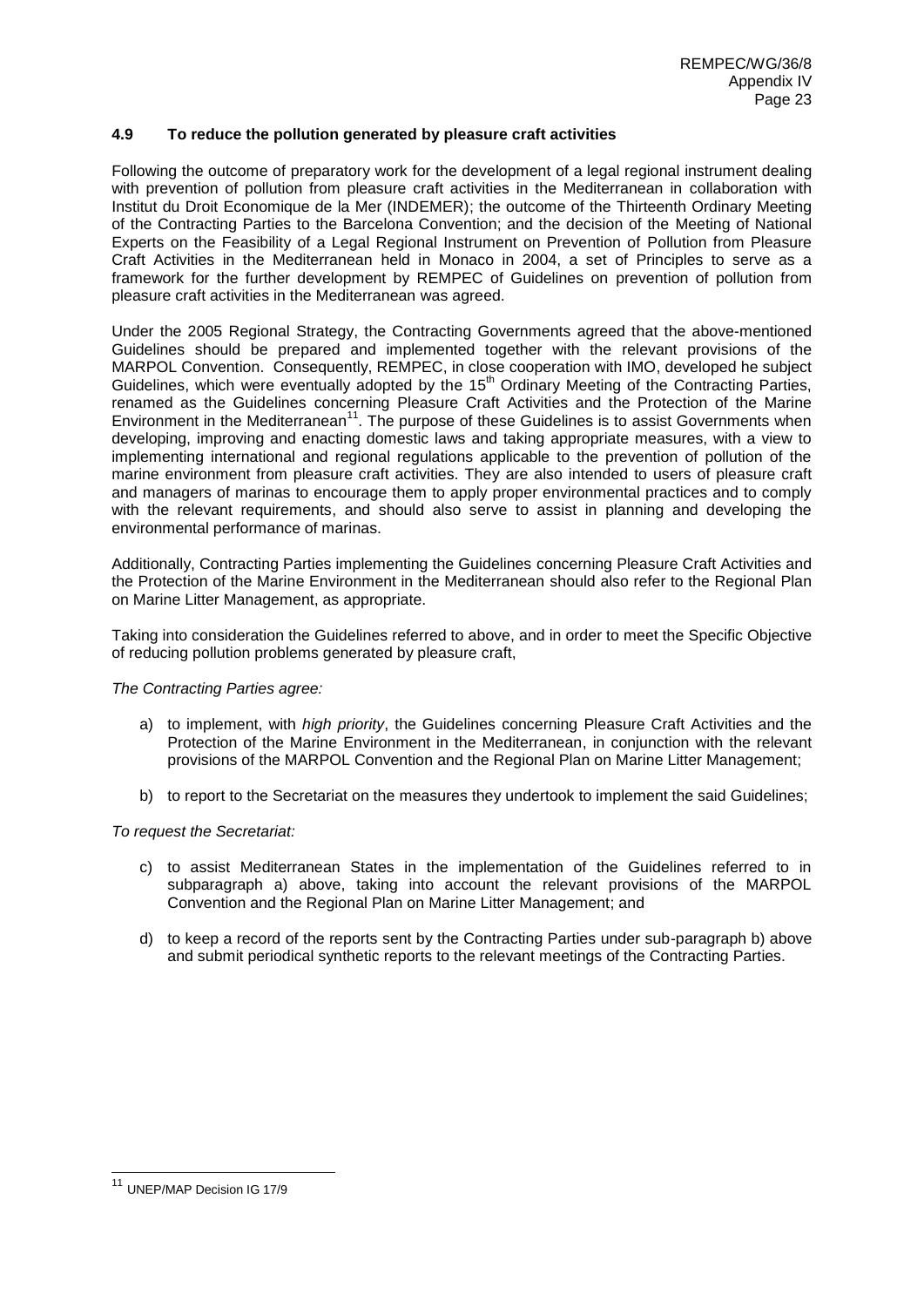## **4.10 Reduced risk of collisions by establishing Ship's Routeing Systems**

The objective of ships' routeing is to improve the safety of navigation, and therefore the prevention of marine pollution by ships, in converging areas and in areas where the density of traffic is great or where freedom of movement of shipping is inhibited by restricted sea room, the existence of obstructions to navigation, limited depths or unfavourable meteorological conditions. Traffic separation schemes and other ship routeing systems have now been established in most of the major congested shipping areas of the world, and the number of collisions and groundings has often been dramatically reduced.

IMO's responsibility for ships' routeing is enshrined in Chapter V of the International Convention for the Safety of Life at Sea, 1974 (SOLAS), which recognizes the Organization as the only international body for establishing such systems. As well as traffic separation schemes, other routeing measures adopted by IMO to improve safety at sea include two-way routes, recommended tracks, deep water routes, precautionary areas, and areas to be avoided.

Some Ship's Routeing Systems have already been established in the Mediterranean. However, there may be scope for creating additional systems, at least in narrow passages and in the region of the most sensitive coastal areas.

The establishment of a network of Marine/Maritime Highways as a succession of the network of physically-defined navigation routes and Traffic Separation Schemes (TSS), could ultimately support different aspects of the integrated perspective of marine and maritime affairs in the Mediterranean sea-basin, in view of the establishment of maritime spatial planning including *inter alia* the necessity to avoid some areas such as MPAs (Marine Protected Areas) and SPAMI (Specially Protected Areas of Mediterranean Importance); the monitoring and investigating of illicit discharges from ships; better response to emergencies, including search and rescue operations, emergency towing and pollution response; and organization of the co-existence of multiple maritime activities. Considering the entry into force in July 2014 of the Directive 2014/89/EU of the European Parliament and of the Council establishing a framework for maritime spatial planning, which should be transposed, by 2016, by EU Member States in view of the establishment of their Maritime Spatial Plans (MSP) by 2021, and noting that the Directive requires that EU Member States sharing a sea should cooperate to ensure that their MSPs are coherent and coordinated across the marine region, UNEP/MAP components including in particular the Priority Actions Programme/Regional Activity Centre (PAP/RAC), Regional Activity Centre for Specially Protected Areas and REMPEC have a key role to play in the establishment of MSPs in the Mediterranean region, should all Contracting Parties decide to follow that path.

In order to meet the Specific Objective of reducing the risk of collisions by establishing additional Systems and to potentially establish Maritime Spatial Plans in the Mediterranean region,

## *The Contracting Parties agree:*

- a) to propose to IMO, where necessary, additional appropriate routeing systems in the Mediterranean for possible adoption in accordance with international law;
- b) to consider establishing, when and where possible, and without prejudice to the sovereign right of the States, MSPs under their jurisdiction in close collaboration with the relevant national competent authorities and in cooperation with other Mediterranean coastal States ensuring that their MSPs are coherent and coordinated across the Mediterranean region;

- c) to assist Contracting Parties that so request, either individually or collectively, in the identification of possible sea areas where a routeing system might be deemed necessary and in the preparation of the relevant documentation to initiate the process at IMO; and
- d) to support, in close cooperation with other MAP components, Contracting Parties which so require in their efforts toward the establishment of MSPs.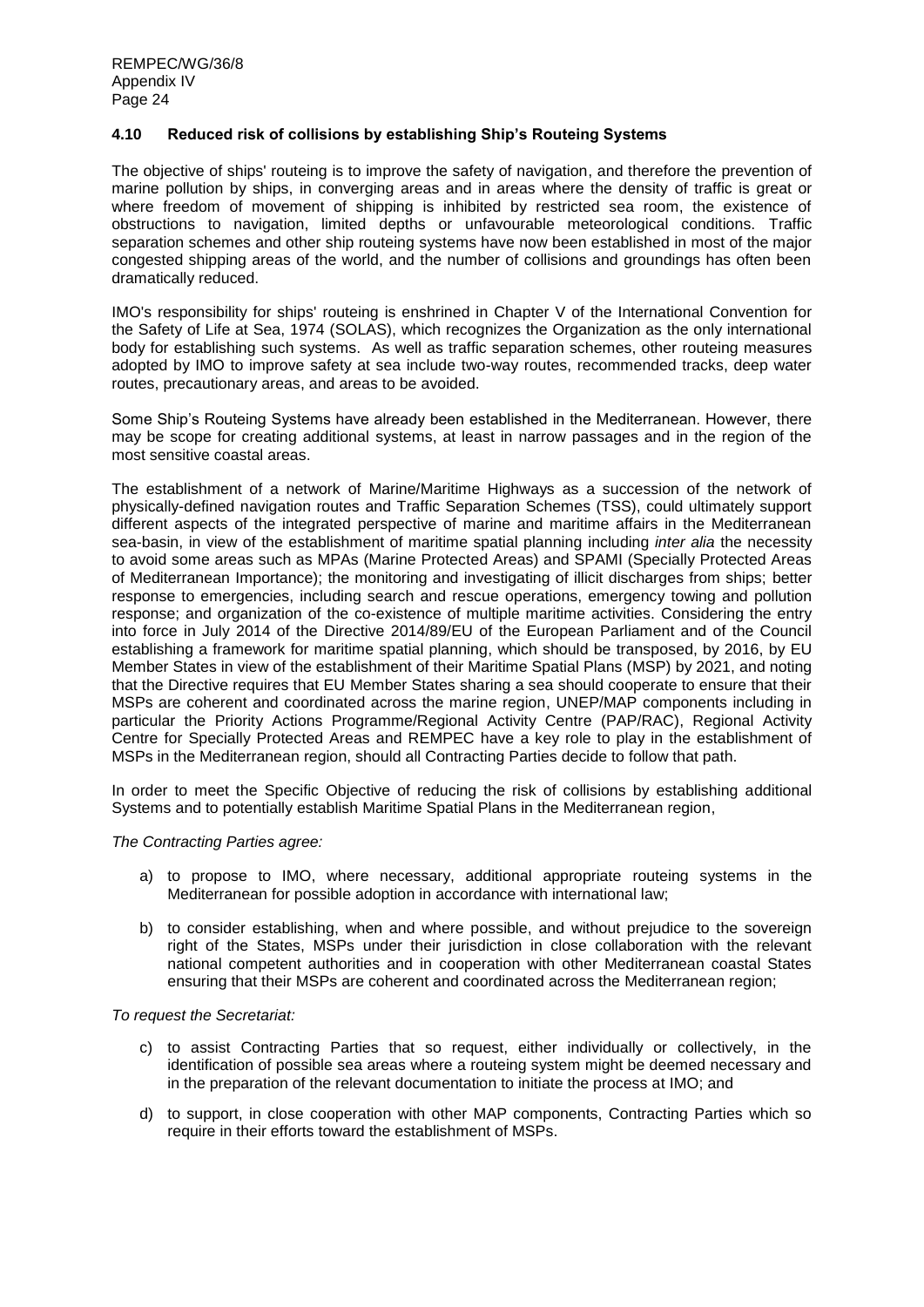## **4.11 Improved control of maritime traffic**

According to SOLAS chapter V on Safety of Navigation, specifically regulation 12, vessel traffic services (VTS) contribute to safety of life at sea, safety and efficiency of navigation and protection of the marine environment, adjacent shore areas, work sites and offshore installations from possible adverse effects of maritime traffic. SOLAS Contracting Governments undertake to arrange for the establishment of VTS where, in their opinion, the volume of traffic or the degree of risk justifies such services, following the guidelines developed by the Organization, without prejudice of the rights and duties of Governments under international law or the legal regimes of straits used for international navigation and archipelagic sea lanes.

Maritime Traffic Control Systems, including VTS, are already established in some areas of the Mediterranean. There have already been incidents where coastal States have lost track of vessels which may pose a threat of pollution and there may be a case for establishing additional Maritime Traffic Control Systems in the Mediterranean region in order to effectively implement the Prevention and Emergency Protocol.

Through the SafeMed II Project, considerable efforts were made to enhance the capacities of Mediterranean coastal States related to the prevention of maritime accidents, particularly in relation to Vessel Traffic Services (VTS) management. An extensive Training Programme for VTS operators certified by the International Association of marine Aids to navigation and Lighthouse Authorities (IALA), VTS supervisors and VTS on-the-job training instructors funded by the SafeMed II Project was carried out in 2012 which enabled over 120 officials from the Mediterranean region to be trained in vessel traffic management. A SafeMed II Project Regional Workshop on the Long-Range Identification and Tracking of Ships (LRIT) was also organised in 2012 in cooperation with EMSA and IMO to, *inter alia*, familiarise Mediterranean trainees with the LRIT legal and technical requirements. The SafeMed III Project, launched in June 2013 for a duration of 36 months, is built on and designed to consolidate the results achieved by SafeMed I and II.

At the European level, the need for permanent monitoring of ship movements led the European Union to adopt EU Directive 2002/59/EC<sup>12</sup> which provides for a comprehensive vessel traffic monitoring and information system based on IMO requirements. In view of the need to improve the monitoring of ships in the Mediterranean, particularly those posing a risk to the marine environment, the potential of the EU System, which also includes the SafeSeaNet vessel traffic monitoring and information system, should be fully exploited by the Mediterranean coastal States. In this regard, every effort should be made to identify the possibilities that might exist for the development and establishment of an ad hoc infrastructure.

On the other hand, with the phasing out of single hull tankers carrying oil and other hazardous and noxious substances now complete, the risk of severe pollution that existed when such ships were allowed to operate has diminished considerably.

In order to implement the Specific Objective of improving the control of maritime traffic in the Mediterranean,

## *The Contracting Parties agree:*

- a) to identify, with *high priority*, those areas of the Mediterranean where control of maritime traffic could be improved by the establishment of a regime based on the use of Automatic Identification System (AIS) in conjunction with Vessel Traffic Services (VTS) and mandatory ship reporting systems, and to complete approval procedures as soon as possible thereafter;
- b) to improve, on a continuous basis, technical cooperation among VTS Centres of neighbouring countries and, according to the need, to exchange information about ships by using AIS and other related systems in the common surveillance area; and

*To request the Secretariat:*

-

<sup>&</sup>lt;sup>12</sup> Directive 2002/59/EC of the European Parliament and the Council 27 June 2002 establishing a community vessel traffic monitoring and information system and repealing Council Directive 93/75/EEC.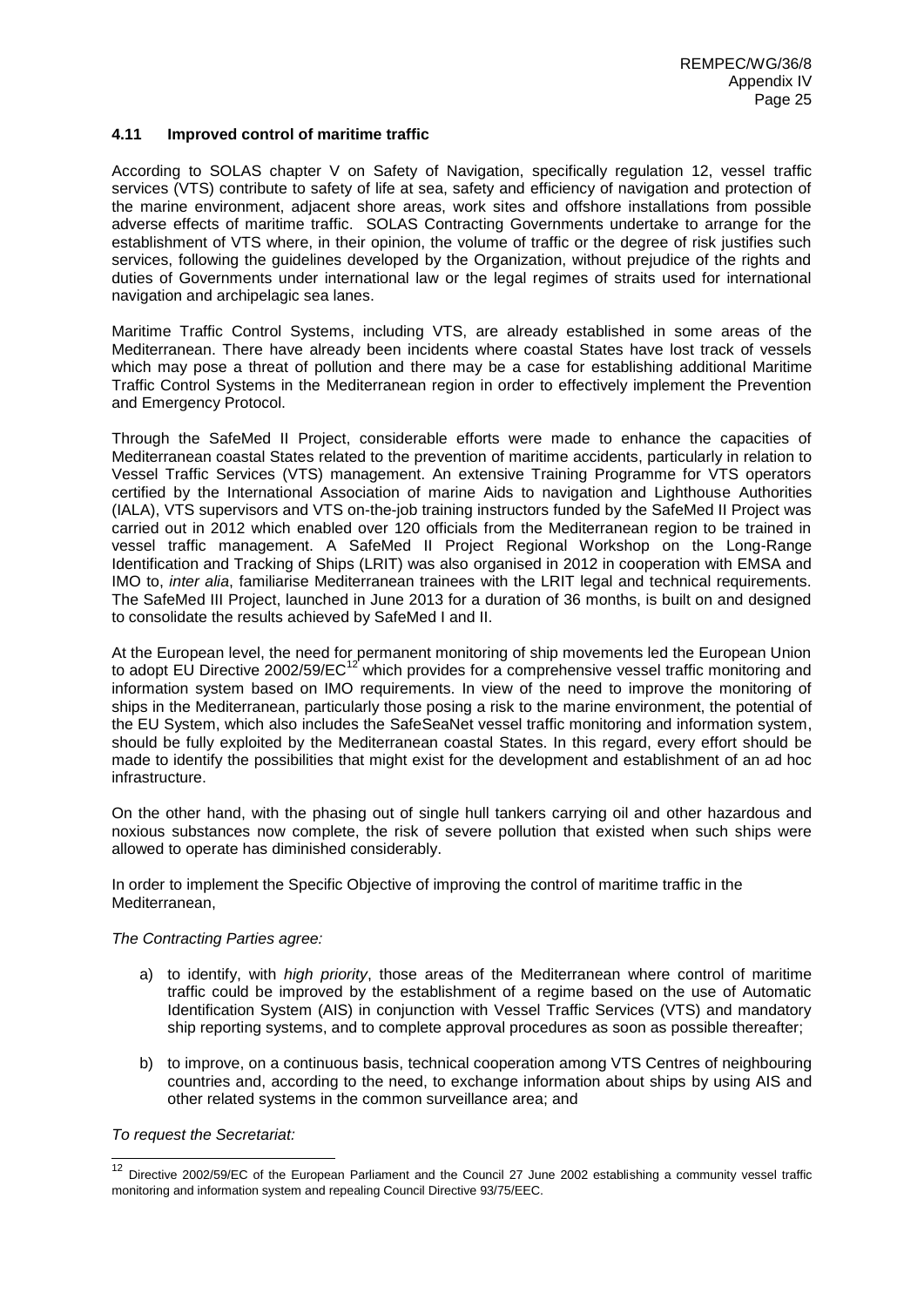c) to negotiate, with *high priority*, with appropriate organizations and agencies on behalf of the Contracting Parties which so request, the international financial assistance required to establish the regime referred to in sub-paragraph a) above, taking also into account, where appropriate, possible synergies with actions undertaken on the establishment of MSPs referred to under Specific Objective 10.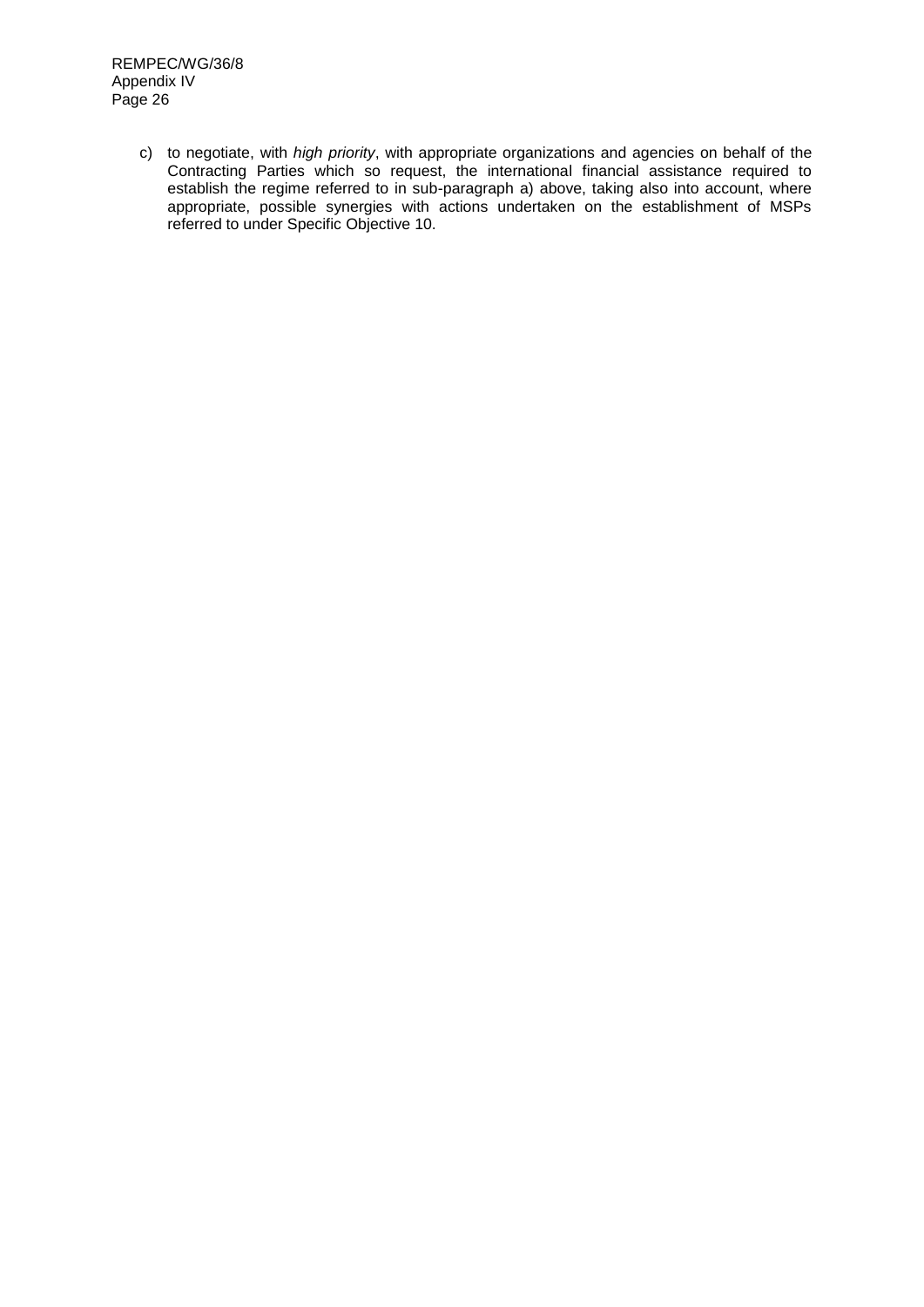## **4.12 Identification of Particularly Sensitive Sea Areas (PSSAs)**

The MARPOL Convention assigns certain sea areas the denomination of "special areas" in which, for technical reasons relating to their oceanographically and ecological conditions and to their sea traffic circumstances, the adoption of special mandatory methods for the prevention of marine pollution is required. Under the Convention, these special areas are provided with a higher level of protection than other areas of the sea. The Mediterranean Sea has been designated as a Special Area under MARPOL Annexes I (oil) and V (garbage).

It is also possible for Contracting Parties to identify maritime zones that require additional protection from international shipping and request their designation as Particularly Sensitive Sea Areas (PSSA). This is done by applying the Revised guidelines for the identification and designation of Particularly Sensitive Sea Areas (PSSAs)<sup>13</sup>. These guidelines include criteria to allow areas to be designated as PSSAs if they fulfil a number of criteria, including: ecological criteria, such as unique or rare ecosystem, diversity of the ecosystem or vulnerability to degradation by natural events or human activities; social, cultural and economic criteria, such as significance of the area for recreation or tourism; and scientific and educational criteria, such as biological research or historical value. When an area is designated as a PSSA, certain protective measures are used to control the maritime activities in that area, such as routeing measures, including traffic separation schemes and areas to be avoided; strict application of MARPOL discharge and equipment requirements for ships, such as oil tankers; installation of Vessel Traffic Services (VTS); and others. These associated protective measures become mandatory under the relevant international conventions (e.g. SOLAS, MARPOL, etc.) and, therefore, must be complied with by international shipping.

In order to meet the Specific Objective of identifying Particularly Sensitive Sea Areas, the Contracting Parties agree:

a) to ascertain, with *medium priority* and the support of REMPEC and SPA/RAC, whether there are maritime areas within their jurisdiction which need the protection afforded by their designation as PSSAs and, if so ascertained, initiate the process of requesting IMO to enable such designation;

*To request the Secretariat:*

- b) to initiate, on the request of Contracting Parties and in conjunction with SPA/RAC, the process of identification of those areas which, after examination by the REMPEC Focal Points, could be proposed for designation as PSSAs taking also into account, where appropriate, possible synergies with actions undertaken on the establishment of MSPs referred to under Specific Objective 10;
- c) to assist, in co-operation with IMO, the Mediterranean coastal States which so request, to conduct the necessary studies and to prepare the relevant submissions to IMO for the designation of PSSAs, if any, in strict compliance with the applicable IMO Guidelines<sup>14</sup>; and
- d) to explore the possibility of obtaining assistance for the above purposes under the IMO Integrated Technical Co-operation Programme.

1

 $13$  IMO resolution A.982(24).

 $14$  Idem.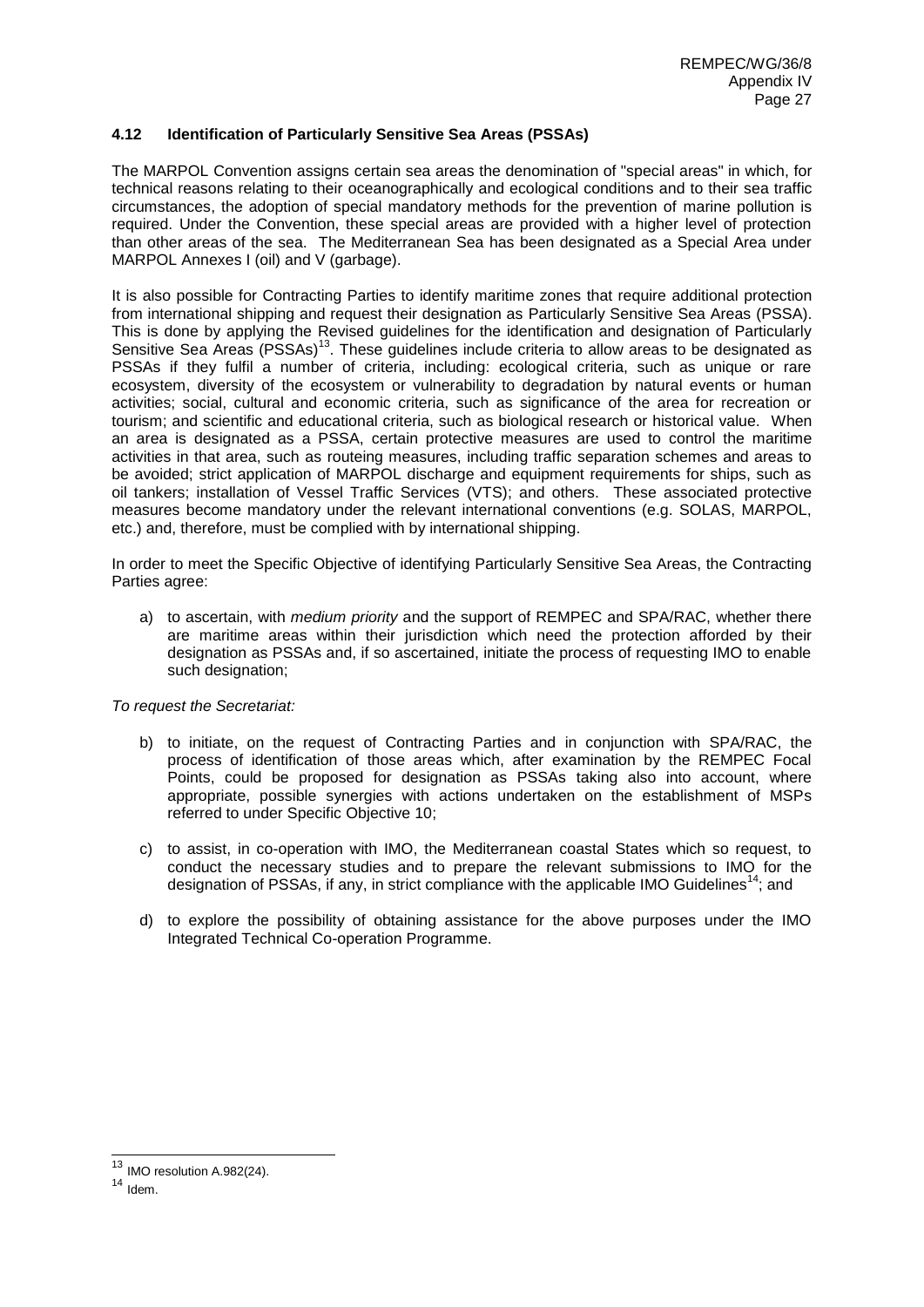## **4.13 Reduction of marine noise caused by ships**

Following the Contracting Parties commitment to progressively apply the Ecosystem Approach (EcAp) to the management of human activities with the goal of effecting real change in the Mediterranean marine and coastal environment, the UNEP/MAP Secretariat was mandated to prepare an Ecosystem Approach Monitoring Programme, and to integrate EcAp in the overall work of UNEP-MAP/Barcelona Convention. The reduction of marine noise from human activities was one of the ecological objectives.

Meanwhile, IMO Member States have raised concern over the years that a significant portion of the underwater noise generated by human activity may be related to commercial shipping. The international community recognizes that underwater-radiated noise from commercial ships may have both short and long-term negative consequences on marine life, especially marine mammals. Subsequently, the IMO Marine Environment Protection Committee, with a view to providing guidance on the reduction of underwater noise from commercial shipping, approved the Guidelines for the reduction of underwater noise from commercial shipping to address adverse impacts on marine life<sup>15</sup> and invited Member Governments to use the Guidelines from 7 April 2014.

These non-mandatory Guidelines are intended to provide general advice about reduction of underwater noise to designers, shipbuilders and ship operators, and focus on primary sources of underwater noise associated with propellers, hull form, on board machinery, and operational aspects. Therefore, they do not require Governments to take any specific action other than bringing the advice to the attention of all parties concerned.

In order to meet this Specific Objective,

*The Contracting Parties agree:*

a) to raise awareness, with *medium priority,* through the dissemination of the advice contained in the IMO Guidelines for the reduction of underwater noise from commercial shipping to address adverse impacts on marine life among their national designers and shipbuilders, as well as operators of ships flying their flag, urging them to implement noise mitigation strategies on board their ships; and

*To request the Secretariat:*

b) to provide Mediterranean coastal States, which so request, with advice and assistance in order to fulfil the objective under sub-paragraphs (a) above.

 $\overline{\phantom{a}}$ 

Circular MEPC.1/Circ.833.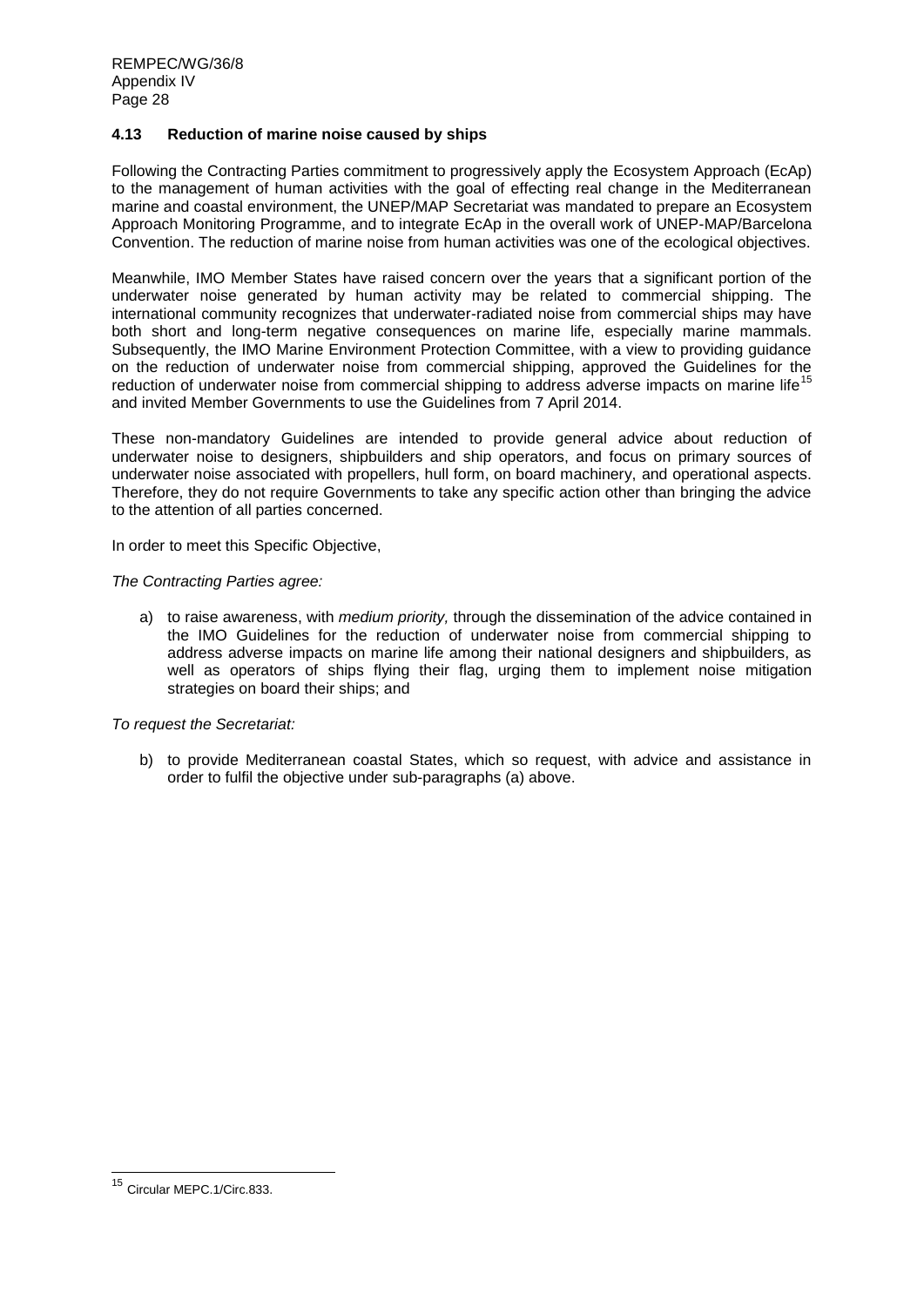## **4.14 To establish procedures for the designation of places of refuge in order to minimize the risks of widespread pollution**

In 2003, the 23<sup>rd</sup> Assembly of IMO, conscious of the possibility that ships at sea may find themselves in need of assistance relating to the safety of life and the protection of the marine environment, and recognizing the importance of and need for providing guidance for the masters and/or salvors of ships in need of assistance, adopted the Guidelines on places of refuge for ships in need of assistance<sup>1</sup> . In doing so, the IMO Assembly recognized also the need to balance both the prerogative of a ship in need of assistance to seek a place of refuge and the prerogative of a coastal State to protect its coastline, and that the provision of a common framework to assist coastal States to determine places of refuge for ships in need of assistance and respond effectively to requests for such places of refuge would materially enhance maritime safety and the protection of the marine environment.

The purpose of the IMO guidelines is to provide ships' Masters, ship owners, salvors and Member Governments with a framework enabling them to respond effectively and in such a way that, in any given situation, the efforts of the Master and owner of the ship and the efforts of the government authorities are complementary. A second Assembly resolution on the establishment of Maritime Assistance Services<sup>17</sup> to provide a focal point for the receipt of various reports and notifications required by various IMO instruments, was also adopted by the IMO Assembly in 2003. At the European level, directive 2009/17/EC amending Directive 2002/59/EC, which establishes a Community vessel traffic monitoring and information system, obliges EU Member States to draw up plans to accommodate, if the situation so requires, ships in need of assistance in their ports or in any other protected place in the best possible conditions, in order to limit the consequences of accidents at sea in the waters under their jurisdiction.

Considering that the designation of places of refuge associated with national plans to deal with ships in need of assistance are very valuable tools to protect the coastline against the devastating effects that a shipping accident occurring near the shore can have on the coastal environment of any State, it could be worthwhile for Mediterranean States to consider in greater depth the modalities for establishing places of refuge within the Mediterranean region, including the preparation of, for example, guidelines on additional equipment, which would be required in places of refuge to facilitate cargo transfers in environmentally safe conditions.

To that end, REMPEC has prepared the Guidelines on the Decision-Making Process for Granting Access to a Place of Refuge for Ships in Need of Assistance, which were adopted in 2008 by the 15th Ordinary Meeting of the Contracting Parties to the Barcelona Convention.

In order to meet the Specific Objective of establishing places of refuge to minimize the risks of widespread pollution,

# *The Contracting Parties agree:*

- a) to identify, with *high priority*, at the national level, appropriate procedures as outlined in the relevant IMO Guidelines and relevant EU legislation and guidelines, supplemented by the associated Guidelines and Principles prepared by REMPEC, in order to facilitate the decision making when designating a place of refuge for ships in need of assistance;
- b) that all Mediterranean States draw up, with *medium priority,* plans to deal with ships in distress, including, appropriate equipment and means, as required, and define the modalities of the response according to its nature and to the risk incurred; and

*To request the Secretariat:* 

c) to continue providing assistance to countries, which so request, to define procedures and draw up plans as specified in sub-objectives a) and b) above, and to assist them in raising funds, *inter alia,* from the IMO Integrated Technical Cooperation Programme.

1

<sup>&</sup>lt;sup>16</sup> IMO resolution A.949(23).

<sup>&</sup>lt;sup>17</sup> IMO resolution A.950 (23).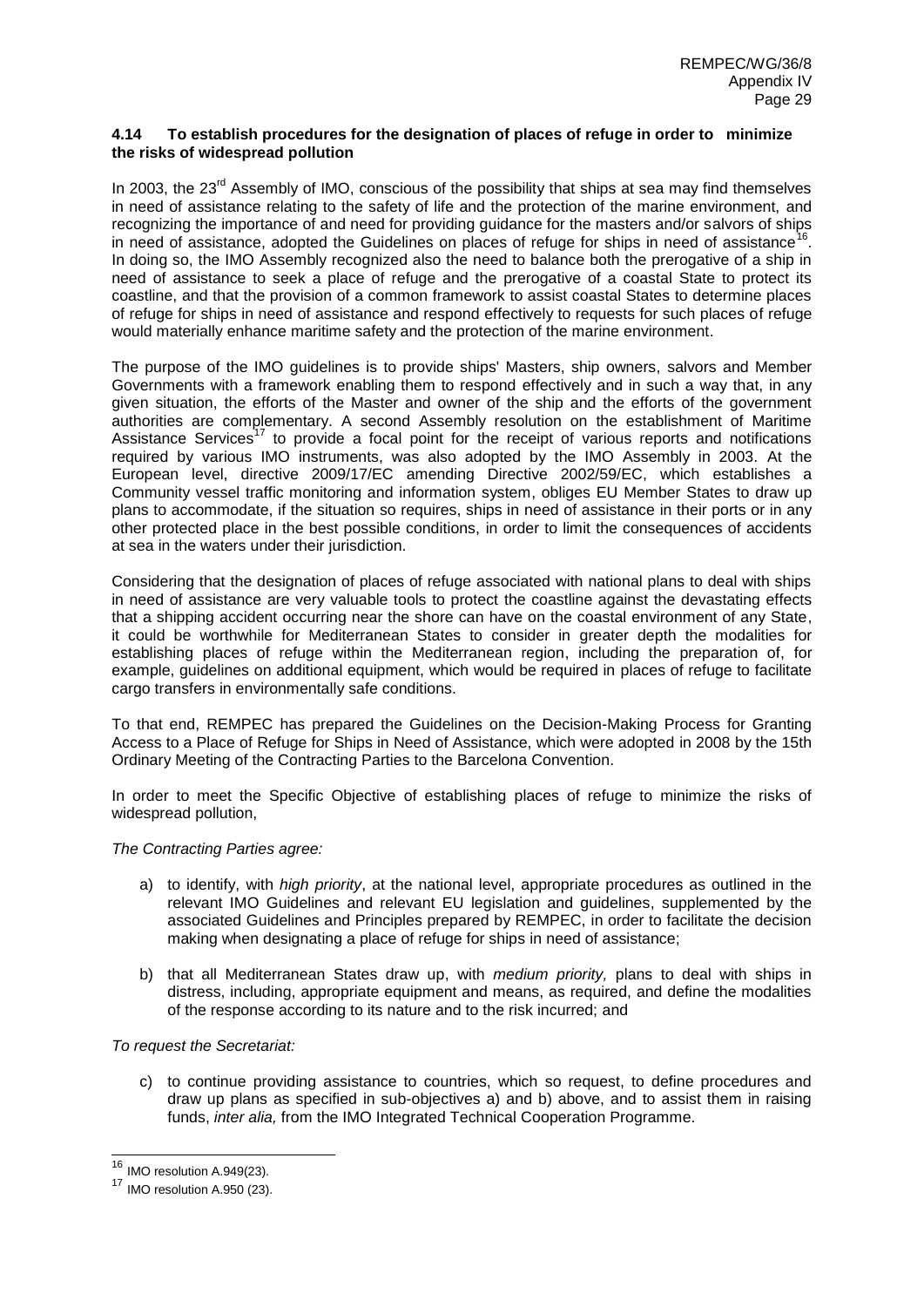## **4.15 To examine the possibility of designating the Mediterranean Sea or parts thereof as a SOx emission control area under MARPOL Annex VI and effectively implement the existing energy efficiency measures**

MARPOL Annex VI, adopted by the Protocol of 1997, as amended in 2011<sup>18</sup>, regulates the prevention of air pollution from ships in general and, in particular, establishes more stringent limits for emissions of sulphur oxides (SOx), nitrogen oxides (NOx) and particulate matter from ship engine exhausts, and introduces a new chapter 4 with regulations on energy efficiency for ships. With respect to sulphur oxides (SOx), regulation 14 provides that the sulphur content of fuel oil shall not exceed 3.50% m/m, until 1 January 2020 when the limit will be reduced to 0.50% m/m depending on the outcome of a review, to be concluded in 2018, as to the availability of the required fuel oil. However, within SOx Emission Control Areas (ECA), where a higher level of protection is needed due, for instance, to the proximity of heavy shipping activity to populated areas or the susceptibility of a particular sea area to acidification, the limit is currently set at 0.10% m/m from 1 January 2015. To date, the North Sea, the Baltic Sea, the North American Area and the United States Caribbean Sea Area have been designated as ECA under MARPOL Annex VI. In addition to the requirements of MARPOL Annex VI as amended, the European Union has implemented sulphur limits under Directive 2005/33/EC and adopted the EU Sulphur Directive (2012/33/EU) according to which a 0.5% sulphur limit outside SOx ECAs will be mandatory in EU waters by 2020 and hence in part of the Mediterranean Sea.

The implementation of the above provisions bring additional responsibilities but also human health benefits for Mediterranean countries and, therefore, the ratification of MARPOL in general and of its Annex VI in particular should be a priority for Contracting Parties, as pointed out under Specific Objective 1. However, considering that it may take some time for all the Contracting Parties to ratify MARPOL Annex VI and that to impose the new Annex VI strict regime within ECA in the whole of the Mediterranean Sea may not be a realistic goal if it is to be achieved within the period of the [Revised Draft] Regional Strategy 2016 – 2021, it would be advisable instead to start by examining the possibility of designating certain specific areas within the Mediterranean Sea as SOx Emission Control Areas, drawing from the study already undertaken under the SafeMed I Project on the "Designation of the Mediterranean Sea as a SOx Emission Control Area (SOx ECA) under MARPOL Annex VI Guidelines & Procedures regarding the ratification process of Annex VI & the preparations required for the submission of an Application to IMO for the Mediterranean Sea to be designated as a SOx ECA".

Furthermore, measures to improve energy efficiency of international shipping were adopted by Parties to MARPOL Annex VI at MEPC 62 in July 2011 and entered into force on 1 January 2013. These Regulations for energy efficiency of ships apply to internationally trading ships of 400 gross tonnage and above, and make mandatory the Energy Efficiency Design Index (EEDI) for new ships; and the Ship Energy Efficiency Management Plan (SEEMP) for all ships.

IMO has adopted guidelines aimed at supporting implementation of the mandatory measures to increase energy efficiency and reduce greenhouse gas (GHG) emissions from international shipping, paving the way for the regulations on EEDI and SEEMP to be smoothly implemented by Administrations and industry.

Following the entry into force on 1 January 2013 of the new chapter 4 of MARPOL Annex VI, the 66<sup>th</sup> Session of the Marine Environment Protection Committee (MEPC 66) (April 2014) considered further energy efficiency measures for ships and discussed various submissions relating to proposals to establish a framework for the collection and reporting of data on the fuel consumption of ships. Whilst MEPC 67 (October 2014) agreed, in principle, to develop a data collection system for ships, further work should be undertaken to develop full language for the data collection system for fuel consumption that can be readily used for voluntary or mandatory application of the system.

In order to meet the Specific Objective of considering the designation by IMO of the Mediterranean Sea or parts thereof as a SOx Emission Control Area under MARPOL Annex VI, and effectively implement the existing energy efficiency measures,

 $\overline{\phantom{a}}$ 

<sup>&</sup>lt;sup>18</sup> Resolution MEPC.203(62).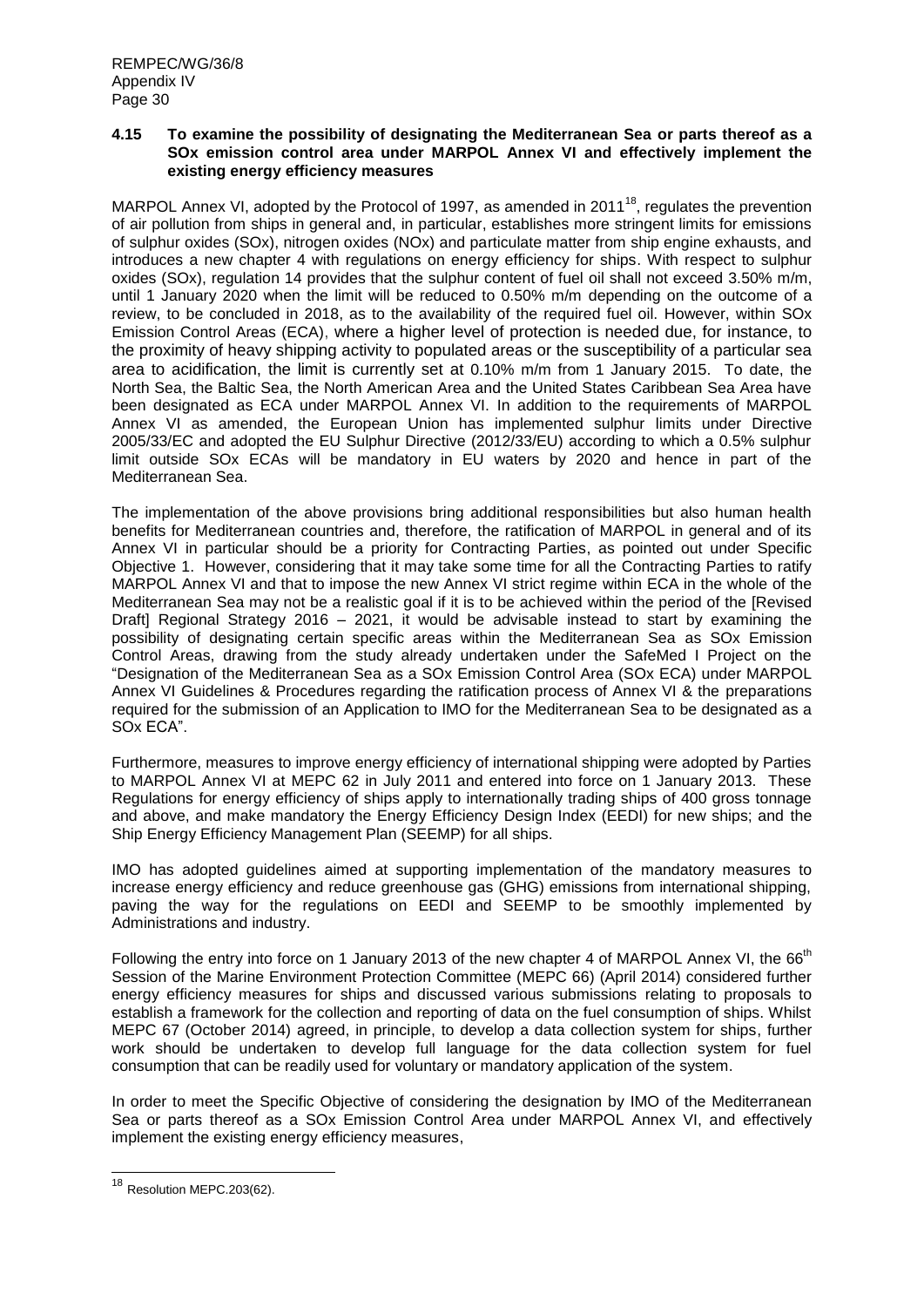#### *The Contracting Parties agree:*

- a) to examine, with *high priority,* if it is appropriate to designate as a SOx Emission Control Area (ECA) certain areas of the Mediterranean Sea identified for that purpose, as well as, to explore the possibility to designate the whole of the Mediterranean Sea as a SOx ECA;
- b) once a decision is made and having ratified MARPOL Annex VI, to submit to IMO, with *medium priority*, a proposal to designate as a SOx ECA the area or areas of the Mediterranean Sea identified under sub-paragraph a) above;
- c) to participate in relevant debates at the IMO on possible future further measures for enhancing the energy efficiency of international shipping, in particular, the development of a data collection system for fuel consumption of ships, *inter alia* by informing the Secretariat of the existence of data collection and reporting systems for fuel consumption of ships;

- d) to prepare, with *high priority*, a study based on the input of Contracting Parties, aimed at assessing the feasibility of the alternatives referred to in sub-paragraph a) above;
- e) to assist the Mediterranean coastal States which so request, either individually or collectively, to prepare a submission to IMO proposing the designation as a SOx ECA of the area or areas of the Mediterranean Sea identified under sub-paragraph a) above;
- f) to provide Contracting Parties, which so request, with relevant information on possible future further measures for enhancing the energy efficiency of international shipping;
- g) to assess existing data collection and reporting systems for fuel consumption of ships in the Mediterranean region and carry out pilot studies on voluntary "Data Collection and Reporting"; and
- h) to explore the possibility of obtaining assistance for the above purposes under the IMO Integrated Technical Co-operation Programme.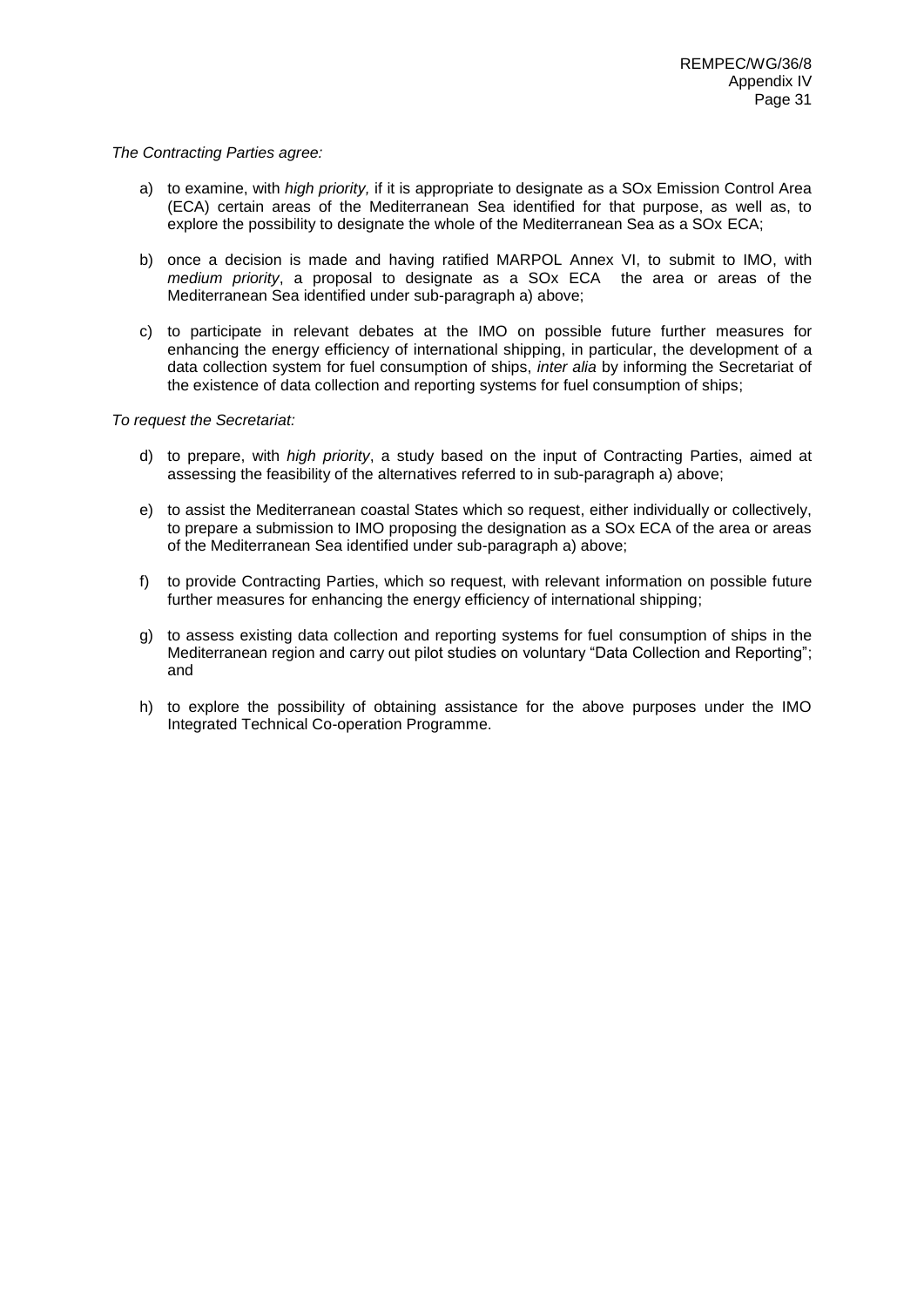#### **4.16 To ensure that adequate emergency towing capacity is available throughout the Mediterranean to assist vessels, including tankers, in distress**

Once a vessel gets into difficulties, or threatens to become a hazard to other vessels, it is vitally important to take all necessary action as quickly as possible to save life, to prevent her going or creating a hazard, and to prevent her cargo or bunkers from spilling. In this connection, emergency towing may be used to remove the ship and cargo from a place of danger to one of safety, such as a sheltered anchorage or place of refuge. If a vessel breaks down completely, or is too far from a safe anchorage to be able to reach it under her own steam, one sure way to prevent grounding or becoming a hazard to other vessels is for a tug to provide appropriate assistance.

The International Convention Relating to Intervention on the High Seas in Cases of Oil Pollution Casualties, 1969 and its Protocol of 1973 addressing marine pollution by substances other than oil, provide powers to States Parties to "intervene" to prevent a pollution incident, including imposing towing assistance if necessary. As regards the equipment that ships should have on board, SOLAS Regulation II-1/3-4, requires all vessels to have a ship-specific emergency towing procedure. The associated resolution MSC.35 (63) and circular MSC.1/Circ.1255, among others, also apply. Emergency towing procedures should also be considered as part of the emergency preparedness required by the International Safety Management (ISM) Code.

Notwithstanding the above, the provision of adequate emergency towing capacity to assist ships in distress in the Mediterranean, especially when there are sharing agreements among neighbouring coastal States, is of paramount importance when trying to avert major loss of life and/or serious pollution damage. Currently there are at least three regional agreements on search and rescue, one in the West Mediterranean and two in the North-West Mediterranean, which include the sharing of towing capacity. In this connection, REMPEC, responding to the mandate given under the 2005 Regional Strategy, prepared, under the SAFEMED Project<sup>19</sup>, Emergency Towing Arrangements in the Mediterranean Sea, which represent an indispensable tool for coastal States to fulfil their obligations when responding in distress situations.

In order to meet the Specific Objective of ensuring adequate emergency towing capacity throughout the Mediterranean,

## *The Contracting Parties agree:*

a) to consider, with *high priority*, if appropriate action has not been already taken, entering into agreements with neighbouring coastal States which would enable them to share emergency towing equipment and arrangements to assist ships in distress in the Mediterranean, using as appropriate the Mediterranean guidelines on emergency towing;

## *To request the Secretariat:*

 $\overline{\phantom{a}}$ 

- b) to assist Contracting Parties that so request in preparing and implementing the agreements referred to in sub-paragraph a) above; and
- c) to assess the capability of the Mediterranean coastal States in terms of emergency towing equipment, and provide support to those Contracting Parties, which so request.

<sup>&</sup>lt;sup>19</sup> MED.2005/109-573 financed by the European Commission under an IMO/EC contract.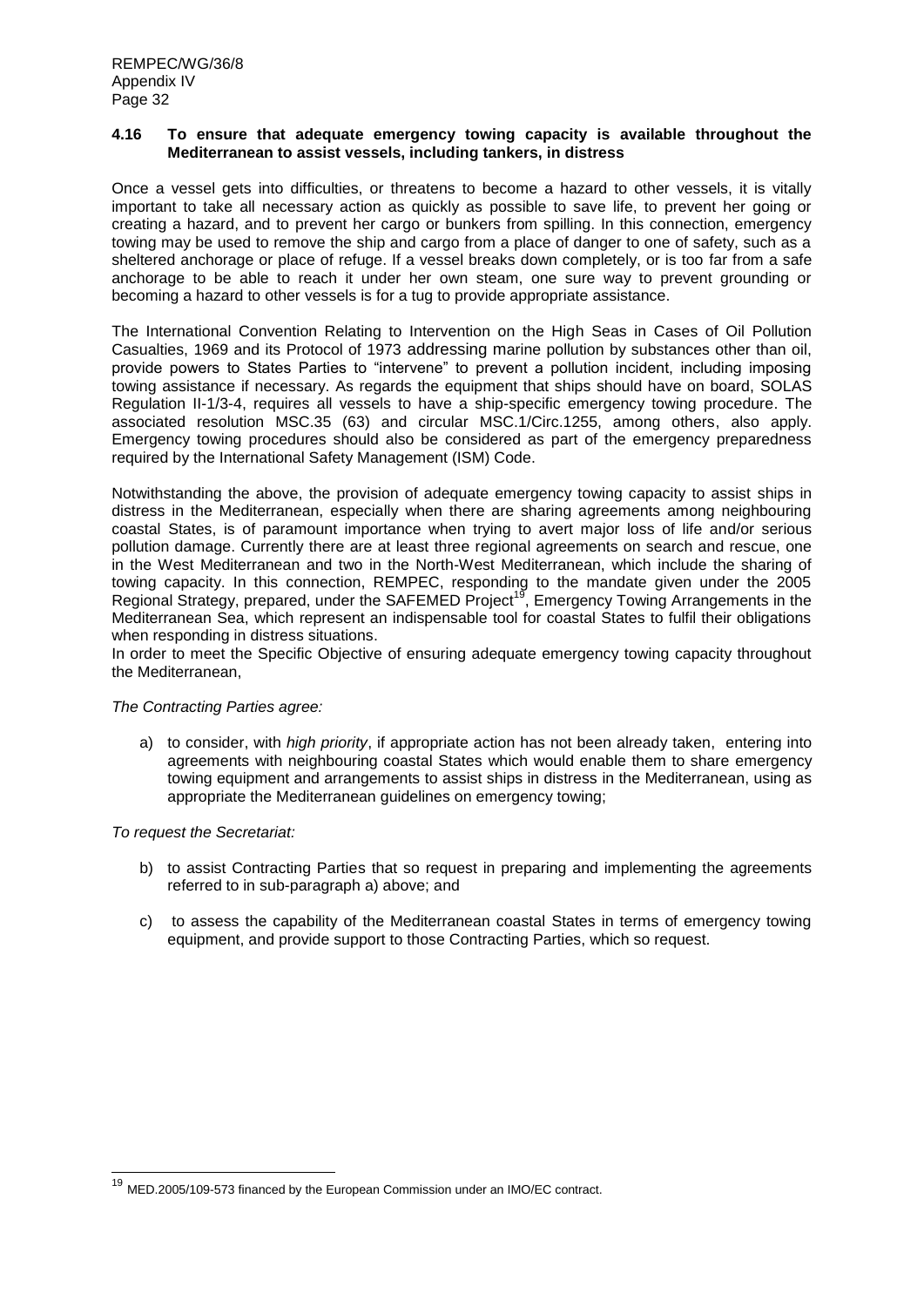## **4.17 To enhance the levels of pre-positioned spill response equipment under the direct control of Mediterranean States**

A problem which faces many countries that are parties to the Barcelona Convention is where to find the financial resources to provide the State component of an overall minimum level of pollutioncombating equipment. Obligations can be placed upon port authorities and oil handling facilities to provide sufficient equipment to meet the estimated spill risks associated with their activities. However, accidents in open waters are outside the jurisdiction of port authorities and oil handling facilities. Furthermore, accidents in open waters involving laden oil tankers are most likely to cause serious pollution incidents, even if they occur at a lower frequency than the smaller spills which arise in ports and terminals.

There are various possibilities for financing the acquisition by the State of the required pre-positioned oil spill response equipment and vessels. These include *inter alia*:

- State budget;
- partnerships with international institutions;
- partnerships with other States:
- partnerships with private sector, including in particular the oil industry;
- partnerships with specialized spill response companies; and
- specific national funds financed through targeted taxation of certain commercial activities, and/or through accumulation of fines imposed on offenders of applicable rules and regulations.

Sharing information on ways of financing spill response equipment is important, especially for coastal States which may lack the considerable funds needed to purchase and maintain adequate equipment of that nature. Since marine pollution preparedness and response should represent an unremitting concern for all coastal States and bearing in mind the difficulties encountered by some States when trying to finance expensive and at times perishable oil and HNS pollution response equipment, it is important that each Contracting Party, having decided upon the most appropriate way of financing the acquisition of required State controlled spill response equipment and vessels, shares the information, through REMPEC, with other Mediterranean States that have not been able to obtain it.

The lessons learnt from the "Deepwater Horizon" incident highlighted the importance of maintaining, at national and regional level, an inventory of available means in order to hasten the identification of equipment and human resources that could be made available to a third party in case of emergency. Whilst it was further recognized that the existing inventory of response capacity in the region was not detailed enough to provide immediate accurate information, REMPEC's inventory has been reviewed by the Mediterranean Technical Working Group (MTWG) in the context of the Project Mediterranean Decision Support System for Marine Safety (MEDESS-4MS) to improve the accessibility to information in the aftermath of an accident. At the European level, the structure of the European inventory of response equipment integrated in the Common Emergency Communication and Information System (CECIS) was also review and at the international level, the International Maritime Organization is developing the "International Offers of Assistance Guidelines", which, *inter alia*, provide recommendations on equipment resources' inventories. Whilst the maintenance of multiple inventories can be cumbersome to Contracting Parties, in particular to those that belong to various Regional Agreements, efforts should be made to facilitate their task in updating these inventories.

Whilst most efforts in this field have been focused on oil spill response equipment, little has been done in the field of HNS response equipment, which remains a challenge. Particular emphasises should be given in the [Revised Draft] Regional Strategy to assess the HNS spill response capacity in line with EMSA efforts in this field.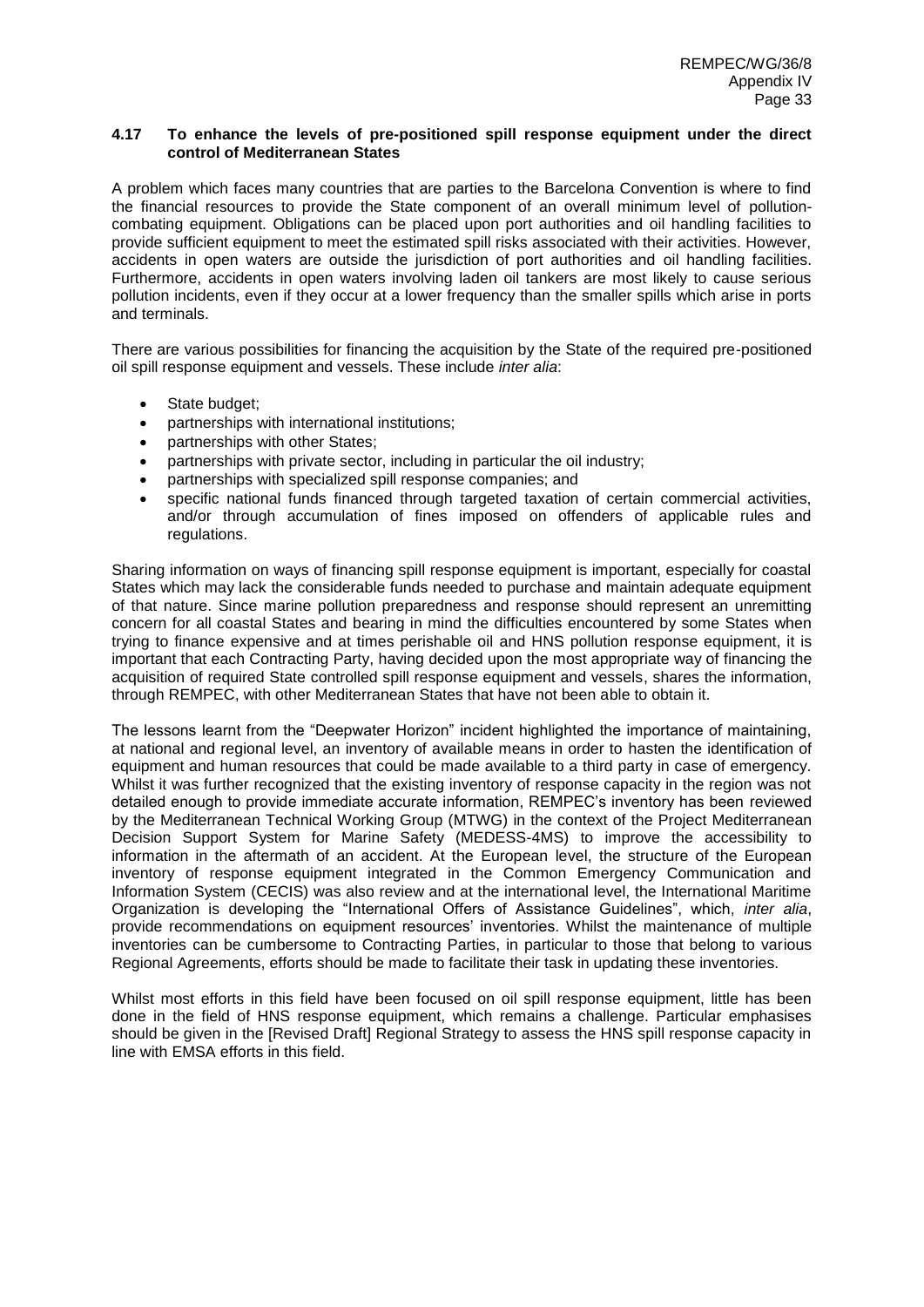In order to meet this Specific Objective,

*The Contracting Parties agree:*

- a) to share or exchange, with *high priority*, information concerning their respective national practices for financing the acquisition of spill response equipment, with a view to assist Mediterranean Coastal States in determining all feasible methods to finance spill response equipment;
- b) to establish, with *medium priority*, national stockpiles of State controlled and private prepositioned oil and HNS spill response equipment and keep updated the related inventory at national level and regional level through REMPEC;

- c) to provide assistance to the States which so request in identifying the minimum required level of pre-positioned State-controlled spill response equipment;
- d) to disseminate to the Contracting Parties the information concerning the applicable ways of financing the acquisition of such equipment and continue assisting them in this regard, as necessary;
- e) to maintain the regional information system and keep updated the related inventory of prepositioned spill response equipment; and
- f) to envisage possible synergies to interconnect the Regional Information System (RIS) with CECIS to facilitate the access to the information at any time and in particular in case of emergency, and facilitate the update of these databases through an interconnected system.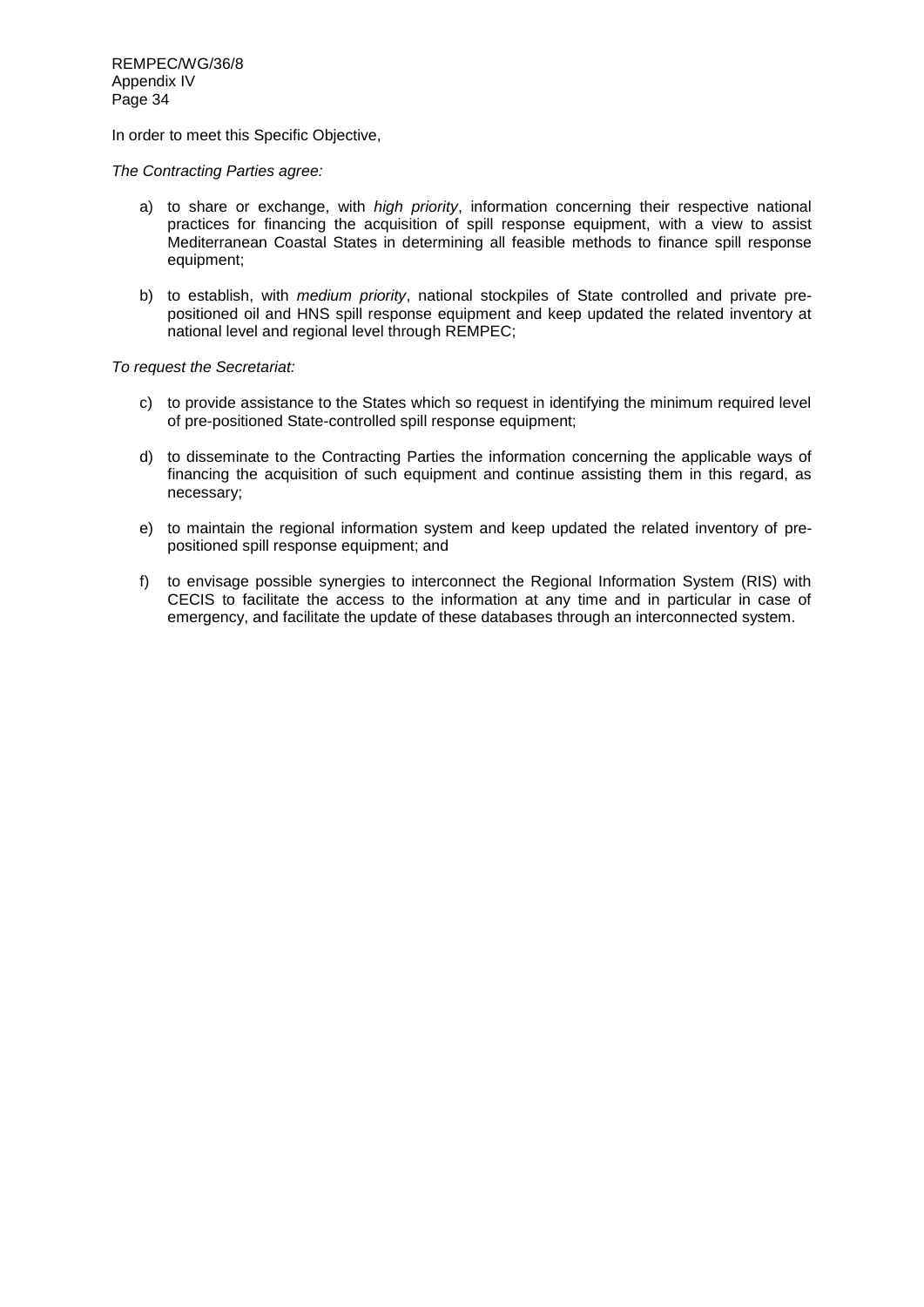#### **4.18 To encourage the participation of the regional scientific and technical institutions in research and development activities and to facilitate transfer of technology**

The Prevention and Emergency Protocol to the Barcelona Convention emphasizes the need for exchange of information concerning research and development of new technologies. The OPRC 90 Convention and its 2000 OPRC-HNS Protocol explicitly call upon Parties to these international legal instruments to actively participate in research and development efforts.

It has been noted that, in general, Mediterranean coastal States, with a very few exceptions, rarely present the results of their R&D activities related to response to marine pollution incidents, or even participate in relevant international fora, such as IMO R&D Forum, Interspill, International Oil Spill Conference, etc.

On the other hand, from direct contacts with the persons attending meetings and training courses organized by REMPEC it appears that scientific, technical and educational institutions as well as the industry from the Mediterranean region are involved in R&D activities in various subjects related to prevention of, preparedness for and response to accidental marine pollution.

Encouraging national institutions and the industry to actively participate in OPRC and OPRC-HNS R&D activities and programmes and to present the results at international fora should not represent an undue burden to Administrations, while the States concerned would clearly accrue benefits from the outcome of such activities and programmes.

In discharging its mandate under the 2005 Regional Strategy and in order to make the results of R&D activities undertaken in the Mediterranean region better known, REMPEC has endeavoured to encourage the participation of regional research institutions and industry in relevant events. REMPEC has also facilitated, through the network of its Focal Points, the exchange of these results among the Contracting Parties. In particular, REMPEC was involved in the MEDESS-4MS Project, which is dedicated to the strengthening of maritime safety by mitigating the risks and impacts associated to oil spills. Besides, REMPEC signed a Memorandum of Understanding with the Mediterranean Operational Oceanography Network (MOON) regarding Emergency Response Collaboration Agreement for the Mediterranean Region. The Centre has also participated in several regional workshops, giving an overview of the situation in the Mediterranean Sea.

With a view to meeting the Specific Objective of promoting the participation of the relevant Mediterranean institutions in R&D activities and to facilitate transfer of technology within the region,

## *The Contracting Parties agree:*

- a) to urge their respective scientific and technical institutions, as well as the industry, to actively participate in R&D activities and programmes related to accidental marine pollution prevention, preparedness and response;
- b) to encourage their respective national institutions and industry to present the results of their R&D activities and programmes at international fora;
- c) to present national R&D activities using the page created by REMPEC within the Country Profiles website;

- d) to continue assisting regional institutions and industry in identifying fields of research in which there is a need for enhancement of the state-of-the-art of spill preparedness and response technologies and techniques;
- e) to continue assisting in the dissemination and exchange of results of national R&D activities and programmes within and outside the Mediterranean region;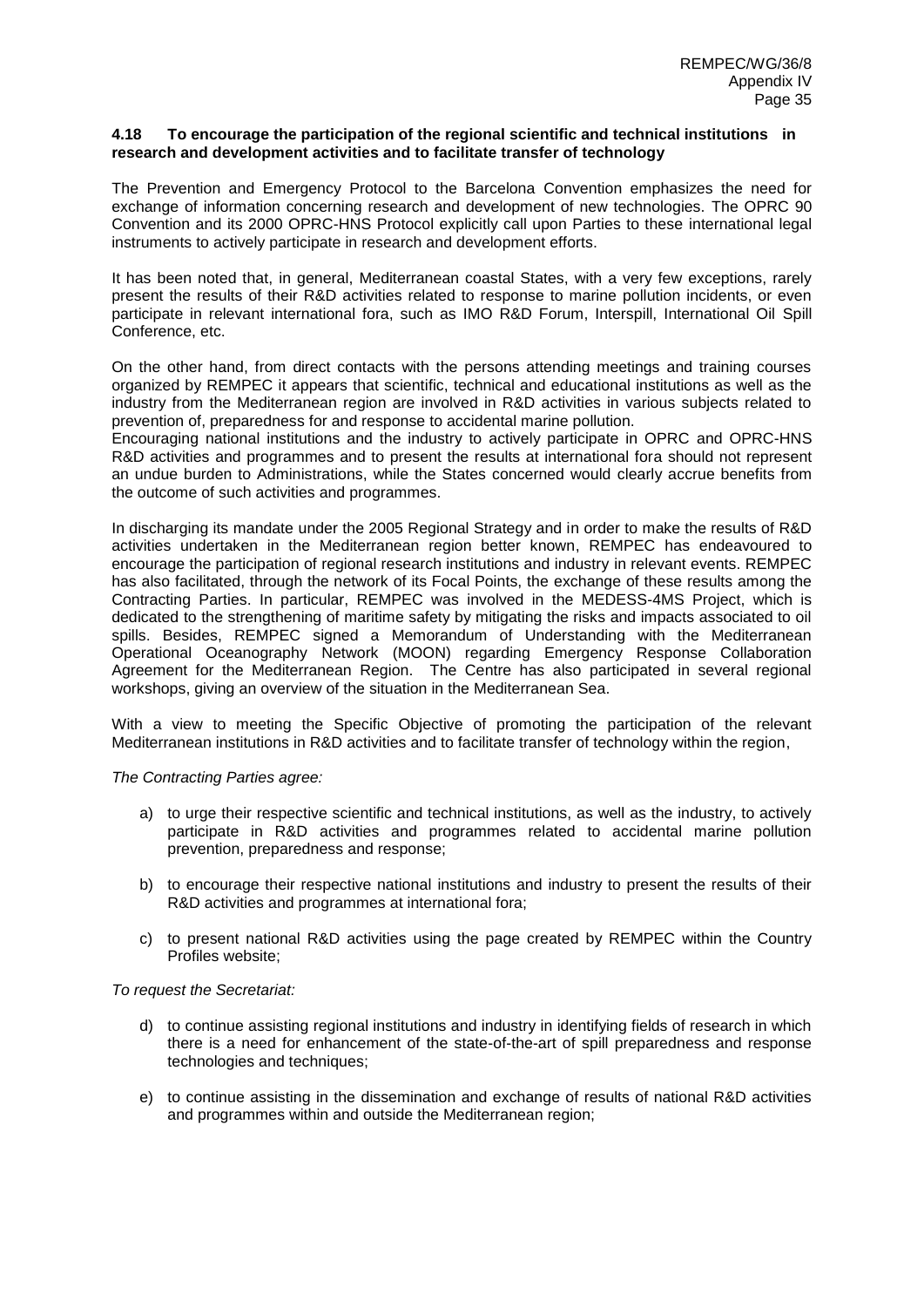- f) to facilitate the participation of national and regional research institutions and industry in the relevant international fora with a view to making better known the results of R&D activities undertaken in the Mediterranean region; and
- g) in carrying out the above requests, to cooperate with other Regional Agreements and EMSA under its relevant Action Plans.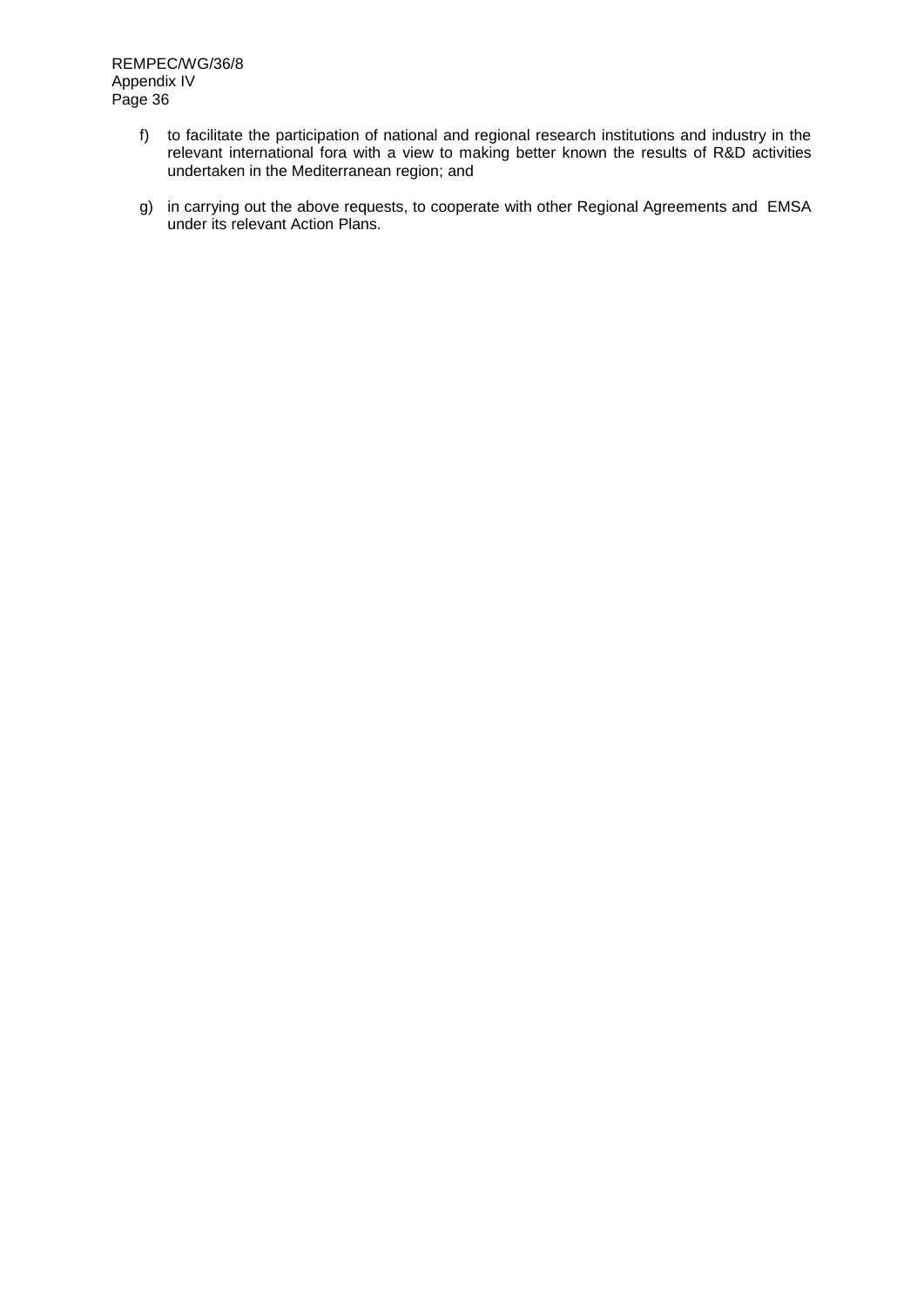### **4.19 To improve the quality, speed and effectiveness of decision-making process in case of marine pollution incidents through the development and introduction of technical and decision support tools**

The successful outcome or otherwise of measures taken in order to respond to oil spills and to spills or releases of other hazardous and noxious substances depends to a great extent on the quality of and the promptness with which decisions concerning the response are taken. Moreover, the failure of a coastal State in taking swift and effective action against the imminence of a serious marine pollution incident occurring in its territorial waters may result, not only in a national environmental disaster, but also in causing devastation along neighbouring countries' shores.

Although such decisions should be taken by the competent national authorities and their responsible officers taking into consideration specific circumstances of each particular marine pollution emergency and a number of technical, socio-economic and political factors, the process of taking decisions can be significantly accelerated, made more correct and simplified using certain decision support tools such as e.g. sensitivity maps, spill forecasting models and databases. There is a wide variety of such tools developed by either commercial organizations or scientific institutions; however these are only rarely developed for a specific geographical area.

In response to its mandate under the 2005 Regional Strategy, REMPEC has endeavoured to cooperate with scientific institutions in the region and with specific programmes and projects dedicated to relevant activities.

The MEDESS-4MS Project co-financed by the European Regional Development Fund (ERDF) and implemented in cooperation with REMPEC provides a tool enabling all Mediterranean countries to compare the most appropriate oil spill forecasting models for a selected area in the region and to assess oil spill potential impact toward socio-economic and environmental assets gathered in a geographical information system, including *inter alia* updated data on national response capacity. In addition, oceano-meteorogical centres from six Mediterranean countries have signed an agreement with REMPEC through the Mediterranean Operational Network for the Global Ocean Observing System (MONGOOS - former MOON) providing, on request, oil spill forecast to all Mediterranean countries.

The Centre has also developed and/or updated the following tools in the framework of the MTWG, which has also contributed together with Plan Bleu and SPA/RAC to the data collection within the framework of the above mentioned MEDESS-4MS Project, or through other projects:

- a Geographic Information System (GIS) on Maritime Traffic in the Mediterranean Sea;
- a Maritime Integrated Decision Support Information System on Transport of Chemical Substances (MIDSIS-TROCS);
- a Waste Management Decision Support Tool; and
- Other long-implemented tools are being continually updated, such as the REMPEC Alerts and Accidents Database.

Regarding the latter, since its establishment the REMPEC Alerts and Accidents Database relied on various sources of information including *inter alia* REMPEC national Focal Points, the IMO Maritime Knowledge Centre, Cedre, local media, etc. Although REMPEC endeavoured to verify and harmonise the information collected, the development of a quality assurance programme for data reporting and collection is required and should be established in line with the EcAp Monitoring Programme.

In order to meet the Specific Objective of improving the quality, speed and effectiveness of decision making process in case of emergency,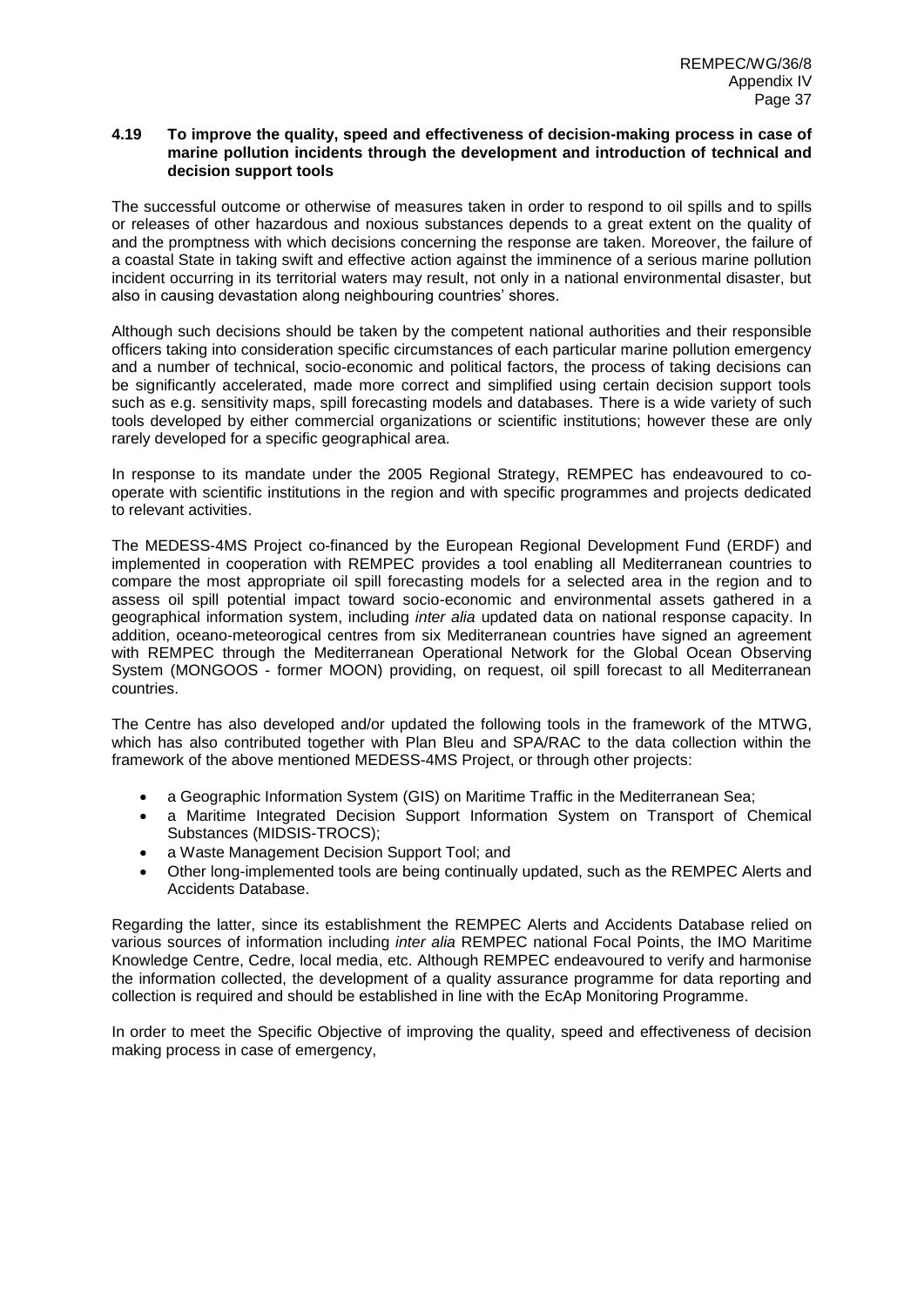#### *The Contracting Parties agree:*

- a) to stimulate, on a continuous basis, the development and improvement of specific regional decision support tools by promoting active participation of their national scientific institutions and programmes, and through providing REMPEC with relevant data-sets and other information that might be available in their respective countries;
- b) to actively participate, through a country lead approach in the implementation of the programme of work of the MTWG as defined by the Meetings of Focal Points of REMPEC;
- c) to encourage their national oceano-meteorological institutes to join the Mediterranean Operational Network for the Global Ocean Observing System and to contribute to the maintenance of the above Mediterranean tools through regular data update;
- d) to contribute to the development of a quality assurance programme for data reporting and collection in line with the EcAp Monitoring Programme;

*To request the Secretariat:*

- e) to continue revising and upgrading the existing, and to develop and make available to the competent national authorities of the Contracting Parties new, IT based decision support tools, taking into account national or regional initiatives in this field;
- f) to facilitate the coordination and the implementation of the programme of work of the Mediterranean Technical Working Group;
- g) in carrying out the above requests, to explore possible interaction and capitalisation of decision support tools available at Mediterranean and European levels, including those developed by other Regional Agreements or under other regional initiatives;
- h) to support the development of a quality assurance programme for data reporting and collection in line with the EcAp Monitoring Programme; and
- i) to integrate any developments on decision support tools under Specific Objectives 20, 21 and 22.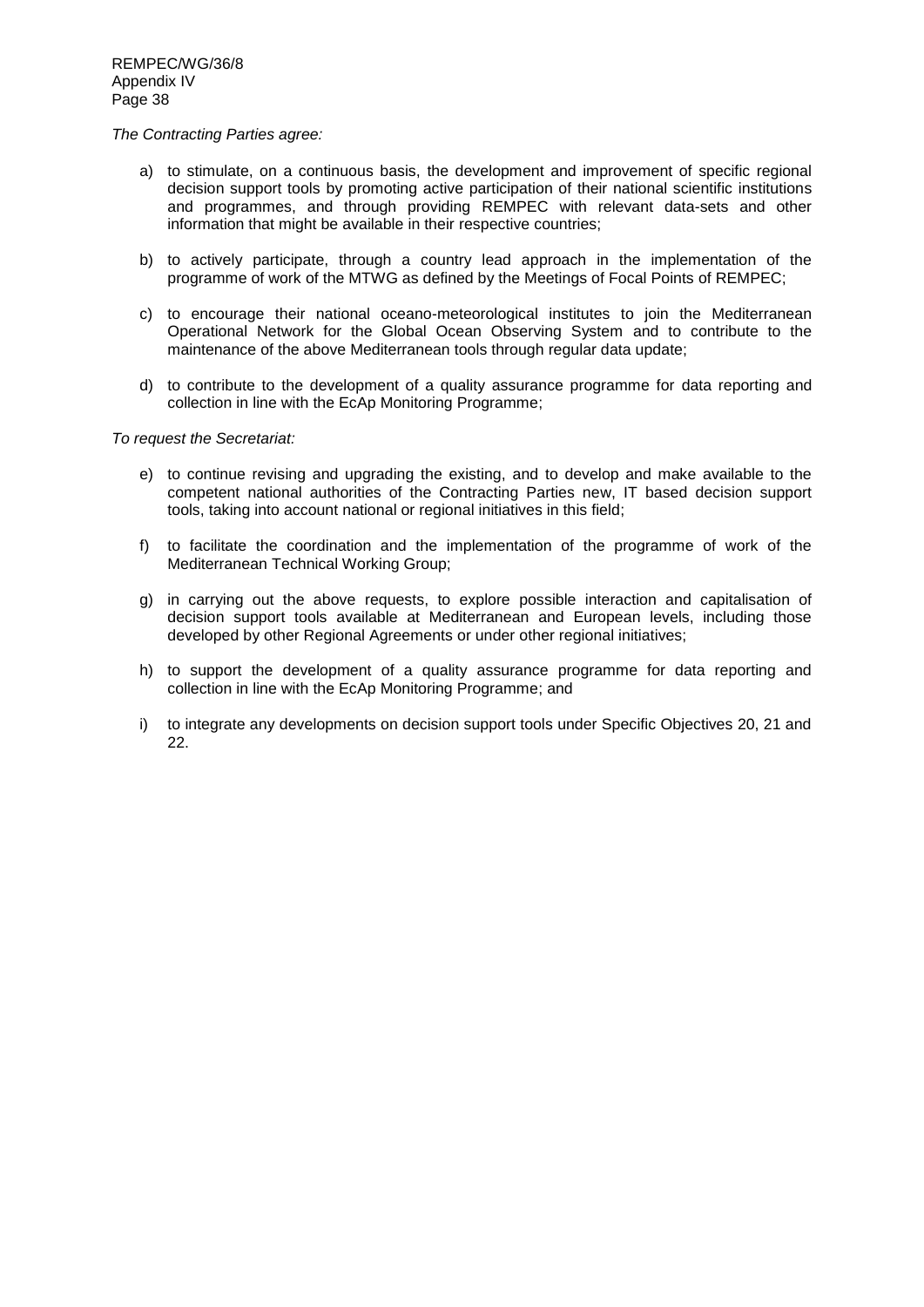#### **4.20 To increase as much as practical, the level of knowledge in the field of preparedness and response to accidental marine pollution by oil and other harmful substances**

The existence in each country of a core group of experts specialized in oil and HNS spill preparedness and response is recognized to be, together with the existence of national organization, contingency plans, response strategy and response equipment, one of the key prerequisites for properly initiating, conducting and successfully completing response operations in case of marine pollution emergency.

It is considered that the necessary sustainability in the field of training at national level can be achieved through the creation of a small number of qualified trainers in each country who could in turn continue to provide the required training to their co-nationals. It refers in particular to training national spill response personnel at the level of operators and direct responders (Level 1) and at the level of supervisors and on-scene commanders (Level 2). On the other hand it is understood that Level 3 training (senior government administrators and managers) will have to remain at the regional level and should continue to be provided and co-ordinated by REMPEC. Similarly, highly specialized training in specific fields of marine pollution preparedness and response will also have to remain the responsibility of the Centre. The long-term aim of this Specific Objective should, therefore, be for each Contracting Party to achieve self-sufficiency in spill response training at the general level and to ensure continuous education of national spill responders.

Since the inception in the early 1980s of the REMPEC training programme, more than 3,500 persons have been trained through training activities at different levels which were included in the programme. Despite this noteworthy achievement a significant number of persons that had been trained is not any longer at the disposal of their respective national administrations due to job changes, retirement or other reasons, and the need for further training has been emphasized by REMPEC Focal Points on numerous occasions.

In response to the relevant mandate given in the 2005 Regional Strategy, REMPEC has regularly organised training courses covering different subjects and targeting the widest variety of participants to the greatest extent possible. The Centre has also organised information and other decision-making meetings, in particular concerning:

- the project for Preparedness for Oil-polluted Shoreline clean up and Oiled Wildlife interventions (POSOW), including a train the trainer course and the development of the related pedagogic material;
- regional training courses on highly specialised issues such as the Regional Response Capacity and Co-ordination for Major Oil Spill in the Mediterranean Sea (MEDEXPOL) workshops; and
- training on specific issues such as the use of dispersants, waste management, oiled shoreline assessment, oiled wildlife response, oil spill forecast modelling, risk assessment, etc.

The Centre should, therefore, focus its training efforts on training of trainers and providing highly specialized training on specific issues, at the regional level.

Regular communication, table top and full scale exercises are crucial, not only to assess the knowledge acquired during training courses and to test local, national and regional response capacity, but also to enhance cooperation and mutualisation of resources amongst national competent authorities, REMPEC and European response mechanisms (i.e. EMSA and the Union Civil Protection Mechanism), and private sectors.

In order to accomplish this Specific Objective,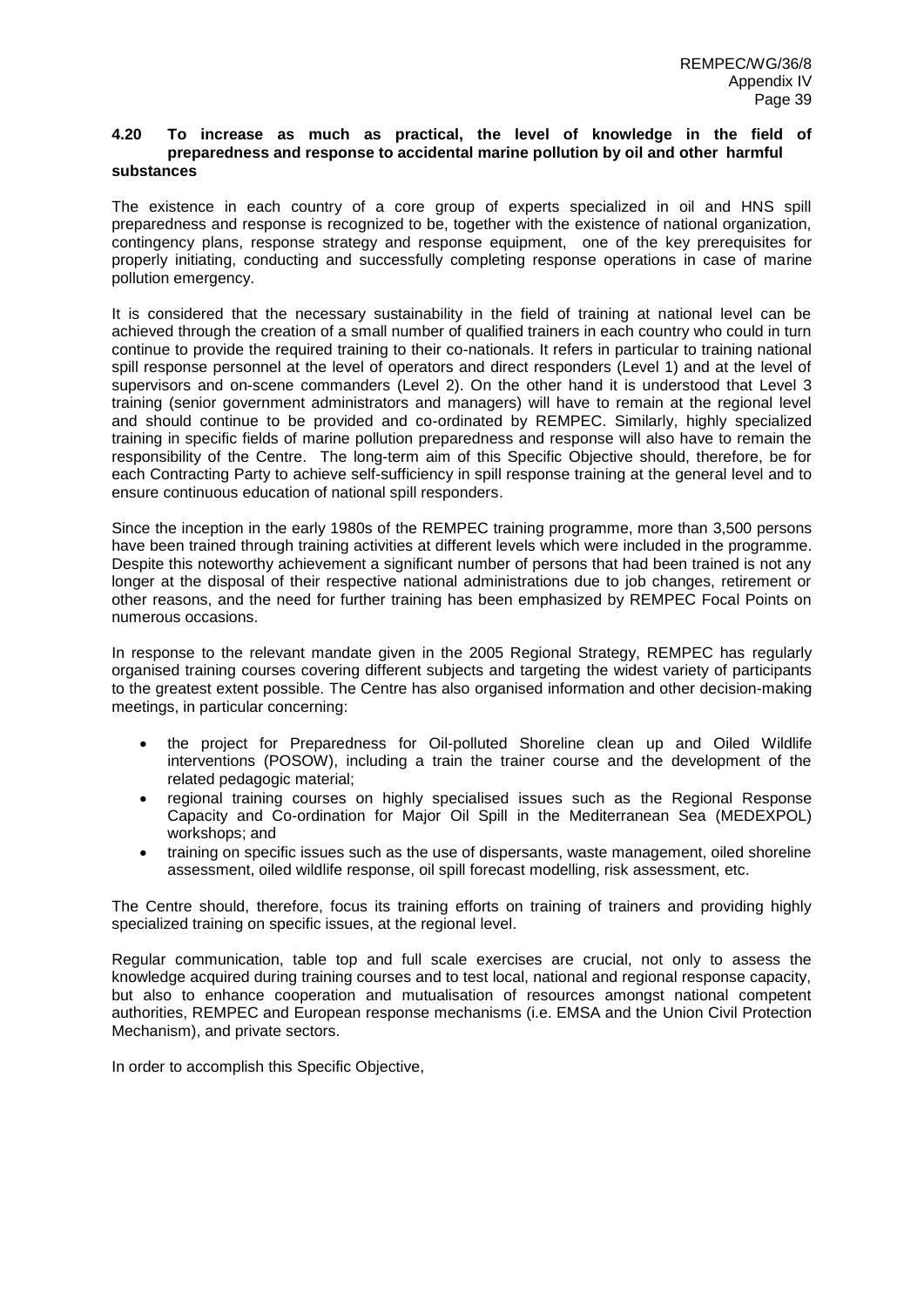#### *The Contracting Parties agree:*

- a) to establish, with *high priority*, if appropriate action has not been already taken, national training programmes for response to incidents involving oil and other HNS, based *inter alia* on IMO Model training courses Levels 1 and 2, for training national operating level and supervisory personnel respectively, with a view to ensuring a continuous education of such personnel;
- b) to disseminate the knowledge acquired through train the trainer courses and replicate the training courses at local and national level;
- c) to carry out regular exercises to test their response capacity in cooperation with all relevant stakeholders and to the possible extent involve neighbour coastal states to enhance bilateral and sub-regional cooperation;

### *To request the Secretariat:*

- d) to assist Contracting Parties which so request in the development and implementation of their national training programme;
- e) to continue delivering "Training of Trainers" courses, based in particular on the work developed under POSOW Projects;
- f) to continue focusing regional training courses on specific, highly specialized issues, to be identified at regular basis by the Meetings of REMPEC Focal Points;
- g) to take into consideration, when preparing and supporting the implementation of national training programmes, the relevant model training courses updated by the IMO Sub-Committee on Pollution Prevention and Response (PPR); other Regional Agreements, and EMSA under its relevant Action Plans;
- h) to promote the organisation of regular exercises to test national and sub-regional response capacity in cooperation with all relevant stakeholders; and
- i) to explore the possibility of obtaining assistance for the above purposes under the IMO Integrated Technical Co-operation Programme and to mobilise external resources and means *inter alia* from external donors, the private sector and the Union Civil Protection Mechanism.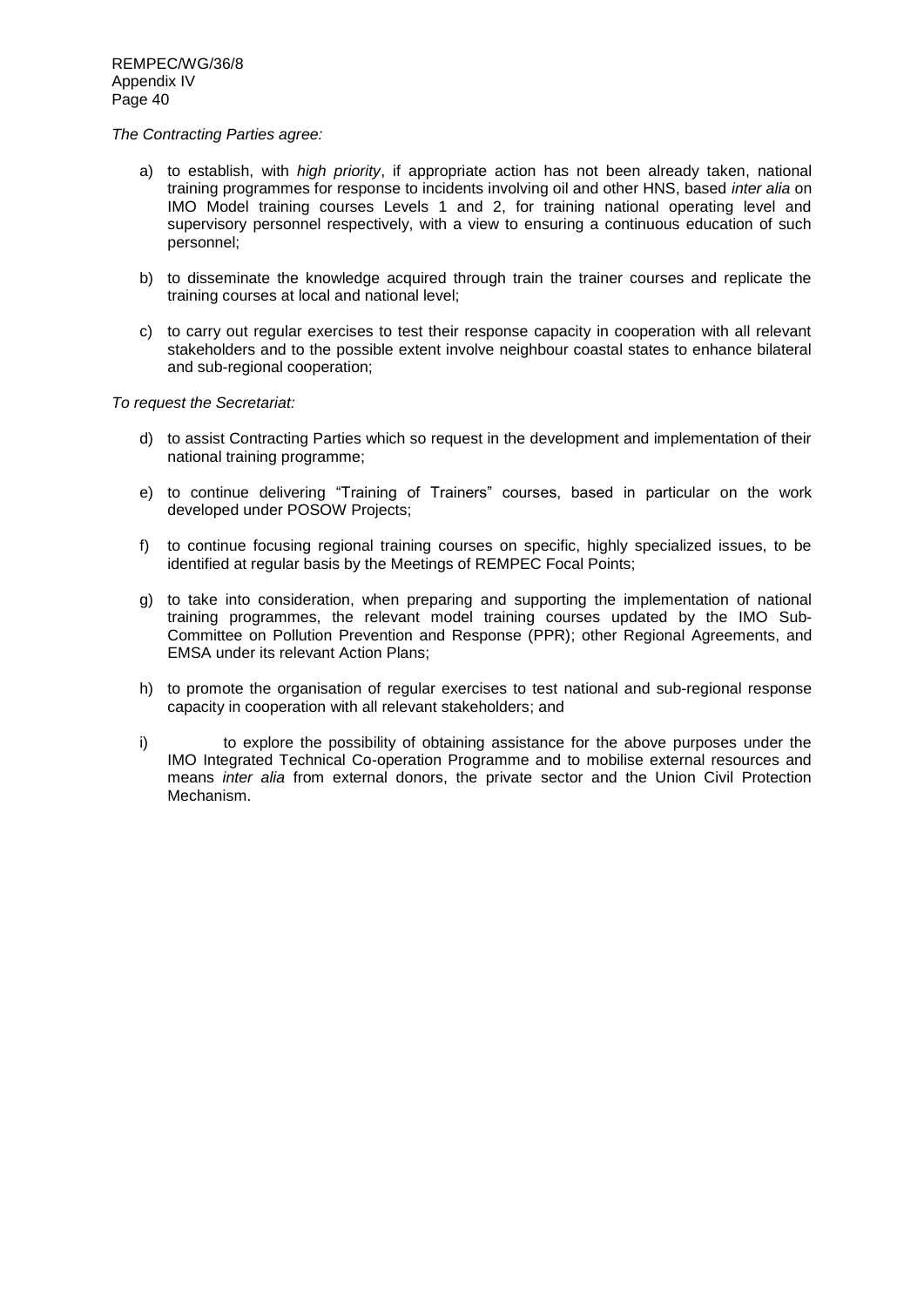#### **4.21 To revise the existing recommendations, principles and guidelines, and to develop new ones aimed at facilitating international co-operation and mutual assistance within the framework of the Prevention and Emergency Protocol**

Since 1987 various Ordinary Meetings of the Contracting Parties to the Barcelona Convention have adopted a series of recommendations, principles and guidelines concerning accidental marine pollution preparedness, response and mutual assistance, as well as prevention of pollution from ships. All these documents aimed at facilitating the implementation of the Prevention and Emergency Protocol.

There have been numerous developments at both regional and global levels that necessitate revision, updating or amending, as appropriate, of the recommendations, principles and guidelines adopted in the past by the Contracting Parties. These developments include the introduction of new regional and global legal instruments, the development of technology, better understanding of issues related to accidental pollution by oil and other hazardous and noxious substances, and last but not least the experience gained through, and initiatives resulting from, major pollution accidents. Such recommendations, principles and guidelines should be put through continuous review in order to keep them up-to-date and fit for purpose.

In addition to keeping the above-mentioned material current, the facilitation of transboundary movement of specialized response personnel and equipment in cases of emergency may mark the difference between success and failure in responding to, and mitigating, the often disastrous consequences of a serious pollution incident. Contracting Parties should, therefore, undertake to streamline their respective national procedures for entry into, movement within and exit from their territory of specialized personnel and equipment that might be required in case of emergency.

As mandated by the 2005 Regional Strategy, REMPEC has endeavoured to list in its website Country Profile the existing transboundary arrangements on which some States have provided information. The information is still scarce and, therefore, Contracting Parties should, as a matter of urgency, furnish the Centre with the required information. Also, REMPEC has revised the relevant guidelines and produced new ones, which were adopted, and constantly works in developing and making information available as much as possible.

However, the Mediterranean Principles and Guidelines should be reviewed in line with the latest international and European developments (i.e. International Offers of Assistance Guidelines (IMO) and the host nation support under the Union Civil Protection Mechanism). In the context of the review of the Mediterranean Principles and Guidelines, clear procedures, conditions and synergies should be established and agreed to ensure an effective coordination between the Mediterranean (Mediterranean Assistance Unit (MAU): Centre de documentation, de recherche et d'expérimentations sur les pollutions accidentelles des eaux (Cedre), Istituto Superiore per la Protezione e la Ricerca Ambientale (ISPRA), Federazione Nazionale dell'Industria Chimica (Federchimica), Sea Alarm, Mediterranean Operational Network for the Global Observing System(MONGOOS)), regional assistance, IMO support, etc.) and European response and assistance mechanism (i.e. Emergency Response Coordination Centre (ERCC), EMSA's pollution response services and CECIS).

With a view to meeting the Specific Objective of revising the existing and developing new regional recommendations, principles and guidelines aimed at facilitating international co-operation and mutual assistance in the framework of the Prevention and Emergency Protocol,

### *The Contracting Parties agree:*

- a) to review, with *high priority* if appropriate action has not been already taken, the existing recommendations, principles and guidelines concerning accidental marine pollution preparedness, response and mutual assistance, as well as prevention of pollution from ships, that were adopted since 1987, paying particular attention to those that aim at removing possible obstacles which might hinder mutual assistance;
- b) to identify, with *high priority* if appropriate action has not been already taken, all such recommendations, principles and guidelines that need to be revised, updated and/or amended;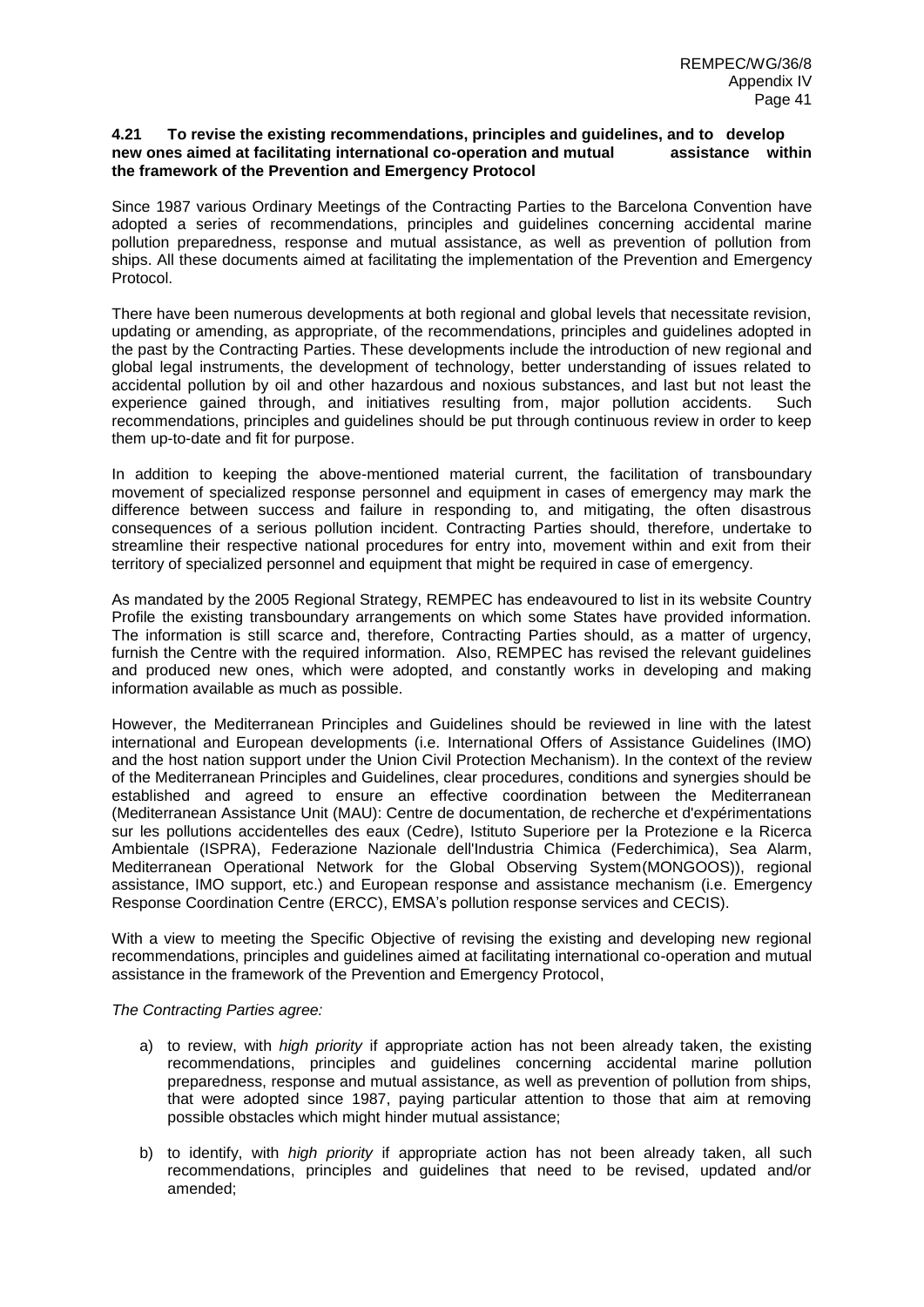- c) to indicate, with *high priority* if appropriate action has not been already taken, which additional recommendations, principles and guidelines should be adopted at the regional level with a view to facilitating the implementation of the Prevention and Emergency Protocol in the field of international co-operation and mutual assistance;
- d) to further facilitate mutual assistance by streamlining, with *high priority* if appropriate action has not been already taken, their respective national procedures for entry into, movement within and exit from their territory of specialized personnel and equipment that might be required in case of emergency, and to inform REMPEC accordingly;

## *To request the Secretariat:*

- e) to conclude the compilation, as soon as the necessary information is in hand, of an inventory of their applicable national procedures governing the entry into, movement within and exit from their territory of specialized personnel and equipment that might be provided as mutual assistance in case of emergency, and to prepare recommendations for improving those national procedures that could seriously hamper providing such assistance;
- f) to prepare, with *high* priority, in co-operation with REMPEC national Focal Points, and to propose for adoption to the Meetings of the Contracting Parties revised, updated and/or amended texts of the relevant regional recommendations, principles and guidelines;
- g) to develop, as the need arises and in co-operation with REMPEC national Focal Points, and to propose for adoption to the Meetings of the Contracting Parties, new recommendations, principles and guidelines, as necessary;
- h) in carrying out the above requests, to cooperate with IMO, other Regional Agreements, EMSA under its relevant Action Plans and the Union Civil Protection Mechanism, taking into account any new developments on international co-operation and mutual assistance as indicated in the penultimate paragraph of the introduction of the present Specific Objective; and
- i) to explore the possibility of obtaining assistance for the above purposes under the IMO Integrated Technical Co-operation Programme and to mobilise external resources and means *inter alia* from external donors, the private sector and the Union Civil Protection Mechanism.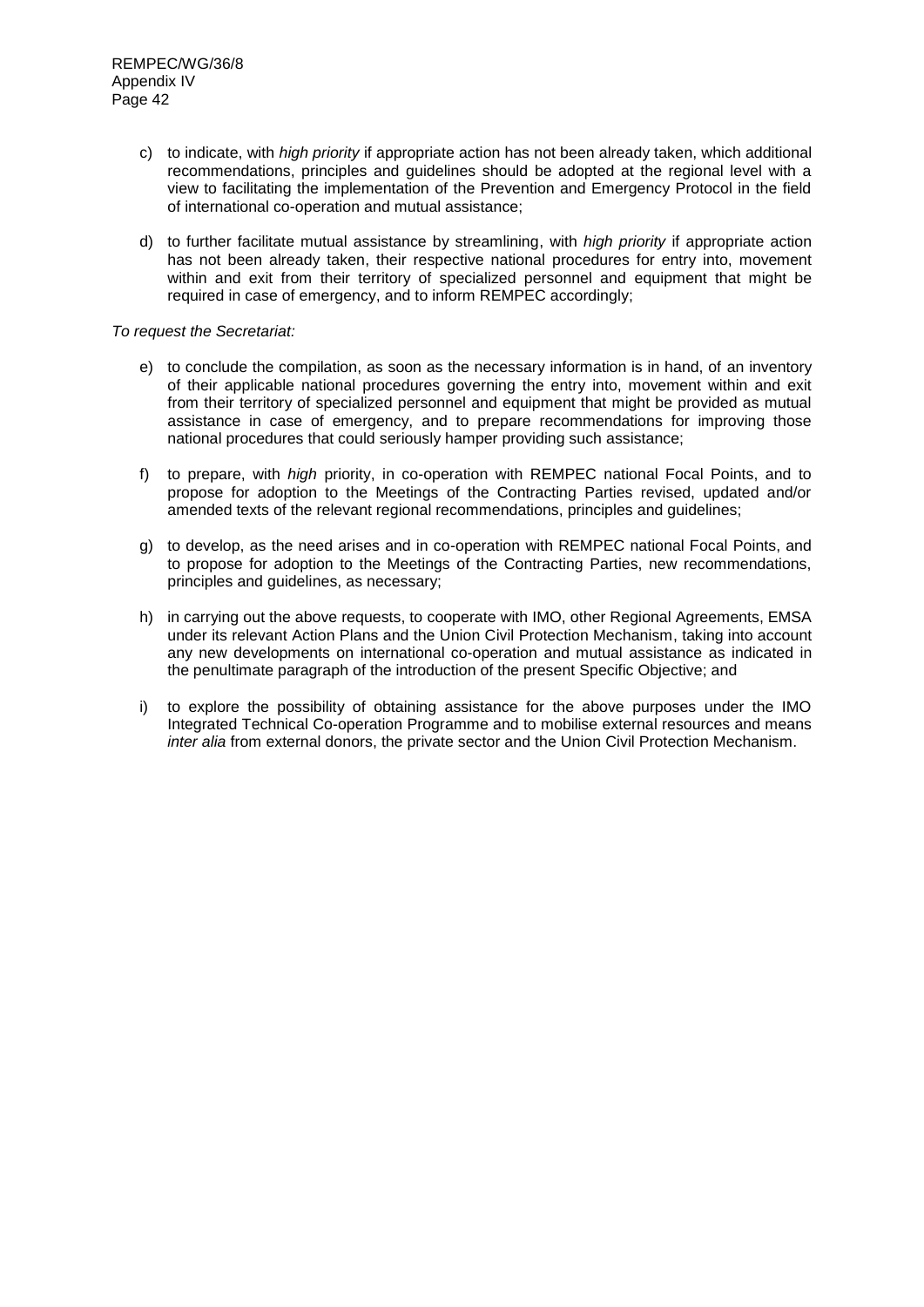### **4.22 To strengthen the capacity of individual coastal States to respond efficiently to marine pollution incidents through development of sub-regional operational agreements and contingency plans**

The Prevention and Emergency Protocol to the Barcelona Convention, as well as the OPRC 90 Convention and its 2000 OPRC-HNS Protocol, recognize the importance of sub-regional, bilateral and multilateral, agreements for co-operation in accidental marine pollution preparedness and response, as important tools for enhancing national capacities of States participating in such agreements.

In the Mediterranean region, sub-regional contingency plans and agreements on their implementation constitute mechanisms for mutual assistance, based on the framework provided by the Prevention and Emergency Protocol. These mechanisms, which facilitate the implementation of the Protocol, enable competent national authorities of the Contracting Parties to closely co-operate by co-ordinating and integrating their respective national capacities, with a view to effectively responding to incidents surpassing their individual capacities.

In order to create the necessary conditions leading to the development of sub-regional agreements it is necessary that individual States have in place a national contingency plan and/or a preparedness and response system as fundamental protection requirements against the potentially disastrous consequences of a serious pollution incident. It is, therefore, imperative that all the Contracting Parties have such plans and systems in operation. In this connection, REMPEC, in fulfilling its mandate under the 2005 Regional Strategy, has assisted a number of countries in the development of their national contingency plans and has offered its support to the three countries remaining without any operational national contingency plan.

At the sub-regional level, REMPEC has continuously and actively assisted the Contracting Parties in preparing and implementing sub-regional contingency plans and agreements such as South-Eastern Mediterranean (Cyprus, Egypt and Israel), South-Western Mediterranean (Algeria, Morocco and Tunisia), and the Adriatic Sea (Croatia, Italy and Slovenia), and has participated to activities in the framework of the RAMOGEPOL (France, Monaco and Italy) and the Lion plan (France and Spain). The existing sub-regional contingency plans and agreements contain provisions for co-operation in prevention of maritime incidents, which is expected to further reduce the risk of accidental marine pollution, and which may be also included in future sub-regional agreements. The Centre has also assisted in the implementation of the POSOW Project, involving Croatia, Cyprus, France, Greece, Italy, Malta, Slovenia and Spain and aiming at establishing a regional cooperation synergy through the enhancement of knowledge and capacities of operators, professionals and volunteers in the field of marine pollution and is involved in the second phase of the project extended to Algeria, Egypt, Lebanon, Libya, Morocco, Tunisia and Turkey.

Once all the remaining Mediterranean coastal States have set-up their national systems for preparedness and response, including adoption of national contingency plans, the way will be paved for concluding sub-regional arrangements among all the countries in the region. Active participation of each country in one or more of such bilateral or multilateral agreements is expected to significantly increase the level of preparedness for responding to major marine pollution incidents in the region. However, an assessment may be required to evaluate the gaps between the plans which will ultimately be linked to others through bilateral and/or sub-regional agreements.

Whilst most national contingency plans were developed with oil spill incidents from ships in mind, an update may be required to integrate the response to HNS spills. Furthermore, with the ongoing development in the field of exploration and exploitation of the continental shelf and the seabed and its subsoil, and in accordance with article 16 of the Offshore Protocol which applies, *mutatis mutandis*, the provisions of the Prevention and Emergency Protocol, National Contingency Plans of Mediterranean coastal States involved in oil and gas exploration and exploitation should be reviewed to integrate offshore activities.

With a view to meeting the Specific Objective of further strengthening response capacities of individual coastal States through development of sub-regional operational agreements and contingency plans,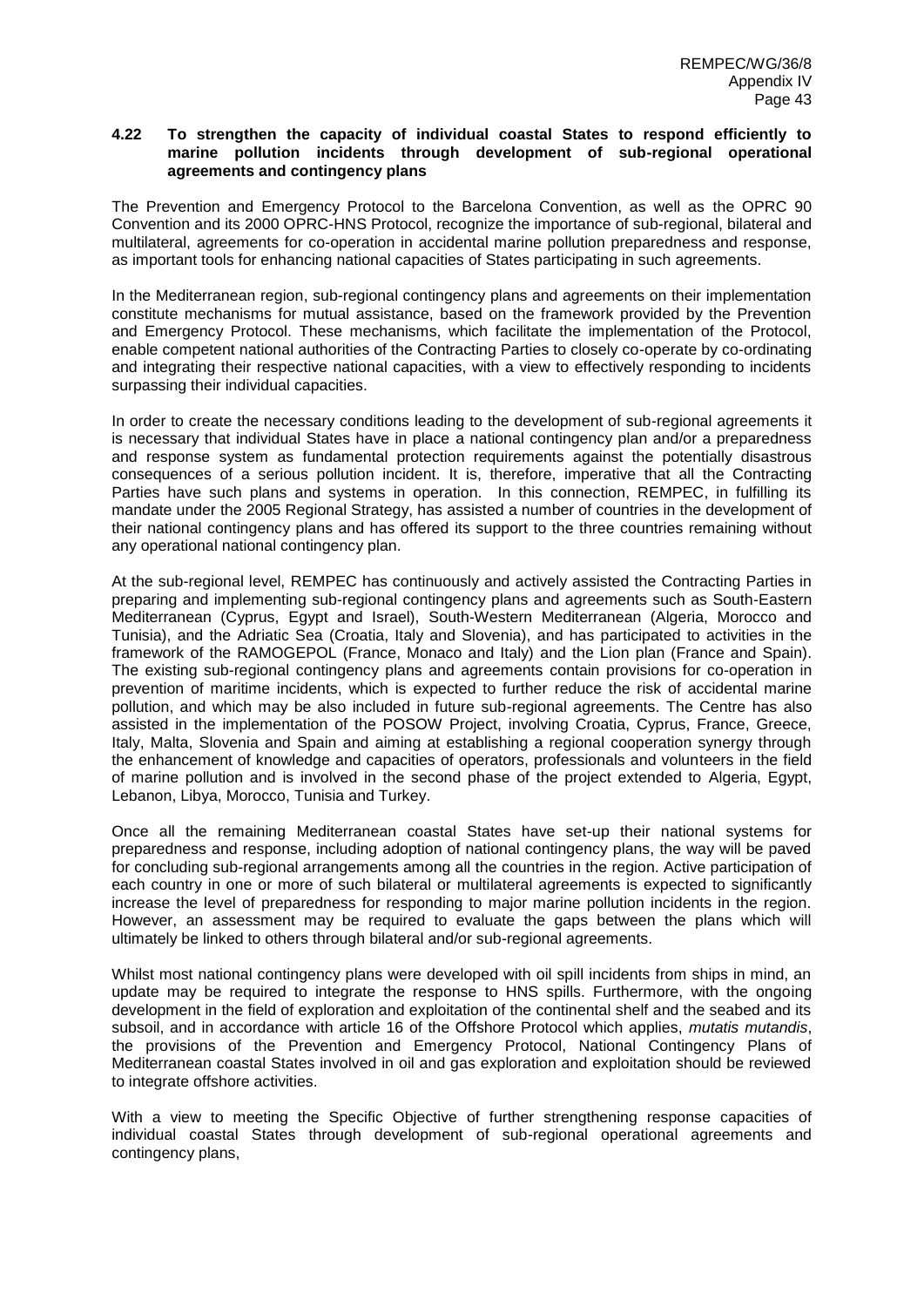### *The Contracting Parties agree:*

- a) to assess, prepare, or review and adopt, with *high priority* if appropriate action has not been already taken, national contingency plans and to establish national systems for preparedness for and response to oil and HNS spills from ships, with a view to creating the necessary conditions for the development of sub-regional agreements;
- b) to negotiate, endeavour to conclude and to implement with *high priority* sub-regional agreements covering the entire Mediterranean region which would include the relevant subregional contingency plans;

*To request the Secretariat:*

- c) to continue assisting the Contracting Parties that have not yet adopted their national contingency plans or need to review their national contingency plans to integrate HNS and/or offshore components, in the development or update and implementation of national preparedness and response systems;
- d) to facilitate the assessment of national contingency plans and national response systems, through self-assessment or peer reviews to commensurate their response capacities with the existing oil and HNS spill risks from ships and to evaluate gaps between national plans in order to define appropriate actions to ensure the compatibility of operational arrangements in view of the conclusion of bilateral and/or sub-regional agreements;
- e) to continue assisting Contracting Parties, which so request, in preparing or reviewing subregional contingency plans and in drafting agreements on their implementation;
- f) in carrying out the above requests, to utilize advice and material which may be made available by other Regional Agreements, by EMSA under its relevant Action Plans and by the Union Civil Protection Mechanism; and
- g) to explore the possibility of obtaining assistance for the above purposes under the IMO Integrated Technical Co-operation Programme and to mobilise external resources and means *inter alia* from external donors, the private sector and the Union Civil Protection Mechanism.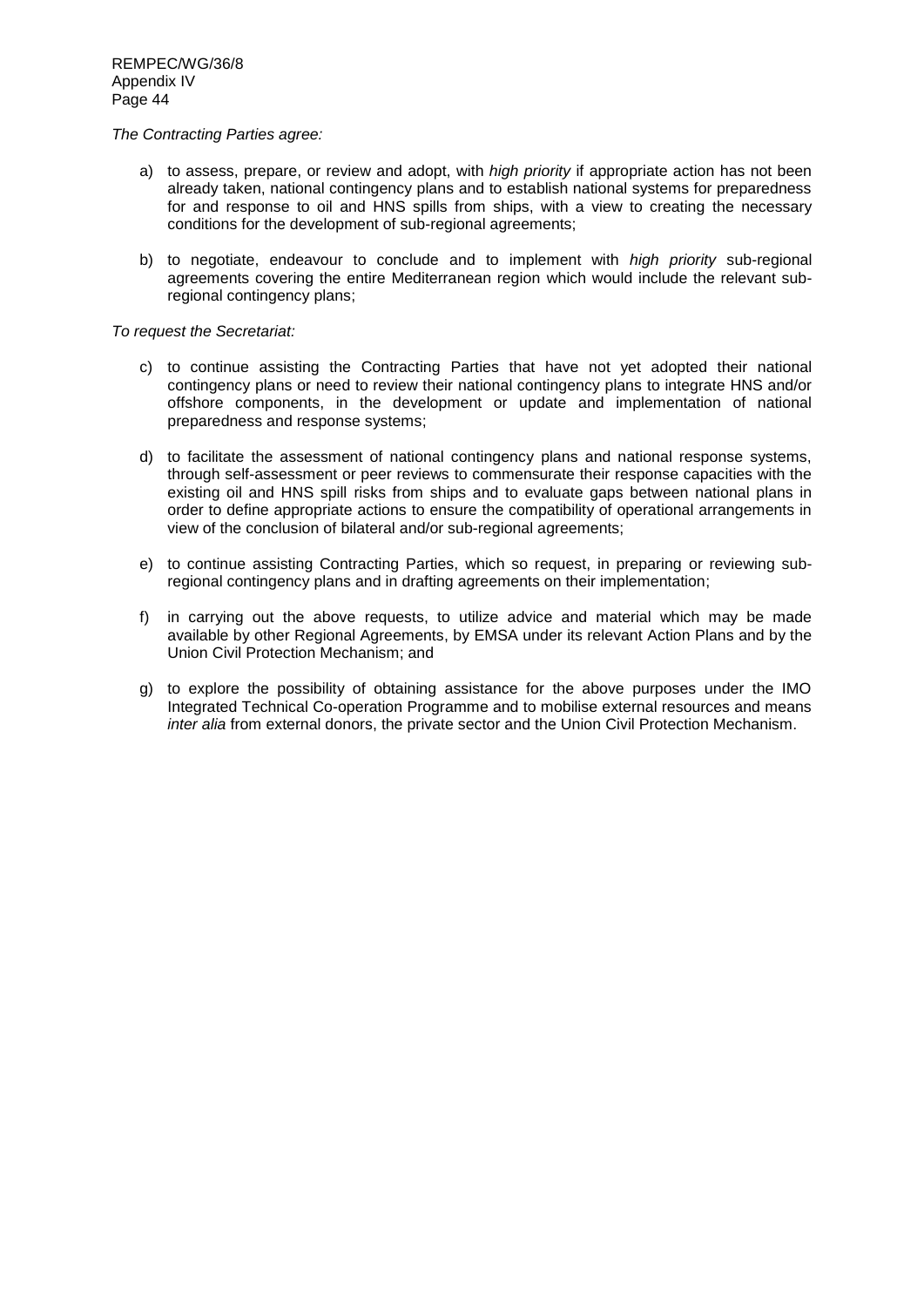## **REGIONAL STRATEGY FOR PREVENTION OF AND RESPONSE TO MARINE POLLUTION FROM SHIPS**

# **ANNEX I: IMPLEMENTATION GOALS**

**Note:** "**High priority**" implies that the task in question should be completed by end of 2018, whereas "**Medium priority**" implies that the task should be concluded as soon as possible, but not later than end of 2020.

| <b>Specific Objective</b> |                                                                                                                                           |                                  | <b>Goal (Success Criteria)</b>                                                                                                                                                                                                                                                                                                                                                                                                                                                                                                                                                                                       | <b>Priority</b>                                        |
|---------------------------|-------------------------------------------------------------------------------------------------------------------------------------------|----------------------------------|----------------------------------------------------------------------------------------------------------------------------------------------------------------------------------------------------------------------------------------------------------------------------------------------------------------------------------------------------------------------------------------------------------------------------------------------------------------------------------------------------------------------------------------------------------------------------------------------------------------------|--------------------------------------------------------|
|                           | Ratification of relevant international<br>maritime conventions related to the<br>protection of the marine<br>environment (see Annex 2).   | a)<br>b)                         | All Mediterranean States to have ratified MARPOL and all its Annexes and ensured their transposition into<br>national law and to have cooperated through REMPEC to ensure full compliance with its provisions;<br>All Mediterranean States to have ratified other relevant IMO international conventions and ensured their<br>transposition into national law to ensure full compliance with their provisions.                                                                                                                                                                                                       | High<br>High                                           |
| 2                         | To control and manage<br>ships'<br>biofouling to minimize the transfer<br>of invasive aquatic species                                     | a)<br>b)                         | All Contracting Parties to have applied the 2011 Guidelines for the control and management of ships' biofouling<br>to minimize the transfer of invasive aquatic species and report to IMO accordingly;<br>All Contracting Parties to have disseminated the Guidelines to the shipping industry and other interested parties.                                                                                                                                                                                                                                                                                         | Medium<br>Continuous                                   |
|                           | Ensuring effective maritime<br>administrations.                                                                                           | a)<br>b)<br>C)                   | All Mediterranean coastal States to have developed a National Action Plan (NAP) to enable them to fully<br>implement the [Revised Draft] Regional Strategy in a timely and thorough manner;<br>All Mediterranean States to have endeavoured to enhance, on the basis of their NAP, the performance of their<br>maritime administration in accordance with the applicable IMO recommendations and guidelines;<br>All Mediterranean coastal States to prepare for undertaking the IMO Member State Audit Scheme, using the III<br>Code as the audit standard and following the Framework and Procedures for the Scheme | High<br>High<br>High                                   |
| 4                         | To strengthen the Memorandum of<br>Understanding (MoU) on port State<br>control (PSC) in the Mediterranean<br>region (Mediterranean MoU). | a)<br>b)                         | All Mediterranean States to have maintained their mandate to REMPEC whereby the Centre should, if and when<br>possible, offer its assistance to the Mediterranean MoU on port State control in order to improve its effectiveness<br>and, if so requested, to facilitate co-operation between the Paris MoU and the Mediterranean MoU;<br>All Mediterranean States to have made available the necessary resources and means for efficient functioning of<br>the Mediterranean MoU.                                                                                                                                   | Continuous<br>High                                     |
| 5                         | Provision of reception facilities in<br>ports.                                                                                            | a)<br>b)<br>C)<br>d)<br>e)<br>g) | All Contracting Parties to have considered procedures related to the cost of the use of port reception facilities,<br>enabling their use as soon as they are available at a fee which should be reasonable and should not serve as a<br>disincentive for their use;<br>Garbage:<br>Oily wastes<br>Noxious Liquid Substances (NLS):<br>Sewage:<br>For ozone-depleting substances and exhaust gas cleaning residues<br>For ballast water and sediments                                                                                                                                                                 | High<br>High<br>High<br>High<br>High<br>Medium<br>High |

# **A) Commitments of the Contracting Parties**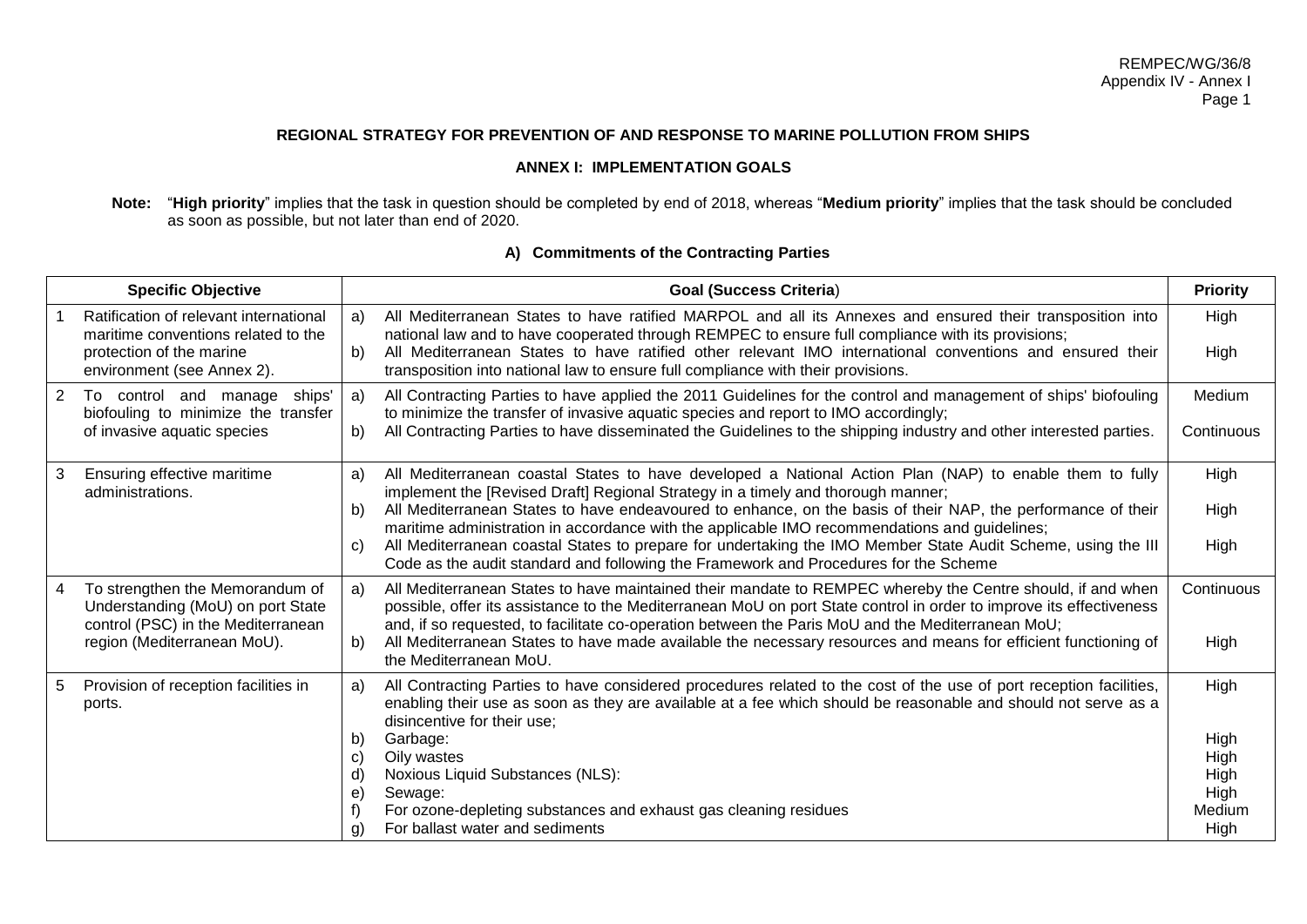| 6 | Delivery of ship-generated wastes.                                                                         | a)<br>b)  | All Contracting Parties to have established a system of notification to a vessel's next port of call of the status of<br>its on board retention of bilge waters, oily wastes, HNS residues, sewage, garbage, ozone-depleting substances<br>and exhaust gas cleaning residues;<br>All Mediterranean costal States to have implemented national regulations empowering maritime authorities to<br>require, if deemed necessary, Masters of vessels to discharge wastes into designated port reception facilities<br>before sailing.                                                                                                                  |                                                     |
|---|------------------------------------------------------------------------------------------------------------|-----------|----------------------------------------------------------------------------------------------------------------------------------------------------------------------------------------------------------------------------------------------------------------------------------------------------------------------------------------------------------------------------------------------------------------------------------------------------------------------------------------------------------------------------------------------------------------------------------------------------------------------------------------------------|-----------------------------------------------------|
|   | Improved follow-up of pollution<br>events as well as monitoring and<br>surveillance of illicit discharges. | a)<br>b)  | All Contracting Parties to have established systems and procedures for national and sub-regional monitoring and<br>surveillance including, where practicable, regular individual or coordinated aerial surveillance in the waters under<br>their jurisdiction and to have reported the results to the regular Meetings of REMPEC Focal Points;<br>All Contracting Parties to have established sub-regional systems, including procedures to over-fly the waters<br>under the jurisdiction of a neighbouring State if the Parties so agree, for surveillance of environmentally sensitive<br>and/or high risk zones.                                |                                                     |
| 8 | To improve the level of enforcement<br>and of the prosecution of discharge<br>offenders.                   | a)<br>b)  | All Mediterranean States to have ensured the existence of a national legal framework (regulations) as a basis for<br>prosecuting discharge offenders for infringements of MARPOL or of any national legal framework implementing<br>All Contracting Parties to have actively participated in the Mediterranean Network of Law Enforcement Officials<br>relating to MARPOL within the framework of the Barcelona Convention, in accordance with its terms of<br>reference.                                                                                                                                                                          | High<br>High                                        |
| 9 | To reduce the pollution generated<br>by pleasure craft activities.                                         | a)<br>b). | The Contracting Parties to have implemented the Guidelines concerning Pleasure Craft Activities and the<br>Protection of the Marine Environment in the Mediterranean, in conjunction with the relevant provisions of the<br>MARPOL Convention and the Regional Plan on Marine Litter Management;<br>All Contracting Parties to have reported to the Secretariat on the measures they undertook to implement the said<br>Guidelines.                                                                                                                                                                                                                | High<br>As<br>appropriate                           |
|   | 10 Reduced risk of collisions by<br>establishing Ship's Routeing<br>Systems.                               | a)<br>b)  | All Contracting Parties to have proposed to IMO, where necessary, additional appropriate Routeing Systems in<br>the Mediterranean for possible adoption in accordance with international law;<br>All Contracting Parties to have considered establishing, when and where possible and without prejudice to the<br>sovereign right of the States, Marine Spatial Plans under their jurisdiction, ensuring that they are coherent and<br>coordinated across the Mediterranean region.                                                                                                                                                                | Where<br>necessary<br>Where and<br>when<br>possible |
|   | 11 Improved control of maritime traffic.                                                                   | a)<br>b)  | All Contracting Parties to have identified those areas of the Mediterranean where control of maritime traffic could<br>be improved by the establishment of a regime based on the use of Automatic Identification System (AIS) in<br>conjunction with Vessel Traffic Services (VTS) and mandatory ship reporting systems, and to have completed<br>approval procedures as soon as possible thereafter;<br>All Contracting Parties to continuously improve technical cooperation among VTS Centres of the neighbouring<br>countries and, according to the need, to exchange information about ships by using AIS in the common<br>surveillance area; | High<br>Continuous                                  |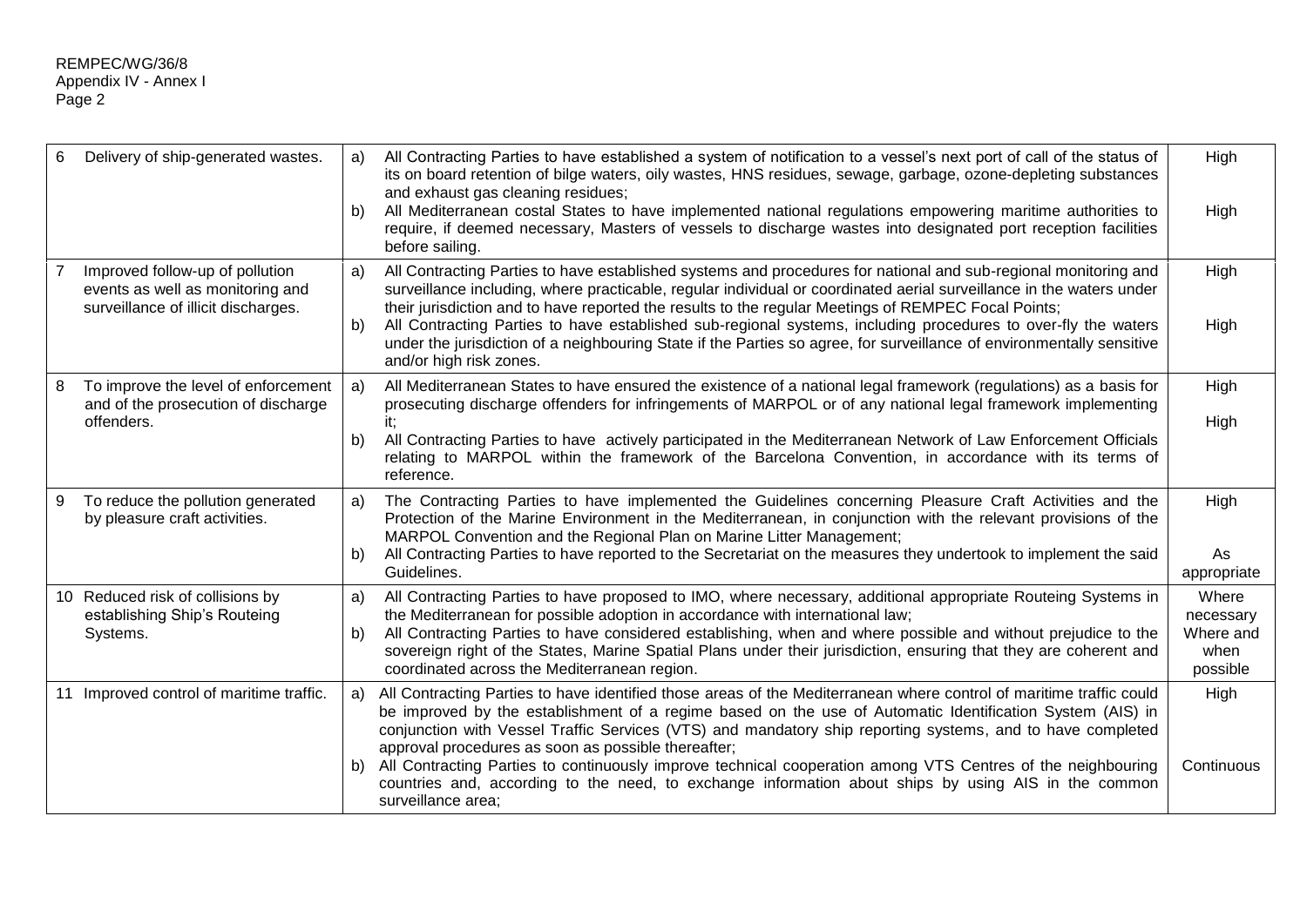| 12 Identification of Particularly<br>Sensitive Sea Areas (PSSAs).                                                                                                                                                              | a)             | All Contracting Parties to have ascertained, with the support of REMPEC and SPA/RAC, whether there are<br>maritime areas within their jurisdiction which need the protection afforded by their designation as PSSAs and, if<br>so ascertained, to have initiated the process of requesting IMO to enable such designation.                                                                                                                                                                                                                                                                                                                                           |                               |
|--------------------------------------------------------------------------------------------------------------------------------------------------------------------------------------------------------------------------------|----------------|----------------------------------------------------------------------------------------------------------------------------------------------------------------------------------------------------------------------------------------------------------------------------------------------------------------------------------------------------------------------------------------------------------------------------------------------------------------------------------------------------------------------------------------------------------------------------------------------------------------------------------------------------------------------|-------------------------------|
| 13 Reduction of marine noise caused<br>by ships.                                                                                                                                                                               | a)             | All Contracting Parties, on the basis of the IMO Guidelines for the reduction of underwater noise from<br>commercial shipping to address adverse impacts on marine life, to have urged their national designers and<br>shipbuilders, as well as operators of ships flying their flag to implement noise mitigation strategies on board their<br>ships.                                                                                                                                                                                                                                                                                                               |                               |
| 14 To establish procedures for<br>designation of places of refuge in<br>order to minimize the risk of<br>widespread pollution.                                                                                                 | a)<br>b)       | All Contracting Parties to have identified appropriate procedures as outlined in the relevant IMO Guidelines and<br>relevant EU legislation and guidelines, supplemented by the associated Guidelines and Principles prepared by<br>REMPEC, in order to facilitate the decision making when designating a place of refuge for a ship in need of<br>assistance:<br>All Mediterranean States to have drawn up plans to deal with ships in need of assistance and have defined the<br>modalities of the response according to its nature and to the risk incurred.                                                                                                      |                               |
| 15 To examine the possibility of<br>designating the Mediterranean Sea<br>or parts thereof as a SOx emission<br>control area, under MARPOL<br>Annex VI and effectively implement<br>the existing energy efficiency<br>measures. | a)<br>b)<br>C) | All Contracting Parties to have examined if it is appropriate to designate as a SOx ECA certain areas of the<br>Mediterranean identified for that purpose, as well as, to have explored the possibility to designate the whole of<br>the Mediterranean Sea as a SOx ECA;<br>Contracting Parties, having made a decision and having ratified MARPOL Annex VI, to have submitted to IMO a<br>proposal to designate as a SOx ECA the appropriate area or areas of the Mediterranean Sea;<br>All Contracting Parties to participate in relevant debates at the IMO on possible future further measures for<br>enhancing the energy efficiency of international shipping; | High<br>Medium<br>As required |
| 16 To ensure that adequate<br>a)<br>emergency towing capacity is<br>available throughout the<br>Mediterranean to assist vessels,<br>including tankers, in distress.                                                            |                | All Contracting Parties to have adopted the Mediterranean guidelines on emergency towing and, if appropriate,<br>to have concluded agreements on sharing towing capacity between neighbouring States.                                                                                                                                                                                                                                                                                                                                                                                                                                                                | High                          |
| 17 To enhance the levels of pre-<br>positioned spill response equipment<br>under the direct control of<br>Mediterranean States.                                                                                                | a)<br>b)       | All Contracting Parties to have shared or exchanged information concerning their respective national practices<br>for financing the acquisition of spill response equipment with a view to assist Mediterranean Coastal States in<br>determining all feasible methods to finance spill response equipment;<br>All Contracting Parties to have established national stockpiles of State controlled pre-positioned oil and HNS spill<br>response equipment and have kept updated the related inventory at national level and regional level through<br>REMPEC.                                                                                                         | High<br>Medium                |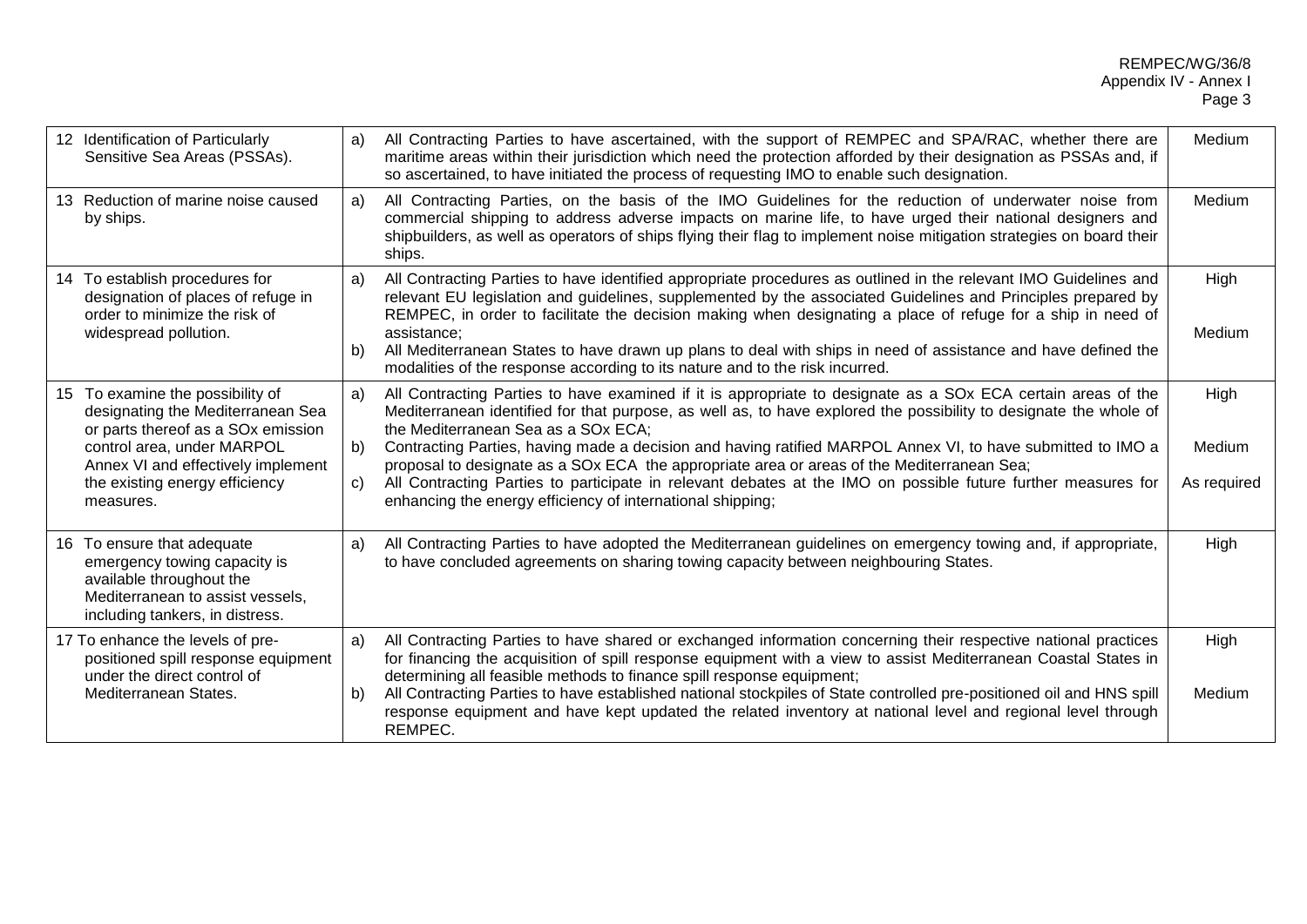| 18 To encourage the participation of<br>the regional scientific and technical<br>institutions in research and<br>development activities and to<br>facilitate transfer of technology.                                                                        | All Contracting Parties to urge their respective scientific and technical institutions, as well as the industry, to<br>a)<br>actively participate in R&D activities and programmes related to accidental marine pollution prevention,<br>preparedness and response;<br>All Contracting Parties to encourage their respective national institutions and industry to present the results of<br>b)<br>their R&D activities and programmes in international fora;<br>All Contracting Parties to present national R&D activities using the page created by REMPEC within the Country<br>C)<br>Profiles website.                                                                                                                                                                                                                                                                                                                                                                                                                                                     | Continuous<br>Continuous<br>Continuous                 |
|-------------------------------------------------------------------------------------------------------------------------------------------------------------------------------------------------------------------------------------------------------------|----------------------------------------------------------------------------------------------------------------------------------------------------------------------------------------------------------------------------------------------------------------------------------------------------------------------------------------------------------------------------------------------------------------------------------------------------------------------------------------------------------------------------------------------------------------------------------------------------------------------------------------------------------------------------------------------------------------------------------------------------------------------------------------------------------------------------------------------------------------------------------------------------------------------------------------------------------------------------------------------------------------------------------------------------------------|--------------------------------------------------------|
| 19 To improve the quality, speed and<br>effectiveness of decision-making<br>process in case of marine pollution<br>incidents through the development<br>and introduction of technical and<br>decision support tools.                                        | All Contracting Parties to continuously stimulate the development and improvement of specific regional decision<br>a)<br>support tools by promoting active participation of their national scientific institutions and programmes and to<br>provide REMPEC with relevant data-sets and other information that might be available in their respective<br>countries;<br>All Contracting Parties to actively participate through a country lead approach in the implementation of the<br>b)<br>programme of work of the MTWG as defined by the Meetings of Focal Points of REMPEC;<br>All Contracting Parties to encourage their national oceano-meteorological institutes to join the Mediterranean<br>C)<br>Operational Network for the Global Ocean Observing System and to contribute to the maintenance of the above<br>Mediterranean tools through regular data update;<br>All Contracting Parties to contribute to the development of a quality assurance programme for data reporting and<br>d)<br>collection in line with the EcAp Monitoring Programme. | Continuous<br>As required<br>Continuous<br>As required |
| 20 To increase as much as practical,<br>the level of knowledge in the field of<br>preparedness and response to<br>accidental marine pollution by oil<br>and other harmful substances.                                                                       | All Contracting Parties to have established national training programmes for response to incidents involving oil<br>a)<br>and other HNS, based inter alia on IMO Model training courses Levels 1 and 2, for training national operating<br>level and supervisory personnel respectively, with a view to ensuring a continuous education of such personnel;<br>All Contracting Parties to disseminate the knowledge acquired through train the trainer courses and replicate the<br>b)<br>training courses at local and national level;<br>All Contracting Parties to carry out regular exercises to test their response capacity in cooperation with all<br>C)<br>relevant stakeholders and to the possible extent involve neighbour coastal states to enhance bilateral and sub-<br>regional cooperation.                                                                                                                                                                                                                                                     | High<br>Continuous<br>Continuous                       |
| 21 To revise the existing<br>recommendations, principles and<br>guidelines, and to develop new<br>ones aimed at facilitating<br>international co-operation and<br>mutual assistance within the<br>framework of Prevention and<br><b>Emergency Protocol.</b> | All Contracting Parties to have reviewed all the existing recommendations, principles and guidelines concerning<br>a)<br>accidental marine pollution preparedness, response and mutual assistance, as well as prevention of pollution<br>from ships;<br>All Contracting Parties to have identified all such recommendations, principles and guidelines that need to be<br>b)<br>revised, updated and/or amended;<br>All Contracting Parties to have indicated which additional recommendations, principles and guidelines should be<br>C)<br>adopted at the regional level with a view to facilitating the implementation of the Prevention and Emergency<br>Protocol in the field of international co-operation and mutual assistance;<br>All Contracting Parties to have streamlined their respective national procedures for entry into, movement within<br>d)<br>and exit from their territory of specialized personnel and equipment that might be required in case of emergency.                                                                         | High<br>High<br>High<br>High                           |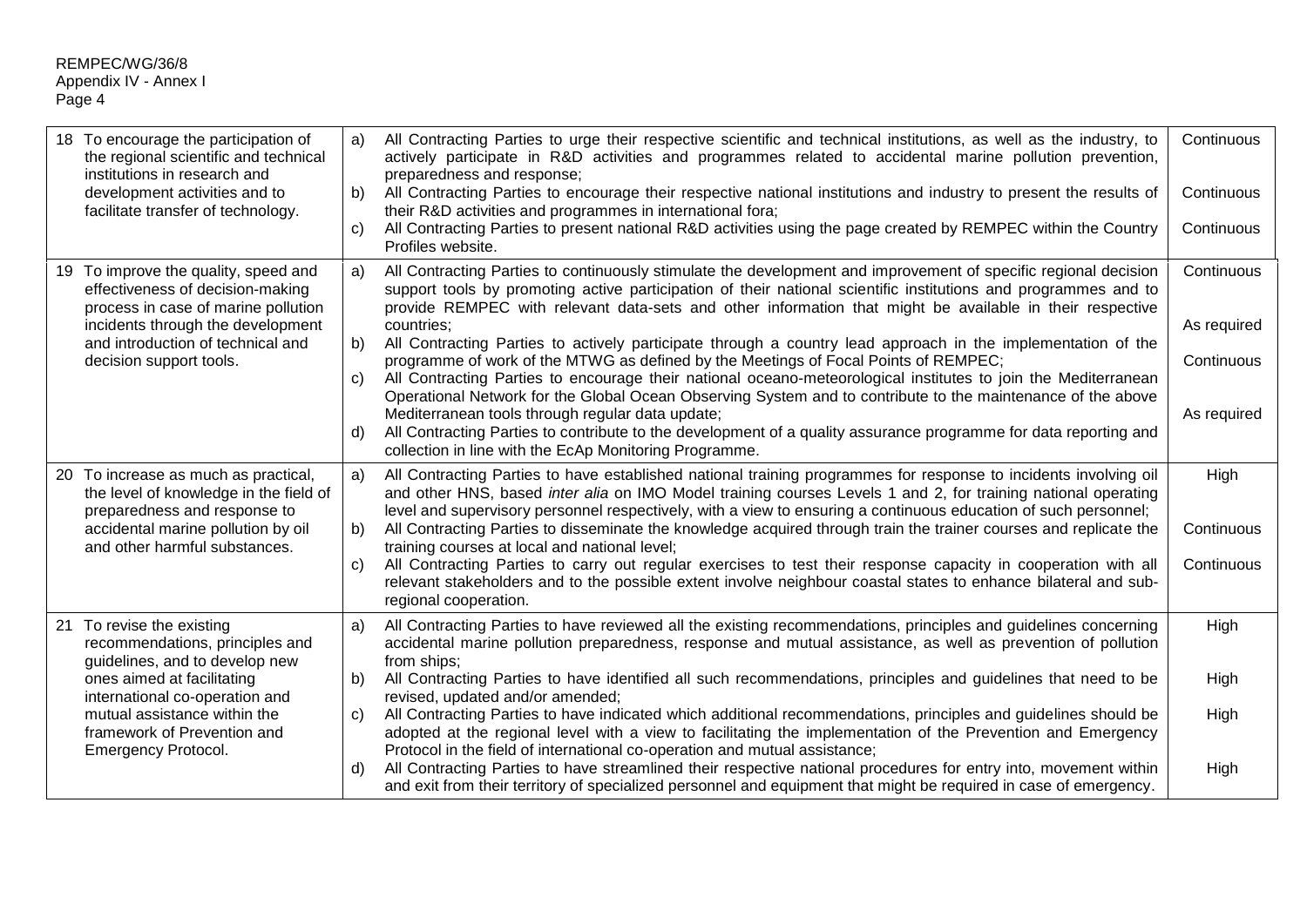| 22 To strengthen the capacity of<br>individual coastal States to respond                                                             | a) | All Contracting Parties to have prepared and adopted national contingency plans and to have established<br>national systems for preparedness for and response to oil and HNS spills from ships;                              | High |
|--------------------------------------------------------------------------------------------------------------------------------------|----|------------------------------------------------------------------------------------------------------------------------------------------------------------------------------------------------------------------------------|------|
| efficiently to marine pollution<br>incidents through development of<br>sub-regional operational<br>agreements and contingency plans. | D) | All Contracting Parties to have negotiated and endeavoured to conclude and implement sub-regional<br>agreements covering the entire Mediterranean region which would include the relevant sub-regional contingency<br>plans. | High |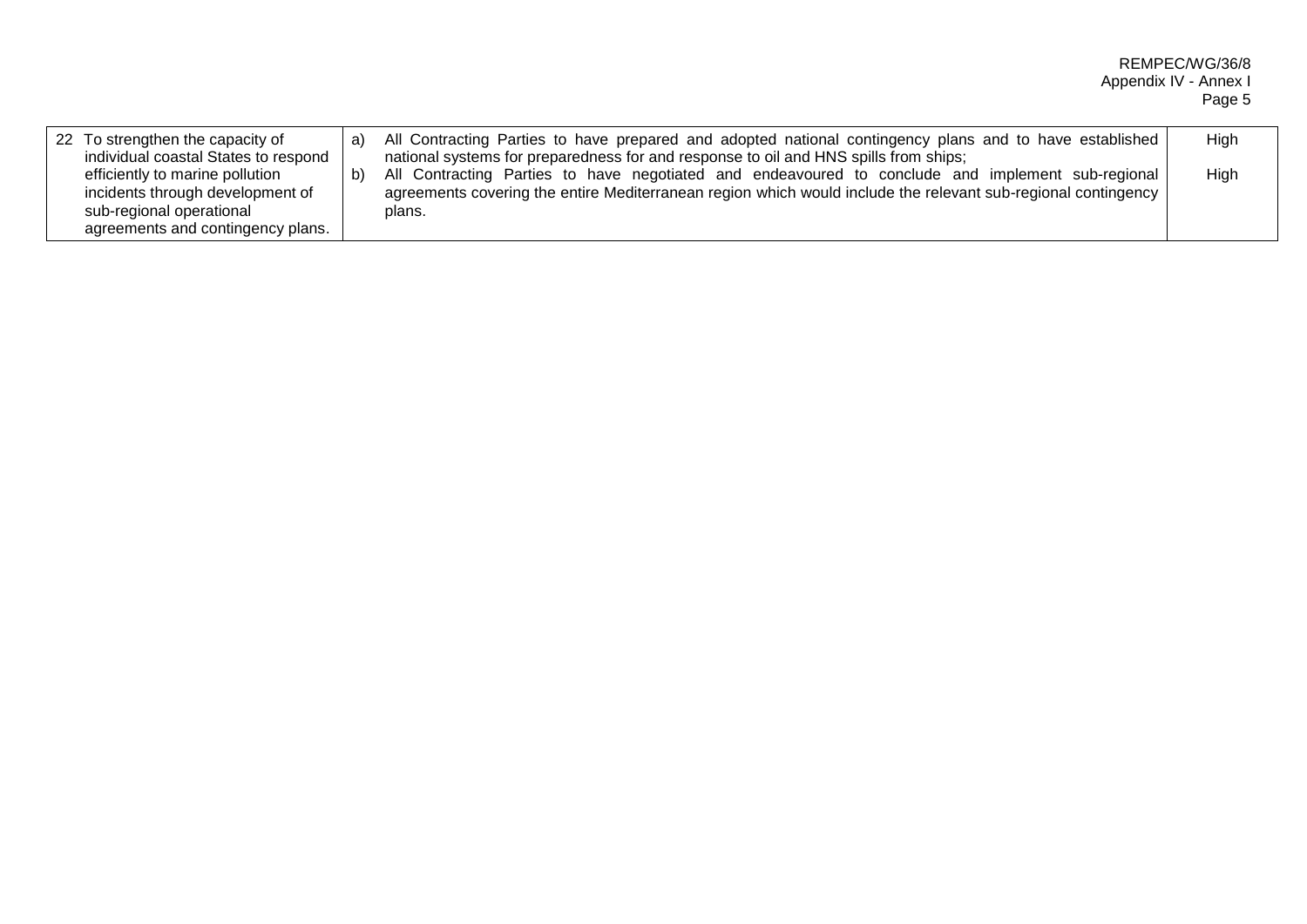# **B) Requests addressed to the Secretariat (REMPEC)**

**Note:** The requests addressed to the Secretariat (REMPEC) have not been assigned a priority in as much as most of them can only be carried out once the corresponding demand has been received from the Contracting Parties and, therefore, have the same priority as per the Parties. In general, it is assumed that the tasks entrusted to the Secretariat will be tackled as soon as possible, provided the necessary human and financial resources are available.

|                | <b>Specific Objective</b>                                                                                                                 |                | <b>Goal (Success Criteria)</b>                                                                                                                                                                                                                                                                                                                                                                                                                                                                                                                                                                                                                                                                                                                                                                                                                                                                                                                                                                                                                                                                                                                                                             |
|----------------|-------------------------------------------------------------------------------------------------------------------------------------------|----------------|--------------------------------------------------------------------------------------------------------------------------------------------------------------------------------------------------------------------------------------------------------------------------------------------------------------------------------------------------------------------------------------------------------------------------------------------------------------------------------------------------------------------------------------------------------------------------------------------------------------------------------------------------------------------------------------------------------------------------------------------------------------------------------------------------------------------------------------------------------------------------------------------------------------------------------------------------------------------------------------------------------------------------------------------------------------------------------------------------------------------------------------------------------------------------------------------|
|                | Ratification of relevant international<br>maritime conventions related to the<br>protection of the marine<br>environment (see Annex 2).   | C)<br>e)       | REMPEC to have provided Mediterranean coastal States with advice and assistance in the process of ratifying and<br>& d)<br>implementing the international conventions set forth in subparagraphs a) and b) [see under Contracting Parties];<br>REMPEC to have explored the possibility of drawing assistance for the above purposes under the IMO Integrated Technical<br>Co-operation Programme.                                                                                                                                                                                                                                                                                                                                                                                                                                                                                                                                                                                                                                                                                                                                                                                          |
| $\overline{2}$ | ships'<br>To control and manage<br>biofouling to minimize the transfer<br>of invasive aquatic species                                     | C)             | REMPEC to have provided Mediterranean coastal States with advice and assistance in order to fulfil the aims under sub-<br>paragraphs (a) and (b) [see under Contracting Parties].                                                                                                                                                                                                                                                                                                                                                                                                                                                                                                                                                                                                                                                                                                                                                                                                                                                                                                                                                                                                          |
| 3 <sup>1</sup> | Ensuring effective maritime<br>administrations.                                                                                           | d)<br>e)<br>g) | REMPEC to have assisted Mediterranean coastal States in the development of a National Action Plan, designed to enable<br>them to assess progress made, to guide them in the full implementation of the [Revised Draft] Regional Strategy in a tailored<br>manner, and to conduct a national assessment of their capabilities and define the necessary remedial action;<br>REMPEC to have assisted Mediterranean coastal States in enhancing the performance of their maritime administrations in line<br>with new IMO developments, in particular the IMO Member State Audit Scheme (IMSAS);<br>REMPEC to have provided support to Mediterranean coastal States to prepare for undertaking the IMO Member State Audit<br>Scheme, having explored the possible technical assistance to which some of them may be entitled under the IMO Integrated<br>Technical Co-operation Programme and other sources<br>REMPEC to have contributed to improve the knowledge and expertise of flag State inspection officers by running a programme<br>of training activities related to relevant international instruments, in particular MARPOL, ensuring appropriate training for ship<br>inspectors. |
| 4              | To strengthen the Memorandum of<br>Understanding (MoU) on port State<br>control (PSC) in the Mediterranean<br>region (Mediterranean MoU). | C)<br>d)<br>e) | REMPEC to have proposed to the Mediterranean MoU Committee to participate in its meetings as observer;<br>REMPEC to have associated itself with port State control training activities addressing environmental matters, including those<br>related to Anti Fouling Systems, Ballast Water Management and biofouling, where appropriate, in collaboration with recognized<br>training institutions within the region;<br>REMPEC to have worked in association with other MoUs on port State control in the organization and follow up analysis of<br>concentrated inspection campaigns on MARPOL related deficiencies.                                                                                                                                                                                                                                                                                                                                                                                                                                                                                                                                                                     |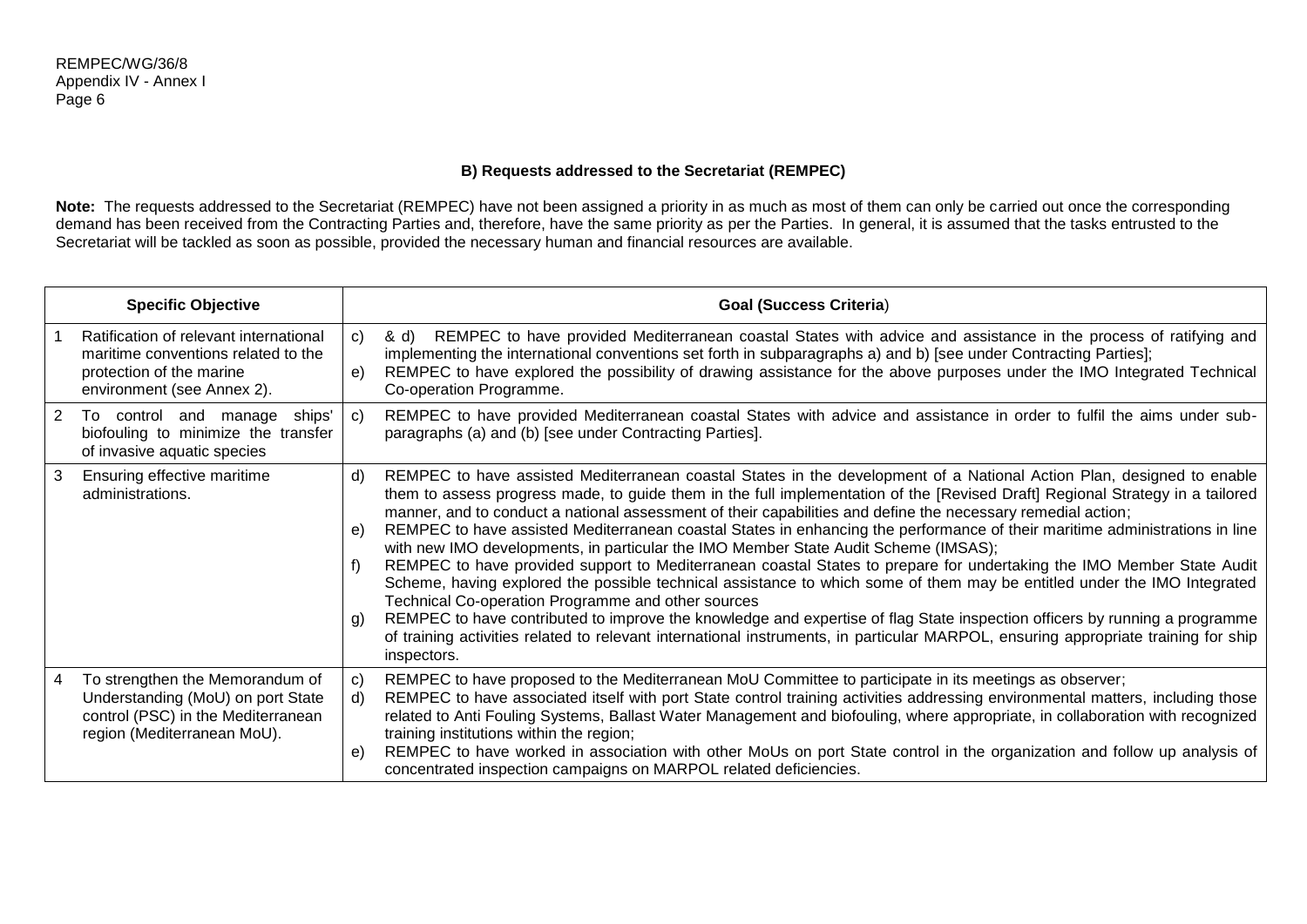| 5              | Provision of reception facilities in<br>ports.                                                             | h)                       | REMPEC to have provided well-structured advice assessing the type, specifications and capacity of the equipment necessary<br>at major ports to efficiently and effectively handle shipboard residues and mixtures, as well as guidelines or sample form of<br>operational plans, taking into account the latest edition of the IMO Comprehensive Manual on Port Reception Facilities, the<br>IMO Guide to Good Practice for Port Reception Facility Providers and Users and the new requirements incorporated since<br>2005 in the relevant mandatory instruments, to assist Contracting Parties in the accomplishment of this objective;<br>REMPEC to have contributed to the implementation of the Regional Plan on Marine Litter Management, as deemed<br>appropriate, in particular for the preparation of specific guidelines to determine the application of charges at reasonable costs<br>for the use of port reception facilities or, where appropriate, the application of a No-Special-Fee system, in consultation with<br>various relevant regional and global institutions and initiatives. |
|----------------|------------------------------------------------------------------------------------------------------------|--------------------------|----------------------------------------------------------------------------------------------------------------------------------------------------------------------------------------------------------------------------------------------------------------------------------------------------------------------------------------------------------------------------------------------------------------------------------------------------------------------------------------------------------------------------------------------------------------------------------------------------------------------------------------------------------------------------------------------------------------------------------------------------------------------------------------------------------------------------------------------------------------------------------------------------------------------------------------------------------------------------------------------------------------------------------------------------------------------------------------------------------|
|                | Delivery of ship generated wastes.                                                                         | C)                       | REMPEC to have provided advice on the subject.                                                                                                                                                                                                                                                                                                                                                                                                                                                                                                                                                                                                                                                                                                                                                                                                                                                                                                                                                                                                                                                           |
| $\overline{7}$ | Improved follow-up of pollution<br>events as well as monitoring and<br>surveillance of illicit discharges. | C)<br>d)<br>e)<br>g)     | REMPEC to have analysed, as far as practical, through direct correspondence with the Contracting Parties, the reasons<br>behind the past poor record of compliance with this objective by many Contracting Parties;<br>REMPEC to have organized and participated in any new activities on this issue where the Centre is requested to play a role;<br>REMPEC to have facilitated the organization of regular coordinated or individual aerial surveillance operation for illicit ship<br>pollution discharges;<br>REMPEC to have explored the possible extension to all Contracting Parties to the Barcelona Convention and to REMPEC of<br>the CleanSeaNet services offered by EMSA;<br>REMPEC to have to cooperate with other Regional Agreements and EMSA.                                                                                                                                                                                                                                                                                                                                            |
| 8              | To improve the level of enforcement<br>and of the prosecution of discharge<br>offenders.                   | $\mathbf{C}$<br>d)<br>e) | REMPEC to have provided support to Contracting Parties, and to have acted as the Secretariat of MENELAS and reported on<br>its activities to the Contracting Parties at each of their Ordinary Meetings;<br>REMPEC to have maintained the MENELAS information system;<br>REMPEC to have collaborated with the UNEP/MAP Secretariat to further explore possible synergies with the Regional Seas<br>framework.                                                                                                                                                                                                                                                                                                                                                                                                                                                                                                                                                                                                                                                                                            |
| 9              | To reduce the pollution generated<br>by pleasure craft activities.                                         | C)<br>d)                 | REMPEC to have assisted Mediterranean States in the implementation of the Guidelines concerning Pleasure Craft Activities<br>and the Protection of the Marine Environment in the Mediterranean;<br>REMPEC to have to keep a record of the relevant reports sent by the Contracting Parties and to have submitted periodical<br>synthetic reports to the relevant meetings of the Contracting Parties.                                                                                                                                                                                                                                                                                                                                                                                                                                                                                                                                                                                                                                                                                                    |
|                | 10 Reduced risk of collisions by<br>establishing Ship's Routeing<br>Systems.                               | C)<br>d)                 | REMPEC to have assisted Contracting Parties, either individually or collectively, in the identification of possible sea areas<br>where a routeing system might be deemed necessary and in the preparation of the relevant documentation to initiate the<br>process at IMO<br>REMPEC to have supported Contracting Parties in their efforts toward the establishment of Marine Spatial Plans.                                                                                                                                                                                                                                                                                                                                                                                                                                                                                                                                                                                                                                                                                                             |
|                | 11 Improved control of maritime traffic                                                                    | C)                       | REMPEC to have negotiated, on behalf of Contracting Parties, with appropriate organizations and agencies the international<br>financial assistance required to establish the regime referred to in sub-paragraph a) of this specific objective;                                                                                                                                                                                                                                                                                                                                                                                                                                                                                                                                                                                                                                                                                                                                                                                                                                                          |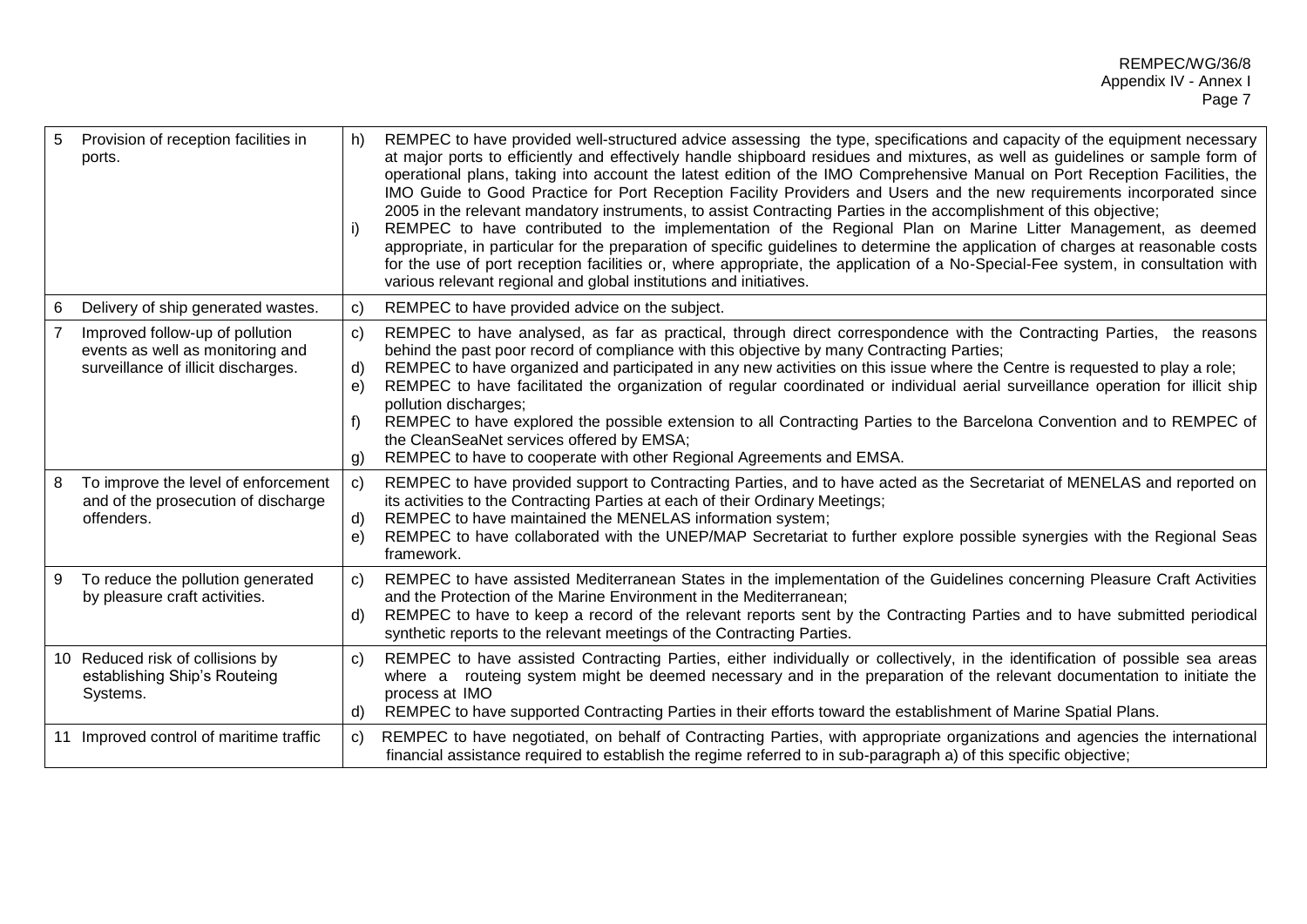|           | 12 Identification of Particularly<br>Sensitive Sea Areas (PSSAs).                                                                                                                                                                       | b)<br>C)<br>d)                          | REMPEC to have initiated the process of identification of those areas which, after examination by the REMPEC Focal Points,<br>could be proposed for designation as PSSAs taking also into account, where appropriate, possible synergies with actions<br>undertaken on the establishment of MSPs referred to under Specific Objective 10;<br>REMPEC to have assisted Mediterranean coastal States to conduct the necessary studies and to prepare the relevant<br>submissions to IMO for the designation of PSSAs;<br>REMPEC to have explored the possibility of obtaining assistance for the above purposes under the IMO Integrated Technical<br>Co-operation Programme.                                                                                                                                                                                                                                                                                                     |
|-----------|-----------------------------------------------------------------------------------------------------------------------------------------------------------------------------------------------------------------------------------------|-----------------------------------------|--------------------------------------------------------------------------------------------------------------------------------------------------------------------------------------------------------------------------------------------------------------------------------------------------------------------------------------------------------------------------------------------------------------------------------------------------------------------------------------------------------------------------------------------------------------------------------------------------------------------------------------------------------------------------------------------------------------------------------------------------------------------------------------------------------------------------------------------------------------------------------------------------------------------------------------------------------------------------------|
| by ships. | 13 Reduction of marine noise caused                                                                                                                                                                                                     | b)                                      | REMPEC to have provided Mediterranean coastal States with advice and assistance in order to fulfil this specific objective.                                                                                                                                                                                                                                                                                                                                                                                                                                                                                                                                                                                                                                                                                                                                                                                                                                                    |
|           | 14 To establish procedures for<br>designation of places of refuge in<br>order to minimize the risk of<br>widespread pollution.                                                                                                          | $\mathsf{C}$                            | REMPEC to have provided assistance to countries to define procedures and draw up plans as specified in this specific<br>objective and to have assisted them in raising funds for that purpose, inter alia, from the IMO Integrated Technical Co-<br>operation Programme                                                                                                                                                                                                                                                                                                                                                                                                                                                                                                                                                                                                                                                                                                        |
|           | 15 To examine the possibility of<br>designating the Mediterranean Sea<br>or parts thereof as a SO <sub>x</sub> emission<br>control area, under MARPOL Annex<br>VI and effectively implement the<br>existing energy efficiency measures. | $\mathsf{d}$<br>e)<br>$f$ )<br>g)<br>h) | REMPEC to have prepared a study based on the input of Contracting Parties, aimed at assessing the feasibility of the<br>alternatives referred to in sub-paragraph a) of this specific objective;<br>REMPEC to have assisted Mediterranean coastal States, either individually or collectively, to prepare a submission to IMO<br>proposing the designation as a SOx ECA of an area o areas of the Mediterranean Sea;<br>REMPEC to have provided Contracting Parties with relevant information on possible future further measures for enhancing the<br>energy efficiency of international shipping;<br>REMPEC to have assessed existing data collection and reporting systems for fuel consumption of ships in the Mediterranean<br>region and carried out pilot studies on voluntary "Data Collection and Reporting";<br>REMPEC to have explored the possibility of obtaining assistance for the above purposes under the IMO Integrated Technical<br>Co-operation Programme. |
| distress. | 16 To ensure that adequate emergency<br>towing capacity is available<br>throughout the Mediterranean to<br>assist vessels, including tankers, in                                                                                        | b)<br>C)                                | REMPEC to have assisted Contracting Parties that so request in preparing and implementing the agreements referred to in<br>sub-paragraph a) of this specific objective.<br>REMPEC to have assessed the capability of Mediterranean coastal States in terms of emergency towing equipment and to<br>have provided support as requested.                                                                                                                                                                                                                                                                                                                                                                                                                                                                                                                                                                                                                                         |
|           | 17 To enhance the levels of pre-<br>positioned spill response equipment<br>under the direct control of<br>Mediterranean States.                                                                                                         | $\mathsf{C}$<br>d)<br>e)<br>f)          | REMPEC to have provided assistance to the States which so request in identifying the minimum required level of pre-<br>positioned State-controlled spill response equipment;<br>REMPEC to have disseminated to the Contracting Parties the information concerning the applicable ways of financing the<br>acquisition of such equipment and have assisted them in this regard, as necessary;<br>REMPEC to have maintained the regional information system and have kept updated the related inventory of the above<br>equipment;<br>REMPEC to have envisaged possible synergies to interconnect the Regional Information System (RIS) with CECIS and to<br>have facilitated the updating of these databases through an interconnected system.                                                                                                                                                                                                                                  |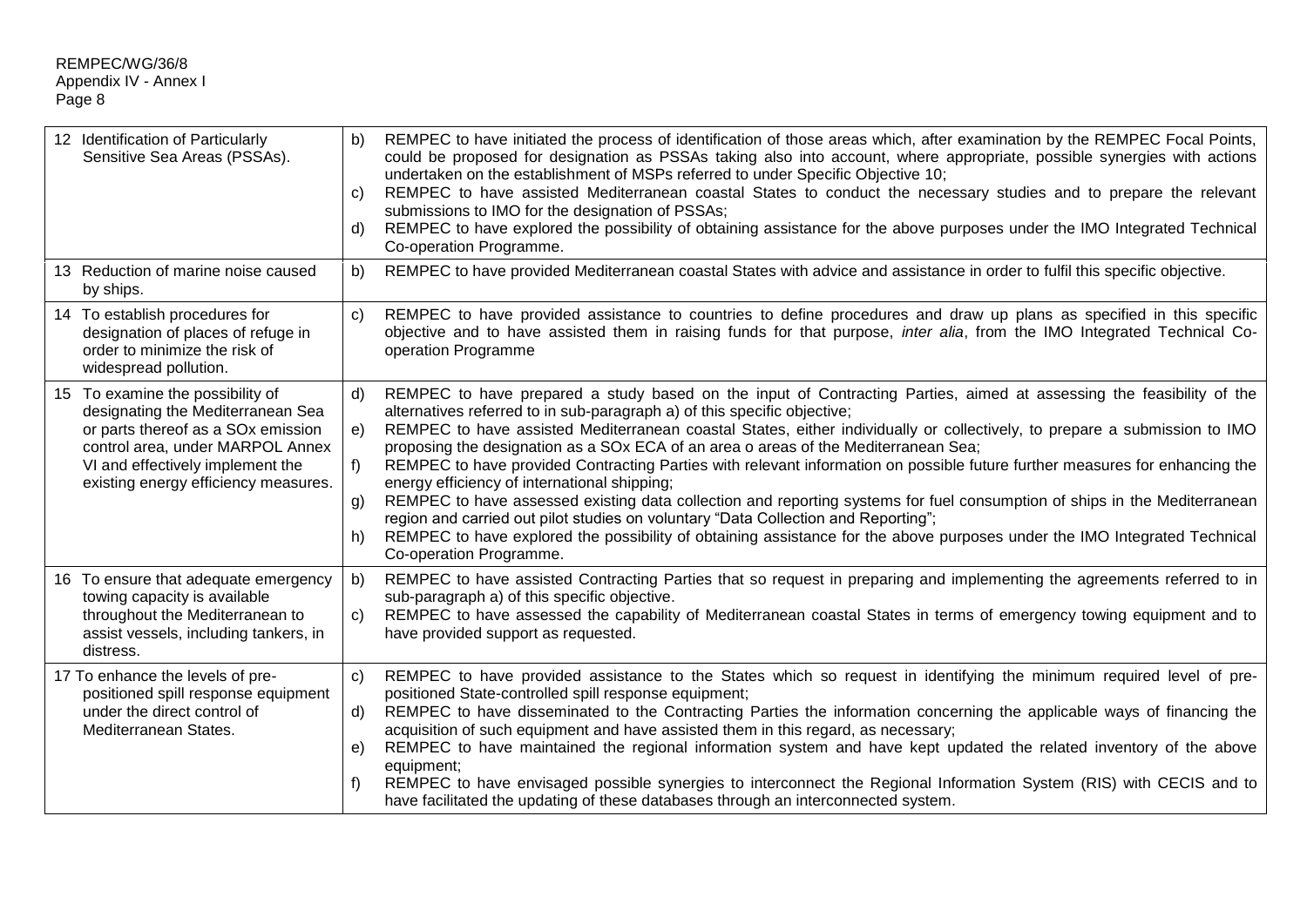| 18. To encourage the participation of the<br>regional scientific and technical<br>research<br>institutions<br>in<br>and<br>development activities<br>to<br>and<br>facilitate transfer of technology.                                                        | d)<br>e)<br>$f$ )<br>g)                    | REMPEC to have assisted regional institutions and industry in identifying fields of research in which there is a need for<br>enhancement of the state-of-the-art of spill preparedness and response technologies and techniques;<br>REMPEC to have assisted in the dissemination and exchange of results of national R&D activities and programmes;<br>REMPEC to have facilitated the participation of national and regional research institutions and industry in the relevant<br>international fora;<br>REMPEC to have cooperated with other Regional Agreements and EMSA under its relevant Action Plans.                                                                                                                                                                                                                                                                                                                                                                                                                                                                                                                                                                                                                      |
|-------------------------------------------------------------------------------------------------------------------------------------------------------------------------------------------------------------------------------------------------------------|--------------------------------------------|-----------------------------------------------------------------------------------------------------------------------------------------------------------------------------------------------------------------------------------------------------------------------------------------------------------------------------------------------------------------------------------------------------------------------------------------------------------------------------------------------------------------------------------------------------------------------------------------------------------------------------------------------------------------------------------------------------------------------------------------------------------------------------------------------------------------------------------------------------------------------------------------------------------------------------------------------------------------------------------------------------------------------------------------------------------------------------------------------------------------------------------------------------------------------------------------------------------------------------------|
| 19 To improve the quality, speed and<br>effectiveness of decision-making<br>process in case of marine pollution<br>incidents through the development<br>and introduction of technical and<br>decision support tools.                                        | e)<br>f)<br>g)<br>h)<br>i)                 | REMPEC to have revised and upgraded the existing, and to have developed and made available to the competent national<br>authorities of the Contracting Parties new, IT based decision support tools;<br>REMPEC to have facilitated the coordination and the implementation of the programme of work of the Mediterranean Technical<br><b>Working Group;</b><br>REMPEC to have explored possible interaction and capitalisation of decision support tools available at Mediterranean and<br>European levels;<br>REMPEC to have supported the development of a quality assurance programme for data reporting and collection in line with<br>the EcAp Monitoring Programme;<br>REMPEC to have integrated any developments on decision support tools under specific objectives 20, 21 and 22.                                                                                                                                                                                                                                                                                                                                                                                                                                        |
| 20 To increase as much as practical,<br>the level of knowledge in the field of<br>preparedness and response to<br>accidental marine pollution by oil<br>and other harmful substances.                                                                       | $\mathsf{d}$<br>e)<br>f)<br>g)<br>h)<br>i) | REMPEC to have assisted Contracting Parties in the development and implementation of their national training programme;<br>REMPEC to have delivered "Training of Trainers" courses, based in particular on the work developed under POSOW Projects;<br>REMPEC to have focused regional training courses on specific, highly specialized issues;<br>REMPEC to have taken into consideration the relevant model training courses updated by the IMO Sub-Committee on<br>Pollution Prevention and Response (PPR); other Regional Agreements, and EMSA under its relevant Action Plans;<br>REMPEC to have promoted the organisation of regular exercises to test national and sub-regional response capacity;<br>REMPEC to have explored the possibility of obtaining assistance for the above purposes under the IMO Integrated Technical<br>Co-operation Programme and to have mobilised other external resources and means.                                                                                                                                                                                                                                                                                                        |
| 21 To revise the existing<br>recommendations, principles and<br>guidelines, and to develop new<br>ones aimed at facilitating<br>international co-operation and<br>mutual assistance within the<br>framework of Prevention and<br><b>Emergency Protocol.</b> | e)<br>f)<br>g)<br>h)<br>i)                 | REMPEC to have compiled an inventory of the applicable national procedures governing the entry into, movement within and<br>exit from their territory of specialized personnel and equipment that might be provided as mutual assistance in case of<br>emergency, and to have prepared recommendations for improving those national procedures that could seriously hamper<br>providing such assistance;<br>REMPEC to have proposed for adoption to the Meetings of the Contracting Parties revised, updated and/or amended texts of<br>the relevant regional recommendations, principles and guidelines;<br>REMPEC to have proposed for adoption to the Meetings of the Contracting Parties new recommendations, principles and<br>guidelines, as necessary;<br>REMPEC to have cooperated with IMO, other Regional Agreements, EMSA under its relevant Action Plans and the Union Civil<br>Protection Mechanism, taking into account any new developments on international co-operation and mutual assistance;<br>REMPEC to have explored the possibility of obtaining assistance for the above purposes under the IMO Integrated Technical<br>Co-operation Programme, and to have mobilised other external resources and means. |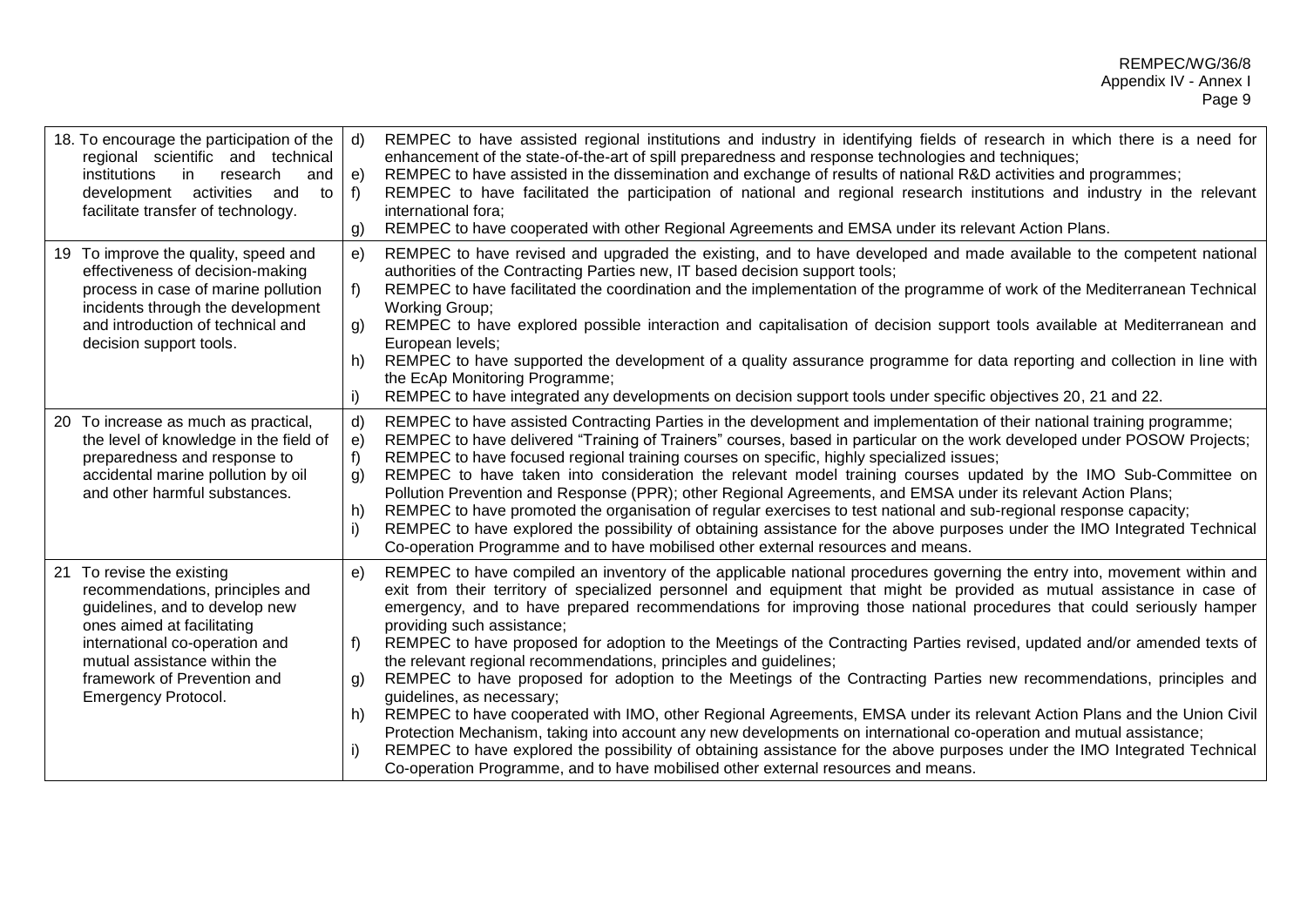| 22 To strengthen the capacity of<br>individual coastal States to respond<br>efficiently to marine pollution | C)            | REMPEC to have assisted Contracting Parties that have not yet adopted their national contingency plans or need to review<br>them to integrate HNS and/or offshore components, in the development or updating and implementation of national<br>preparedness and response systems;                                                                                                                                                                                                                                                                                                                                                                                                                                                                                                                                                                                                                                                                                                                                                                    |
|-------------------------------------------------------------------------------------------------------------|---------------|------------------------------------------------------------------------------------------------------------------------------------------------------------------------------------------------------------------------------------------------------------------------------------------------------------------------------------------------------------------------------------------------------------------------------------------------------------------------------------------------------------------------------------------------------------------------------------------------------------------------------------------------------------------------------------------------------------------------------------------------------------------------------------------------------------------------------------------------------------------------------------------------------------------------------------------------------------------------------------------------------------------------------------------------------|
| incidents through development of<br>sub-regional operational<br>agreements and contingency plan             | d)<br>e<br>g) | REMPEC to have facilitated the assessment of national contingency plans and national response systems, through self-<br>assessment or peer reviews to commensurate their response capacities with the existing oil and HNS spill risks from ships and<br>to have evaluated gaps between national plans in order to define appropriate actions to ensure the compatibility of operational<br>arrangements in view of the conclusion of bilateral and/or sub-regional agreements;<br>REMPEC to have assisted Contracting Parties in preparing sub-regional contingency plans and in drafting agreements on their<br>implementation;<br>REMPEC to have utilized advice and material which may be made available by other Regional Agreements, by EMSA under its<br>relevant Action Plans and by the Union Civil Protection Mechanism;<br>REMPEC to have explored the possibility of obtaining assistance for the above purposes under the IMO Integrated Technical<br>Co-operation Programme, and to have mobilised other external resources and means. |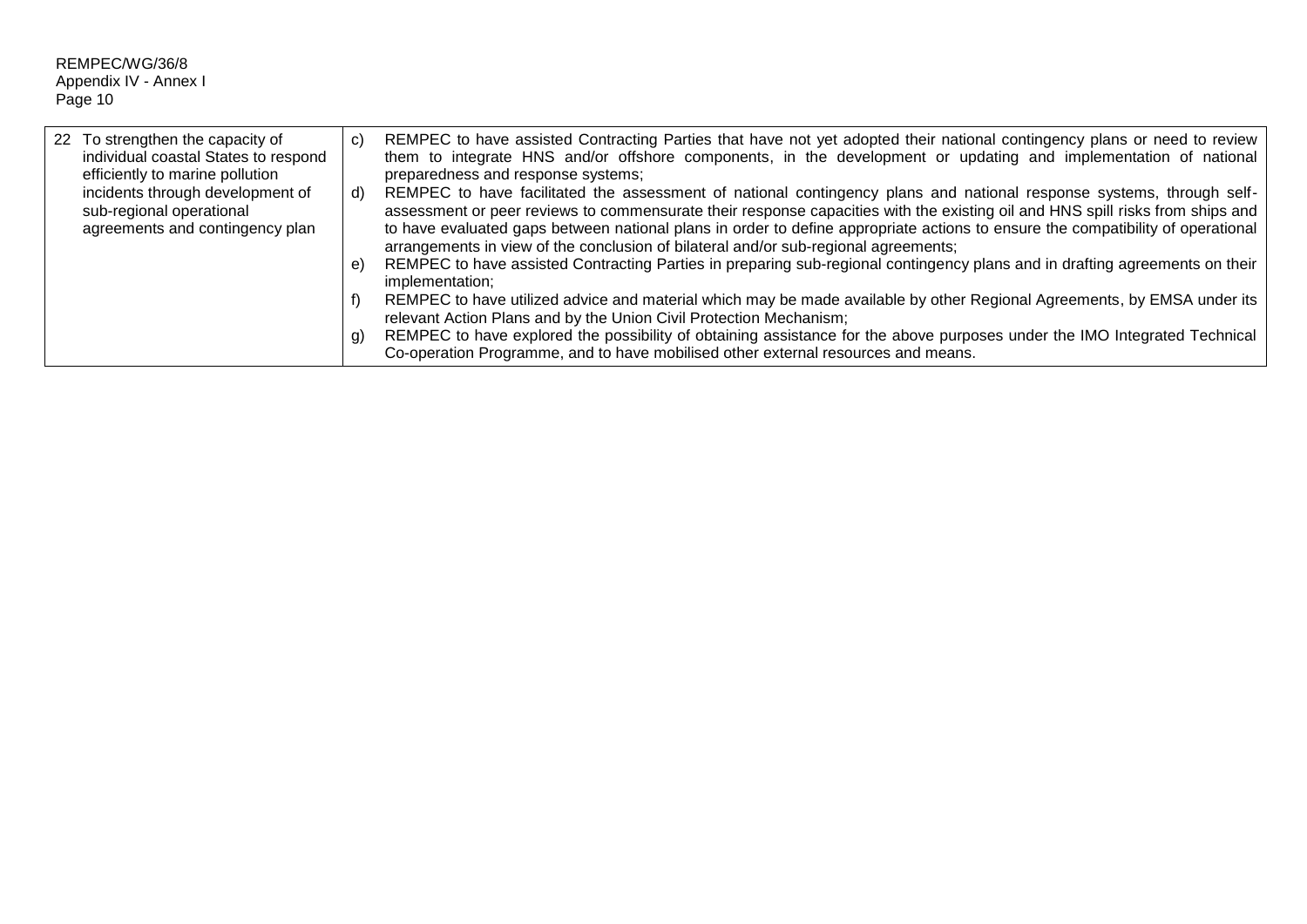## **ANNEX II**

### **LIST OF RELEVANT INTERNATIONAL CONVENTIONS AND EUROPEAN UNION LEGISLATION**

## **INTERNATIONAL CONVENTIONS AND OTHER MANDATORY INSTRUMENTS**

**Note:** The status of the Conventions and other mandatory instruments listed below corresponds to March 2015. In implementing the [Revised Draft] Regional Strategy, Contracting Parties and REMPEC should endeavour to apply the relevant instruments **as amended** at the time of implementation.

### **1. International Conventions dealing with maritime safety and prevention of pollution from ships:**

- the International Convention on Load Lines, 1966 (LL 1966);
- the Protocol of 1988 relating to the International Convention on Load Lines, 1966;
- the International Convention for the Safety of Life at Sea, 1974 (SOLAS 1974),
- the International Convention for the Prevention of Pollution from Ships, 1973, as amended by the Protocols of 1978 and 1997 relating thereto (MARPOL) and its Annexes;
- the International Convention on Standards of Training, Certification and Watchkeeping for Seafarers, 1978 as amended in 1995 (STCW 1995);
- the Convention on the International Regulations for Preventing Collisions at Sea, 1972 (COLREG 1972), as amended;
- the International Convention on Tonnage Measurement of Ships, 1969 (TONNAGE 1969);
- the International Convention on the Control of Harmful Antifouling Systems on Ships, 2001;
- the International Convention for the Control and Management of Ship's Ballast Water and Sediments, 2004;
- the Hong Kong International Convention for the Safe and Environmentally Sound Recycling of Ships, 2009;
- the 1996 London Protocol on Prevention of Pollution by Dumping of Wastes and Other Matter; and
- the ILO Merchant Shipping (Minimum Standards) Convention, 1976 (No. 147), and the Protocol of 1996 relating thereto.

## **2. International Conventions dealing with combating pollution:**

- the International Convention on Oil Pollution Preparedness, Response and Co-operation, 1990 (OPRC);
- the Protocol on Preparedness, Response and Co-operation to Pollution Incidents by Hazardous and Noxious Substances 2000 (OPRC-HNS Protocol);
- the International Convention relating to Intervention on the High Seas in Cases of Oil Pollution Casualties, 1969 (INTERVENTION 1969) and its Protocol relating to Intervention on the High Seas in Cases of Pollution by Substances other than Oil, 1973 (INTERVENTION PROTOCOL 1973);
- the International Convention on Salvage, 1989 (SALVAGE 1989); and
- the Nairobi International Convention on the Removal of Wrecks, 2007.

## **3. International Conventions dealing with liability and compensation for pollution damage:**

- the International Convention on Civil Liability for Oil Pollution Damage, 1992 (CLC 1992);
- the International Convention on the Establishment of an International Fund for Compensation for Oil Pollution Damage, 1992 (FUND 1992);
- the Protocol on the Establishment of a Supplementary Fund for Oil Pollution Damage, 2003;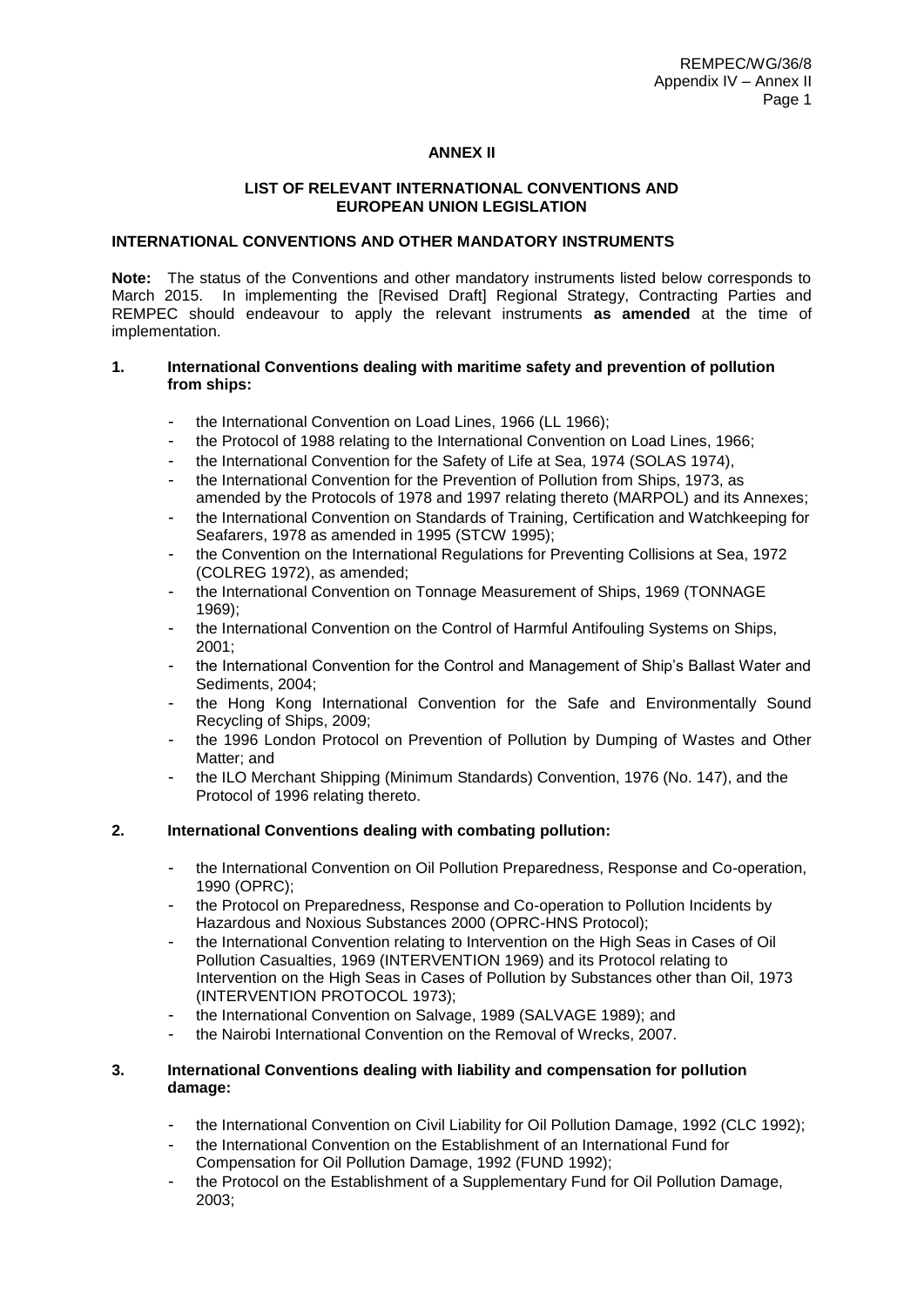- the Protocol of 1996 to amend the Convention on Limitation of Liability for Maritime Claims, 1976;
- the International Convention on Civil Liability for Bunker Oil Pollution Damage, 2001; and
- the 2010 Protocol to the International Convention on Liability and Compensation for Damage in Connection with the Carriage of Hazardous and Noxious Substances by Sea, 1996.

## **RELEVANT EUROPEAN UNION LEGISLATION**

Directive 2005/33/EC of the European Parliament and of the Council of 6 July 2005 amending Council Directive 1999/32/EC of 26 April 1999 relating to a reduction in the sulphur content of certain liquid fuels *(OJ L 191 of 22.7.2005)* 

Directive 2008/56/EC of the European Parliament and of the Council of 17 June 2008 establishing a framework for community action in the field of marine environmental policy (Marine Strategy Framework Directive) *(OJ L 164 of 25.06.2008)*

Directive 2009/15/EC of the European Parliament and of the Council of 23 April 2009 on common rules and standards for ship inspection and survey organisations and for the relevant activities of maritime administrations (Text with EEA relevance) *(OJ L 131 of 28.5.2009)*

Directive 2009/16/EC of the European Parliament and of the Council of 23 April 2009 on port State control (OJ L 131 of 28.5.2009) amended by:

- *Directive 2013/38/EU of the European Parliament and of the Council, of 12 August 2013 (OJ L 218 of 14.8.2013); and*
- *Regulation (EU) n° 1257/2013 of the European Parliament and of the Council, of 20 November 2013 (OJ L 330 of 10.12.2013).*

Directive 2009/17/EC of the European Parliament and of the Council of 23 April 2009 amending Directive 2002/59/EC establishing a Community vessel traffic monitoring and information system *(OJ L 131 of 28.5.2009)*

Commission Directive 96/40/EC, of 25 June 1996, establishing a common model for an identity card for inspectors carrying out port State control (*OJ L 196 of 7.8.1996)*

Regulation (EC) n° 336/2006 of the European Parliament and of the Council of 15 February 2006 on the implementation of the International Safety Management Code within the Community and repealing Council Regulation (EC) No 3051/95 *(OJ L 64 of 4.3.2006)*

Directive 2014/89/EU of the European Parliament and of the Council establishing a framework for maritime spatial planning, which should be transposed, by 2016, by EU Member States in view of the establishment of their Maritime Spatial Plans (MSP) by 2021 (*OJ L 257 of 28.8.2014)*

Directive 2014/90/EU of the European Parliament and of the Council of 23 July 2014 on marine equipment and repealing Council Directive 96/98/EC *(OJ L 257 of 28.8.2014)*

Directive 99/95/EC of the European Parliament and of the Council of 13 December 1999 concerning the enforcement of provisions in respect of seafarers' hours of work on board ships calling at Community ports *(OJ L 14 of 20.1.2000)*

Directive 2000/59/EC of the European Parliament and of the Council of 27 November 2000 on port reception facilities for ship-generated waste and cargo residues (*OJ L 332 of 28.12.2000)*, amended by:

*- Commission Directive 2002/84/EC, of 5 November 2001 (OJ L 324 of 29.11.2002);*

*- Commission Directive 2007/71/EC, of 13 December 2007 (OJ L 329 of 14.12.2007); and*

*- Regulation (EC) n° 1137/2008, of 22 October 2008 (OJ L 311 of 21.11.2008).*

Directive 2008/106/EC of the European Parliament and of the Council of 19 November 2008 on the minimum level of training of seafarers (recast) *(OJ L 323, 3.12.2008)*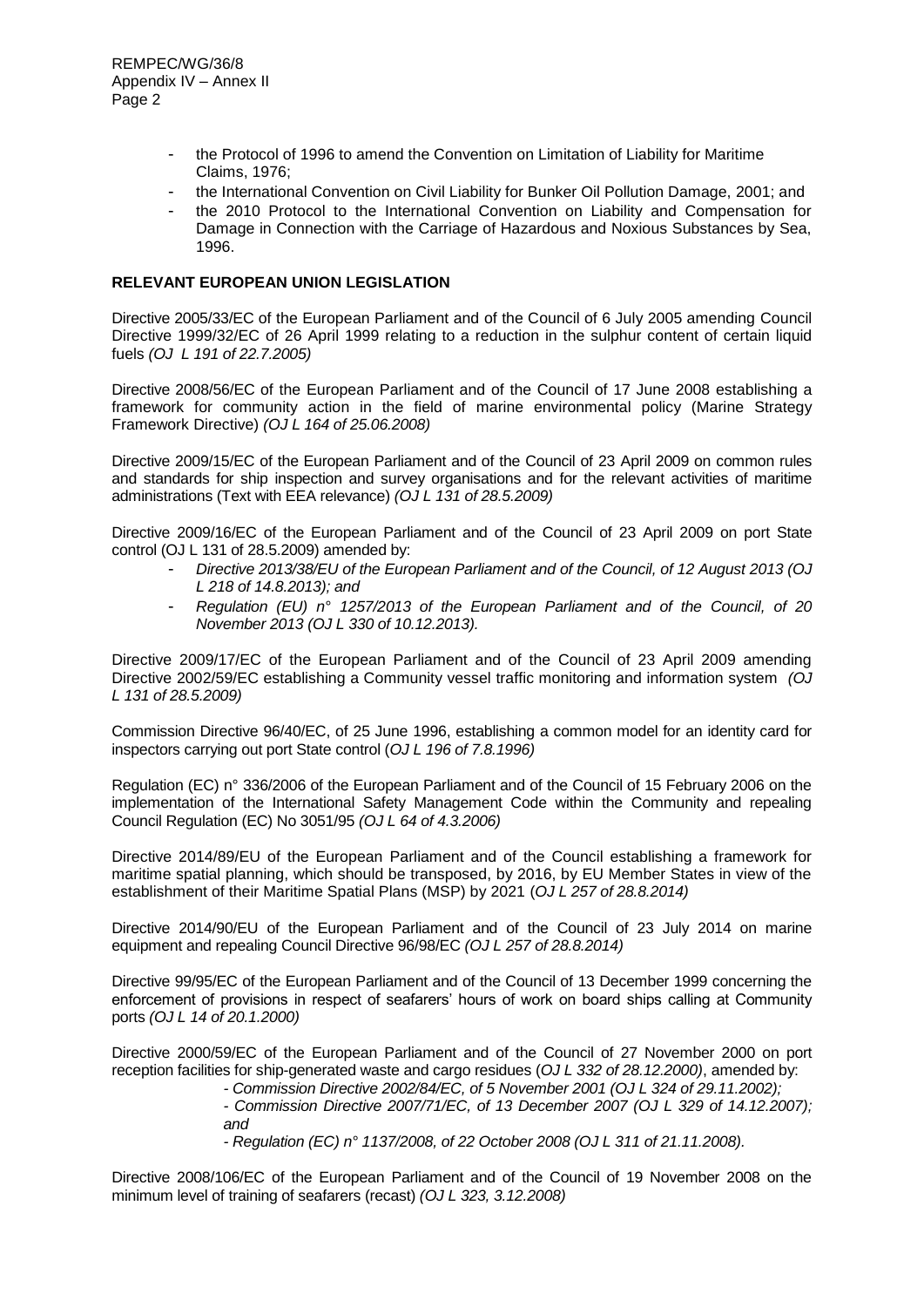Directive 2001/96/EC of the European Parliament and the Council of 4 December 2001 establishing harmonised requirements and procedures for the safe loading and unloading of bulk carriers *(OJ L 13 of 16.1.2002)*, amended by:

> *- Commission Directive 2002/84/EC, of 5 November 2001 (OJ L 324 of 29.11.2002); and - Regulation (EC) n° 1137/2008, of 22 October 2008 (OJ L 311 of 21.11.2008).*

Regulation (EU) n° 530/2012 of the European Parliament and of the Council of 13 June 2012 on the accelerated phasing-in of double-hull or equivalent design requirements for single-hull oil tankers *(OJ L 172 of 30.6.2012)*

Directive 2002/59/EC of the European Parliament and the Council of 27 June 2002 establishing a Community vessel traffic monitoring and information system and repealing Council Directive 93/75/EEC *(OJ L 208 of 5.8.2002),*amended by:

- *- Directive 2009/17/EC, of 23 April 2009 (OJ L 131 of 28.5.2009);*
- *- Directive 2009/18/EC, of 23 April 2009 (OJ L 131 of 28.5.2009);*
- *- Commission Directive 2011/15/EU, of 23 February 2011 (OJ L 49 of 24.2.2011); and*
- *- Commission Directive 2014/100/EU, of 28 October 2014 (OJ L 308 of 29.10.2014).*

Regulation (EC) n° 1406/2002 of the European Parliament and of the council of 27 June 2002 establishing a European Maritime Safety Agency (*OJL 208, 05.08.2002)*, amended by:

*- Regulation (EC) n° 1644/2003, of the European Parliament and of the Council of 22 July 2003 (OJ L 245 of 29.09.2003);*

*- Regulation (EC) n° 724/2004, of the European Parliament and of the Council of 31 March 2004 amending Regulation (EC) No 1406/2002 (OJL 123 of 29.04.2004);*

- *- Regulation (EC) n° 1891/2006, of 18 December 2006 (OJ L 394 of 30.12.2006); and*
- *- Regulation (EU) n° 100/2013 of 15 January 2013 (OJ L 39 of 09.2.2013).*

Council Decision (2002/762/EC) of 19 September 2002 authorising the Member States, in the interest of the Community, to sign, ratify or accede to the International Convention on Civil Liability for Bunker Oil Pollution Damage, 2001 (the Bunkers Convention) *(OJ L 256 of 25.09.2002)*

Regulation (EC) *n°* 2099/2002 of the European Parliament and of the Council of 5 November 2002 establishing a Committee on Safe Seas and Prevention of Pollution from Ships (COSS) and amending the Regulations on maritime safety and prevention of pollution from ships (*OJ L 324 of 29.11.2002)*, amended by:

- *- Commission Regulation (EC) n° 415/2004, of 5 March 2004 (OJ L 68 of 06.03.2004);*
- *- Commission Regulation (EC) n° 93/2007, of 30 January 2007 (OJ L 22 of 31.1.2007);*
	- *- Regulation (EC) n° 596/2009, of 18 June 2009 (OJ L 188 of 18.7.2009); and*
- *- Regulation (EU) n° 530/2012, of 13 June 2012 (OJ L 172 of 30.6.2012).*

Directive 2002/84/EC of the European Parliament and of the Council of 5 November 2002 amending the Directives on maritime safety and the prevention of pollution from ships (*OJ L 324 of 29.11.2002),*amended by:

- *- Directive 2008/106/EC, of 19 November 2008 (OJ L 323 of 3.12.2008);*
- *- Directive 2009/45/EC, of 6 May 2009 (OJ L 163 of 25.6.2009); and*
- *- Directive 2014/90/EU, of 23 July 2014 (OJ L 257 of 28.8.2014).*

Council Decision (2002/971/EC) of 18 November 2002 authorising the Member States, in the interest of the Community, to ratify or accede to the International Convention on Liability and Compensation for Damage in Connection with the Carriage of Hazardous and Noxious Substances by Sea, 1996 (the HNS Convention) *(OJ L 337 of 13.12.2002)*

Regulation (EC) *n°* 782/2003 of the European Parliament and of the Council of 14 April 2003 on the prohibition of organotin compounds on ships (*OJ L 115 of 9.5.2003),*amended by:

*- Commission Regulation (EC) n° 536/2008, of 13 June 2008 (OJ L 156 of 14.06.2008) and*

*- Regulation (EC) n° 219/2009, of 11 March 2009 (OJ L 87 of 31.3.2009).*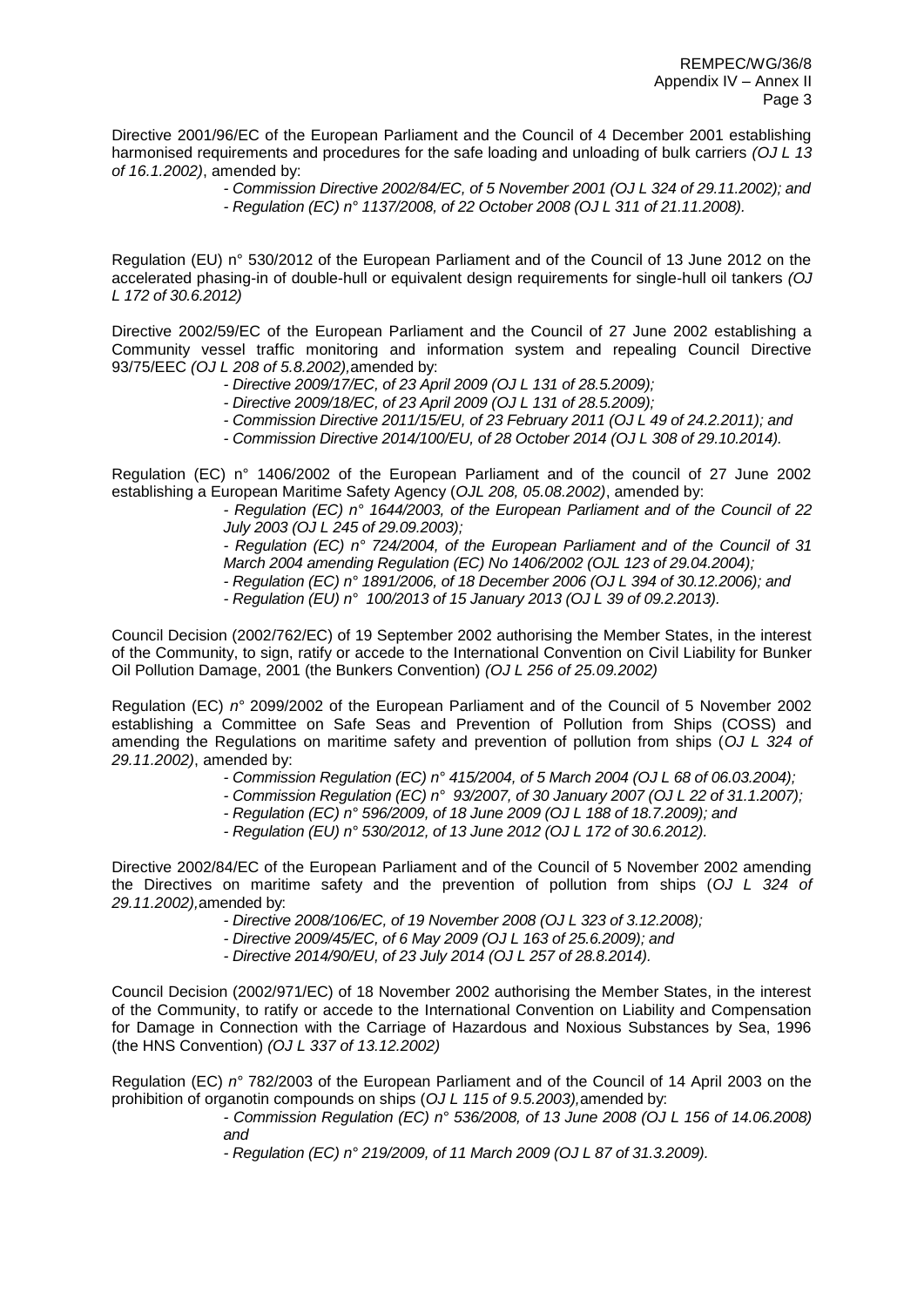Council Decision (2004/246/EC) of 2 March 2004 authorising the Member States to sign, ratify or accede to, in the interest of the European Community, the Protocol of 2003 to the International Convention on the Establishment of an International Fund for Compensation for Oil Pollution Damage, 1992, and authorising Austria and Luxembourg, in the interest of the European Community, to accede to the underlying instruments *(OJ L 78 of 16.3.2004),* amended by:

*- Council Decision (2004/664/EC), of 24 September 2004 (OJ L 303 of 30.9.2004)*

Directive 2012/33/EU of the European Parliament and of the Council of 21 November 2012 amending Council Directive 1999/32/EC as regards the sulphur content of marine fuels (L 327/1 of 27.11.2012)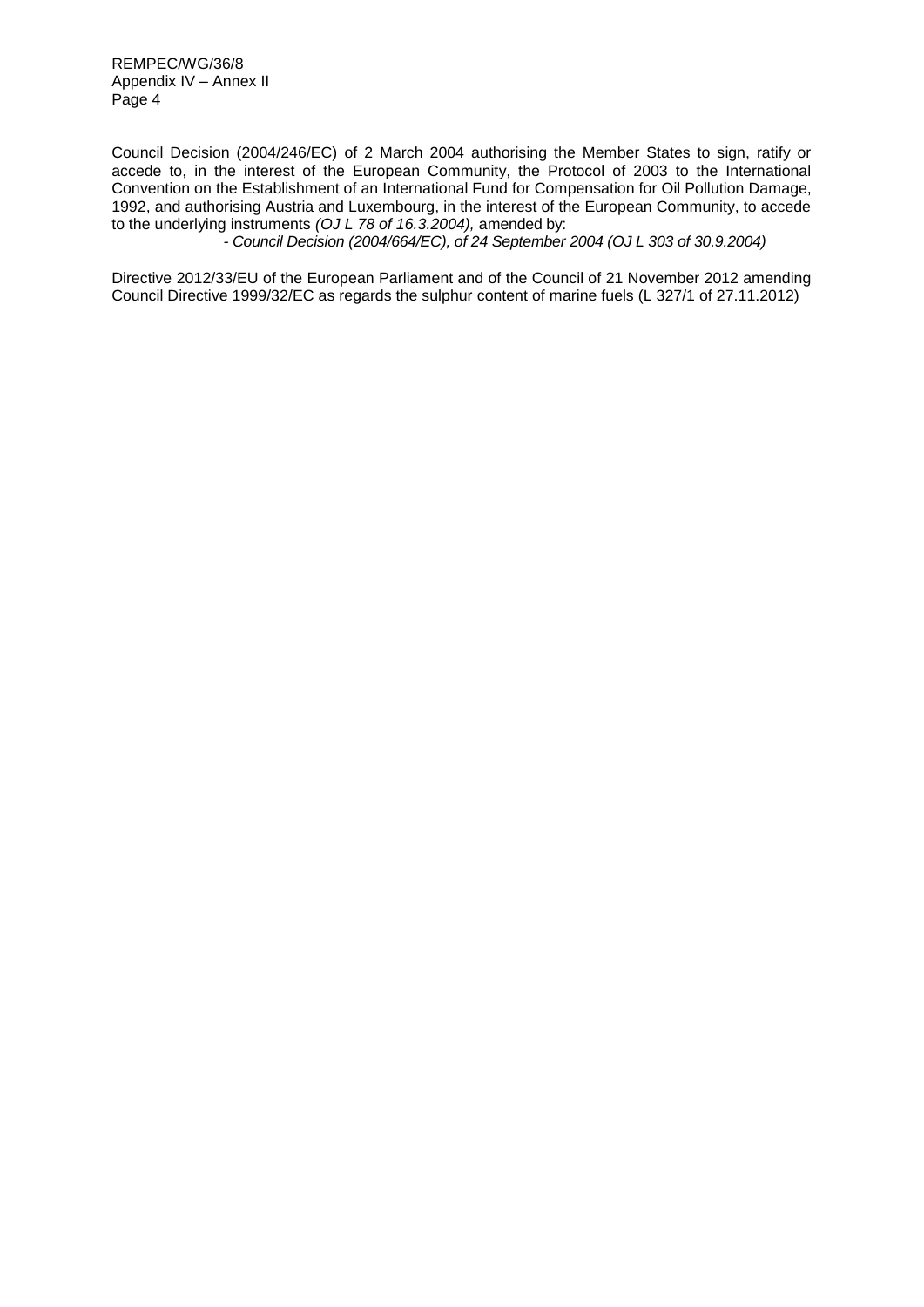### **ANNEX III**

### **[REVISED DRAFT] REGIONAL STRATEGY FOR PREVENTION OF AND RESPONSE TO MARINE POLLUTION FROM SHIPS 2016-2021**

#### **Draft estimated cost of implementation of the [Revised Draft] Regional Strategy**

#### **Notes:**

- 1. The cost estimations tabulated below have been assessed on the basis of the Draft estimation of required means for the implementation of the Mediterranean Offshore Action Plan and drawing from data and assumptions made in the 2005 Study Concerning the Estimate of Costs of the Implementation of the Regional Strategy for Prevention of and Response to Marine Pollution from Ships in the Mediterranean. The estimated costs represent **rough estimates** and, therefore, should not be taken as representing a proper implementation budget which, if required, should be undertaken as a separate exercise.
- 2. The estimated means required by the Secretariat (REMPEC) assume that the Centre is adequately staffed. The implementation of the [Revised Draft] Regional Strategy should require additional dedicated staff, preferably funded through a project or external donors, or a succession of officers seconded by the States. The present estimated cost of implementation of the [Revised Draft] Regional Strategy does not include the cost related to any additional staff.
- 3. Where the activity concerned is deemed to be part of the Administration's or REMPEC's habitual responsibilities, once the additional staff have been engaged, the estimated cost is given as **nil**.
- 4. No attempt has been made to quantify the cost of providing adequate port reception facilities as this will vary greatly from country to country and depends on many variables (reference may be made to the Study concerning the estimate of costs of the implementation of the regional strategy for prevention of and response to marine pollution from ships in the Mediterranean - REMPEC/WG.25/6).
- 5. The services of external expert consultants and the holding of regional seminars and training activities have been considered necessary for the timely and thorough implementation of specific objectives 3, 5, 6, 9, 12, 14, 15, 17, 19, 20 and 21.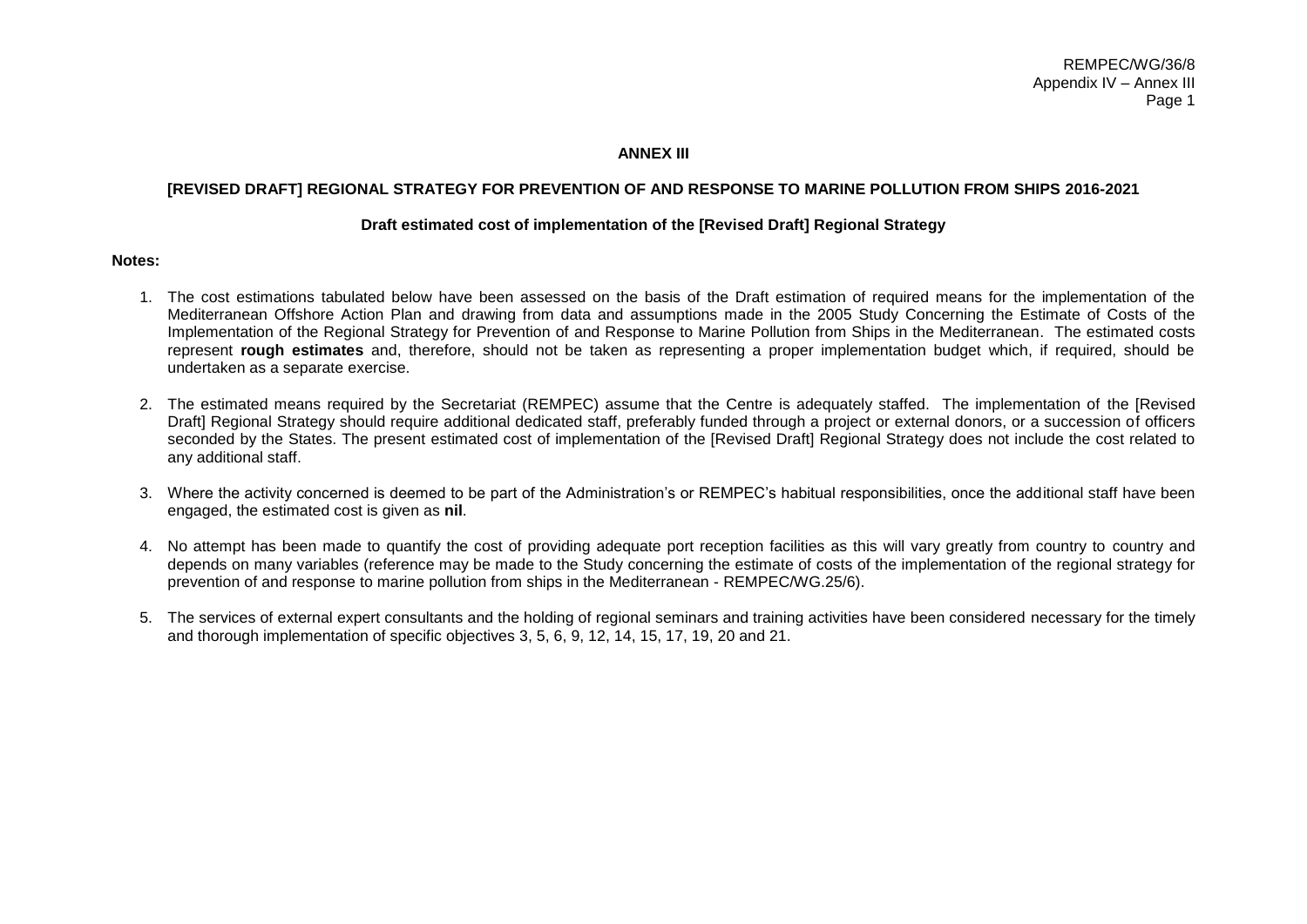| <b>SPECIFIC OBJECTIVE</b>                                                                                                        | <b>ACTIVITY</b>                                                                                                                                                                                                                                                                                                                                                                                                                                                                                                           | <b>MEANS REQUIRED</b>                                                            | <b>ESTIMATED</b><br><b>ADDITIONAL</b><br><b>COST</b><br>(EURO) |
|----------------------------------------------------------------------------------------------------------------------------------|---------------------------------------------------------------------------------------------------------------------------------------------------------------------------------------------------------------------------------------------------------------------------------------------------------------------------------------------------------------------------------------------------------------------------------------------------------------------------------------------------------------------------|----------------------------------------------------------------------------------|----------------------------------------------------------------|
| <b>Ratification of relevant</b><br>international maritime conventions<br>related to the protection of the<br>marine environment. | Contracting Parties to ratify and implement, with high priority, the<br>a)<br>MARPOL Convention and its six annexes, to ensure their<br>transposition into national law, placing special emphasis on revised<br>Annex V (Regulations for the prevention of pollution by garbage from<br>ships) and Annex VI (Regulations for the prevention of air pollution<br>from ships) as amended, and to co-operate through REMPEC to<br>ensure full compliance with its provisions                                                 | Appropriate action by the<br>maritime administration                             | Nil                                                            |
|                                                                                                                                  | Contracting Parties to ratify and implement, with high priority, other<br>b)<br>IMO relevant international conventions and to ensure their<br>transposition into national law by the same time and full compliance<br>with their provisions                                                                                                                                                                                                                                                                               | Appropriate action by the<br>maritime administration                             | Nil                                                            |
|                                                                                                                                  | The Secretariat to provide Mediterranean coastal States, which so<br>C)<br>request, with advice and assistance in order to meet the priorities set<br>forth in sub-paragraphs (a) and (b) above                                                                                                                                                                                                                                                                                                                           | Staff time.                                                                      | Nil                                                            |
|                                                                                                                                  | The Secretariat to assist Mediterranean coastal States, which so<br>d)<br>request, in their efforts to ratify and implement the International<br>Convention for the Control and Management of Ships' Ballast Water<br>and sediments, 2004, in conjunction with the implementation of the<br>Mediterranean Strategy on Ships' Ballast Water Management and of<br>the GloBallast Partnerships Project in the Mediterranean in<br>collaboration with the Regional Activity Centre for Specially<br>Protected Areas (RAC/SPA) | Staff time                                                                       | Nil                                                            |
|                                                                                                                                  | The Secretariat to explore the possibility of drawing assistance for<br>e)<br>the above purposes under the IMO Integrated Technical Co-<br>operation Programme                                                                                                                                                                                                                                                                                                                                                            | Staff time                                                                       | Nil                                                            |
| 2 To control and manage ships'<br>biofouling to minimize the transfer of<br>invasive aquatic species.                            | Contracting Parties to apply, with medium priority, the 2011<br>a)<br>Guidelines for the control and management of ships' biofouling to<br>minimize the transfer of invasive aquatic species when adopting<br>measures to minimize the risk of introducing such species via<br>biofouling, and report to IMO on any experience gained in their<br>implementation                                                                                                                                                          | Appropriate action by the<br>maritime administration, with<br>additional support | Nil                                                            |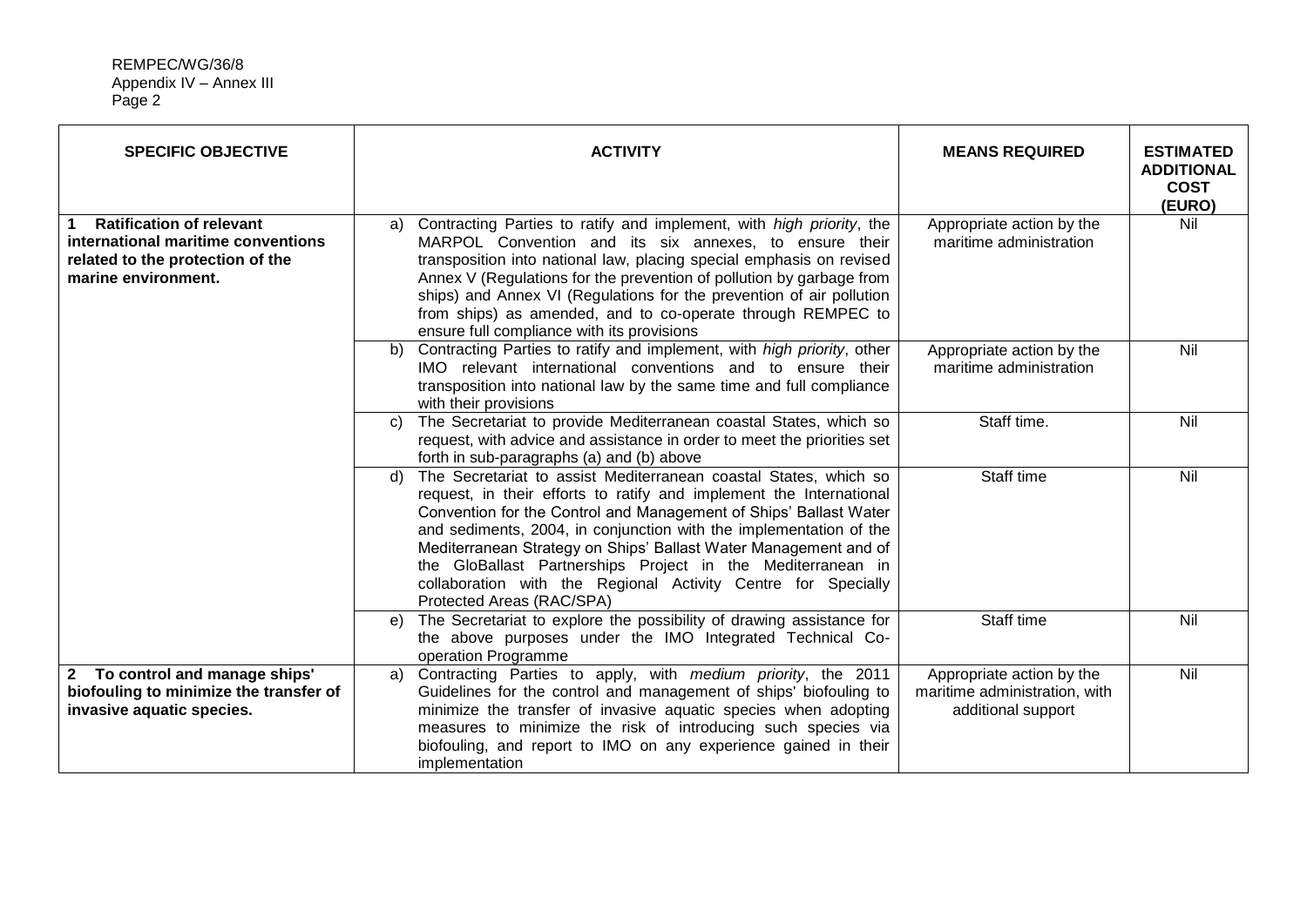| <b>SPECIFIC OBJECTIVE</b>                              | <b>ACTIVITY</b>                                                                                                                                                                                                                                                                                                                                                                                                                                                                                                                                        | <b>MEANS REQUIRED</b>                                | <b>ESTIMATED</b><br><b>ADDITIONAL</b><br><b>COST</b><br>(EURO) |
|--------------------------------------------------------|--------------------------------------------------------------------------------------------------------------------------------------------------------------------------------------------------------------------------------------------------------------------------------------------------------------------------------------------------------------------------------------------------------------------------------------------------------------------------------------------------------------------------------------------------------|------------------------------------------------------|----------------------------------------------------------------|
|                                                        | Contracting Parties to disseminate the Guidelines to the shipping<br>b)<br>industry and other interested parties, and request them to cooperate<br>in minimizing the risks involved                                                                                                                                                                                                                                                                                                                                                                    | Ditto.                                               | Nil                                                            |
|                                                        | the Secretariat to provide Mediterranean coastal States, which so<br>C)<br>request, with advice and assistance in order to fulfil the aims under<br>sub-paragraphs (a) and (b) above                                                                                                                                                                                                                                                                                                                                                                   | Staff time                                           | Nil                                                            |
| <b>Ensuring effective maritime</b><br>administrations. | Contracting Parties to prepare, with high priority and seeking the<br>a)<br>assistance of REMPEC if necessary, National Action Plans (NAP) to<br>enable them to assess progress made, to guide them in the full                                                                                                                                                                                                                                                                                                                                        | Appropriate action by the<br>maritime administration | Nil                                                            |
|                                                        | implementation of the [Revised Draft] Regional Strategy in a tailored<br>manner, and to conduct a national assessment of their capabilities<br>and define the necessary remedial action                                                                                                                                                                                                                                                                                                                                                                | Regional seminar                                     | 75,000 <sup>20</sup>                                           |
|                                                        | Mediterranean coastal States, with <i>high priority</i> , to enhance, on the<br>b)<br>basis of the National Action Plan (NAP) mentioned above, the<br>performance of their maritime administrations by conducting a self-<br>assessment of their capabilities and performance in giving full and<br>complete effect to MARPOL and other applicable conventions, by<br>using the guidance set out in the relevant IMO Resolution dealing<br>with the self-assessment of flag State performance and other<br>relevant IMO recommendations and guidelines | Ditto.                                               | Nil                                                            |

<sup>&</sup>lt;sup>20</sup> Estimated cost of a two-day seminar held in Malta, with two participants per country in attendance plus the help of an external expert consultant.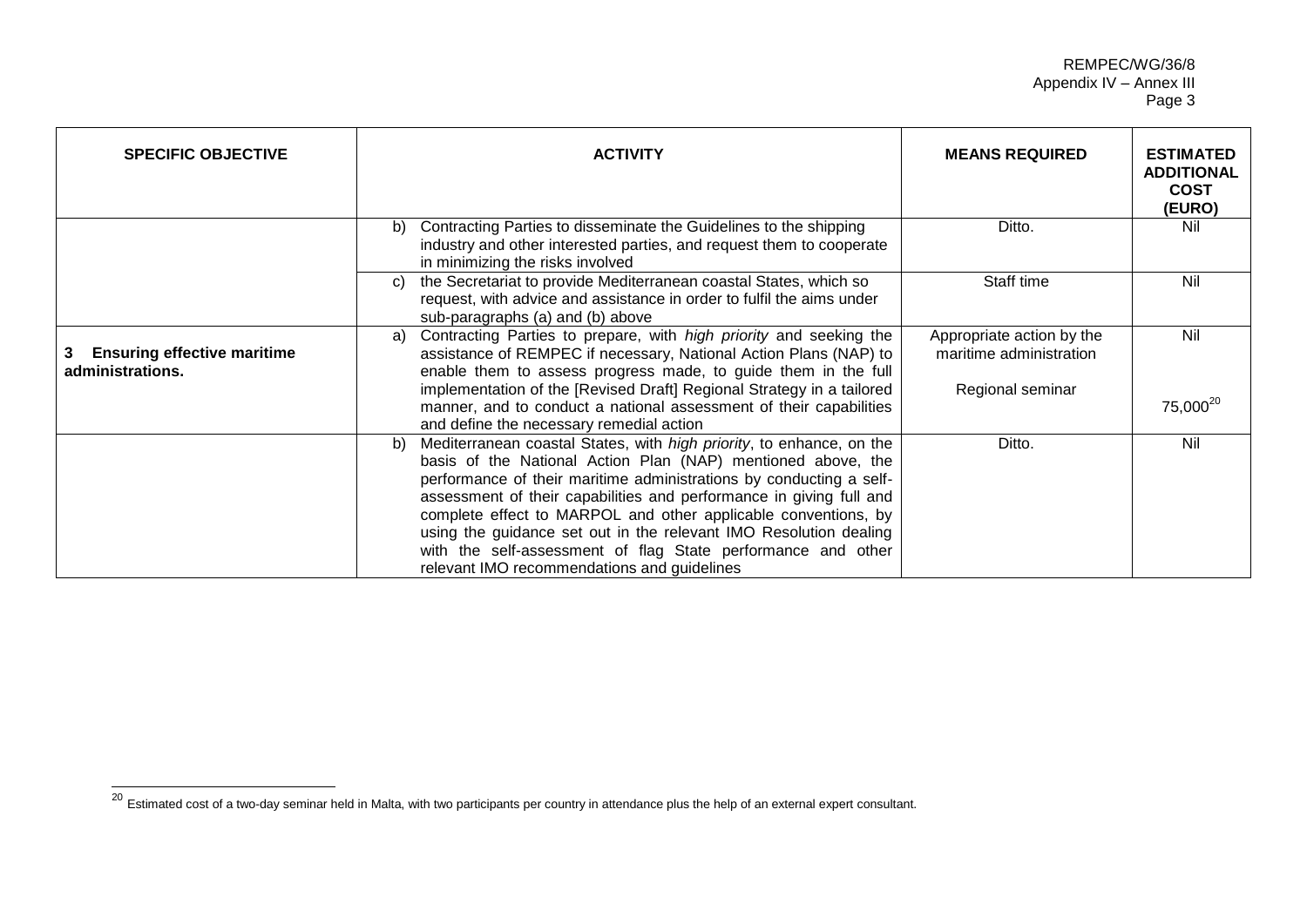| <b>SPECIFIC OBJECTIVE</b> | <b>ACTIVITY</b>                                                                                                                                                                                                                                                                                                                                                                                                                                                                                                                                                                                       | <b>MEANS REQUIRED</b>                                                            | <b>ESTIMATED</b><br><b>ADDITIONAL</b><br><b>COST</b><br>(EURO) |
|---------------------------|-------------------------------------------------------------------------------------------------------------------------------------------------------------------------------------------------------------------------------------------------------------------------------------------------------------------------------------------------------------------------------------------------------------------------------------------------------------------------------------------------------------------------------------------------------------------------------------------------------|----------------------------------------------------------------------------------|----------------------------------------------------------------|
|                           | Mediterranean coastal States, in their efforts to protect the marine<br>C)<br>environment and once the self-assessment mentioned in<br>subparagraph a) above has been carried out successfully and any<br>remedial action taken, endeavour to prepare, with <i>high priority</i> , for<br>undertaking the IMO Member State Audit Scheme, using the III<br>Code as the audit standard and following the Framework and<br>Procedures for the IMO Member State Audit Scheme, once it is fully<br>institutionalized when the said III Code becomes mandatory under<br><b>MARPOL and other Conventions</b> | Ditto.                                                                           | Nil                                                            |
|                           | the Secretariat to assist the Mediterranean coastal States which so<br>d)<br>request in the development of the National Action Plan mentioned in<br>sub-paragraph a) above, designed to enable them to assess<br>progress made, to guide them in the full implementation of the<br>[Revised Draft] Regional Strategy in a tailored manner, and to<br>conduct a national assessment of their capabilities and define the<br>necessary remedial action                                                                                                                                                  | Staff time and travel <sup>21</sup><br><b>External consultancy</b><br>assistance | See footnote 2<br>210,000 <sup>22</sup>                        |
|                           | the Secretariat to continue assisting the Mediterranean coastal<br>e)<br>States which so request in enhancing the performance of their<br>maritime administrations in line with new IMO developments, in<br>particular IMSAS                                                                                                                                                                                                                                                                                                                                                                          | Ditto.                                                                           | Ditto.                                                         |
|                           | the Secretariat to provide support to the Mediterranean coastal<br>f)<br>States which so request to prepare for undertaking the IMO Member<br>State Audit Scheme, having explored the possible technical<br>assistance to which some of them may be entitled under the IMO<br>Integrated Technical Co-operation Programme and other sources                                                                                                                                                                                                                                                           | Ditto.                                                                           | Ditto.                                                         |

 $^{21}$  A travel budget for the Secretariat amounting to 15,000 euro for six years (2016-2021) has been estimated, as reflected at the end of the table.

<sup>&</sup>lt;sup>22</sup> A technical support budget amounting to 10,000 euro per country has been estimated.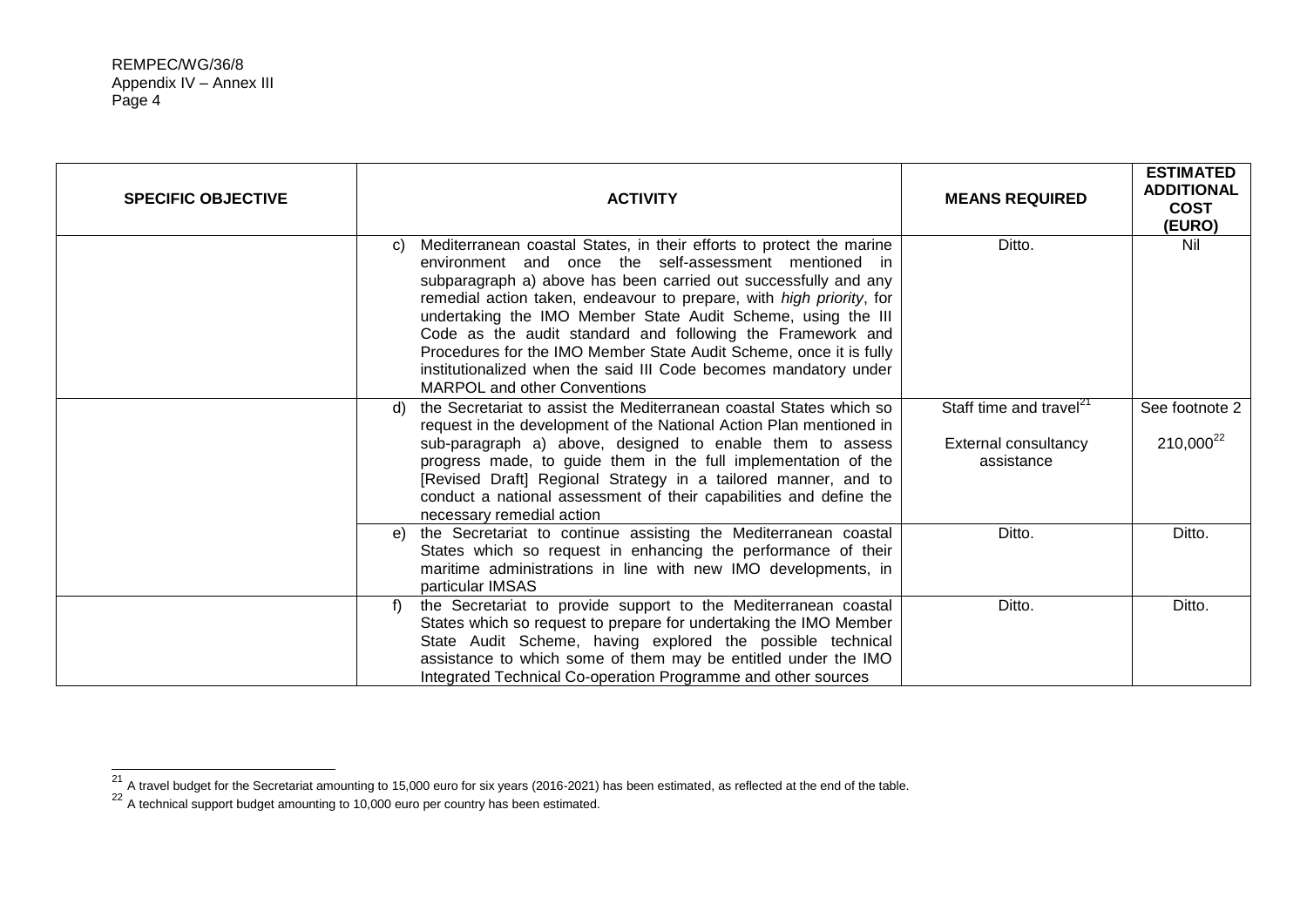| <b>SPECIFIC OBJECTIVE</b>                                                                                                                   | <b>ACTIVITY</b>                                                                                                                                                                                                                                                                                                                       | <b>MEANS REQUIRED</b>                                | <b>ESTIMATED</b><br><b>ADDITIONAL</b><br><b>COST</b><br>(EURO) |
|---------------------------------------------------------------------------------------------------------------------------------------------|---------------------------------------------------------------------------------------------------------------------------------------------------------------------------------------------------------------------------------------------------------------------------------------------------------------------------------------|------------------------------------------------------|----------------------------------------------------------------|
|                                                                                                                                             | the Secretariat to continue improving the knowledge and expertise of<br>a)<br>flag State inspection officers by establishing, through REMPEC, a                                                                                                                                                                                       | Staff time                                           | Nil                                                            |
|                                                                                                                                             | programme of training activities related to relevant international<br>instruments, in particular MARPOL, ensuring appropriate training for<br>ship inspectors                                                                                                                                                                         | External consultancy<br>assistance                   | 15,000                                                         |
| 4 To strengthen the Memorandum<br>of Understanding (MoU) on port State<br>control (PSC) in the Mediterranean<br>region (Mediterranean MoU). | Contracting Parties to maintain their mandate to REMPEC whereby<br>a)<br>the Centre should, if and when possible, offer its assistance to the<br>Mediterranean MoU on port State control in order to improve its<br>effectiveness and, if so requested, to facilitate co-operation between<br>the Paris MoU and the Mediterranean MoU | Appropriate action by the<br>maritime administration | Nil                                                            |
|                                                                                                                                             | Contracting Parties to make available, with high priority, the<br>b)<br>necessary resources and means to enable the Mediterranean MoU<br>to function efficiently                                                                                                                                                                      | Ditto.                                               | Nil                                                            |
|                                                                                                                                             | the Secretariat to continue seeking participation in the meetings of<br>C)<br>the MoU Committee                                                                                                                                                                                                                                       | Staff time and travel <sup>23</sup>                  | See footnote 4                                                 |
|                                                                                                                                             | the Secretariat to associate itself with port State control training<br>d)<br>activities addressing environmental matters, including those related<br>to Anti Fouling Systems, Ballast Water Management and biofouling,<br>where appropriate, in collaboration with recognized training<br>institutions within the region             | Ditto.                                               | Ditto.                                                         |
|                                                                                                                                             | the Secretariat to work in association with the MoUs on port State<br>e)<br>control, in particular with the Paris MoU, on the organization and<br>follow-up analysis of concentrated inspection campaigns on<br>MARPOL-related deficiencies                                                                                           | Ditto.                                               | Ditto.                                                         |

 $^{23}$  A travel budget for the Secretariat amounting to 15,000 euro per year for six years (2016-2021) has been estimated, as reflected at the end of the table.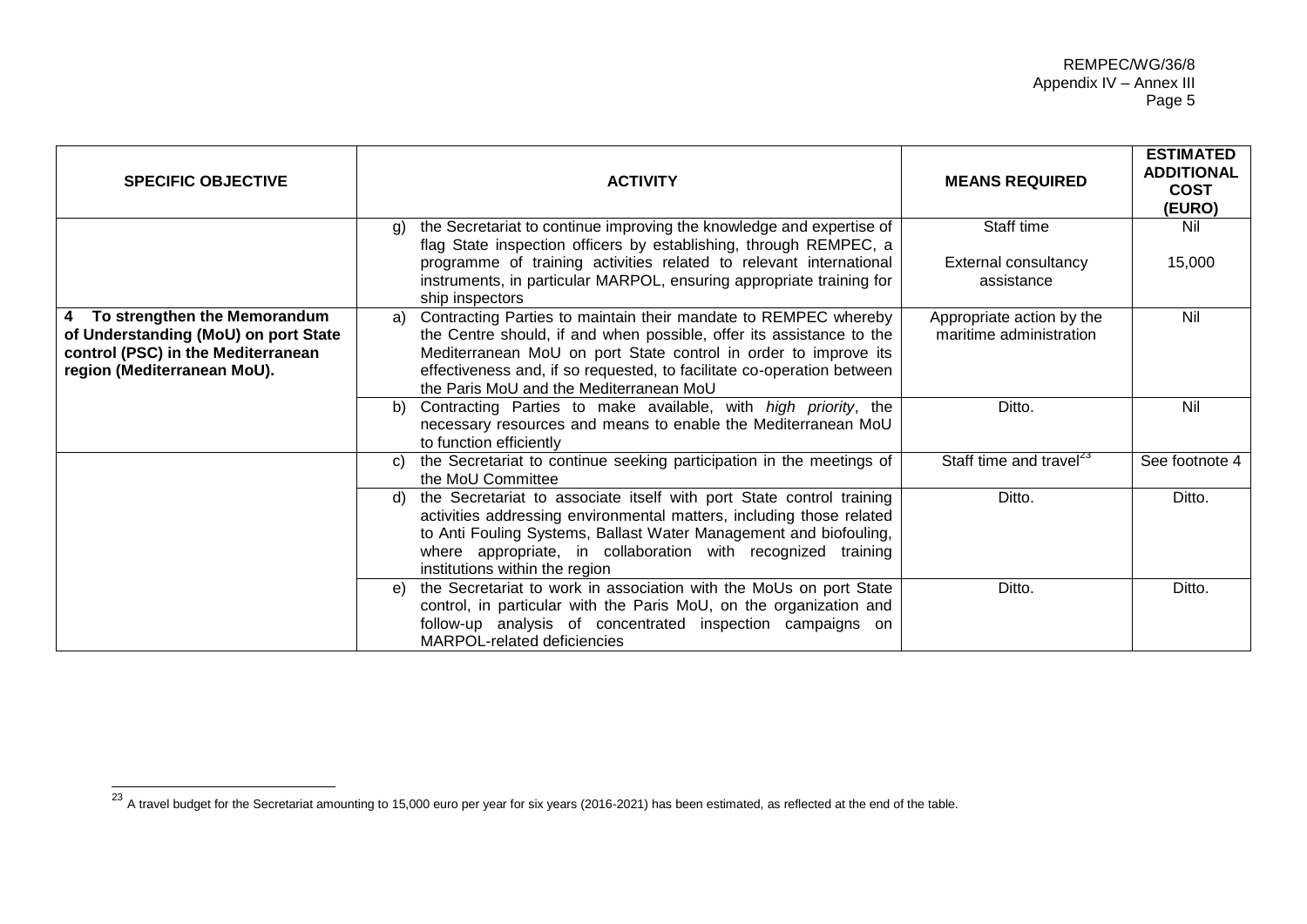j

| <b>SPECIFIC OBJECTIVE</b>                          | <b>ACTIVITY</b>                                                                                                                                                                                                                                                                                                                                                                                                                                                                                                                                                                                                                                                        | <b>MEANS REQUIRED</b>                                                                          | <b>ESTIMATED</b><br><b>ADDITIONAL</b><br><b>COST</b><br>(EURO) |
|----------------------------------------------------|------------------------------------------------------------------------------------------------------------------------------------------------------------------------------------------------------------------------------------------------------------------------------------------------------------------------------------------------------------------------------------------------------------------------------------------------------------------------------------------------------------------------------------------------------------------------------------------------------------------------------------------------------------------------|------------------------------------------------------------------------------------------------|----------------------------------------------------------------|
| Provision of reception facilities in<br>5<br>ports | Contracting Parties (including activities b) to g)) to provide, with high<br>a)<br>priority except for f) related to ozone-depleting substances and<br>exhaust gas cleaning residues which has medium priority, unless<br>specified otherwise and if appropriate action has not been already<br>taken, adequate reception facilities in their ports and consider<br>procedures related to the cost of the use of such facilities, enabling<br>their use as soon as they are available at a fee which should be<br>reasonable and should not serve as a disincentive for their use                                                                                      | Appropriate action by the<br>maritime administration, in<br>conjunction with other<br>agencies | See note 4<br>above                                            |
|                                                    | the Secretariat to provide well-structured advice, that may include<br>h)<br>assessing the type, specifications and capacity of the equipment<br>necessary at major ports to efficiently and effectively handle<br>shipboard residues and mixtures, based on previous work done on<br>this matter and taking into account the latest edition of the IMO<br>Comprehensive Manual on Port Reception Facilities, the IMO Guide<br>to Good Practice for Port Reception Facility Providers and Users<br>and the new requirements incorporated since 2005 in the relevant<br>mandatory instruments, to assist Contracting Parties in the<br>accomplishment of this objective | Staff time<br><b>External consultancy</b><br>assistance<br>Regional seminar                    | Nil<br>$15,000^{24}$<br>60,000 <sup>25</sup>                   |
|                                                    | the Secretariat, in preparing the advice mentioned in subparagraph<br>i)<br>h) above, to also contribute to the implementation of the Regional<br>Plan on Marine Litter Management, as deemed appropriate, in<br>particular for the preparation of specific guidelines to determine the<br>application of charges at reasonable costs for the use of port<br>reception facilities or, where appropriate, the application of a No-<br>Special-Fee system, in consultation with various relevant regional<br>and global institutions and initiatives                                                                                                                     | Staff time<br>External consultancy<br>assistance                                               | Nil<br>75,000 <sup>26</sup>                                    |

 $^{24}$  External consultant to prepare required advice and assist with the holding of the regional seminar.

 $25$  Estimated cost of a two-day seminar held in Malta, with two participants per country in attendance.

<sup>&</sup>lt;sup>26</sup> External consultant to support the preparation of specific guidelines and to provide technical support to up to 10 main ports in the region.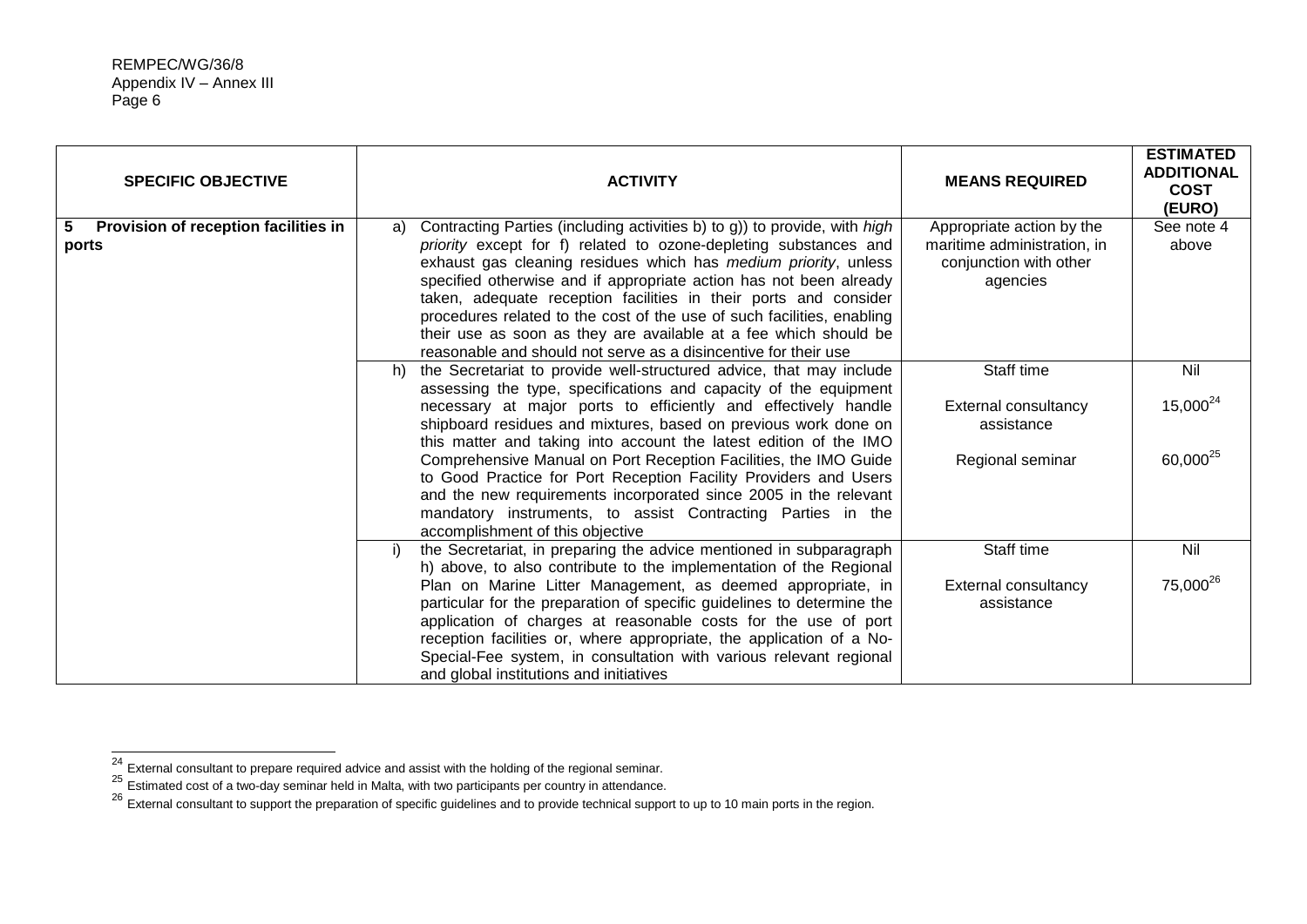| <b>SPECIFIC OBJECTIVE</b>                                                                                 | <b>ACTIVITY</b>                                                                                                                                                                                                                                                                                                                                                                                                                                     | <b>MEANS REQUIRED</b>                                                          | <b>ESTIMATED</b><br><b>ADDITIONAL</b><br><b>COST</b><br>(EURO) |
|-----------------------------------------------------------------------------------------------------------|-----------------------------------------------------------------------------------------------------------------------------------------------------------------------------------------------------------------------------------------------------------------------------------------------------------------------------------------------------------------------------------------------------------------------------------------------------|--------------------------------------------------------------------------------|----------------------------------------------------------------|
| Delivery of ship-generated wastes<br>-6                                                                   | Contracting Parties to establish, with high priority and if appropriate<br>a)<br>action has not been already taken, a system of notification to a<br>vessel's next port of call of the status of its on board retention of<br>bilge waters, oily wastes, HNS residues, sewage, garbage, ozone-<br>depleting substances and exhaust gas cleaning residues                                                                                            | Appropriate action by the<br>maritime administration                           | Nil                                                            |
|                                                                                                           | Mediterranean States to implement, with high priority, national<br>$\mathbf{b}$<br>regulations empowering maritime authorities to require, if they deem<br>it necessary, the Masters of vessels to discharge wastes into<br>designated port reception facilities before sailing                                                                                                                                                                     | Ditto.                                                                         | Nil                                                            |
|                                                                                                           | the Secretariat to provide advice on the subject as may be<br>C)<br>requested by Contracting Parties, possibly in association with the<br>well-structured advice requested under the specific objective on the<br>provision of reception facilities in ports, taking also into account,<br>where appropriate, the Regional Plan on Marine Litter Management                                                                                         | Staff time and external<br>consultancy assistance under<br>activity 5 h) above | Nil                                                            |
| Improved follow-up of pollution<br>events as well as monitoring and<br>surveillance of illicit discharges | Contracting Parties to establish, with high priority and if appropriate<br>a)<br>action has not been already taken, systems and procedures for<br>national and sub-regional monitoring and surveillance including,<br>where practicable, regular individual or coordinated aerial<br>surveillance in the waters under the jurisdiction of Contracting<br>Parties and to report the results to the regular meetings of REMPEC<br><b>Focal Points</b> | Appropriate action by the<br>maritime administration                           | Nil                                                            |
|                                                                                                           | Contracting Parties to endeavour to establish, with high priority, sub-<br>b)<br>regional systems, including procedures to over-fly the waters under<br>the jurisdiction of a neighbouring State if the Parties so agree, for<br>surveillance of environmentally sensitive and/or high risk zones of<br>the Mediterranean Sea                                                                                                                       | Appropriate action by the<br>maritime administration                           | Nil                                                            |
|                                                                                                           | the Secretariat to analyse, as far as practical, through direct<br>C)<br>correspondence with the Contracting Parties, the reasons behind the<br>poor record of compliance with this objective by many Contracting<br><b>Parties</b>                                                                                                                                                                                                                 | Staff time                                                                     | Nil                                                            |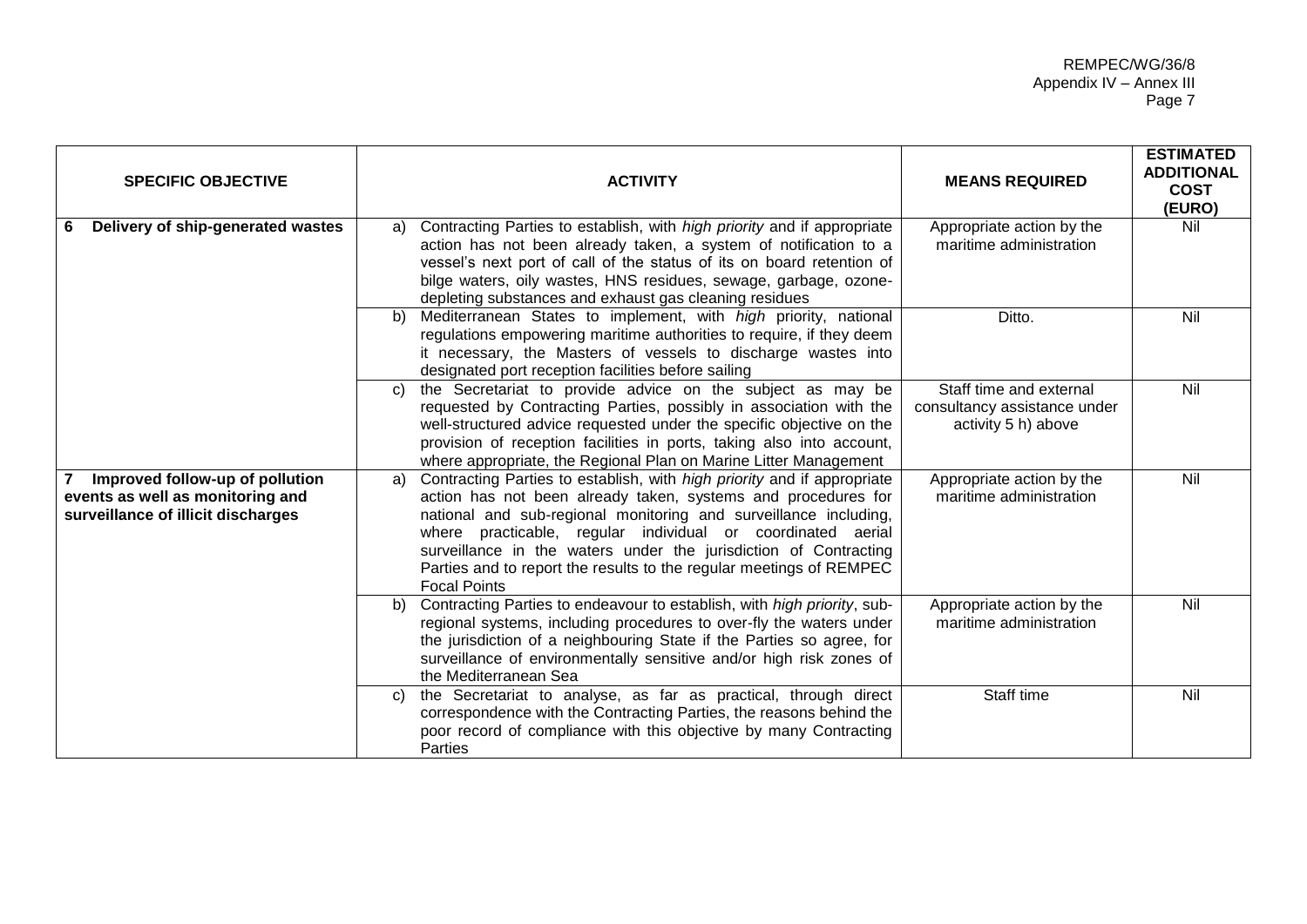| <b>SPECIFIC OBJECTIVE</b>                                                                 | <b>ACTIVITY</b>                                                                                                                                                                                                                                                                                                   | <b>MEANS REQUIRED</b>                                | <b>ESTIMATED</b><br><b>ADDITIONAL</b><br><b>COST</b><br>(EURO) |
|-------------------------------------------------------------------------------------------|-------------------------------------------------------------------------------------------------------------------------------------------------------------------------------------------------------------------------------------------------------------------------------------------------------------------|------------------------------------------------------|----------------------------------------------------------------|
|                                                                                           | the Secretariat to continue organizing and participating in, funding<br>d)<br>and human resources permitting, any new activities on this issue<br>where the Centre is requested to play a role, building on the<br>experience gathered from the activities carried out on national<br>monitoring and surveillance | Staff time and travel <sup>27</sup>                  | See footnote 8                                                 |
|                                                                                           | the Secretariat to facilitate the organization of regular coordinated or<br>e)<br>individual aerial surveillance operations for illicit ship pollution<br>discharges                                                                                                                                              | Staff time                                           | Nil                                                            |
|                                                                                           | the Secretariat to explore the possible extension to all Contracting<br>f)<br>Parties to the Barcelona Convention and to REMPEC of the<br>CleanSeaNet services offered by EMSA                                                                                                                                    | Staff time                                           | Nil                                                            |
|                                                                                           | the Secretariat, in carrying out the above requests, to cooperate with<br>g)<br>other Regional Agreements and EMSA                                                                                                                                                                                                | Staff time                                           | Nil                                                            |
| To improve the level of<br>8<br>enforcement and the prosecution of<br>discharge offenders | Mediterranean States, with high priority, to ensure the existence of a<br>a)<br>national legal framework (regulations) as a basis for prosecuting<br>discharge offenders for infringements of the MARPOL Convention or<br>of any national legal framework implementing it                                         | Appropriate action by the<br>maritime administration | Nil                                                            |
|                                                                                           | Mediterranean States to actively participate, with high priority, in the<br>b)<br>Mediterranean Network of Law Enforcement Officials relating to<br>MARPOL within the framework of the Barcelona Convention in<br>accordance with its terms of reference                                                          | Ditto.                                               | Nil                                                            |
|                                                                                           | the Secretariat to continue providing support to Contracting Parties,<br>C)<br>and act as the Secretariat of MENELAS and to report on its activities<br>to the Contracting Parties at each of their Ordinary Meetings                                                                                             | Staff time                                           | Nil                                                            |
|                                                                                           | the Secretariat to be responsible for the maintenance of the<br>d)<br><b>MENELAS</b> information system                                                                                                                                                                                                           | Staff time and IT maintenance                        | $6,000^{28}$                                                   |

 $^{27}$  A travel budget for the Secretariat amounting to 15,000 euro per year for six years (2016-2021) has been estimated, as reflected at the end of the table.

 $^{28}$  A website maintenance budget of 2,000 euro per year for six years (2016-2021) has been estimated.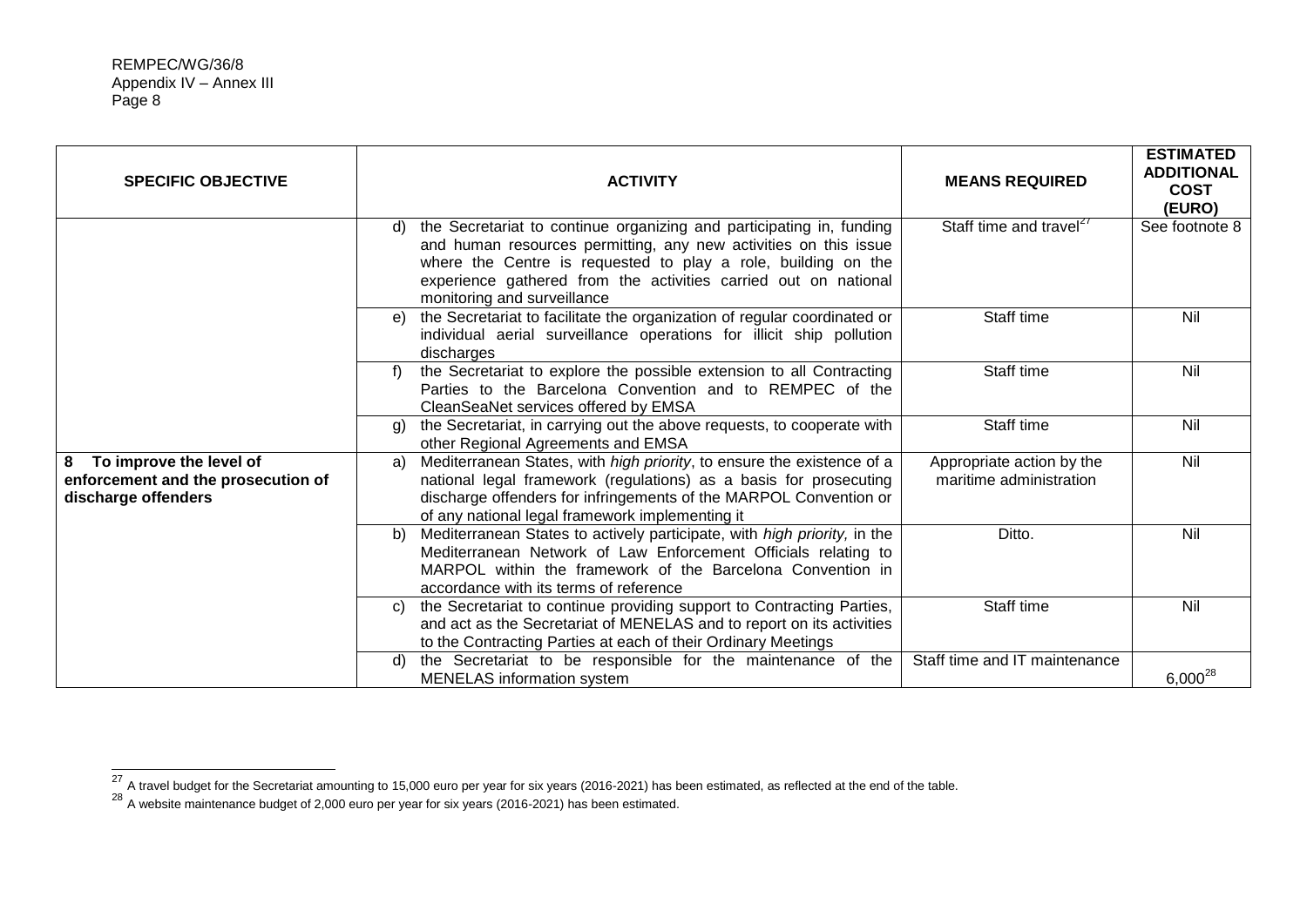| <b>SPECIFIC OBJECTIVE</b>                                                | <b>ACTIVITY</b>                                                                                                                                                                                                                                                                                                                                                                                                                            | <b>MEANS REQUIRED</b>                                       | <b>ESTIMATED</b><br><b>ADDITIONAL</b><br><b>COST</b><br>(EURO) |
|--------------------------------------------------------------------------|--------------------------------------------------------------------------------------------------------------------------------------------------------------------------------------------------------------------------------------------------------------------------------------------------------------------------------------------------------------------------------------------------------------------------------------------|-------------------------------------------------------------|----------------------------------------------------------------|
|                                                                          | the Secretariat to collaborate with UNEP/MAP Secretariat to further<br>e)<br>exploit possible synergies with the Regional Seas framework such<br>as the North Sea Network of investigators and Prosecutors (NSN),<br>the Baltic Sea Network of Environmental Crime Prosecutors<br>(ENPRO) and EMSA in the framework of MENELAS                                                                                                             | Staff time and travel <sup>29</sup>                         | See footnote<br>10                                             |
| To reduce the pollution generated<br>9<br>by pleasure craft activities   | Contracting Parties to implement, with high priority, the Guidelines<br>a)<br>concerning Pleasure Craft Activities and the Protection of the Marine<br>Environment in the Mediterranean, in conjunction with the relevant<br>provisions of the MARPOL Convention and the Regional Plan on<br>Marine Litter Management                                                                                                                      | Appropriate action by the<br>maritime administration        | Nil                                                            |
|                                                                          | Contracting Parties to report to the Secretariat on the measures they<br>b)<br>undertook to implement the said Guidelines                                                                                                                                                                                                                                                                                                                  | Ditto.                                                      | Nil                                                            |
|                                                                          | the Secretariat to assist Mediterranean States in the implementation<br>$\mathbf{C}$<br>of the Guidelines referred to in subparagraph a) above, taking into<br>account the relevant provisions of the MARPOL Convention and the<br>Regional Plan on Marine Litter Management                                                                                                                                                               | Staff time<br>Regional seminar plus external<br>consultancy | Nil<br>75,000 <sup>30</sup>                                    |
|                                                                          | the Secretariat to keep a record of the reports sent by the<br>d)<br>Contracting Parties under sub-paragraph b) above and submit<br>periodical synthetic reports to the relevant meetings of the<br><b>Contracting Parties</b>                                                                                                                                                                                                             | Staff time                                                  | Nil                                                            |
| 10 Reduced risk of collisions by<br>establishing Ship's Routeing Systems | Contracting Parties to propose to IMO, where and when necessary,<br>a)<br>additional appropriate routeing systems in the Mediterranean for<br>possible adoption in accordance with international law                                                                                                                                                                                                                                       | Appropriate action by the<br>maritime administration        | Nil                                                            |
|                                                                          | Contracting Parties to consider establishing, when and where<br>b)<br>possible, and without prejudice to the sovereign right of the States,<br>Maritime Spatial Plans (MSPs) under their jurisdiction in close<br>collaboration with the relevant national competent authorities and in<br>cooperation with other Mediterranean coastal States ensuring that<br>their MSPs are coherent and coordinated across the Mediterranean<br>region | Appropriate action by the<br>maritime administration        | Nil                                                            |

<sup>&</sup>lt;sup>29</sup> A travel budget for the Secretariat amounting to 15,000 euro per year for six years (2016-2021) has been estimated, as reflected at the end of the table.

 $\overline{a}$ 

 $30$  Estimated cost of a two-day seminar held in Malta, with two participants per country in attendance plus the help of an external expert consultant.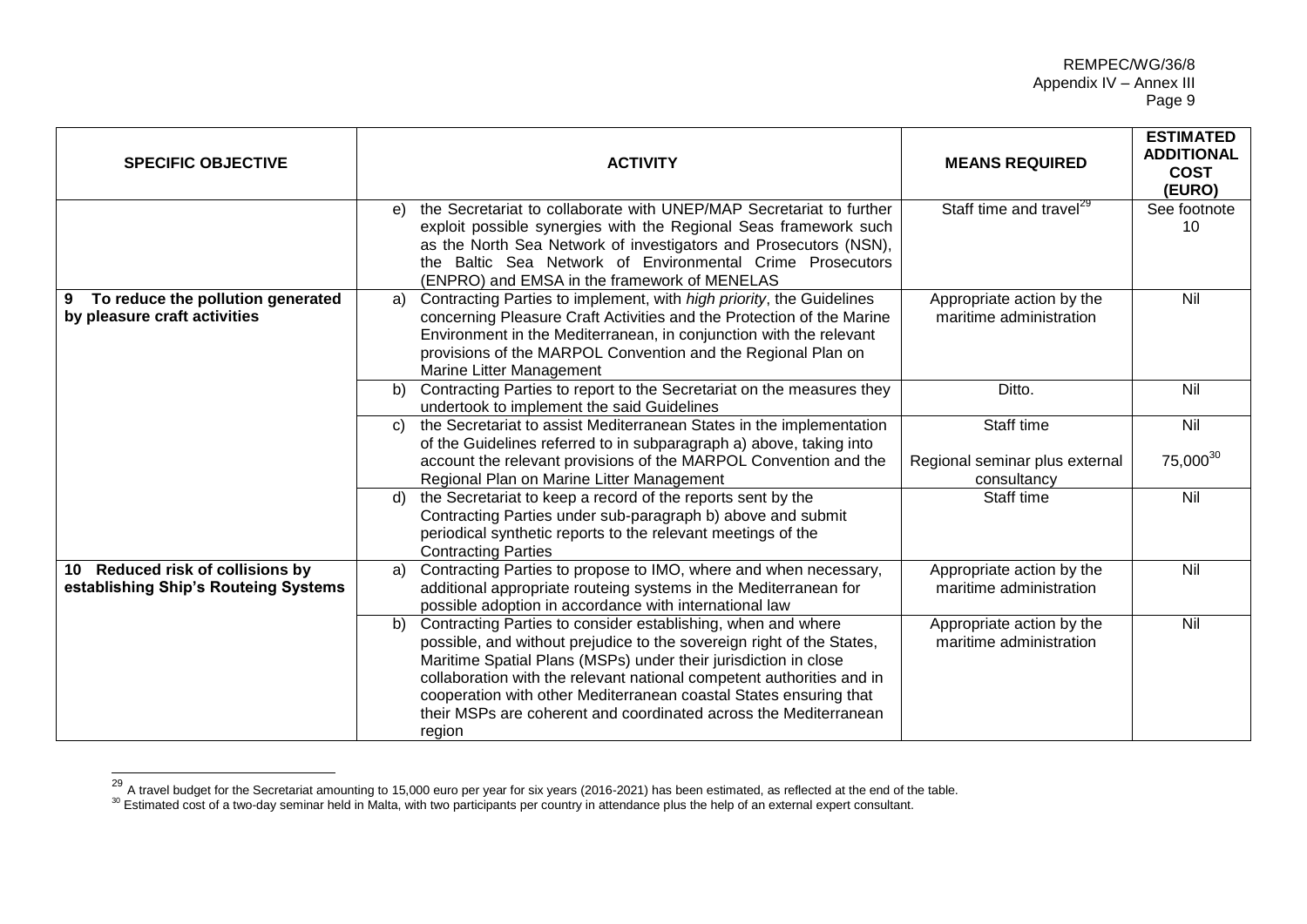| <b>SPECIFIC OBJECTIVE</b>                                               | <b>ACTIVITY</b>                                                                                                                                                                                                                                                                                                                                                                                                                                          | <b>MEANS REQUIRED</b>                                | <b>ESTIMATED</b><br><b>ADDITIONAL</b><br><b>COST</b><br>(EURO) |
|-------------------------------------------------------------------------|----------------------------------------------------------------------------------------------------------------------------------------------------------------------------------------------------------------------------------------------------------------------------------------------------------------------------------------------------------------------------------------------------------------------------------------------------------|------------------------------------------------------|----------------------------------------------------------------|
|                                                                         | the Secretariat to assist Contracting Parties that so request, either<br>C)<br>individually or collectively, in the identification of possible sea areas<br>where a routeing system might be deemed necessary and in the<br>preparation of the relevant documentation to initiate the process at<br><b>IMO</b>                                                                                                                                           | Staff time                                           | Nil                                                            |
|                                                                         | the Secretariat to support, in close cooperation with other MAP<br>d)<br>components, Contracting Parties which so require in their efforts<br>toward the establishment of MSPs                                                                                                                                                                                                                                                                           | Staff time and travel <sup>31</sup>                  | See footnote<br>12                                             |
| 11 Improved control of maritime<br>traffic                              | Contracting Parties to identify, with high priority, those areas of the<br>a)<br>Mediterranean where control of maritime traffic could be improved<br>by the establishment of a regime based on the use of Automatic<br>Identification System (AIS) in conjunction with Vessel Traffic<br>Services (VTS) and mandatory ship reporting systems, and to<br>complete approval procedures as soon as possible thereafter                                     | Appropriate action by the<br>maritime administration | <b>Nil</b>                                                     |
|                                                                         | Contracting Parties to improve, on a continuous basis, technical<br>b)<br>cooperation among VTS Centres of neighbouring countries and,<br>according to the need, to exchange information about ships by using<br>AIS and other related systems in the common surveillance area                                                                                                                                                                           | Ditto.                                               | Nil                                                            |
|                                                                         | the Secretariat to negotiate, with high priority, with appropriate<br>C)<br>organizations and agencies on behalf of the Contracting Parties<br>which so request, the international financial assistance required to<br>establish the regime referred to in sub-paragraph a) above, taking<br>also into account, where appropriate, possible synergies with actions<br>undertaken on the establishment of MSPs referred to under Specific<br>Objective 10 | Staff time                                           | Nil                                                            |
| 12 Identification of Particularly<br><b>Sensitive Sea Areas (PSSAs)</b> | Contracting Parties to ascertain, with medium priority and the<br>a)<br>support of REMPEC and SPA/RAC, whether there are maritime<br>areas within their jurisdiction which need the protection afforded by<br>their designation as PSSAs and, if so ascertained, initiate the<br>process of requesting IMO to enable such designation                                                                                                                    | Appropriate action by the<br>maritime administration | Nil                                                            |

 $^{31}$  A travel budget for the Secretariat amounting to 15,000 euro per year for six years (2016-2021) has been estimated, as reflected at the end of the table.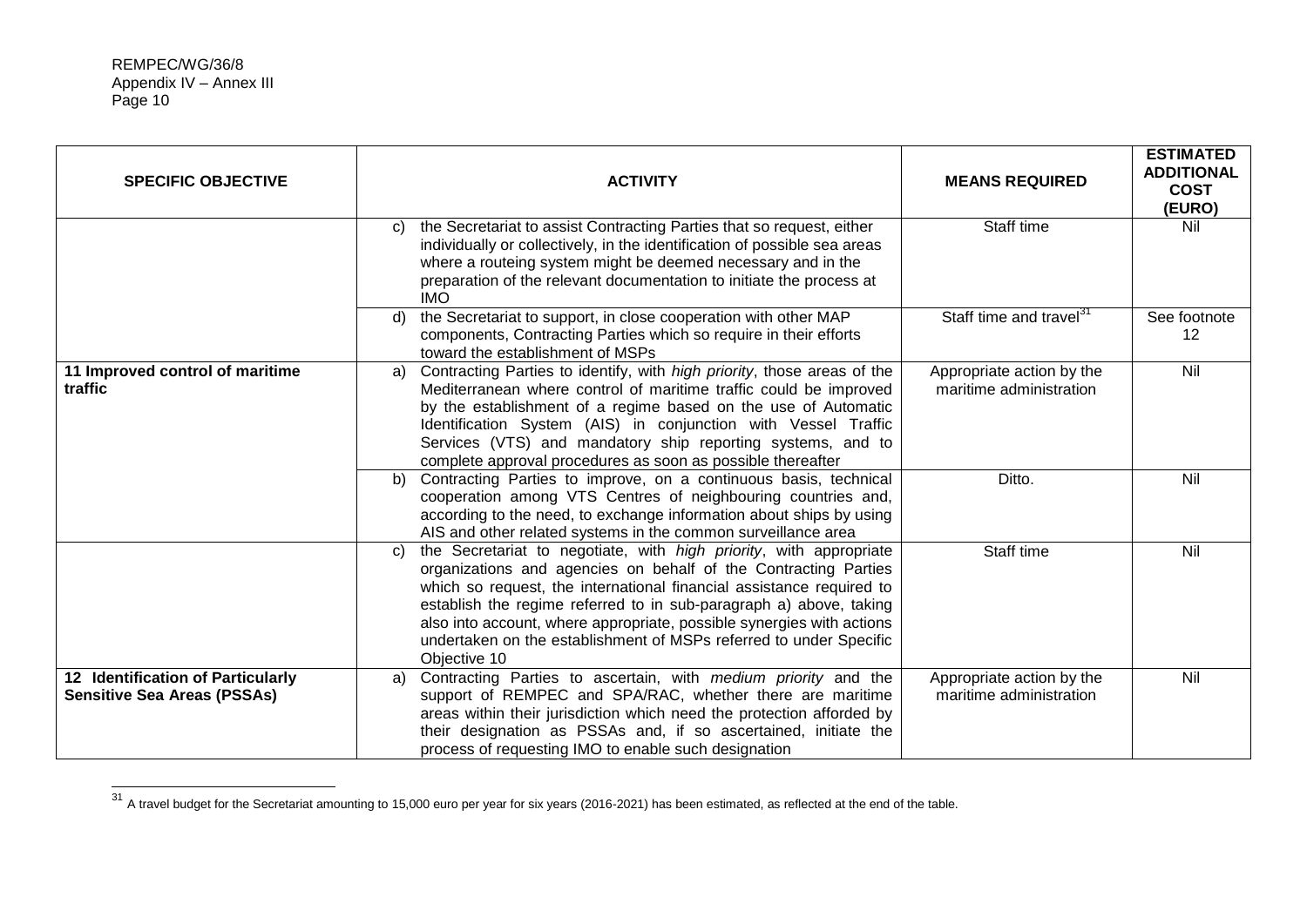| <b>SPECIFIC OBJECTIVE</b>                                                                                                          | <b>ACTIVITY</b>                                                                                                                                                                                                                                                                                                                                                                                                                                    | <b>MEANS REQUIRED</b>                                   | <b>ESTIMATED</b><br><b>ADDITIONAL</b><br><b>COST</b><br>(EURO) |
|------------------------------------------------------------------------------------------------------------------------------------|----------------------------------------------------------------------------------------------------------------------------------------------------------------------------------------------------------------------------------------------------------------------------------------------------------------------------------------------------------------------------------------------------------------------------------------------------|---------------------------------------------------------|----------------------------------------------------------------|
|                                                                                                                                    | the Secretariat to initiate, on the request of Contracting Parties and<br>b)<br>in conjunction with SPA/RAC, the process of identification of those<br>areas which, after examination by the REMPEC Focal Points, could<br>be proposed for designation as PSSAs taking also into account,<br>where appropriate, possible synergies with actions undertaken on<br>the establishment of MSPs referred to under Specific Objective 10                 | Staff time                                              | Nil                                                            |
|                                                                                                                                    | the Secretariat to assist, in co-operation with IMO, the<br>C)<br>Mediterranean coastal States which so request, to conduct the<br>necessary studies and to prepare the relevant submissions to IMO<br>for the designation of PSSAs, if any, in strict compliance with the                                                                                                                                                                         | Staff time<br><b>External consultancy</b><br>assistance | Nil<br>15,000                                                  |
|                                                                                                                                    | applicable IMO Guidelines<br>the Secretariat to explore the possibility of obtaining assistance for<br>d)<br>the above purposes under the IMO Integrated Technical Co-<br>operation Programme                                                                                                                                                                                                                                                      | Staff time                                              | Nil                                                            |
| 13 Reduction<br>marine<br>of<br>noise<br>caused by ships                                                                           | Contracting Parties to raise awareness, with medium priority,<br>a)<br>through the dissemination of the advice contained in the IMO<br>Guidelines for the reduction of underwater noise from commercial<br>shipping to address adverse impacts on marine life among their<br>national designers and shipbuilders, as well as operators of ships<br>flying their flag, urging them to implement noise mitigation strategies<br>on board their ships | Appropriate action by the<br>maritime administration    | Nil                                                            |
|                                                                                                                                    | the Secretariat to provide Mediterranean coastal States, which so<br>b)<br>request, with advice and assistance in order to fulfil the objective<br>under sub-paragraph (a) above                                                                                                                                                                                                                                                                   | Staff time                                              | Nil                                                            |
| 14 To establish procedures for the<br>designation of places of refuge in<br>order to minimize the risks of<br>widespread pollution | Contracting Parties to identify, with high priority, at the national level,<br>a)<br>appropriate procedures as outlined in the relevant IMO Guidelines<br>and EU legislation and guidelines, supplemented by the associated<br>Guidelines and Principles prepared by REMPEC, in order to<br>facilitate the decision making when designating a place of refuge for<br>ships in need of assistance                                                   | Appropriate action by the<br>maritime administration    | Nil                                                            |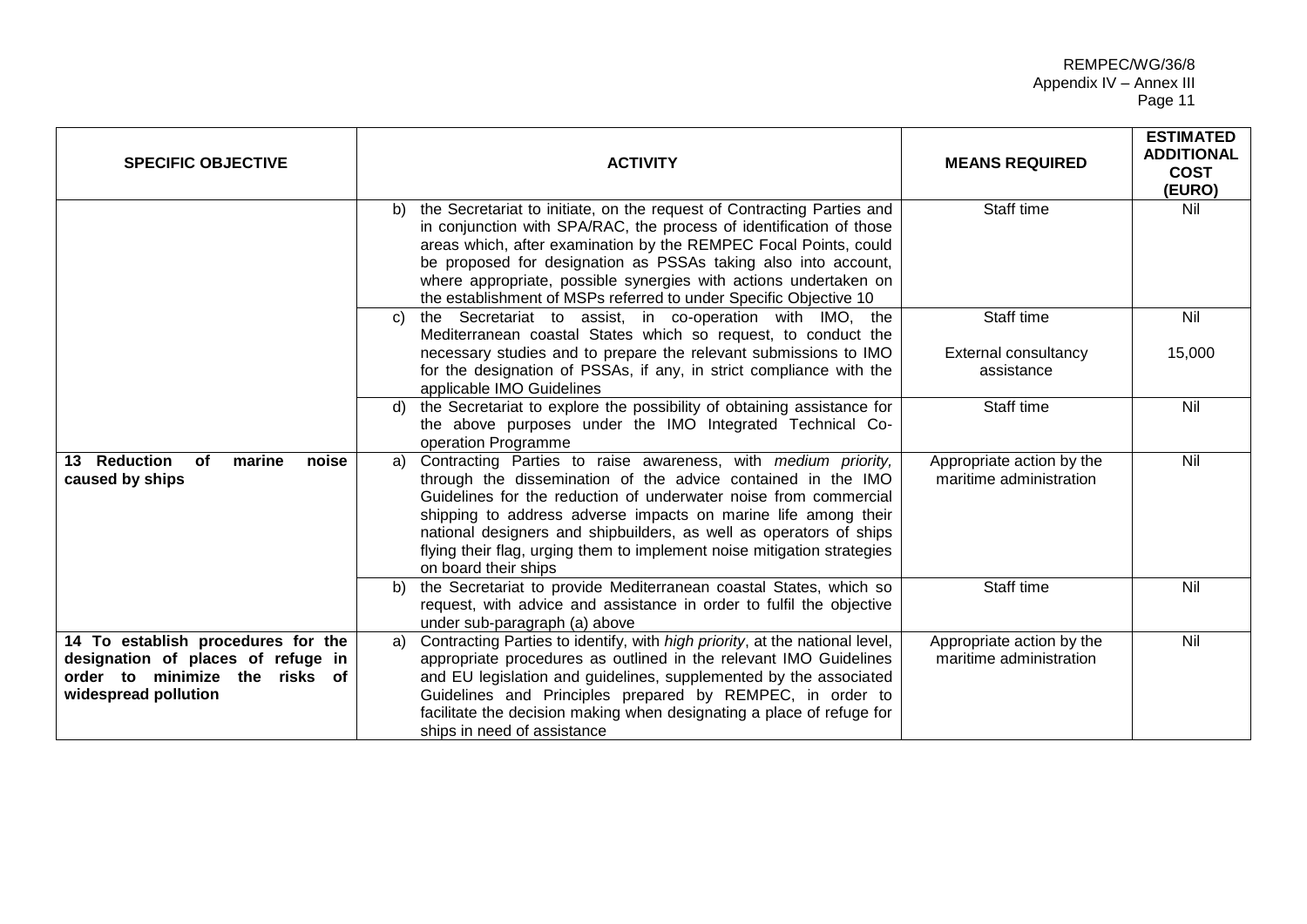| <b>SPECIFIC OBJECTIVE</b>                                                                                                                                                                      | <b>ACTIVITY</b>                                                                                                                                                                                                                                                                                                                                                                                                                  | <b>MEANS REQUIRED</b>                                                       | <b>ESTIMATED</b><br><b>ADDITIONAL</b><br><b>COST</b><br>(EURO) |
|------------------------------------------------------------------------------------------------------------------------------------------------------------------------------------------------|----------------------------------------------------------------------------------------------------------------------------------------------------------------------------------------------------------------------------------------------------------------------------------------------------------------------------------------------------------------------------------------------------------------------------------|-----------------------------------------------------------------------------|----------------------------------------------------------------|
|                                                                                                                                                                                                | All Mediterranean States, with medium priority, to draw up plans to<br>b)<br>deal with ships in distress, including appropriate equipment and<br>means, as required, and define the modalities of the response<br>according to its nature and to the risk incurred                                                                                                                                                               | Appropriate action by the<br>maritime administration                        | Nil                                                            |
|                                                                                                                                                                                                | the Secretariat to continue providing assistance to countries, which<br>C)<br>so request, to define procedures and draw up plans as specified in<br>sub-objectives a) and b) above and to raise funds, <i>inter alia</i> , from<br>the IMO ITCP                                                                                                                                                                                  | Staff time<br>External consultancy<br>assistance                            | Nil<br>15,000                                                  |
| To examine the possibility of<br>15<br>designating the Mediterranean Sea or<br>parts thereof as a SOx emission<br>control area under MARPOL Annex VI<br>and effectively implement the existing | Contracting Parties to examine, with high priority, if it is appropriate<br>a)<br>to designate as a SOx Emission Control Area (ECA) certain areas of<br>the Mediterranean identified for that purpose, as well as, to explore<br>the possibility to designate the whole of the Mediterranean Sea as a<br>SO <sub>x</sub> ECA                                                                                                     | Appropriate action by the<br>maritime administration and<br>the Secretariat | Nil                                                            |
| energy efficiency measures                                                                                                                                                                     | Contracting Parties, once a decision is made and having ratified<br>b)<br>MARPOL Annex VI, to submit to IMO, with medium priority, a<br>proposal to designate as a SOx ECA the area or areas of the<br>Mediterranean Sea identified under sub-paragraph a) above                                                                                                                                                                 | Ditto.                                                                      | Nil                                                            |
|                                                                                                                                                                                                | Contracting Parties [to participate in relevant debates at the IMO on<br>$\mathcal{C}$<br>possible future further measures for enhancing the energy efficiency<br>of international shipping, in particular, the development of a data<br>collection system for fuel consumption of ships, inter alia by<br>informing the Secretariat of the existence of data collection and<br>reporting systems for fuel consumption of ships; | Ditto.                                                                      | Nil                                                            |
|                                                                                                                                                                                                | the Secretariat to prepare, with high priority, a study based on the<br>d)<br>input of Contracting Parties, aimed at assessing the feasibility of the<br>alternatives referred to in sub-paragraph a) above                                                                                                                                                                                                                      | Staff time<br>External consultancy<br>assistance                            | Nil<br>15,000                                                  |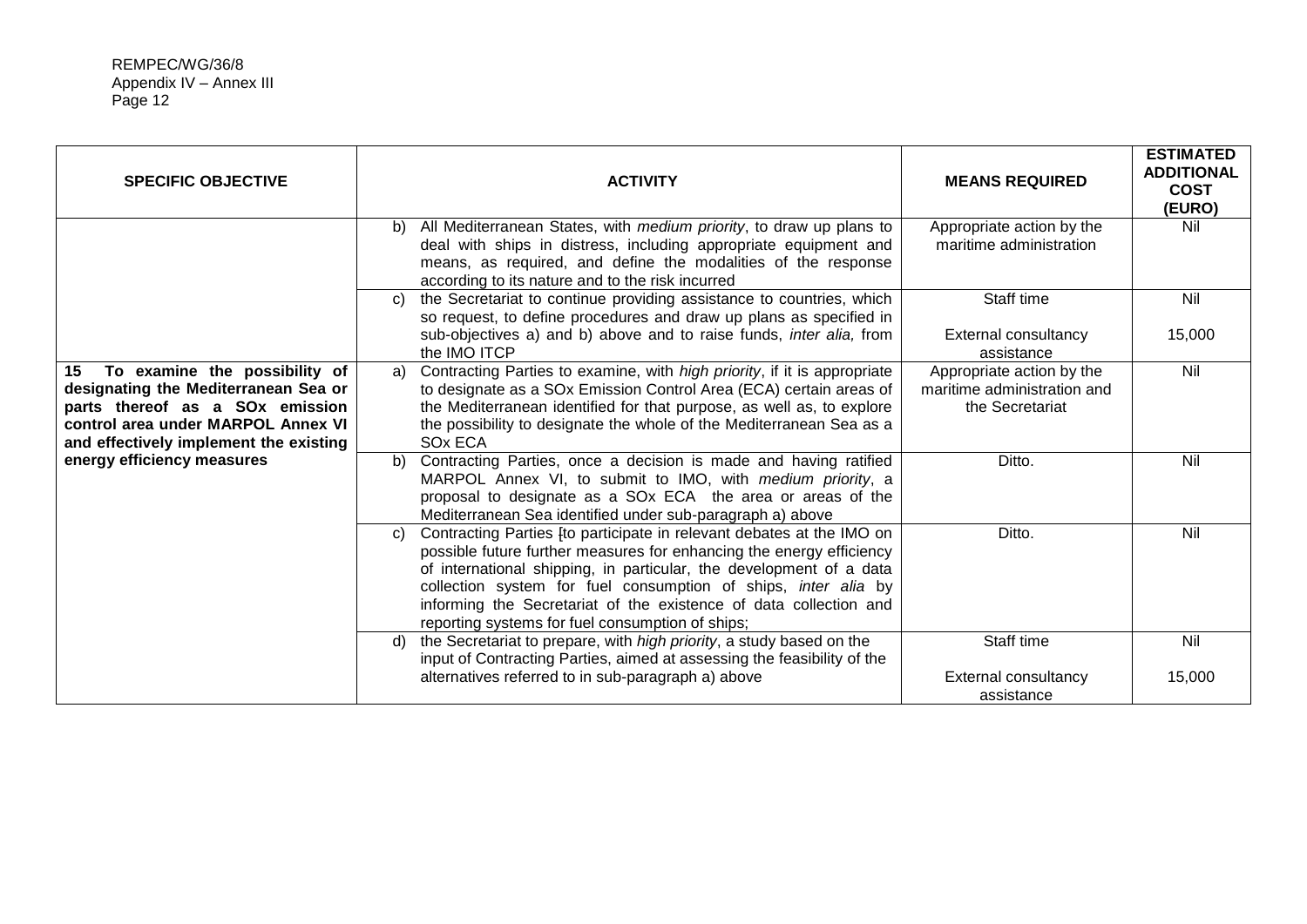| <b>SPECIFIC OBJECTIVE</b>                                                                                                                                    | <b>ACTIVITY</b>                                                                                                                                                                                                                                                                                                                                                                            | <b>MEANS REQUIRED</b>                                | <b>ESTIMATED</b><br><b>ADDITIONAL</b><br><b>COST</b><br>(EURO) |
|--------------------------------------------------------------------------------------------------------------------------------------------------------------|--------------------------------------------------------------------------------------------------------------------------------------------------------------------------------------------------------------------------------------------------------------------------------------------------------------------------------------------------------------------------------------------|------------------------------------------------------|----------------------------------------------------------------|
|                                                                                                                                                              | the Secretariat to assist the Mediterranean coastal States which so<br>e)<br>request, either individually or collectively, to prepare a submission to                                                                                                                                                                                                                                      | Staff time                                           | Nil                                                            |
|                                                                                                                                                              | IMO proposing the designation as a SOx ECA of the area o areas of<br>the Mediterranean Sea identified under sub-paragraph a) above                                                                                                                                                                                                                                                         | Regional seminar                                     | 60,000 <sup>32</sup>                                           |
|                                                                                                                                                              | the Secretariat to provide Contracting Parties, which so request, with<br>relevant information on possible future further measures for<br>enhancing the energy efficiency of international shipping                                                                                                                                                                                        | Staff time                                           | Nil                                                            |
|                                                                                                                                                              | the Secretariat to assess existing data collection and reporting<br>g)<br>systems for fuel consumption of ships in the Mediterranean region<br>and carry out pilot studies on voluntary "Data Collection and<br>Reporting                                                                                                                                                                  | Staff time                                           | Nil                                                            |
|                                                                                                                                                              | the Secretariat to explore the possibility of obtaining assistance for<br>h)<br>the above purposes under the IMO Integrated Technical Co-<br>operation Programme                                                                                                                                                                                                                           | Staff time                                           | Nil                                                            |
| 16 To ensure that adequate<br>emergency towing capacity is<br>available throughout the<br>Mediterranean to assist vessels,<br>including tankers, in distress | Contracting Parties to consider, with high priority, if appropriate<br>a)<br>action has not been already taken, entering into agreements with<br>neighbouring coastal States which would enable them to share<br>emergency towing equipment and arrangements to assist ships in<br>distress in the Mediterranean, using as appropriate the<br>Mediterranean guidelines on emergency towing | Appropriate action by the<br>maritime administration | Nil                                                            |
|                                                                                                                                                              | the Secretariat to assist Contracting Parties that so request in<br>b)<br>preparing and implementing the agreements referred to in sub-<br>paragraph a) above                                                                                                                                                                                                                              | Staff time                                           | Nil                                                            |
|                                                                                                                                                              | the Secretariat to assess the capability of the Mediterranean coastal<br>C)<br>States in terms of emergency towing equipment, and provide<br>support to those Contracting Parties which so request                                                                                                                                                                                         | Staff time                                           | Nil                                                            |
| 17 To enhance the levels of pre-<br>positioned spill response equipment<br>under<br>the<br>direct<br>control<br>οf<br><b>Mediterranean States</b>            | Contracting Parties to share or exchange, with high priority,<br>information concerning their respective national practices for<br>financing the acquisition of spill response equipment with a view to<br>assist Mediterranean Coastal States in determining all feasible<br>methods to finance spill response equipment,                                                                 | Appropriate action by the<br>maritime administration | Nil                                                            |

 $32$  Estimated cost of a two-day seminar held in Malta, with two participants per country in attendance.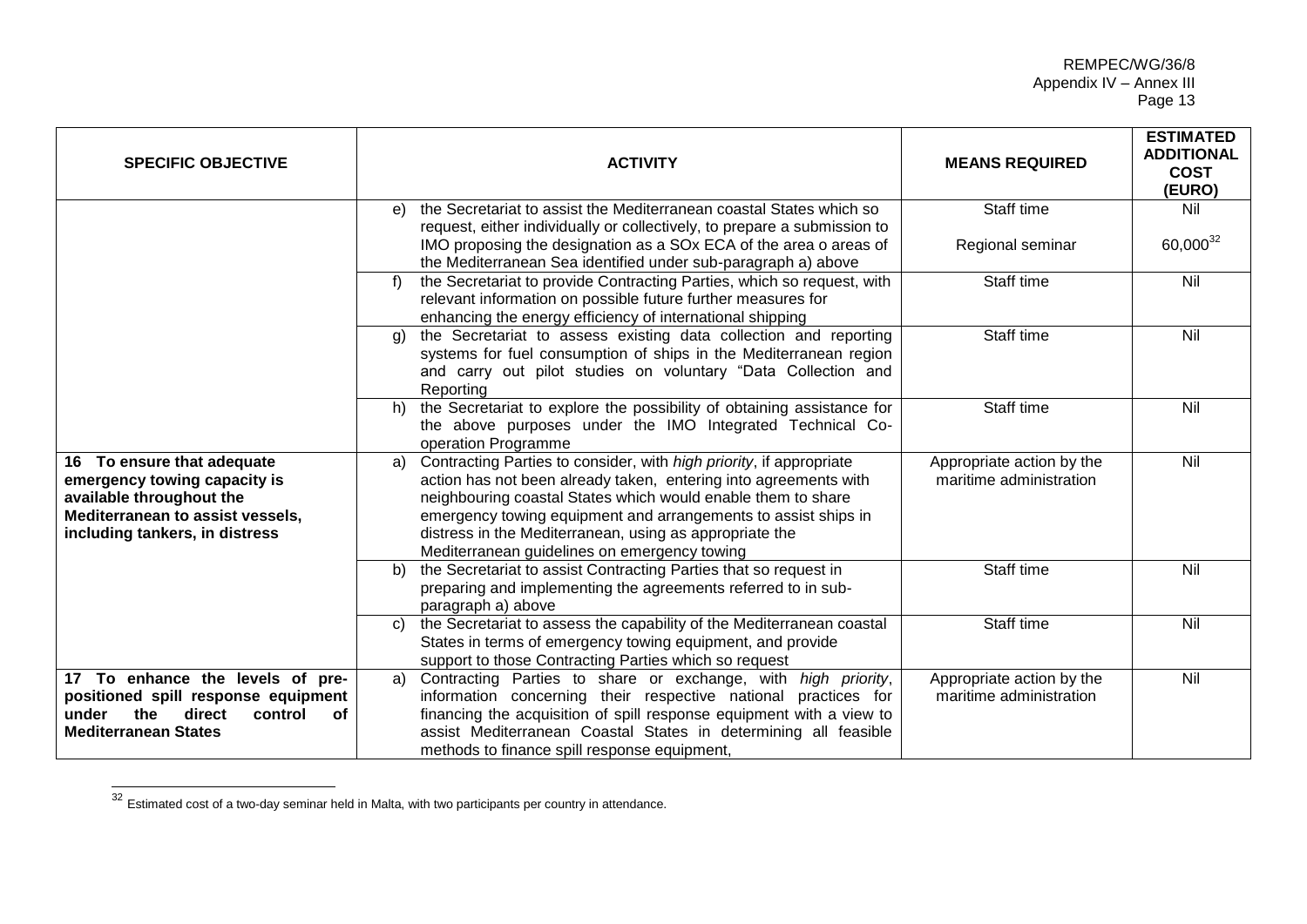| <b>SPECIFIC OBJECTIVE</b>                                                                                                                      | <b>ACTIVITY</b>                                                                                                                                                                                                                                                                                                 | <b>MEANS REQUIRED</b>                                | <b>ESTIMATED</b><br><b>ADDITIONAL</b><br><b>COST</b><br>(EURO) |
|------------------------------------------------------------------------------------------------------------------------------------------------|-----------------------------------------------------------------------------------------------------------------------------------------------------------------------------------------------------------------------------------------------------------------------------------------------------------------|------------------------------------------------------|----------------------------------------------------------------|
|                                                                                                                                                | Contracting Parties to establish, with medium priority, national<br>b)<br>stockpiles of State controlled and private pre-positioned oil and HNS<br>spill response equipment and keep updated the related inventory at<br>national level and regional level through REMPEC                                       | Ditto                                                | Nil                                                            |
|                                                                                                                                                | the Secretariat to provide assistance to the States which so request<br>C)<br>in identifying the minimum required level of pre-positioned State-<br>controlled spill response equipment                                                                                                                         | Staff time and external<br>consultancy               | $210,000^{33}$                                                 |
|                                                                                                                                                | the Secretariat to disseminate to the Contracting Parties the<br>d)<br>information concerning the applicable ways of financing the<br>acquisition of such equipment and continue assisting them in this<br>regard, as necessary                                                                                 | Staff time                                           | Nil                                                            |
|                                                                                                                                                | the Secretariat to maintain the regional information system and keep<br>e)<br>updated the related inventory of pre-positioned spill response<br>equipment                                                                                                                                                       | Staff time and external<br>consultancy               | $6,000^{34}$                                                   |
|                                                                                                                                                | the Secretariat to envisage possible synergies to interconnect the<br>f)<br>Regional Information System (RIS) with CESIS to facilitate the<br>access to the information at any time and in particular in case of<br>emergency, and facilitate the update of these databases through an<br>interconnected system | Staff time                                           | Nil                                                            |
| 18 To encourage the participation of<br>the regional scientific and technical<br>institutions in research and<br>development activities and to | Contracting Parties to urge their respective scientific and technical<br>a)<br>institutions, as well as the industry, to actively participate in R&D<br>activities and programmes related to accidental marine pollution<br>prevention, preparedness and response                                               | Appropriate action by the<br>maritime administration | Nil                                                            |
| facilitate transfer of technology                                                                                                              | Contracting Parties to encourage their respective national<br>b)<br>institutions and industry to present the results of their R&D activities<br>and programmes at international fora                                                                                                                            | Ditto.                                               | Nil                                                            |
|                                                                                                                                                | Contracting Parties to present national R&D activities using the page<br>C)<br>created by REMPEC within the Country Profiles website                                                                                                                                                                            | Ditto.                                               | Nil                                                            |

 $33$  A technical support budget amounting to 10,000 euro per country has been estimated.

<sup>34</sup> An IT maintenance budget of 2,000 euro per year for six years (2016-2021) has been estimated.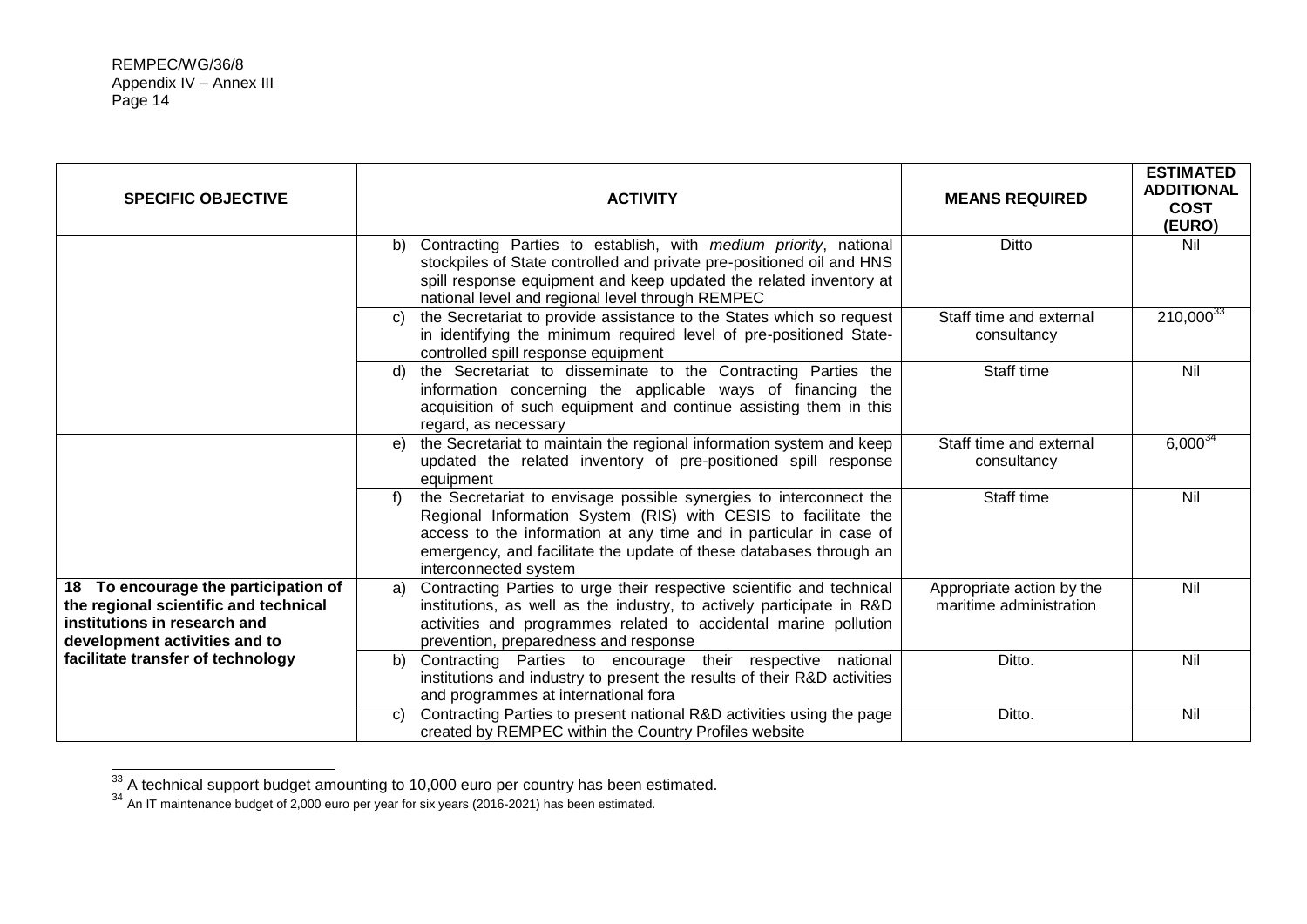| <b>SPECIFIC OBJECTIVE</b>                                                                                                                                                                                           | <b>ACTIVITY</b>                                                                                                                                                                                                                                                                                                                                                                        | <b>MEANS REQUIRED</b>                                | <b>ESTIMATED</b><br><b>ADDITIONAL</b><br><b>COST</b><br>(EURO) |
|---------------------------------------------------------------------------------------------------------------------------------------------------------------------------------------------------------------------|----------------------------------------------------------------------------------------------------------------------------------------------------------------------------------------------------------------------------------------------------------------------------------------------------------------------------------------------------------------------------------------|------------------------------------------------------|----------------------------------------------------------------|
|                                                                                                                                                                                                                     | the Secretariat to continue assisting regional institutions and industry<br>d)<br>in identifying fields of research in which there is a need for<br>enhancement of the state-of-the-art of spill preparedness and<br>response technologies and techniques                                                                                                                              | Staff time                                           | Nil                                                            |
|                                                                                                                                                                                                                     | the Secretariat to continue assisting in the dissemination and<br>e)<br>exchange of results of national R&D activities and programmes<br>within and outside the Mediterranean region                                                                                                                                                                                                   | Staff time                                           | Nil                                                            |
|                                                                                                                                                                                                                     | the Secretariat to facilitate the participation of national and regional<br>f)<br>research institutions and industry in the relevant international fora<br>with a view to making better known the results of R&D activities<br>undertaken in the Mediterranean region                                                                                                                  | Staff time and travel <sup>35</sup>                  | See footnote<br>16                                             |
|                                                                                                                                                                                                                     | the Secretariat, in carrying out the above requests, to cooperate with<br>g)<br>other Regional Agreements and EMSA under its relevant Action<br>Plans                                                                                                                                                                                                                                  | Staff time                                           | Nil                                                            |
| 19 To improve the quality, speed and<br>effectiveness of decision-making<br>process in case of marine pollution<br>incidents through the development<br>and introduction of technical and<br>decision support tools | Contracting Parties to stimulate, on a continuous basis, the<br>a)<br>development and improvement of specific regional decision support<br>tools by promoting active participation of their national scientific<br>institutions and programmes, and through providing REMPEC with<br>relevant data-sets and other information that might be available in<br>their respective countries | Appropriate action by the<br>maritime administration | Nil                                                            |
|                                                                                                                                                                                                                     | Contracting Parties to actively participate through a country lead<br>b)<br>approach in the implementation of the programme of work of the<br>MTWG as defined by the Meetings of Focal Points of REMPEC                                                                                                                                                                                | Ditto.                                               | Nil                                                            |
|                                                                                                                                                                                                                     | Contracting Parties to<br>encourage<br>their national<br>$\mathbf{C}$<br>oceano-<br>meteorological institutes to join the Mediterranean Operational<br>Network for the Global Ocean Observing System and to contribute<br>to the maintenance of the above Mediterranean tools through<br>regular data update                                                                           | Ditto.                                               | Nil                                                            |

 $\overline{\phantom{a}}$ 

<sup>&</sup>lt;sup>35</sup> A travel budget for the Secretariat to implement the [Revised Draft] Regional Strategy amounting to 15,000 euro per year for six years (2016-2021) has been estimated, as reflected at the end of the table.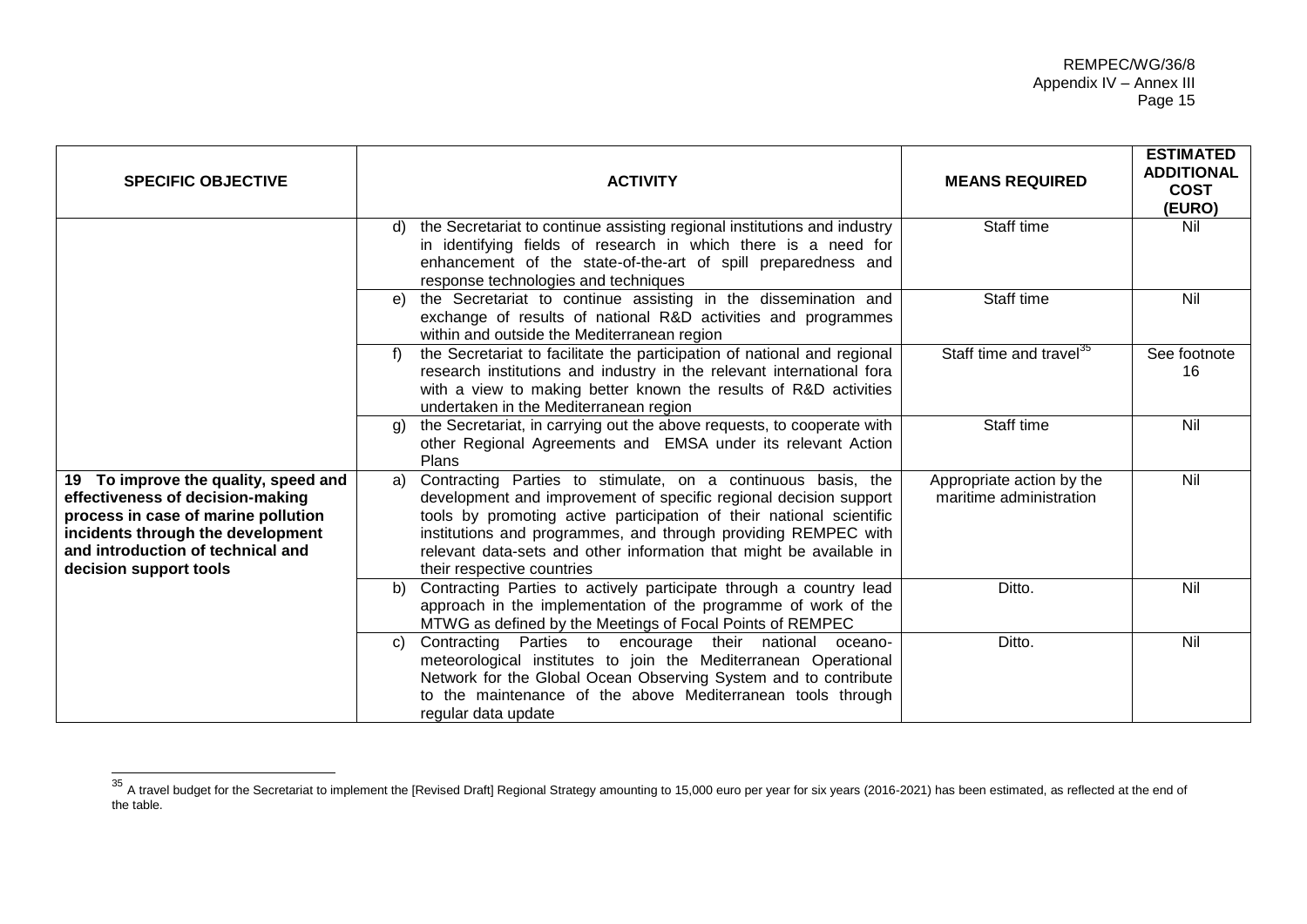| <b>SPECIFIC OBJECTIVE</b>                                                                                                                                                            | <b>ACTIVITY</b>                                                                                                                                                                                                                                                                                                                                                                                                                | <b>MEANS REQUIRED</b>                                                         | <b>ESTIMATED</b><br><b>ADDITIONAL</b><br><b>COST</b><br>(EURO) |
|--------------------------------------------------------------------------------------------------------------------------------------------------------------------------------------|--------------------------------------------------------------------------------------------------------------------------------------------------------------------------------------------------------------------------------------------------------------------------------------------------------------------------------------------------------------------------------------------------------------------------------|-------------------------------------------------------------------------------|----------------------------------------------------------------|
|                                                                                                                                                                                      | Contracting Parties to contribute to the development of a quality<br>d)<br>assurance programme for data reporting and collection in line with<br>the EcAp Monitoring Programme                                                                                                                                                                                                                                                 | Ditto.                                                                        | Nil                                                            |
|                                                                                                                                                                                      | the Secretariat to continue revising and upgrading the existing, and<br>e)<br>to develop and make available to the competent national authorities<br>of the Contracting Parties new, IT based decision support tools,<br>taking into account national or regional initiatives in this field                                                                                                                                    | Staff time<br>Regional seminar plus external<br>consultancy<br>IT development | Nil<br>75,000 <sup>36</sup><br>$150,000^{37}$                  |
|                                                                                                                                                                                      | the Secretariat to facilitate the coordination and the implementation<br>f)<br>of the programme of work of the Mediterranean Technical Working<br>Group                                                                                                                                                                                                                                                                        | Staff time                                                                    |                                                                |
|                                                                                                                                                                                      | the Secretariat, in carrying out the above requests, to explore<br>(g)<br>possible interaction and capitalisation of decision support tools<br>available at Mediterranean and European levels, including those<br>developed by other Regional Agreements or under other regional<br>initiatives                                                                                                                                | Staff time                                                                    | Nil                                                            |
|                                                                                                                                                                                      | the Secretariat to support the development of a quality assurance<br>h)<br>programme for data reporting and collection in line with the EcAp<br><b>Monitoring Programme</b>                                                                                                                                                                                                                                                    | Staff time in connection with<br>activity e) above                            | Nil                                                            |
|                                                                                                                                                                                      | the Secretariat to integrate any developments on decision support<br>I)<br>tools under specific objectives 20, 21 and 22                                                                                                                                                                                                                                                                                                       | Staff time                                                                    | Nil                                                            |
| 20 To increase as much as practical,<br>the level of knowledge in the field of<br>preparedness and response to<br>accidental marine pollution by oil and<br>other harmful substances | Contracting Parties to establish, with high priority, if appropriate<br>a)<br>action has not been already taken, national training programmes for<br>response to incidents involving oil and other HNS, based inter alia<br>on IMO Model training courses Levels 1 and 2, for training national<br>operating level and supervisory personnel respectively, with a view<br>to ensuring a continuous education of such personnel | Appropriate action by the<br>maritime administration,<br>including training   | Nil                                                            |
|                                                                                                                                                                                      | Contracting Parties to disseminate the knowledge acquired through<br>b)<br>train the trainer courses and replicate the training courses at local<br>and national level                                                                                                                                                                                                                                                         | Ditto.                                                                        | Nil                                                            |

 $^{36}$  Estimated cost of a two-day seminar held in Malta, with two participants per country in attendance plus the help of an external expert consultant.

<sup>37</sup> Estimated cost of IT developments

l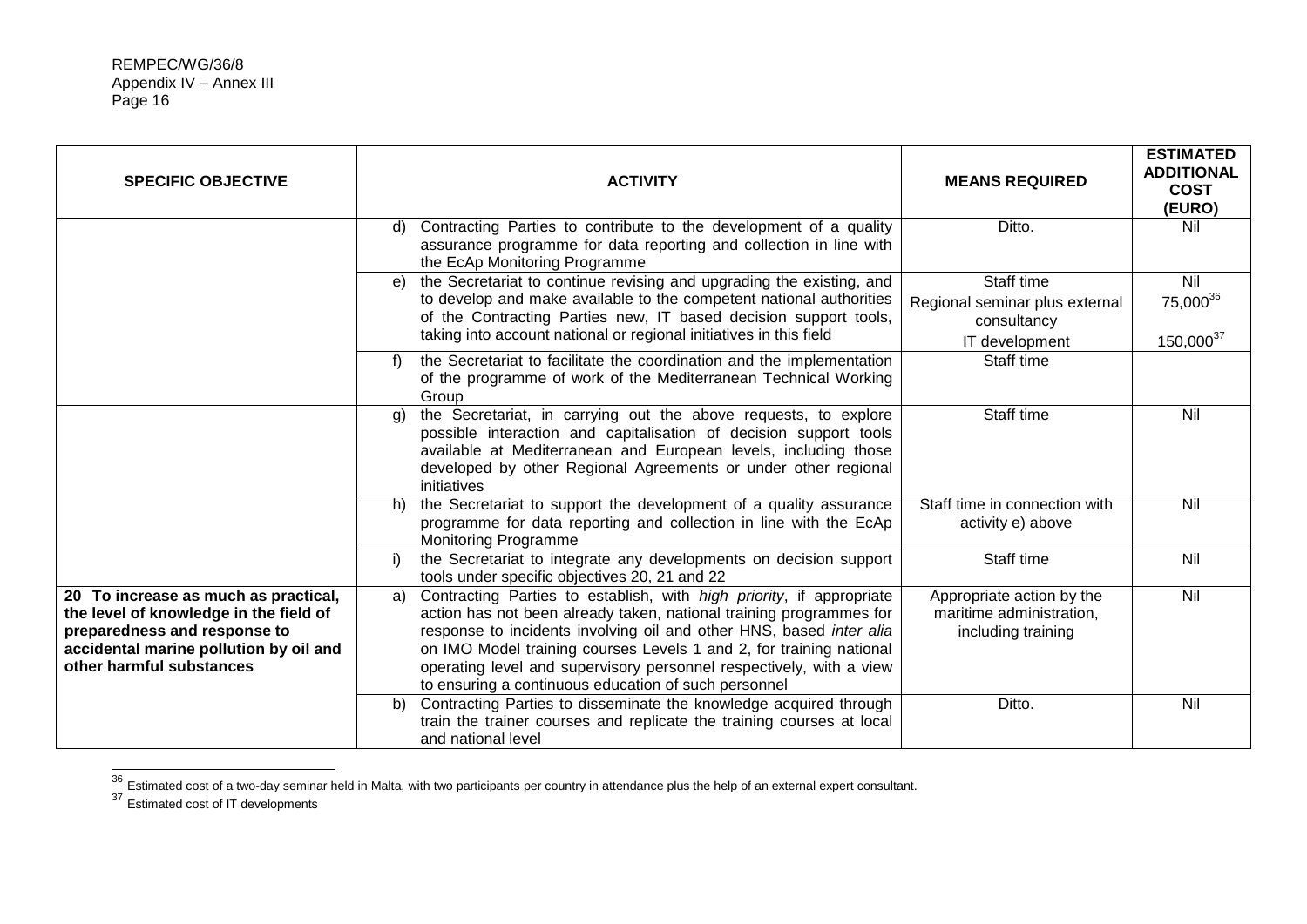## REMPEC/WG/36/8 Appendix IV – Annex III Page 17

| <b>SPECIFIC OBJECTIVE</b> | <b>ACTIVITY</b>                                                                                                                                                                                                                                                                                                                      | <b>MEANS REQUIRED</b>                                                 | <b>ESTIMATED</b><br><b>ADDITIONAL</b><br><b>COST</b><br>(EURO) |
|---------------------------|--------------------------------------------------------------------------------------------------------------------------------------------------------------------------------------------------------------------------------------------------------------------------------------------------------------------------------------|-----------------------------------------------------------------------|----------------------------------------------------------------|
|                           | Contracting Parties to carry out regular exercises to test their<br>C)<br>response capacity in cooperation with all relevant stakeholders and<br>to the possible extent involve neighbour coastal states to enhance<br>bilateral and sub-regional cooperation                                                                        | Appropriate action by the<br>maritime administration                  | Cost of regular<br>exercises <sup>38</sup>                     |
|                           | the Secretariat to assist Contracting Parties which so request in the<br>d)<br>development and implementation of their national training<br>programmes                                                                                                                                                                               | Staff time                                                            | Nil                                                            |
|                           | the Secretariat to continue delivering "Training of Trainers" courses,<br>e)<br>based in particular on the work developed under POSOW Projects                                                                                                                                                                                       | Two regional training courses<br>plus external consultancy<br>support | $150,000^{39}$                                                 |
|                           | the Secretariat to continue focusing regional training courses on<br>f)<br>specific, highly specialized issues, to be identified at regular basis by<br>the Meetings of REMPEC Focal Points                                                                                                                                          | Three regional training<br>courses                                    | $180,000^{40}$                                                 |
|                           | the Secretariat to take into consideration, when preparing and<br>g)<br>supporting the implementation of national training programmes, the<br>relevant model training courses updated by the IMO Sub-Committee<br>on Pollution Prevention and Response (PPR); other Regional<br>Agreements, and EMSA under its relevant Action Plans | Staff time                                                            | Nil                                                            |
|                           | the Secretariat to promote the organisation of regular exercises to<br>h)<br>test national and sub-regional response capacity in cooperation with<br>all relevant stakeholders                                                                                                                                                       | Staff time and travel <sup>41</sup>                                   | See footnote<br>22                                             |
|                           | the Secretariat to explore the possibility of obtaining assistance for<br>the above purposes under the IMO Integrated Technical Co-<br>operation Programme and to mobilise external resources and<br>means, inter alia, from external donors, the private sector and the<br><b>Union Civil Protection Mechanism</b>                  | Staff time                                                            | Nil                                                            |

 $\overline{\phantom{a}}$ 

 $^{38}$  The cost of regular exercises to test response capacity could not be quantified, as they involve several State departments and administrations.

The cost of regular exercises to tost response capacity codia not be gadmined, as they meen country in attendance plus the help of an external expert consultant.

<sup>40</sup> Estimated cost of three two-day Regional training held in Malta, with two participants per country in attendance

EStimated cost of the Secretariat to implement the [Revised Draft] Regional Strategy amounting to 15,000 euro per year for six years (2016-2021) has been estimated, as reflected at the end of<br>A travel budget for the Secret the table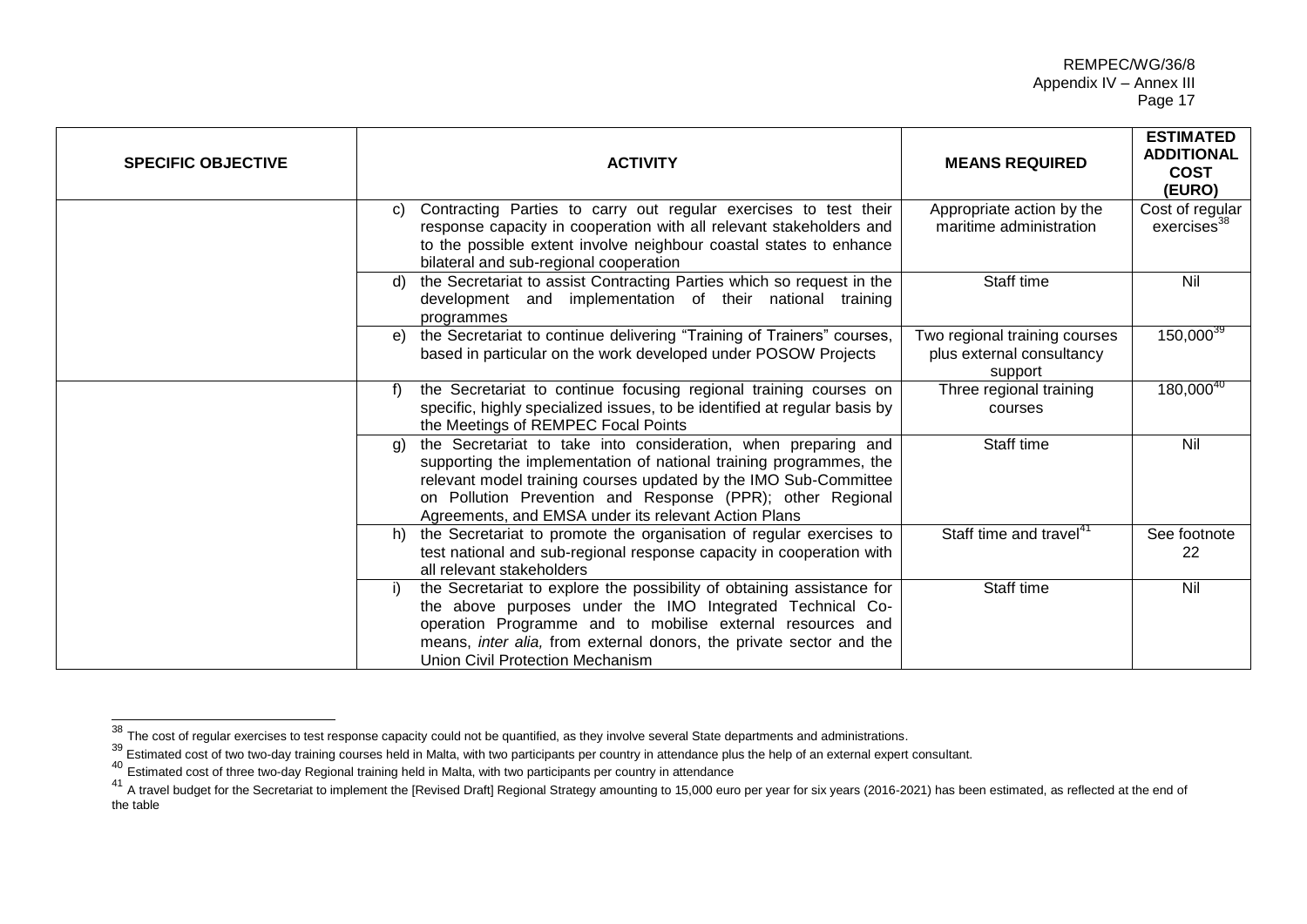| <b>SPECIFIC OBJECTIVE</b>                                                                                                                                                                                                                                       | <b>ACTIVITY</b>                                                                                                                                                                                                                                                                                                                                                                                                                                                         | <b>MEANS REQUIRED</b>                                                                                                  | <b>ESTIMATED</b><br><b>ADDITIONAL</b><br><b>COST</b><br>(EURO) |
|-----------------------------------------------------------------------------------------------------------------------------------------------------------------------------------------------------------------------------------------------------------------|-------------------------------------------------------------------------------------------------------------------------------------------------------------------------------------------------------------------------------------------------------------------------------------------------------------------------------------------------------------------------------------------------------------------------------------------------------------------------|------------------------------------------------------------------------------------------------------------------------|----------------------------------------------------------------|
| To revise the existing<br>21<br>recommendations, principles and<br>guidelines, and to develop new ones<br>aimed at facilitating international co-<br>operation and mutual assistance<br>within the framework of the<br><b>Prevention and Emergency Protocol</b> | Contracting Parties to review, with high priority if appropriate action<br>a)<br>has not been already taken, the existing recommendations,<br>principles and guidelines concerning accidental marine pollution<br>preparedness, response and mutual assistance, as well as<br>prevention of pollution from ships, that were adopted since 1987,<br>paying particular attention to those that aim at removing possible<br>obstacles which might hinder mutual assistance | Appropriate action by the<br>maritime administration and<br>the Secretariat                                            | Nil                                                            |
|                                                                                                                                                                                                                                                                 | Contracting Parties to identify, with high priority if appropriate action<br>b)<br>has not been already taken, all such recommendations, principles<br>and guidelines that need to be revised, updated and/or amended                                                                                                                                                                                                                                                   | Ditto.                                                                                                                 | Nil                                                            |
|                                                                                                                                                                                                                                                                 | Contracting Parties to indicate, with <i>high priority</i> if appropriate action<br>C)<br>has not been already taken, which additional recommendations,<br>principles and guidelines should be adopted at the regional level<br>with a view to facilitating the implementation of the Prevention and<br>Emergency Protocol in the field of international co-operation and<br>mutual assistance                                                                          | Ditto.                                                                                                                 | Nil                                                            |
|                                                                                                                                                                                                                                                                 | Contracting Parties to further facilitate mutual assistance by<br>d)<br>streamlining, with high priority if appropriate action has not been<br>already taken, their respective national procedures for entry into,<br>movement within and exit from their territory of specialized<br>personnel and equipment that might be required in case of<br>emergency, and to inform REMPEC accordingly                                                                          | Ditto.                                                                                                                 | Nil                                                            |
|                                                                                                                                                                                                                                                                 | the Secretariat to conclude the compilation, as soon as the<br>e)<br>necessary information is in hand, of an inventory of their applicable                                                                                                                                                                                                                                                                                                                              | Staff time                                                                                                             | Nil                                                            |
|                                                                                                                                                                                                                                                                 | national procedures governing the entry into, movement within and<br>exit from their territory of specialized personnel and equipment that<br>might be provided as mutual assistance in case of emergency, and<br>to prepare recommendations for improving those national<br>procedures that could seriously hamper providing such assistance                                                                                                                           | <b>External consultancy</b><br>assistance, to cover activities<br>$e$ , f), g) in two separate but<br>related missions | 30,000                                                         |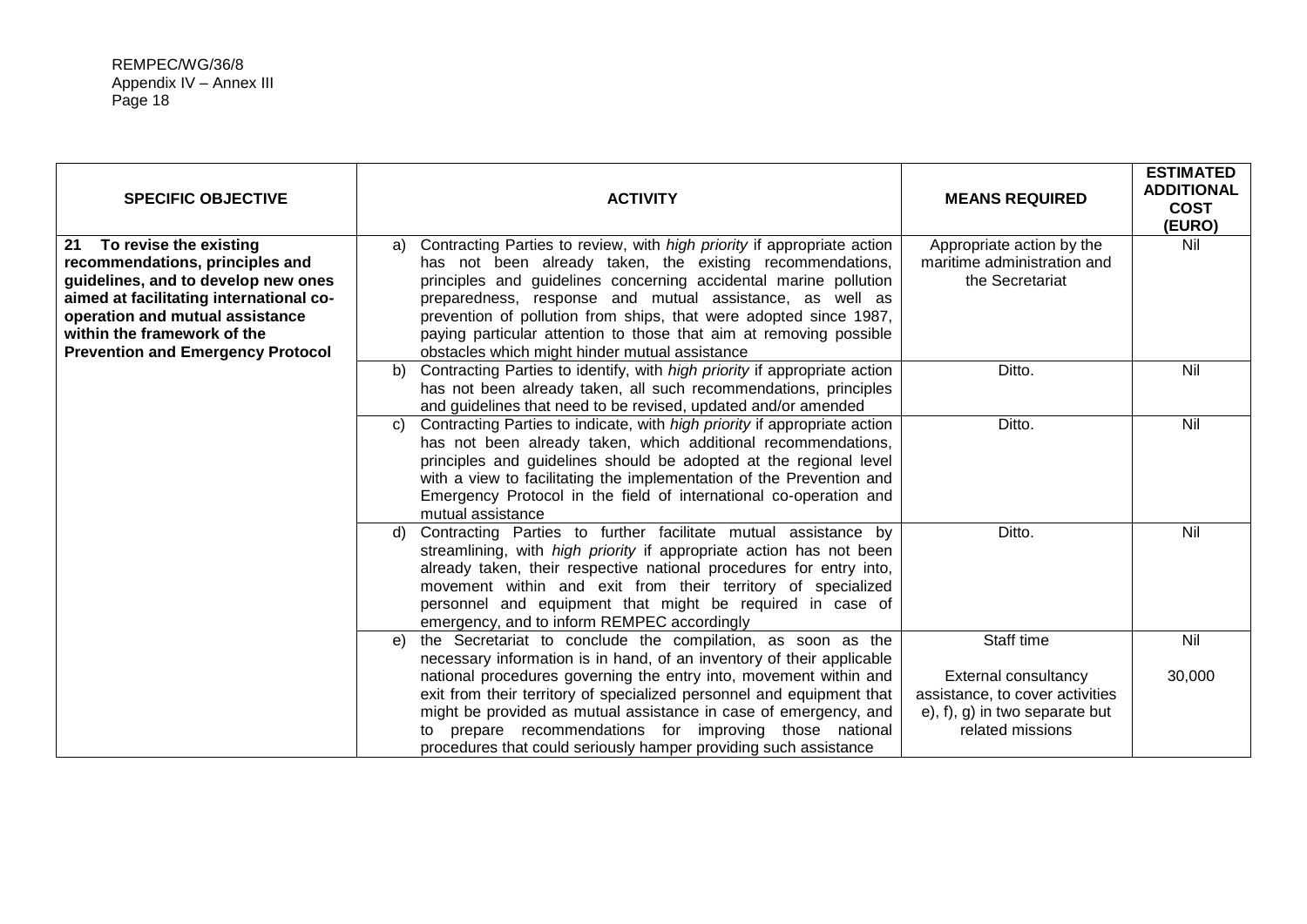## REMPEC/WG/36/8 Appendix IV – Annex III Page 19

| <b>SPECIFIC OBJECTIVE</b>                                                                                                                                                                                       | <b>ACTIVITY</b>                                                                                                                                                                                                                                                                                                                                                                                                                     | <b>MEANS REQUIRED</b>                                                       | <b>ESTIMATED</b><br><b>ADDITIONAL</b><br><b>COST</b><br>(EURO) |
|-----------------------------------------------------------------------------------------------------------------------------------------------------------------------------------------------------------------|-------------------------------------------------------------------------------------------------------------------------------------------------------------------------------------------------------------------------------------------------------------------------------------------------------------------------------------------------------------------------------------------------------------------------------------|-----------------------------------------------------------------------------|----------------------------------------------------------------|
|                                                                                                                                                                                                                 | the Secretariat to prepare, with high priority, in co-operation with<br>f)<br>REMPEC national Focal Points, and to propose for adoption to the<br>Meetings of the Contracting Parties revised, updated and/or<br>amended texts of the relevant regional recommendations, principles<br>and guidelines                                                                                                                               | Ditto.                                                                      | See above                                                      |
|                                                                                                                                                                                                                 | the Secretariat to develop, as the need arises and in co-operation<br>a)<br>with REMPEC national Focal Points, and to propose for adoption to<br>the Meetings of the Contracting Parties, new recommendations,<br>principles and guidelines, as necessary                                                                                                                                                                           | Ditto.                                                                      | See above                                                      |
|                                                                                                                                                                                                                 | the Secretariat, in carrying out the above requests, to cooperate with<br>h)<br>IMO, other Regional Agreements, EMSA under its relevant Action<br>Plans and the Union Civil Protection Mechanism, taking into account<br>any new developments on international co-operation and mutual<br>assistance                                                                                                                                | Staff time                                                                  | Nil                                                            |
|                                                                                                                                                                                                                 | the Secretariat to explore the possibility of obtaining assistance for<br>the above purposes under the IMO Integrated Technical Co-<br>operation Programme, and to mobilise external resources and<br>means inter alia from external donors, the private sector and the<br><b>Union Civil Protection Mechanism</b>                                                                                                                  | Staff time                                                                  | Nil                                                            |
| 22 To strengthen the capacity of<br>individual coastal States to respond<br>efficiently to marine pollution<br>incidents through development of<br>sub-regional operational agreements<br>and contingency plans | Contracting Parties to assess, prepare, or review and adopt, with<br>a)<br>high priority if appropriate action has not been already taken,<br>national contingency plans and to establish national systems for<br>preparedness for and response to oil and HNS spills from ships and<br>other marine vehicles and structures, with a view to creating the<br>necessary conditions for the development of sub-regional<br>agreements | Appropriate action by the<br>maritime administration and<br>the Secretariat | Nil                                                            |
|                                                                                                                                                                                                                 | Contracting Parties to negotiate and endeavour to conclude and<br>b)<br>implement, with high priority, sub-regional agreements covering the<br>entire Mediterranean region which would include the relevant sub-<br>regional contingency plans                                                                                                                                                                                      | Ditto.                                                                      | Nil                                                            |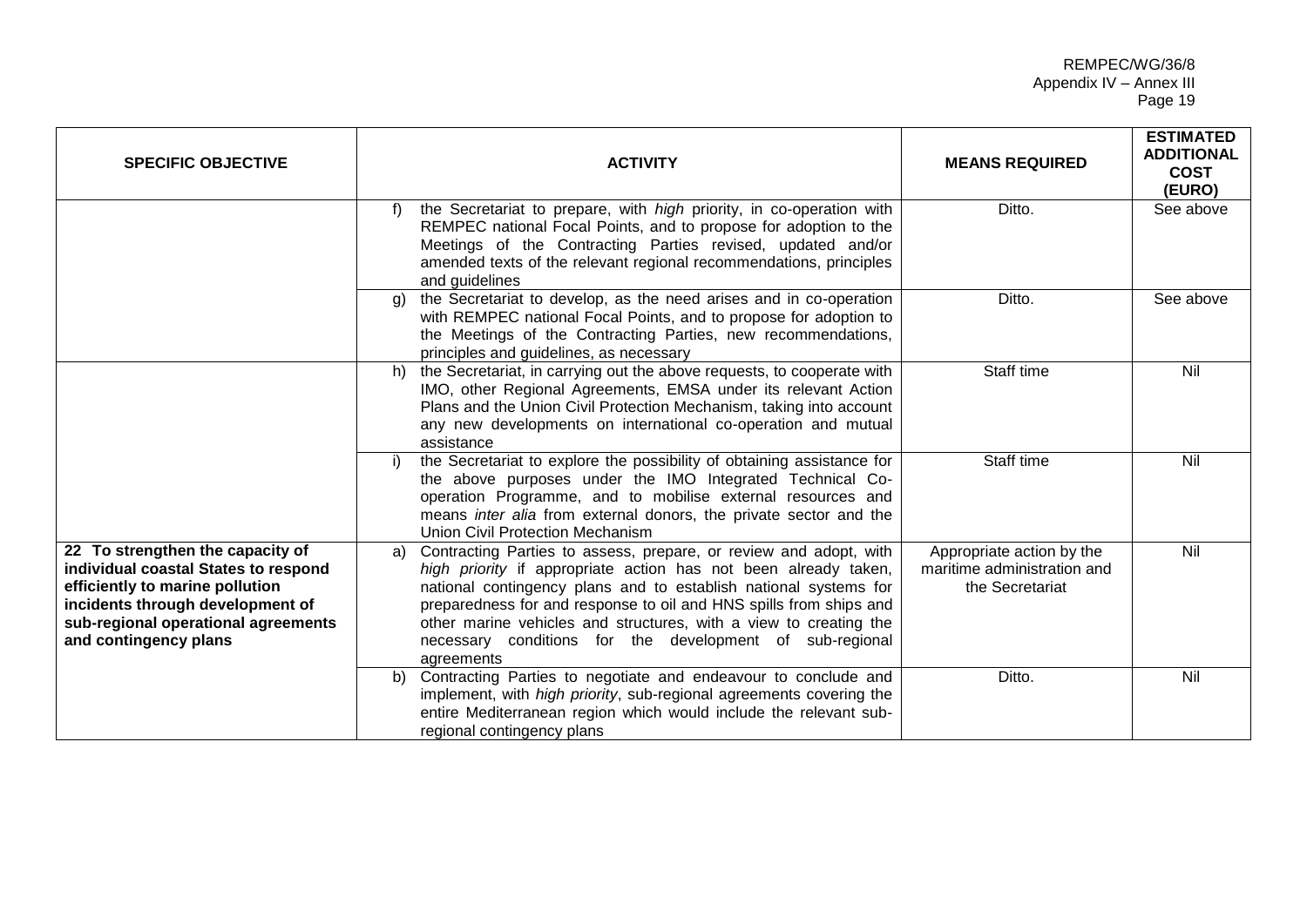$\overline{\phantom{a}}$ 

| <b>SPECIFIC OBJECTIVE</b> | <b>ACTIVITY</b>                                                                                                                                                                                                                                                                                                                                                                                                                                                                                                                       | <b>MEANS REQUIRED</b>               | <b>ESTIMATED</b><br><b>ADDITIONAL</b><br><b>COST</b><br>(EURO) |
|---------------------------|---------------------------------------------------------------------------------------------------------------------------------------------------------------------------------------------------------------------------------------------------------------------------------------------------------------------------------------------------------------------------------------------------------------------------------------------------------------------------------------------------------------------------------------|-------------------------------------|----------------------------------------------------------------|
|                           | the Secretariat to continue assisting the Contracting Parties that<br>C)<br>have not yet adopted their national contingency plans or need to<br>review their national contingency plans to integrate HNS and/or<br>offshore components, in the development or update and<br>implementation of national preparedness and response systems                                                                                                                                                                                              | Staff time                          | Nil                                                            |
|                           | the Secretariat to facilitate the assessment of national contingency<br>d)<br>plans and national response systems, through self-assessment or<br>peer reviews to commensurate their response capacities with the<br>existing oil and HNS spill risks from ships and other marine vehicles<br>and structures and to evaluate gaps between national plans in order<br>to define appropriate actions to ensure the compatibility of<br>operational arrangements in view of the conclusion of bilateral<br>and/or sub-regional agreements | Staff time and travel <sup>42</sup> | See footnote<br>23                                             |
|                           | the Secretariat to continue assisting Contracting Parties, which so<br>e)<br>request, in preparing or reviewing sub-regional contingency plans<br>and in drafting agreements on their implementation                                                                                                                                                                                                                                                                                                                                  | Ditto.                              | Ditto.                                                         |
|                           | the Secretariat, in carrying out the above requests, to utilize advice<br>f)<br>and material which may be made available by other Regional<br>Agreements, by EMSA under its relevant Action Plans and by the<br>Union Civil Protection Mechanism                                                                                                                                                                                                                                                                                      | Staff time                          | Nil                                                            |
|                           | the Secretariat to explore the possibility of obtaining assistance for<br>g)<br>the above purposes under the IMO Integrated Technical Co-<br>operation Programme and to mobilise external resources and means<br>inter alia from external donors, the private sector and the Union Civil<br><b>Protection Mechanism</b>                                                                                                                                                                                                               | Staff time                          | Nil                                                            |

 $^{42}$  A travel budget for the Secretariat to implement the [Revised Draft] Regional Strategy amounting to 15,000 euro per year for six years (2016-2021) has been estimated, as reflected at the end of the table.